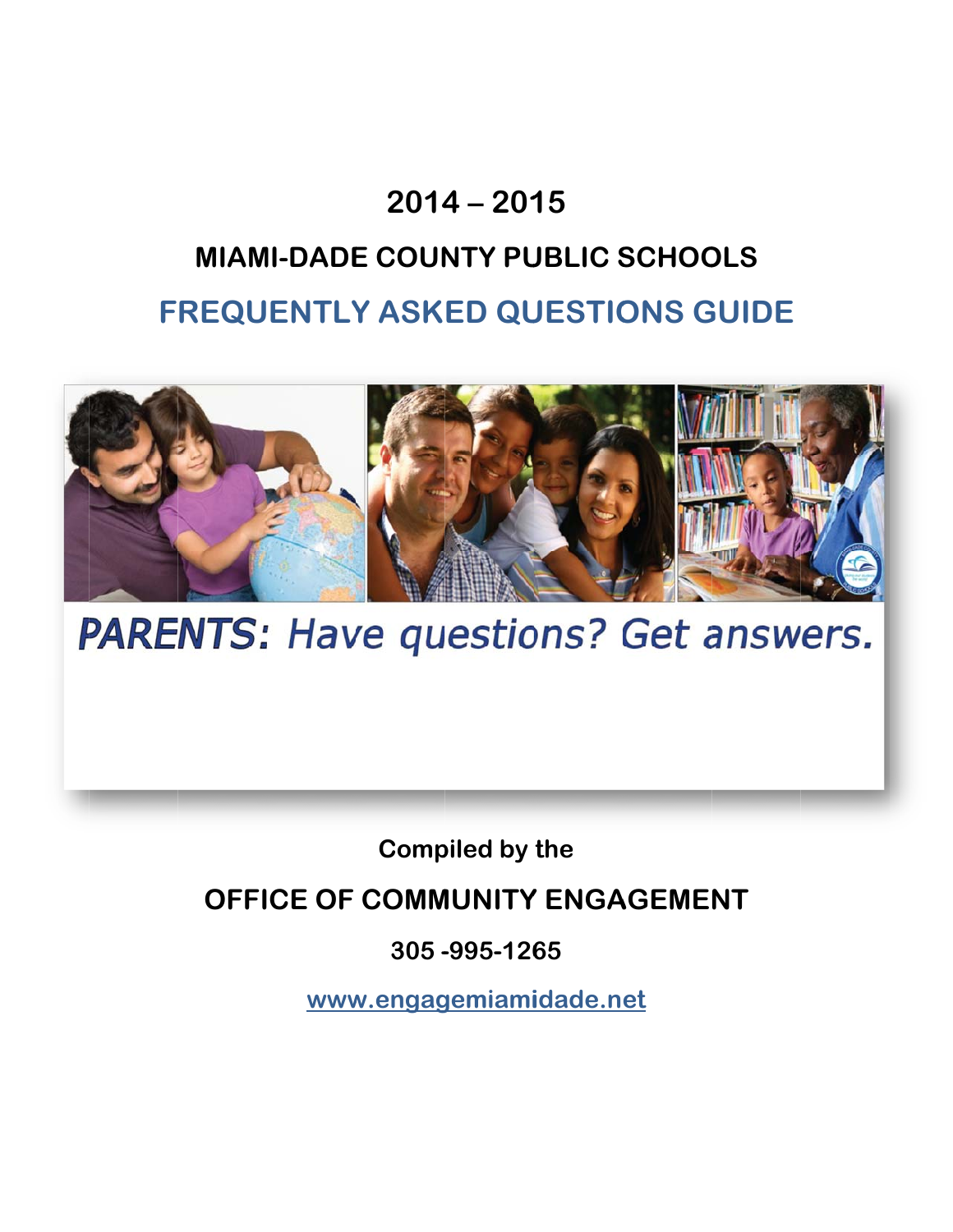# **Table of Contents**

#### **Section A** – Family Engagement

How do I get to know my child's teacher and the school? How do I guide my child to succeed in school? How do I follow my child's progress in school? What can I do if my child is not doing well in school? How do I make the most of parent-teacher conferences? Are there any resources available in my neighborhood to support my child? What role can our family play in supporting my child? How do I join the PTA or PTSA? How do I volunteer in my child's school? What is EESAC and how does it work? How do I find more facts about my child's school? What is the Parent Academy, and what do they offer to parents? Are there educational programs for me to pursue my own education? How can I become a voice for all parents at the District level?

#### **Section B** – Pre-Kindergarten & Grades K-5

What are the Miami-Dade County Public Schools (M-DCPS) Head Start and Early Head Start Programs?

Do families have to qualify for the M-DCPS Head Start/Early Head Start?

Where can I get an M-DCPS Head Start/Early Head Start application? If I have custody of a child, can I apply for the M-DCPS Head Start/Early Head Start Program?

How are families selected for the M-DCPS Head Start/Early Head Start Program?

If I am over income, can I still apply for the M-DCPS Head Start/Early Head Start Program?

Can my child participate in the Head Start Program offered at my neighborhood school and the Voluntary Prekindergarten (VPK) Program Simultaneously?

Where can I go for early intervention services for my infant or toddler?

What is the Florida Voluntary Pre-Kindergarten Education Program? What are my VPK Parental Options?

What are the requirements for VPK registration in Miami-Dade County Public Schools?

How is the VPK student selection process conducted in Miami-Dade County Public Schools?

What Curriculum is used in the VPK Program?

How can I obtain a copy of a VPK Certificate of Eligibility?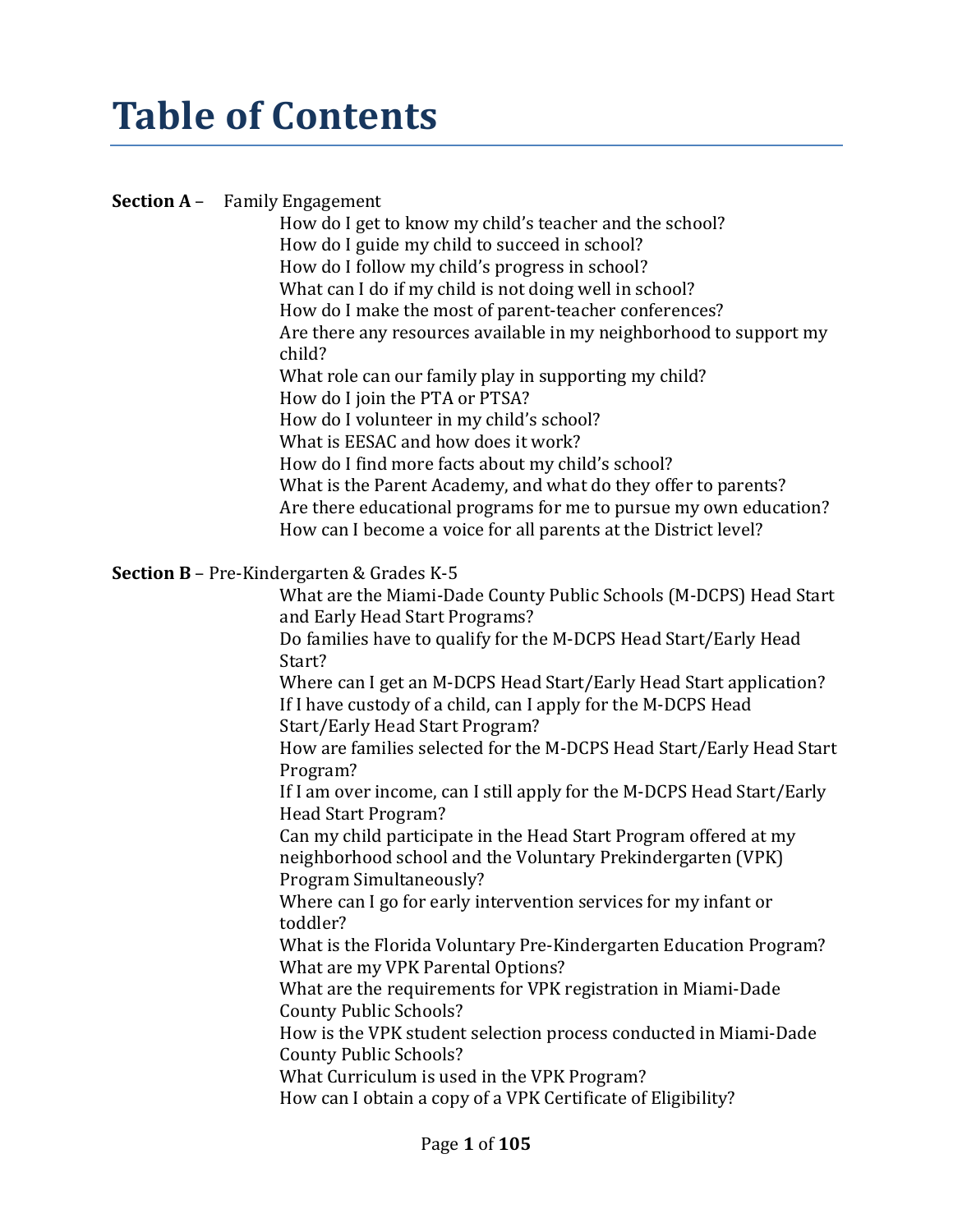What should I do if my elementary-age child is ready for more challenging school work?

Who should I ask to enroll my child to learn a second language? What can I do if my child is retained in grade 3?

What is my child required to be learning in grades K-5 for the 2014- 2015 school year?

Which tests is my child required to take in grades K-5 in the 2014- 2015 school year?

### **Section C** –Grades 6-8

Which courses is my child required to take in grades 6-8 for the 2014- 2015 school year?

What is my child required to be learning in grades 6-8?

What can I do if my middle-school-age child is ready for advanced classes?

Which standardized tests is my child required to take in grades 6-8 for the 2014-2015 school year?

### **Section D** – Grades 9-12

 Which courses are required to graduate from high school? Is there an accelerated graduation option?

 What can I do if my high-school child is ready for advanced classes? Which courses are required to enroll my child in honors classes? Which requirements are needed to enroll my child in advanced placement (AP)?

Which requirements are needed to earn an Advanced International Certificate of Education (AICE)?

Which courses are required to earn an International Baccalaureate (IB) Diploma?

Which courses are required to enroll in the Dual Enrollment Program? What is the School for Advanced Studies (SAS) Program, and who is eligible to enroll?

What is the Advanced Academics Academy (AAA) Program, and who is eligible to enroll?

May my child take online classes?

What is my child required to be learning in grades 9-12?

Which standardized tests is my child required to take in grades 9-12 for the 2014-2015 school year?

What minimum assessment scores are required for students to graduate?

What can I do if I am concerned my child may not graduate from high school?

How do I help my child apply to college?

What is the Florida Bright Futures Program and how is my child eligible?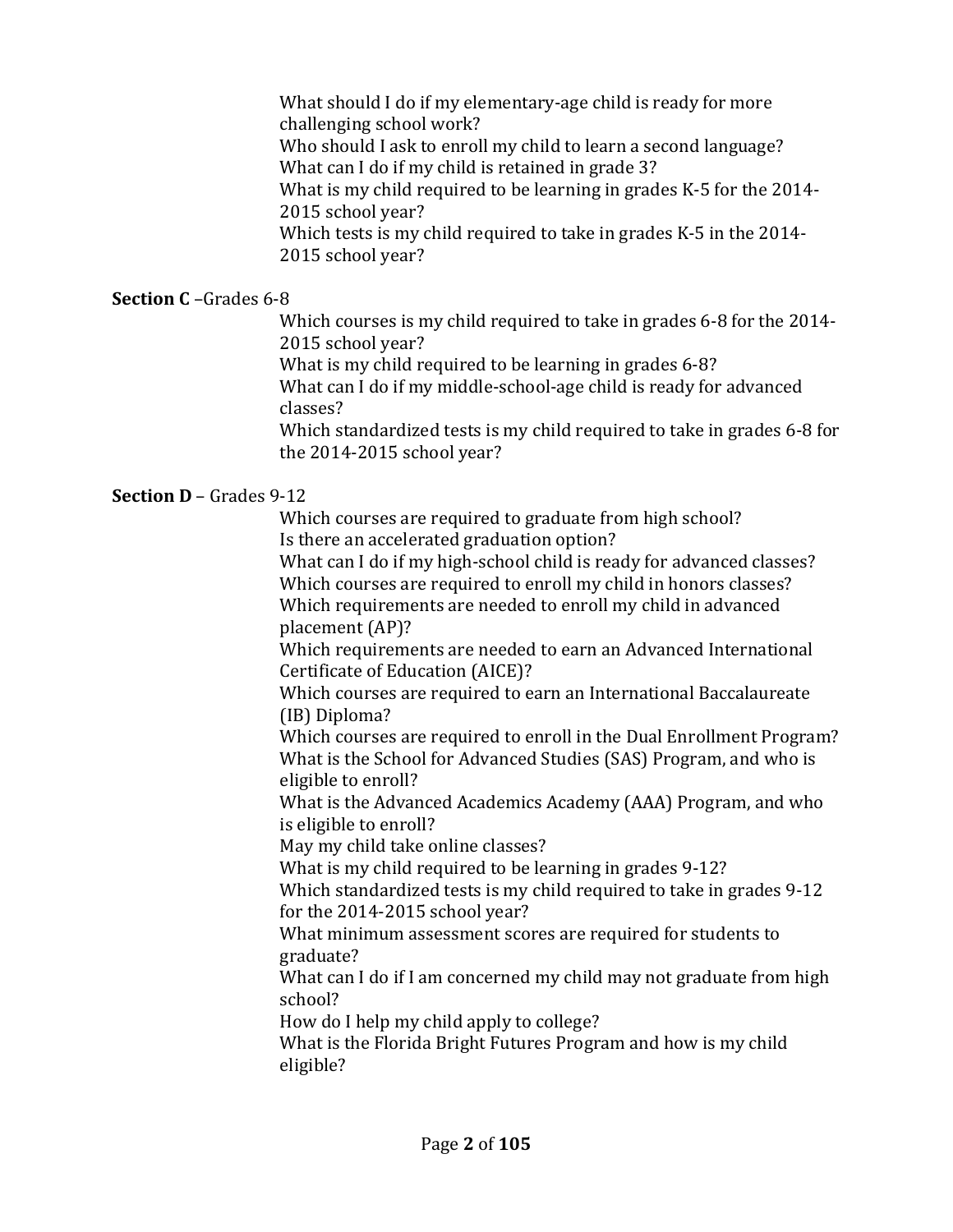#### **Section E** – Instructional Technology

How do I get more information about the usage of digital devices by students?

Will every student receive a device to take home?

What is included in the district loaned device?

My child checked out a tablet and lost the charger or the tablet was stolen? Do I have to pay for the cost of the device or the charger? I found a tablet with the etched district logo. Where do I turn in the device?

Can my 9th grade child bring his/her own mobile device to school instead of checking a district tablet?

Where can I buy the device for my child?

Can my child charge the device at school?

Where can I purchase insurance for my child's device?

### **Section F** – Testing & Accountability

What are the new Florida Standards Assessments (FSA) for English Language Arts (ELA) and Mathematics? What about the FCAT 2.0 Science? What are End-of-Course (EOC) Assessments? Where can I find the 2014-2015 testing calendar for grades PreK-12? How can I help my child to do well on State Assessments? Can my child have special testing accommodations? What is the Florida Alternate Assessment (FAA)? How do I know if my child's achievement level scores are high or low? How is my child's school grade determined?

### **Section G** – Student Health

 Are health examinations required for entry to school? Which immunizations are required to enroll my child in school? How does the Florida KidCare – Children's Health Insurance Program work?

How can I support my child's physical fitness?

What curriculum does Miami-Dade County Public Schools use to teach Abstinence, HIV/STD and Teen Pregnancy prevention?

What does the HIV/STD Prevention Curriculum cover? How can I get involved in the decision-making process for issues

involving Abstinence, HIV/STD, Teen Pregnancy prevention and A

Safe and Supportive Environment for students and staff?

Who can I contact if my child is being bullied?

My child recently suffered a loss (e.g., death of a family member, friend, teacher, pet) and is experiencing difficulty coping. Where can I find him support?

My child is having problems with anxiety and depression. Where can I find help?

How do I find information regarding the School Counseling Program and Services available for my child?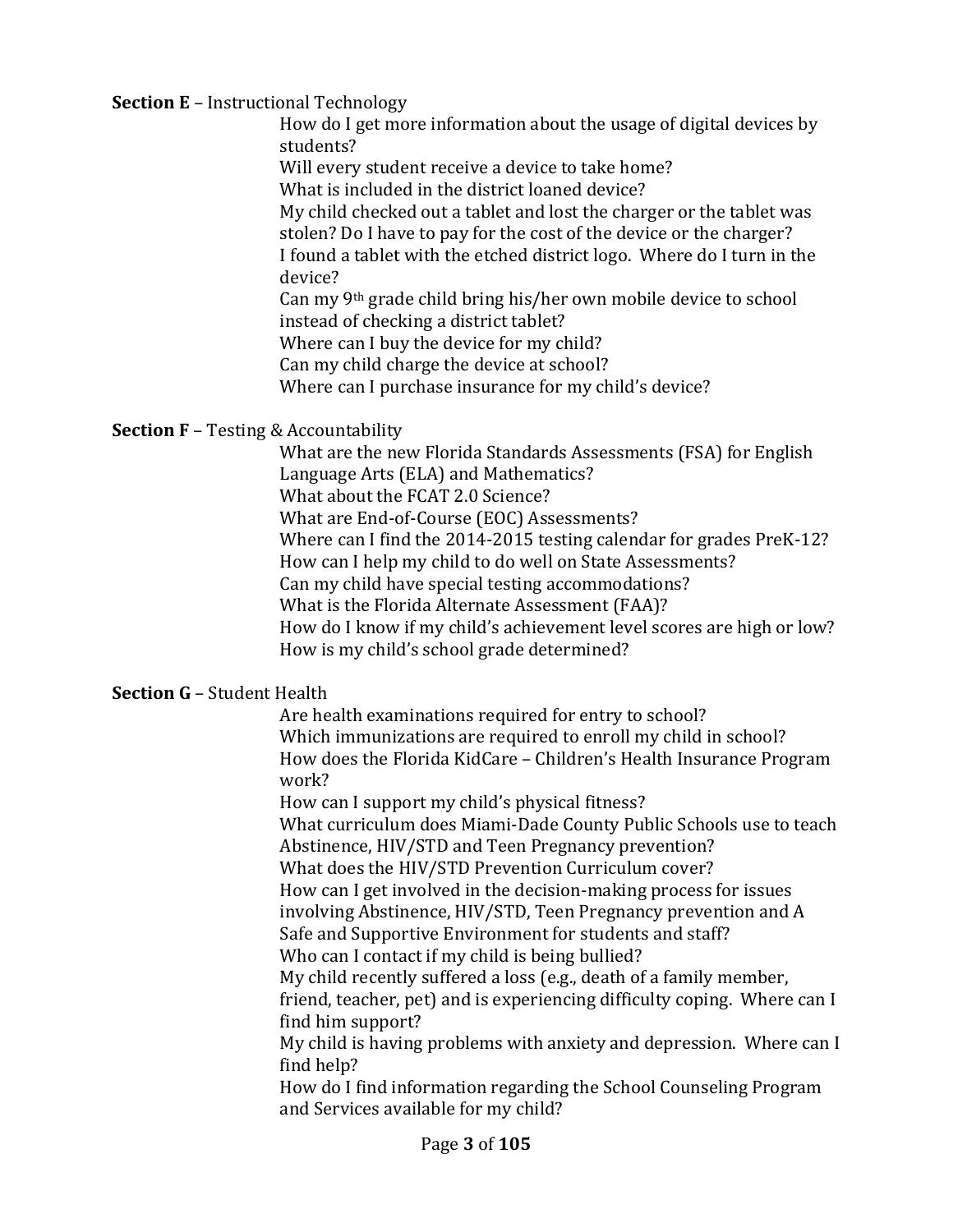#### **Section H** – Special Education

 Are there special education programs available for my child? How do I request assistance if I think my child may need special education services?

Are there special education service centers in my neighborhood? What is "Response to Instruction/Intervention" (RtI)?

What is a Local Education Agency (LEA) and what role do they play? How will I be notified and get prepared for upcoming IEP meetngs? How will I know the progress my child is making toward his/her IEP goals?

What is a Section 504 Plan?

What can I do if I disagree with decisions made at an IEP meeting? What is a transition IEP meeting?

What kind of high school diploma will my child receive?

What kinds of waivers are available for my child?

What services are available for students who speak a language other than English?

Who do I contact about schooling if my child is confined to the home or hospital?

Who do I contact if I think my child needs counseling services?

#### **Section I** – Title I

What is Title I?

 How does a school qualify and receive funds for the Title I Program? How do I find out if my child's school receives Title I funding and how are funds used?

How do parents get involved in the Title I Program?

What are the Title I District Parent Involvement Plan (PIP), and the Title I School-Level PIP?

What is the Title I Parent-School Compact?

What services are available to students attending private schools and how are they delivered?

Are parents also benefiting from the Title I program at private schools? If so, how?

What type of professional development is provided to teachers at Title I schools?

What services do you provide to farmworkes/migrant or their children?

What other types of services/agencies offer assistance to migrant/farmworkers?

#### **Section J** – School Choice

 What are magnet programs in schools? What is controlled choice (Open enrollment) in elementary schools? Is my child eligible to participate in Dual Language programs? What are Satellite Learning Centers?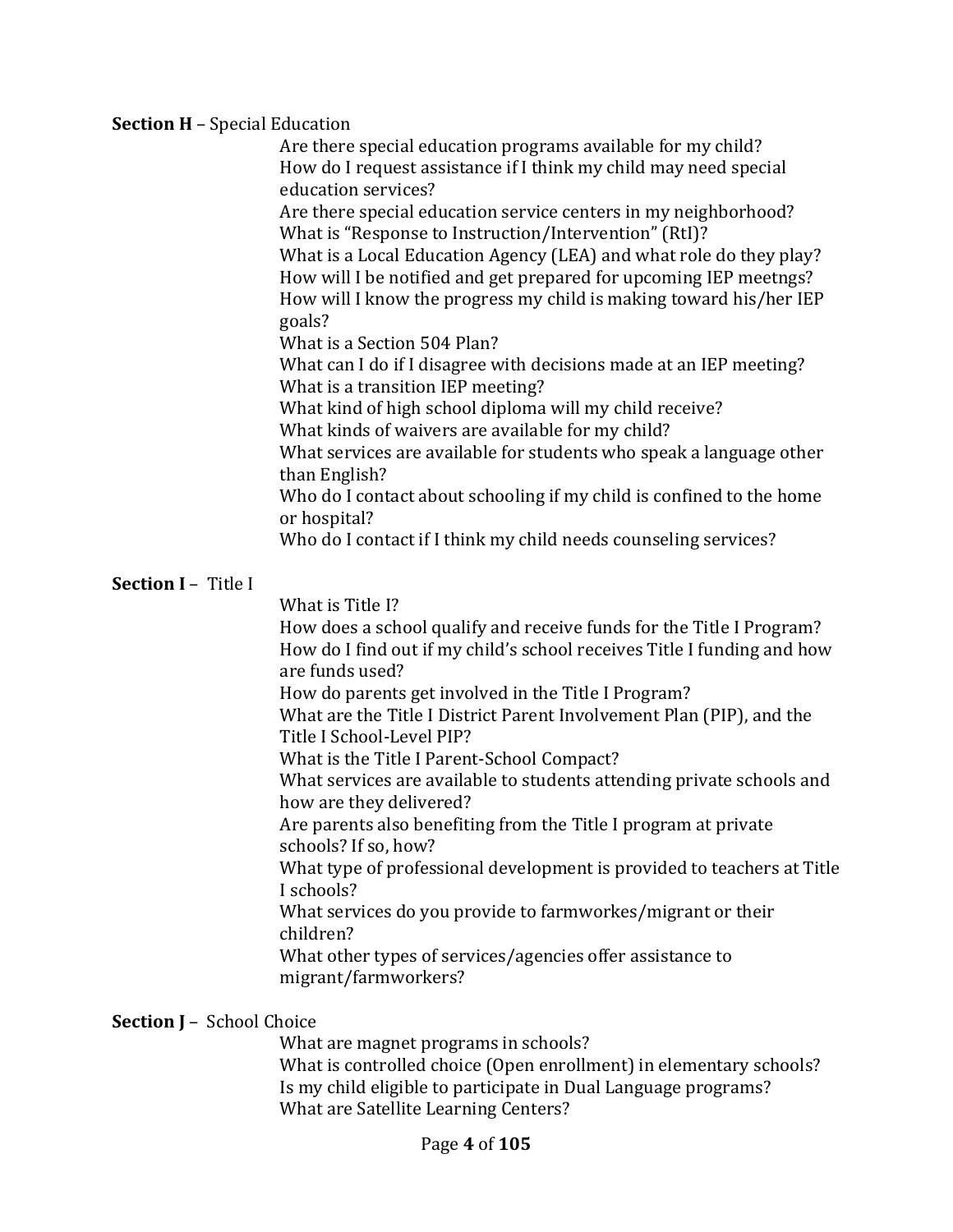What are high school academies? What is a Charter School? Where do I find information about opportunity scholarships? What do I need to transfer my child to other public school through the elementary and secondary education Act? What is a Corporate Tax Credit Scholarship? What do I need to home-school my child? What is the John McKay Scholarship program for students with disabilities? What is the Florida Personal Learning Scholarship Account Program for Students with disabilities?

#### **Section K** – Transportation

 When is transportation provided for public school students? How far can my child be required to walk to his/her bus stop? How can I find information on my child's school bus assignment? Is my child's bus assignment available on the M-DCPS' Parent Portal? Who should I contact if I have a question or concern about my child's transportation?

#### **Section L** – Food and Nutrition

What are the National School Lunch and School Breakfast Programs as administered by Dade County Public Schools? Who is eligible to receive free/reduced meals in school? Where do I get an application for free/reduced priced meals? Is there a supplemental nutrition assistance program and temporary assistance for needy families? How can this program be available to military families? Can I pay for my child's lunch in advance? Can my child eat breakfast in school?

### **Section M** - Your Legal Rights and Other Support Services

 How do I find a resolution to my concern? How do the Region offices support schools, parents and students? What is the School Board of M-DCPS? What are my legal rights? Are there other legal rights under federal law? What is the Family Educational Rights and Privacy Act (FERPA)? What is required to release student information to the Military and Institutions of Higher Learning under the Federal Elementary and Secondary Education Act? How does M-DCPS support military-connected families?

What does the META Consent Decree provide for students identified as English Language Learners?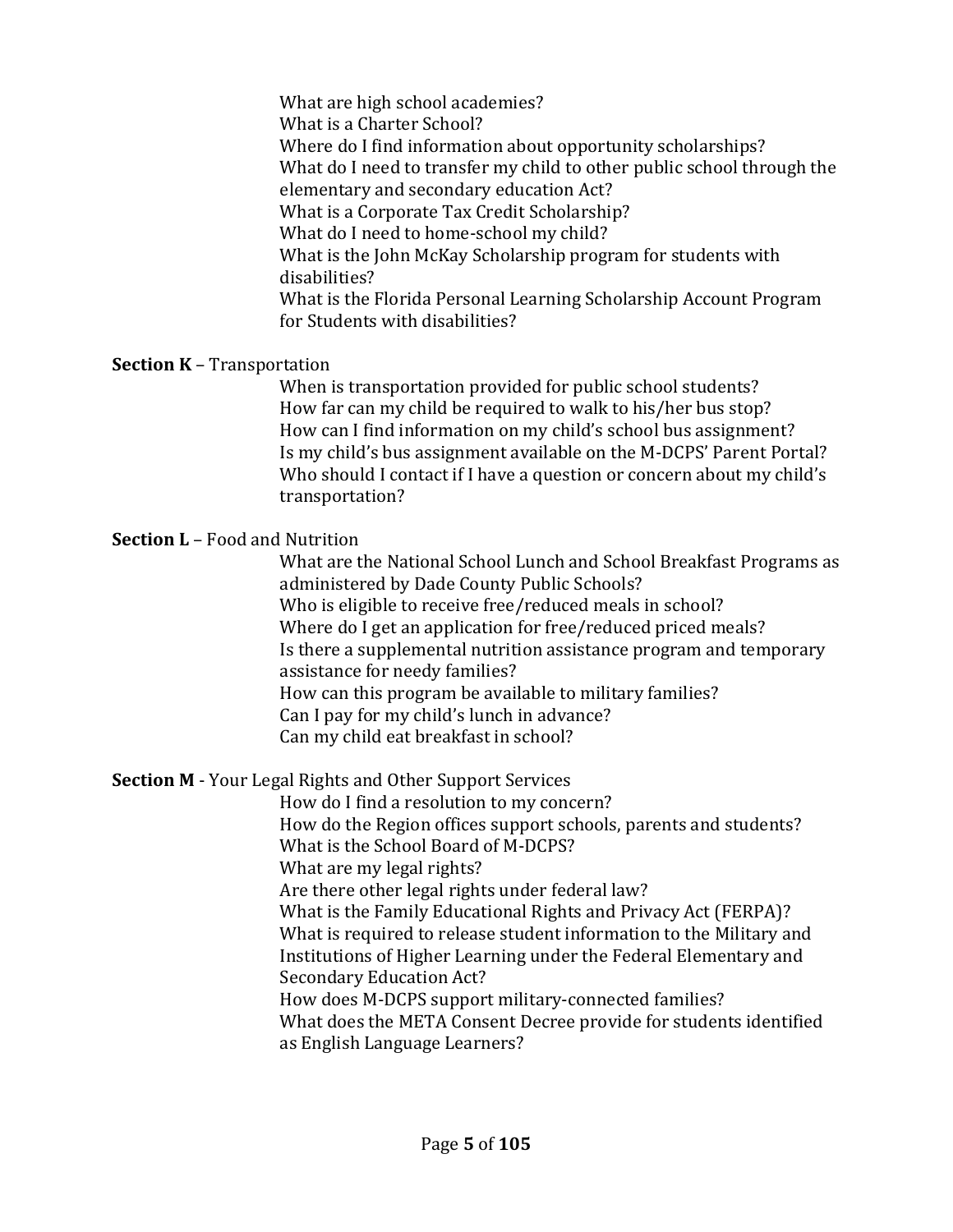## How do I get to know my child's teacher and the school?

Whenever possible, spend time at your child's school and, even if you can't be physically present, communicate often with your child's teacher. Every good relationship is based on regular, meaningful, two-way communication. Parents are encouraged to follow the M-DCPS chain of support (see Section K below).

A great way to stay informed and involved in your child's education is through the Parent Portal. The Parent Portal contains valuable student information including the Electronic Gradebook which monitors attendance and academic progress in each class. To access your child's information, parent/guardians must obtain a Parent PIN number from the child's school. The parent/guardian must provide a picture ID for verification and complete the "Parent Portal Identification" form (F-M7052E 10-06). For Parent Portal account registration, visit: http://myportal.dadeschools.net/pdf/parentaccountregistrationguide.pdf.

Find out when parent meetings are and try to attend. When there is an "Open House" or "Back to School Night," be sure to go. Many schools print newsletters for parents with information on parent meetings and other school events. If your school has a newsletter, be sure to read it.

Become familiar with the school's principal, assistant principals, school guidance counselors and staff members. Also, get to know your school's Community Involvement Specialist (CIS). The CIS is often a parent just like you who has been hired to encourage communication between parents and the school. The CIS often speaks a second language.

We encourage families to visit: http://www.engagemiamidade.net/#!communitysupporting-child/chnl for resources to support their children and learn more about how they can become involved.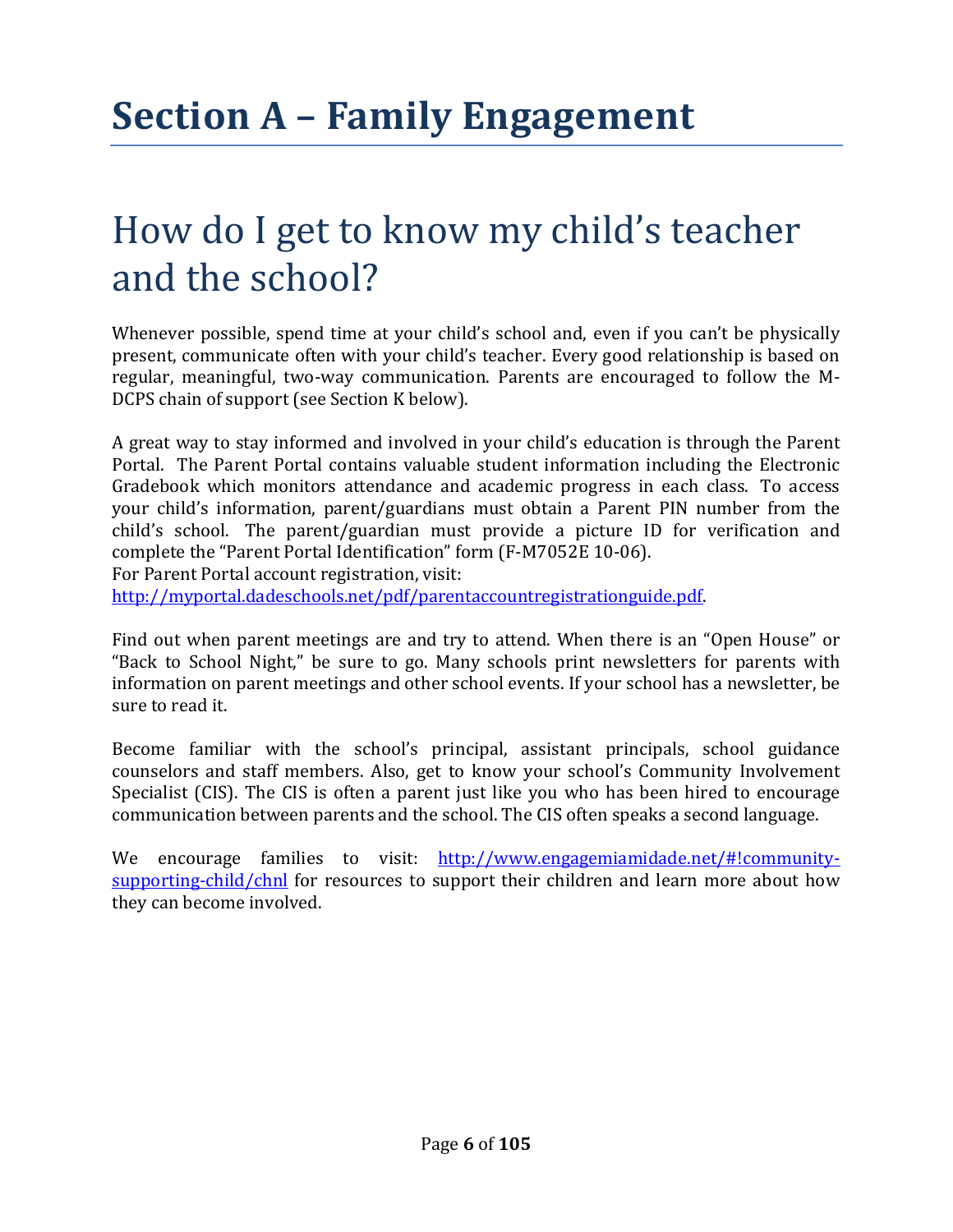# How do I guide my child to succeed in school?

The importance of parents as teachers shall be recognized by parents and supported by the school. Schools will provide parents with the appropriate support and assistance needed in understanding and meeting the expectations of this role. Parents are expected to:

- set guidelines and clear expectations of good behavior and academic performance;
- ensure that their children have a quiet place and time to read, study, and complete homework;
- discuss daily work assignments, progress reports, and report cards with their children;
- ensure that their children attend school on time every day and promptly report any absences or tardiness;
- communicate with the school through written and electronic messages, telephone, and/or conference meetings;
- ensure that their children have the materials needed to complete class work and home learning;
- take an active part in school activities, such as Back-to-School Night, PTA meetings, participating in workshops, and parent/student activities, etc.;
- keep their children healthy by ensuring that they get enough sleep, appropriate nutrition, and medical care;
- bring to the attention of appropriate school personnel any problem or condition that negatively affects their children, or other children in the school community;
- help their children develop a good self-image be providing care, discipline, support, interest, and concern;
- provide the school with current and accurate home, work, and emergency contact information; and
- foster in their children a positive attitude towards school and learning.

Additional information regarding **Resources -- Helping Your Child Succeed in School** can be access at www2.ed.gov/parents/academic/help/**succeed**/partx.htm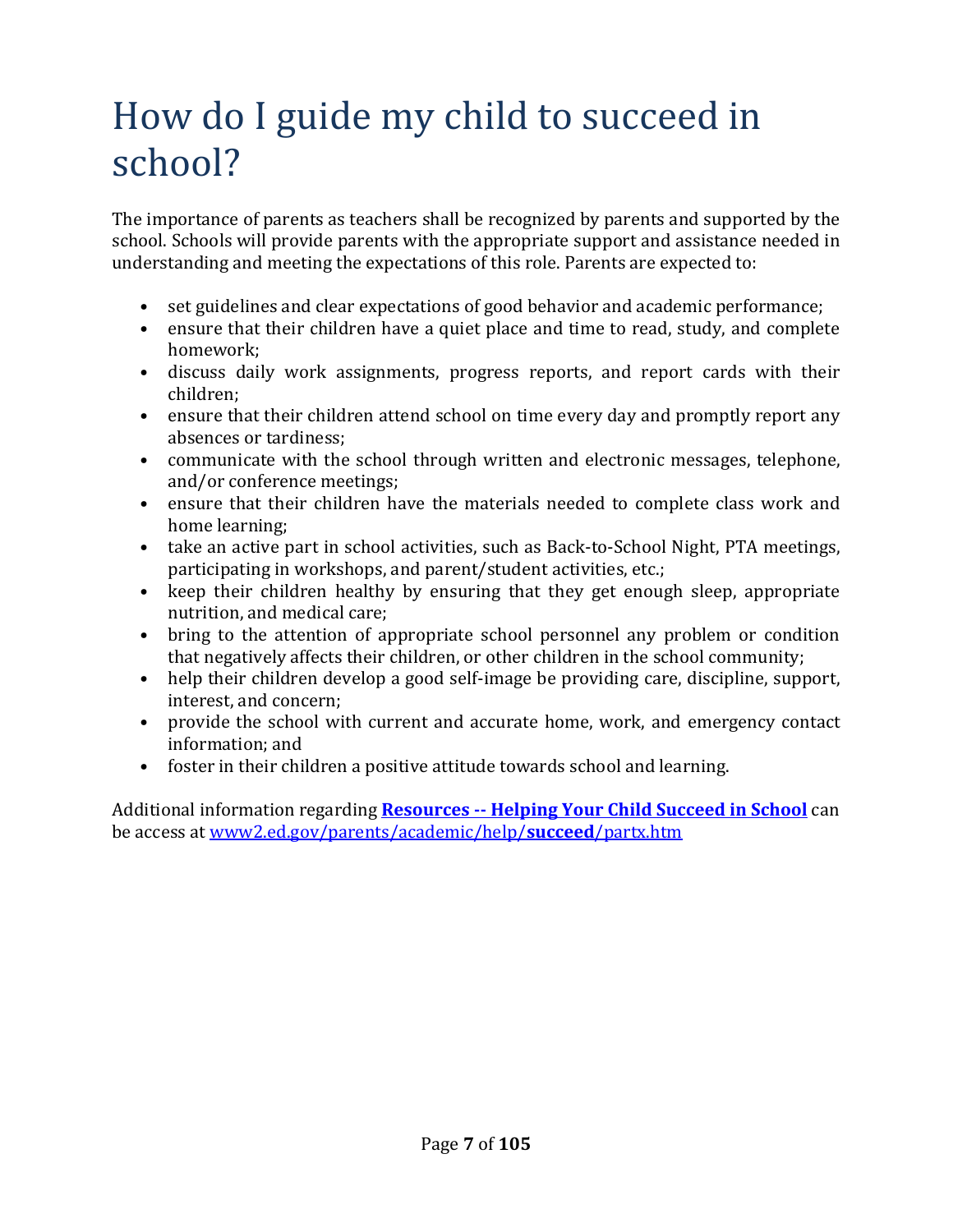# How do I follow my child's progress in school?

Pay attention to what your child is learning in school. Look regularly at your child's homework assignments and samples of work he/she brings home. Ask your child's teacher for a copy of the "syllabus" or outline of the course of study for the year or grading period. Look at the schoolbooks that your child brings home. When you visit your child's school, look at the students' work on the classroom walls. Ask for materials for home learning activities.

You can also look at the new Florida Standards which is the list of learning goals that all teachers in Florida are required to follow. View the standards on the web at. http://www.cpalms.org/Public/. In addition, you may view the new types of items that your child will see on the Florida Standards Assessment at http://www.fsassessments.org/.

There are two types of written reports on the child's progress in school:

- Your child's report card, which is issued every nine weeks. The report card includes grades of A to F for the different subjects your child is learning and for your child's conduct, numbers of 1 to 3 for your child's effort in each subject, and attendance information. For more information visit http://reportcards.dadeschools.net
- Your child's individual test score reports from standardized assessments. Each testing program provides a different type of individual report. The test reports you receive will provide explanations about the scores and about how your child is performing academically.

The most common types of reported scores: 1) describe how well your child performed in certain subject areas compared with other students who took the same test (such as a norm-referenced test); and 2) provide information about your child's performance compared with a standard or grade-level expectation. For example, Individual Student Reports for state assessments let you know if your child met the Florida Standards, and if he/she is making progress from year to year. Individual test score reports are typically available eight weeks after the test is taken and are provided to parents by the student's school.

For information on the Stanford Achievement Test visit http://oada.dadeschools.net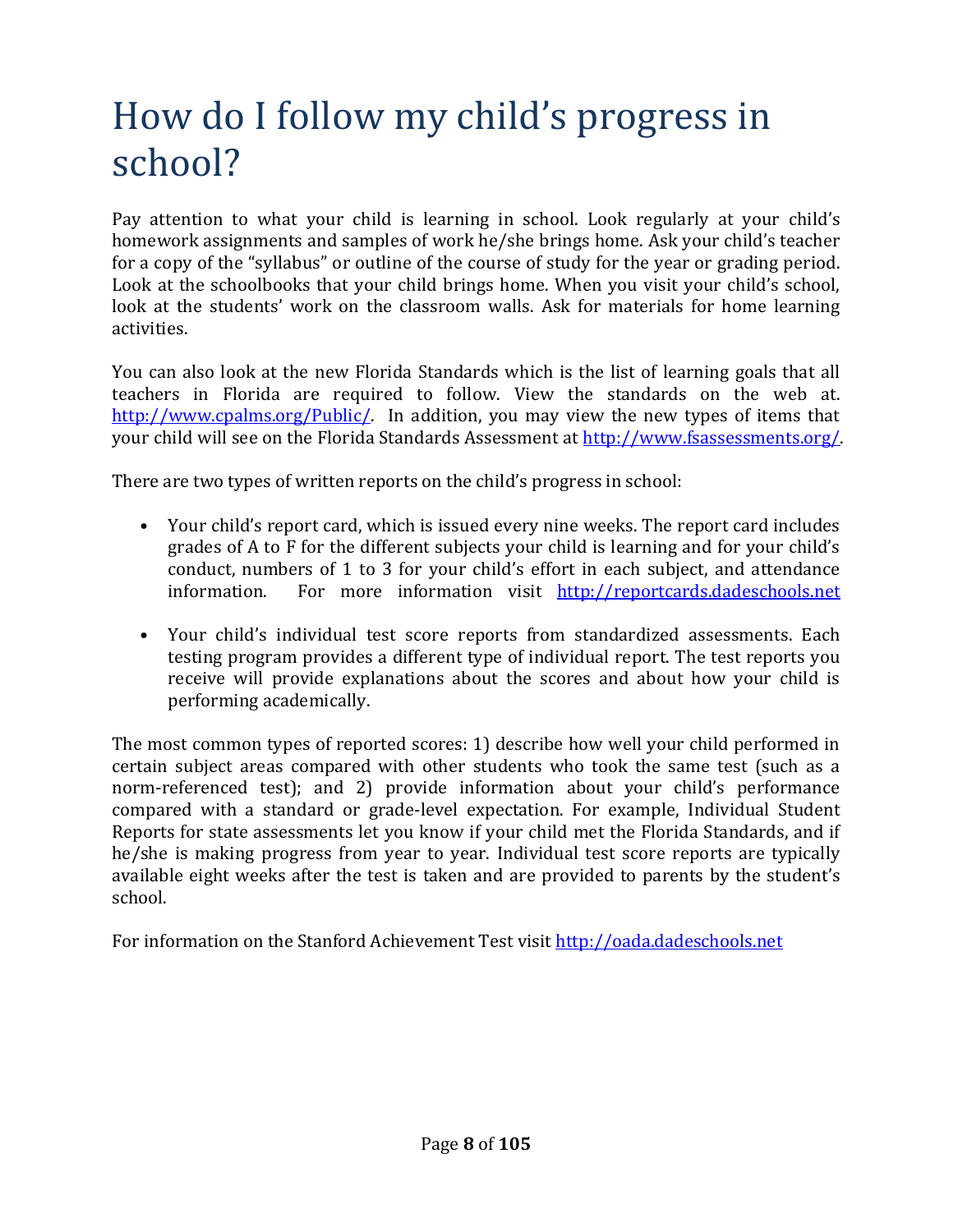# What can I do if my child is not doing well in school?

There are many possible reasons why your child is not doing well in school. It is up to you and your child's teacher to work together to figure out the best way to help your child do better. Here are a few tips for dealing with poor school performance:

- Try not to become too emotional about your child's situation. Instead, focus on learning how you can best help your child make positive changes.
- Meet with your child's teacher and commit yourself to working together as a team.
- Work with your child's teacher and school to pinpoint exactly why your child is not doing well and what services are available to help.
- If your child is experiencing behavioral or emotional issues, be sure to contact the school counseling professionals (School Counselor, School Social Worker, and School Psychologist) immediately.

You may consider other resources available online at www.mamiverse.com/**child**-**notdoing**-**well**-**school**-32255, or at www.answers.yahoo.com/question/index?qid=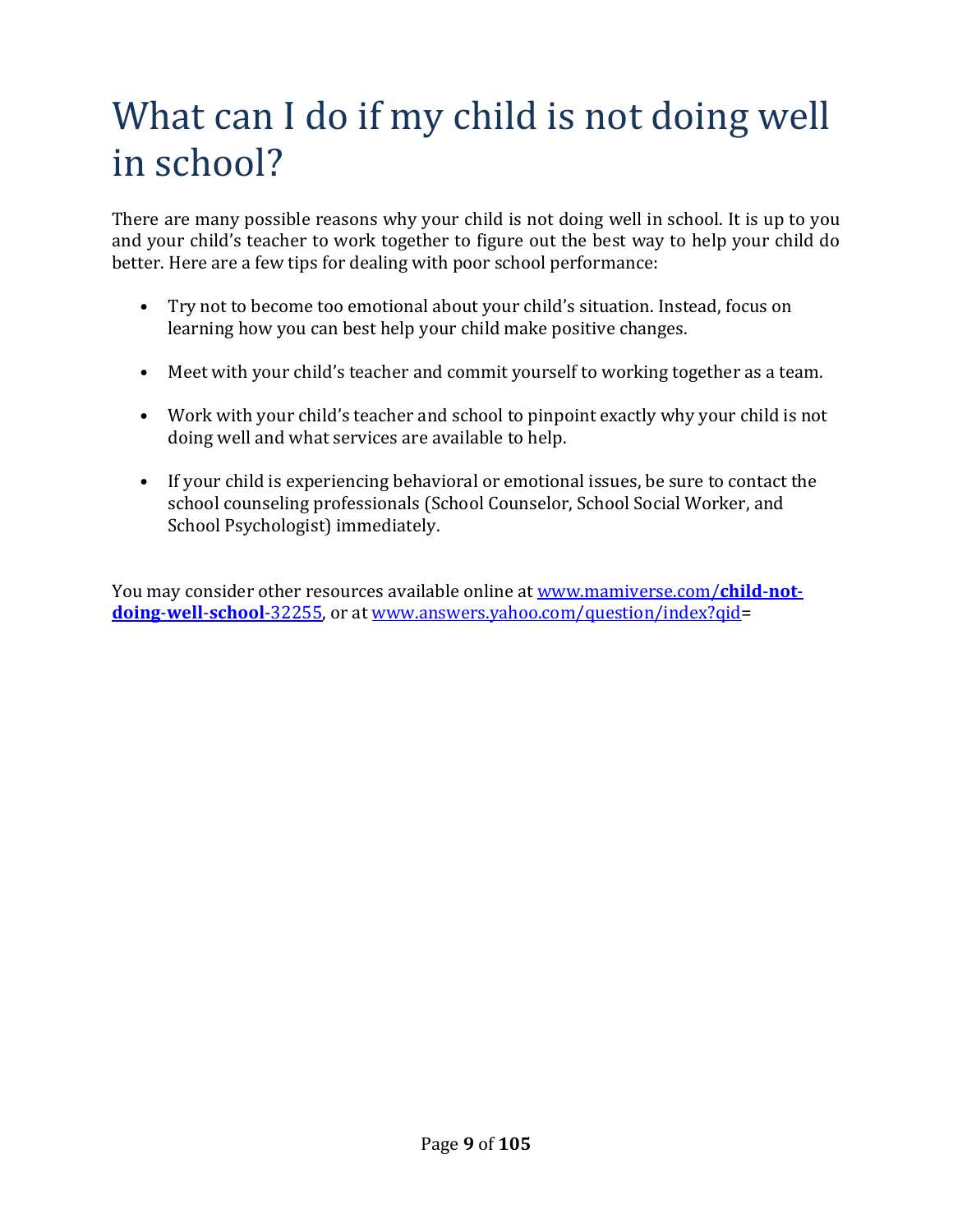# How do I make the most of parentteacher conferences?

If your child is experiencing difficulties, the teacher may contact you to schedule an individual conference. You may also ask for an individual conference at any time that you have a concern. To do so, call the school or write a note to the teacher, giving at least 48 hours' notice.

The following is a list of questions that you can select from to ask at your teacher-parent conference:

- How is my child doing in your class? What are my child's grades?
- Is my child in any special classes, groups, or programs? Why?
- How does my child's work compare to the work of other students?
- Is my child working up to his or her ability?
- What goals have you set for my child this year? Do you anticipate that my child will meet those goals?
- What programs are available if my child needs extra help?
- How can I support literacy in my home?
- Has my child missed any classes or failed to complete any assignments?
- Does my child participate in class discussions and activities?
- How well does my child get along with others? Have any incidents at school involved my child?
- What concerns do you have about my child's behavior or academic progress?
- Is there technology you'd recommend that can help support my child in self-directed learning?
- What can I do to help?
- Is there technology you'd recommend that can help support my child in self-directed learning?
- What are the most common barriers you see to academic progress in your classroom?
- What am I not asking but should be?
- How do I get in touch with you?

For more information on this topic you may visit www.**parents**.com/.../**preparing-forparent-teacher-conferences** or at www.scholastic.com/.../guide-**parent**-**teacherconferences**.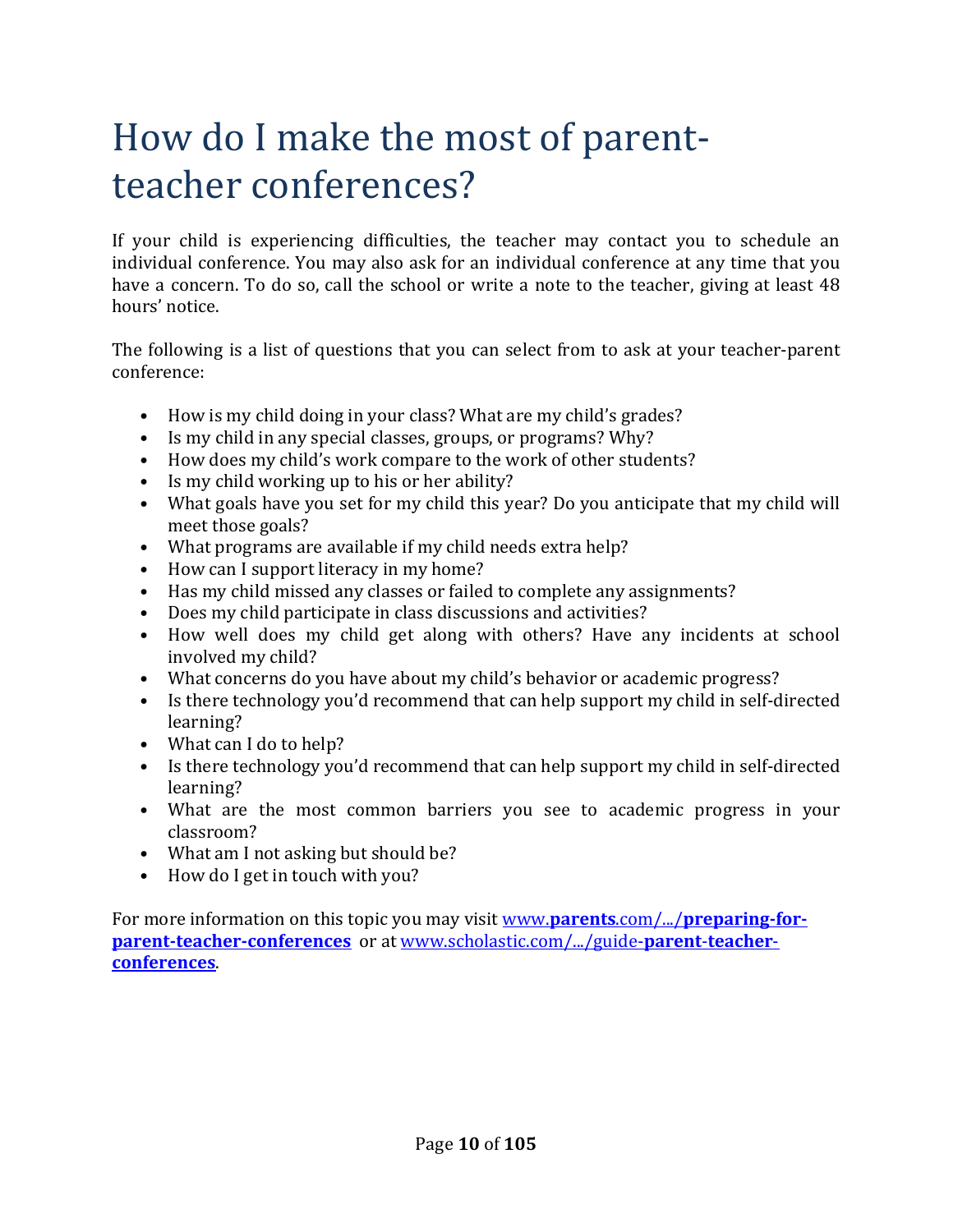### Are there resources available in my neighborhood to support my child?

The Title I Neighborhood Resource Centers (NRC) support families' community service/referral needs; assists with improving parental academic at-home-learning support for their children; provides information on M-DCPS available resources; and delivers Federal and State updates to families. A home learning and lending library; home-loan computers; and a designated computer lab, are all housed at the Title I NRC's. Additionally, a model Parent Resource Center has been established through a partnership with Miami-Dade County Public Schools' Office of Community Engagement and Title I Administration. The purpose of this center is to encourage parent/family school partnerships and to help strengthen parent-child interaction.

These centers are models for replication by schools and other community agencies. Staff at the Centers provides a monthly schedule of workshops, and professional development activities, as well as resource materials and support for families' efforts in assisting their children's academic learning. They offer a welcoming atmosphere for families, and as stated above, are available for a variety of purposes, including but not limited to those listed below.

#### Services

- Parent/Family Education, No Child Left Behind Information
- Home-Loan Computer and Technology Assistance, Lending Library
- Guidance for building home libraries
- State Elections Voter Registration (NRC)
- Title I Program Updates (NRC)
- Ethel Pruitt Computer Lab (NRC)
- Test Preparation (NRC)
- Dissemination of information about higher education opportunities
- Community Resources and Services
- Miami-Dade County Public Schools (M-DCPS) Updates
- Meeting space for parent organizations, conferences and seminars
- Dissemination of Parent Academy information including class offering and of the purpose and existence of both parent Information and Resource Center(s)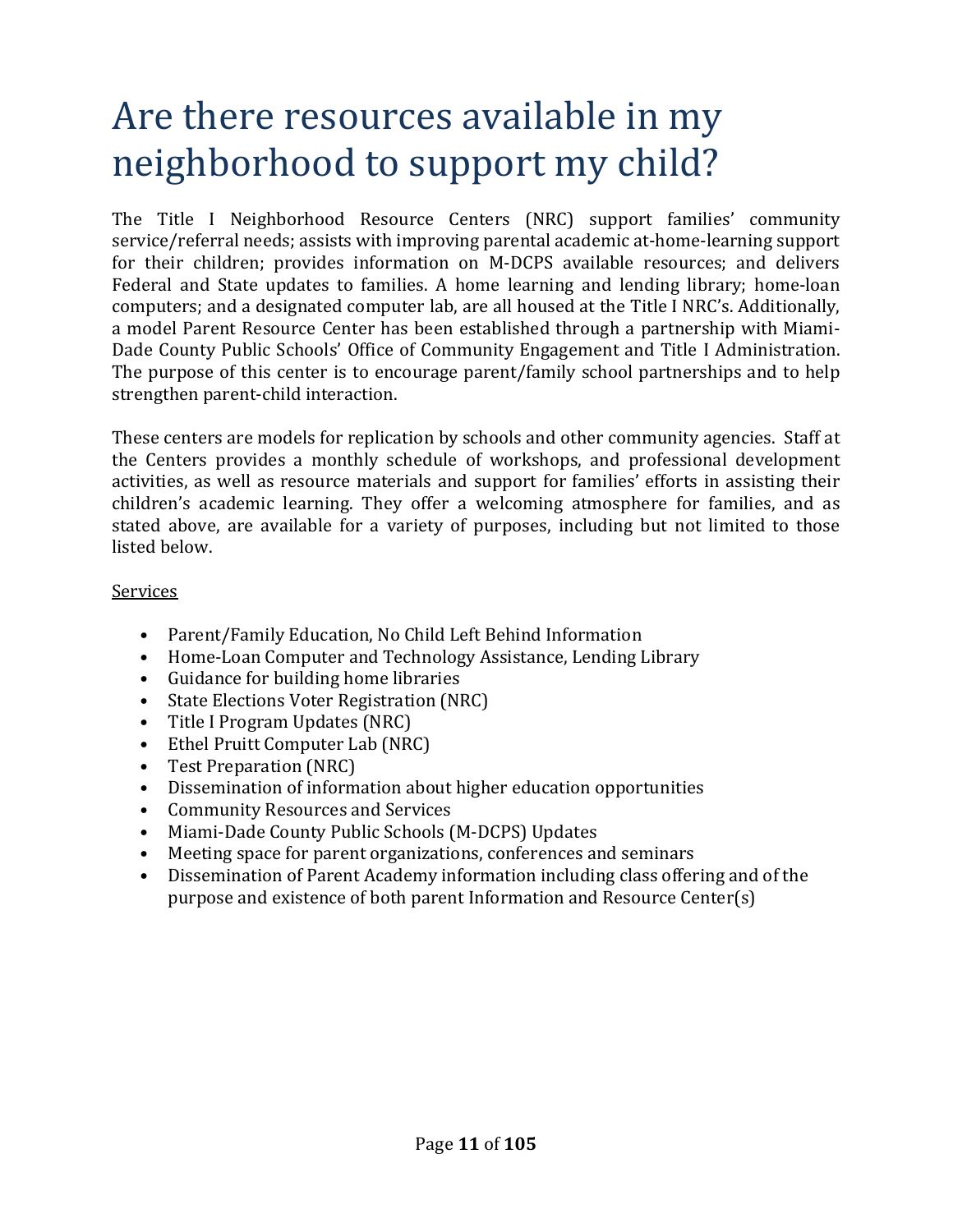#### Locations

- Title I Neighborhood Resource Center Gratigny 733 East 57th Street Hialeah, FL 33013 (M-DCPS North Regional Center) Phone: 305-593-6068
- Title I Neighborhood Resource Center North 7900 N.W. 27th Avenue, Space F-9 Miami, Florida 33147 (Northside Shopping Centre, 130 South Court) Phone: 305 694-7120
- Title I Neighborhood Resource Center South 5555 S.W. 93rd Avenue, Portable #3 Miami, Florida 33165 (FDLRS Southside) Phone: 305 274-7468
- Miami-Dade County Public Schools Office of Community Engagement Parent Resource Center 1450 N.E. 2nd Avenue, Suite 226 Miami, Florida 33132 Phone: 305 995-1809
- Family Resource Center at enFamilia Inc. 16090 S.W. 293rd Drive Homestead, Florida 33033 Phone: 305-245-7288
- At individual schools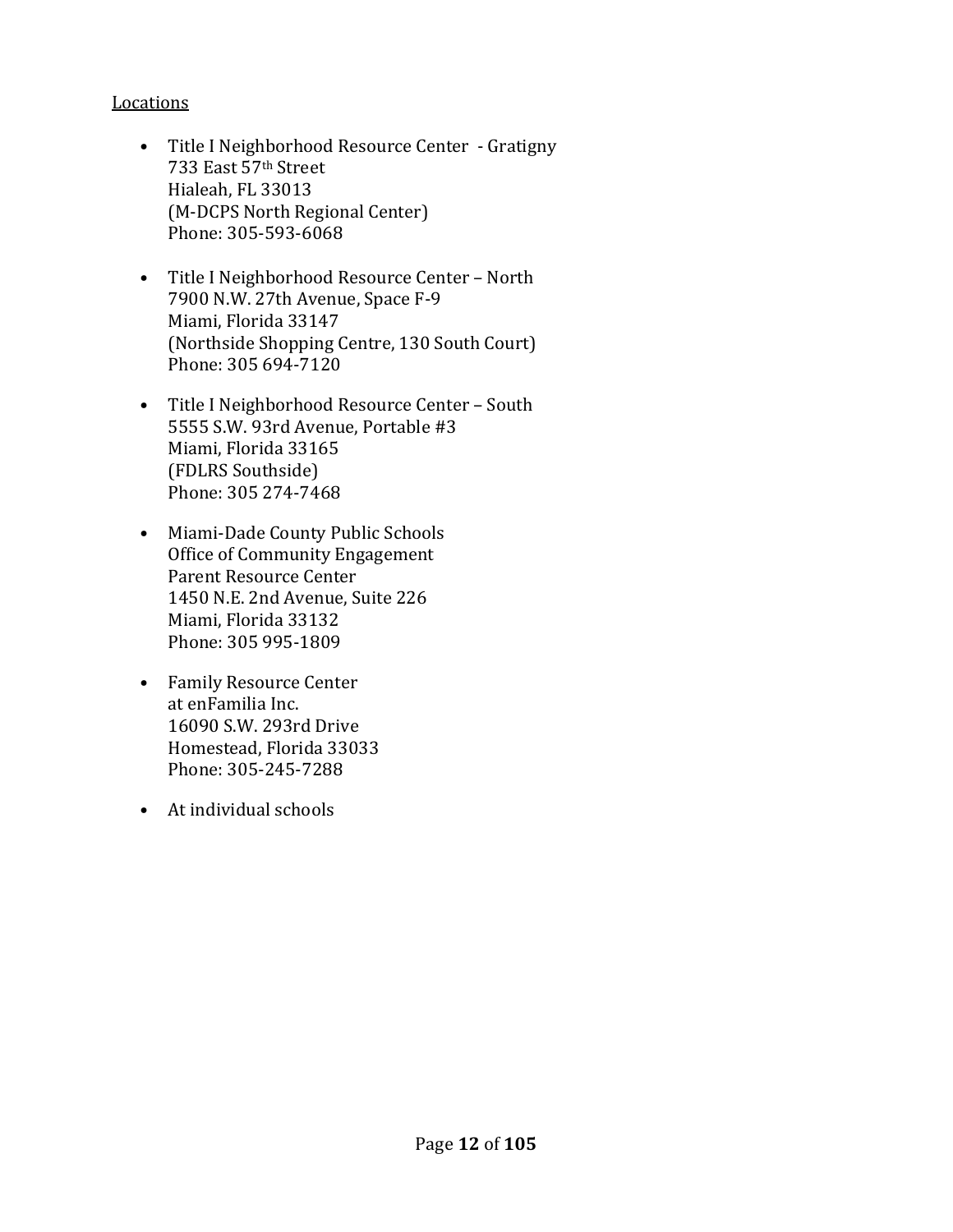# What role can our family play in supporting my child?

At each step, from pre-kindergarten through high school graduation, parents should be full partners in learning, decision making and advocating for children. The Office of Community Engagement (OCE) builds and strengthens partnerships between parents, teachers and school administrators so that all students are successful.

The Office encourages participation in PTAs and is a resource for parents who wish to serve on school and District advisory committees. It also facilitates the Family and Community Involvement Advisory Committee, which makes recommendations on topics important to parents. We encourage families to visit: community.dadeschools.net for resources to support their children and learn more about how they can become involved.

Every good relationship is based on regular, meaningful, two-way communication. Parents are encouraged to follow the M-DCPS chain of support in Section I under Other Important Information. Visit http://dadeschools.net/parents.asp for additional resources.

### How do I join the PTA or PTSA?

Each school has a Parent Teacher Association (PTA) or Parent Teacher Student Association (PTSA). This local organization is connected to the Miami-Dade County Council of PTAs/PTSAs, which is connected to the Florida PTA. The PTA's mission is threefold:

- to support and speak on behalf of children and youth in the schools, in the community and before governmental bodies and other organizations that make decisions affecting children;
- to assist parents in developing the skills they need to raise, protect and prepare their children; and
- to encourage parent and public involvement in the public schools of our state.

For more information, call 305-995-1102 or visit www.**pta305.com** or www.**floridapta.org** .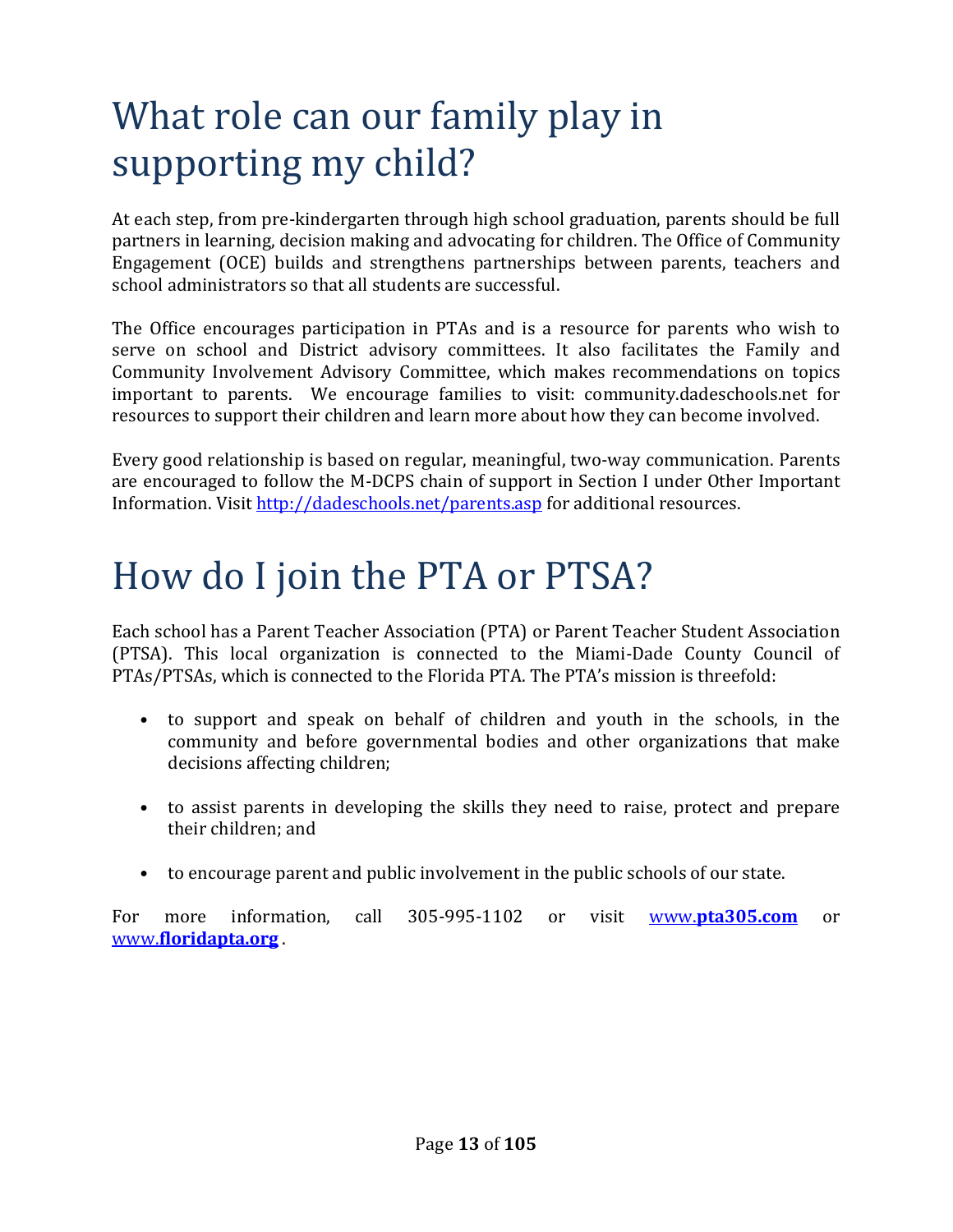# How do I volunteer in my child's school?

School volunteers bring with them diverse skills and talents tailored to the needs of the students and community. As a school volunteer you work under the direction of the principal, doing important work side by side with employees, parents and students.

Before beginning services, all volunteers must register through the M-DCPS Parent or Community portal at www.dadeschools.net. In addition, all volunteers will receive a background check or may require fingerprinting depending on the type of volunteer activity.

As a school volunteer you are considered our partners in education. Help make a difference in our schools.

For more information about the School Volunteer Program, call 305-995-2995.

### What is EESAC and how does it work?

By an act of the Florida Legislature, each school must have an Educational Excellence School Advisory Council (EESAC) composed of parents (elected by parents), teachers (elected by teachers), education support employee (elected by education support employees), a student (elected by students), the principal, and local business and community leaders appointed by the principal. A majority of the committee members must not be employed by the school district. All interested community members are encouraged to attend EESAC meetings even if they are not voting members of the council.

The EESAC shall assist in the preparation and evaluation of the School Improvement Plan (SIP), which addresses issues such as curriculum, budget, discipline, training, instructional materials, technology, staffing and student support services. The EESAC shall also assist in the preparation of the school's annual budget and plan.

Even if you do not wish to become an EESAC representative, you should get to know the parents who are. Ask them what issues the EESAC is discussing, find out where to get copies of the minutes and actions, and feel free to make comments and suggestions on the topics that concern you.

EESAC meetings are posted under the "School Meetings" link at http://meetings.dadeschools.net/index.asp.

All EESAC minutes are posted at http://osi.dadeschools.net/viewbylawsminutesrosters.asp .

For additional information visit: http://osi.dadeschools.net/EESAC, or call 305-995-2692.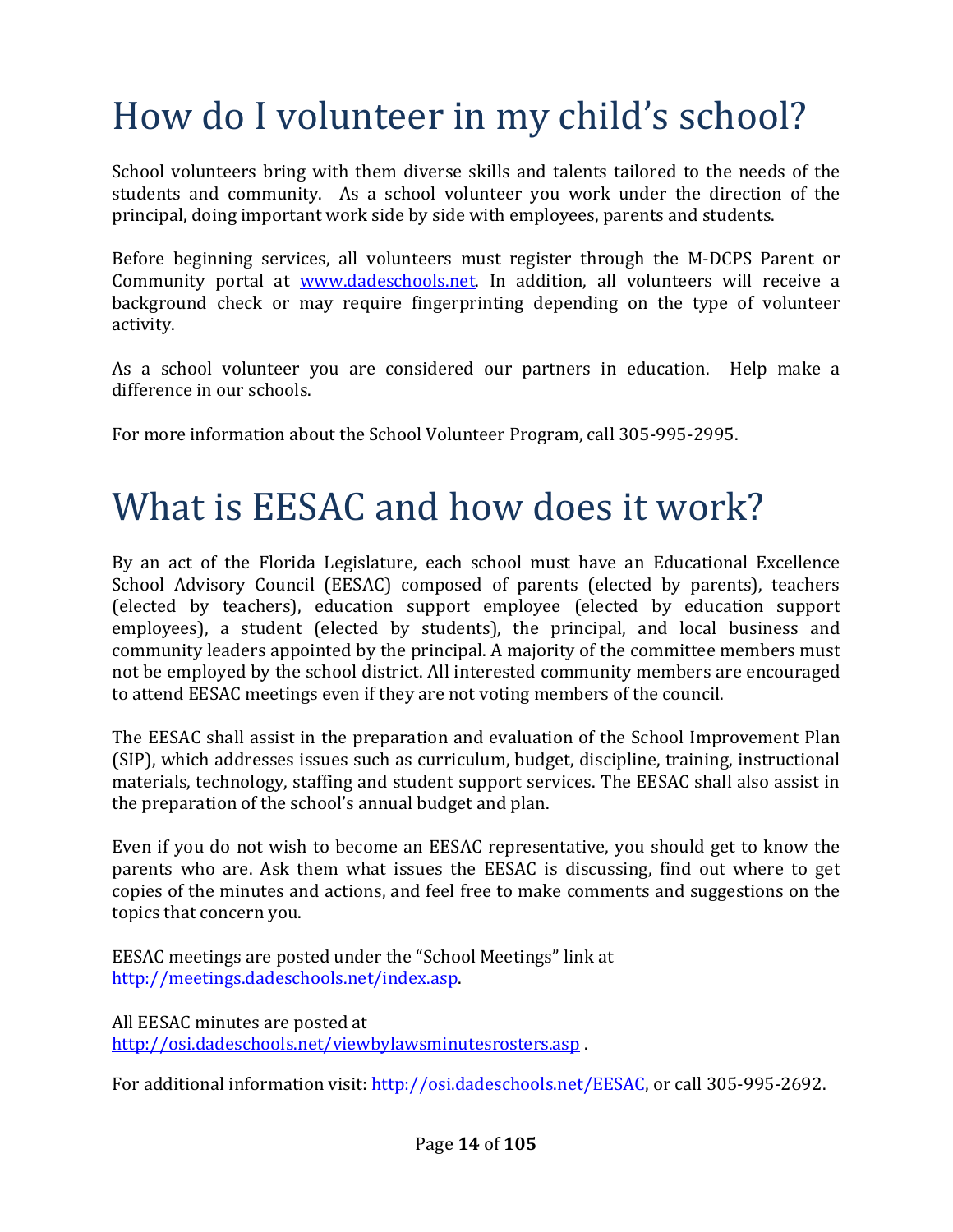# How do I find more facts about my child's school?

Information about each M-DCPS school, such as data on student standardized test scores, qualifications of teachers, attendance rates, mobility rate (which measures how often students move in and out of the school), student membership, etc., is available through the following sources:

The Assessment, Research, and Data Analysis bureau provides reports with demographic and test data on individual public schools. For a selection of detailed reports, visit http://oada.dadeschools.net.

You may also ask your child's school directly for information on the professional qualifications of your child's classroom teacher(s) and/or paraprofessionals, including their licensing status, degree major, graduate degree(s) and the field of certification. By law, your child's school must make this information available to you.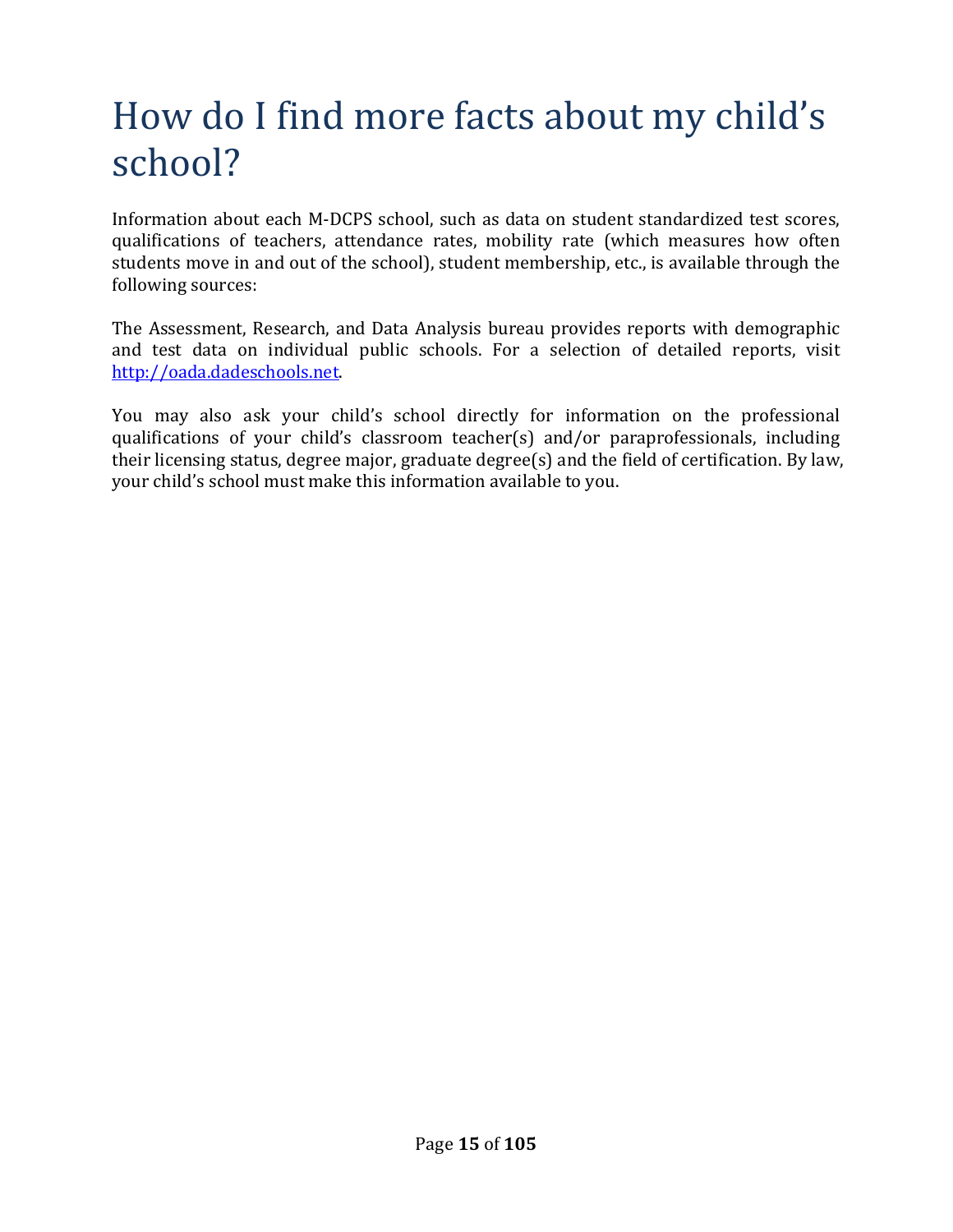### What is the Parent Academy, and what do they offer to parents?

As a parent, you are your child's first teacher. That's why Miami-Dade County Public Schools created The Parent Academy, a free, year-round, parent engagement initiative designed to support community and family involvement across the district. The goal of The Parent Academy is to support parents in becoming more involved in their children's education. The Parent Academy helps educate parents about the importance of their roles, unites families with schools, and informs parents of their rights, responsibilities and the educational opportunities available to them.

In an effort to assist parents in becoming full partners in their children's education, The Parent Academy partners with local and national organizations to provide a wide range of free resources. The Parent Academy also provides parents with constructive parenting practices designed to support them help their children succeed at school and in life. The curriculum helps parents attain more skills, knowledge and confidence to champion their child's education. In addition, The Parent Academy provides classes and workshops for parents, organizes Family Learning Events and coordinates the availability of community resources for parents and students.

The Parent Academy pledges to enrich the lives of children by bridging the gap between home and school through the provision of valuable resources. Visit the web site at **http://theparentacademy.dadeschools.net/** to view the course directory, upcoming events, and links to helpful information. For more information call 305-995-2680.

### Are there educational programs for me to pursue my own education?

Your children are always watching! There is no better way to teach your children the importance of education than to educate yourself. You are your child's first role model; you have the greatest impact on their lives. Miami-Dade County Public Schools is proud of its Adult and Career Technical Education Programs, designed to strengthen practical skills and prepare you for the career of your choice. Whatever your goals, our certified instructors can help you reach your full potential. You can contact the adult education office by logging in at http://adulted.dadeschools.net.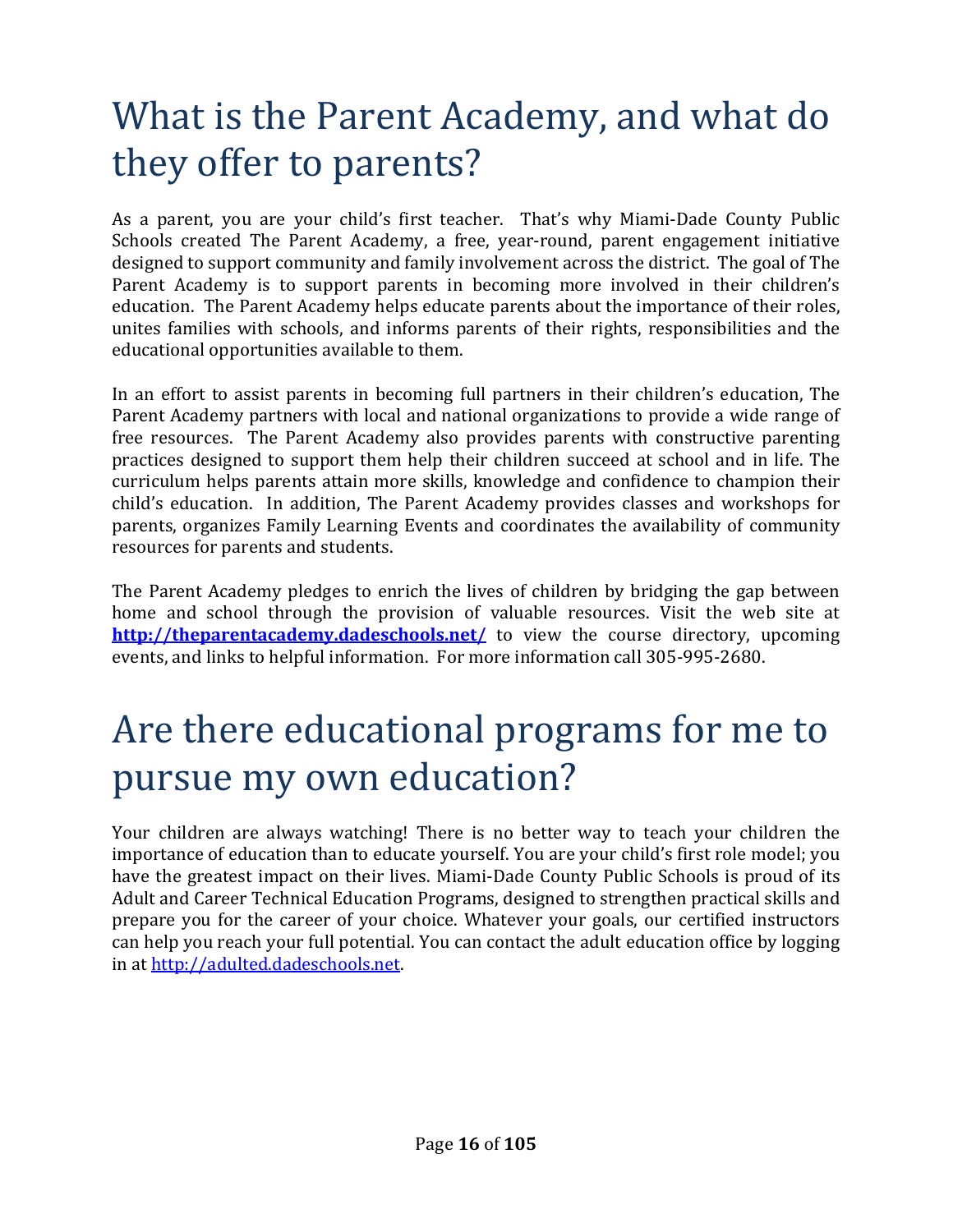### How can I become a voice for all parents at the District level?

Several District-level committees assist the School Board and the staff in an advisory capacity. Many of these committees are looking for parents who will serve. All of those listed below welcome the public to observe and participate in their meetings.

| <b>COMMITTEE</b>                                                               | <b>CONTACT</b>     |  |
|--------------------------------------------------------------------------------|--------------------|--|
| <b>NAME</b>                                                                    | <b>INFORMATION</b> |  |
| <b>District Athletic Advisory Committee</b>                                    |                    |  |
| Reviews and advises the board and Superintendent on matters regarding the      | 305-995-7576       |  |
| Athletic Program, physical education, sports medicine, etc.                    |                    |  |
| <b>Attendance Boundary Committees (District, Joint, or School Site)</b>        |                    |  |
| Identifies schools for changes and conducts public hearings on proposed school | 305-995-7415       |  |
| boundaries.                                                                    |                    |  |
| <b>District Wellness Advisory Committee</b>                                    |                    |  |
| Makes recommendations regarding the overall health and wellness of students    | 305-995-7116       |  |
| and staff.                                                                     |                    |  |
| Diversity, Equity, and Excellence Advisory Committee (DEEAC)                   | 305-995-1403       |  |
| Reviews issues on maintaining a multicultural system.                          |                    |  |
| <b>Educational Excellence School Advisory Council Support Committee</b>        | 305-995-1520       |  |
| Reviews waivers and requests from school's EESAC.                              |                    |  |
| <b>Ethics Advisory Committee</b>                                               |                    |  |
| Ensures the integrity of the Board's decision making processes.                | 305-995-1304       |  |
| <b>Family and Community Involvement Advisory Committee</b>                     |                    |  |
| Brings together parents, community and business representatives, and staff to  |                    |  |
| enhance opportunities for parental involvement in Miami-Dade County Public     | 305-995-1265       |  |
| Schools.                                                                       |                    |  |
| <b>Miami-Dade Coalition for Community Education Committee</b>                  | 305-253-9920       |  |
| Supports the expansion of community education.                                 | x2194 or           |  |
|                                                                                | 305-817-0014       |  |
| <b>Miami-Dade County Council PTA/PTSA</b>                                      |                    |  |
| The leadership organization for local schools' PTA/PTSA organizations. Many    | 305-995-1102       |  |
| educational programs, information, and leadership training are available.      |                    |  |
| <b>Parent Leadership Council (PLC)</b>                                         |                    |  |
| Addresses the educational needs of English Language Learner students.          | 305-995-2428       |  |
| Information and leadership training is available.                              |                    |  |
| <b>School Health Medical Advisory Committee</b>                                |                    |  |
| Promotes the health and social well-being of all school-aged children and      | 305-995-1235       |  |
| adolescents through public policy and advocacy.                                |                    |  |
| <b>School Site Planning and Construction Committee</b>                         |                    |  |
| Makes recommendations to the School Board on the selection of sites where      | 305-995-7285       |  |
| schools may be built.                                                          |                    |  |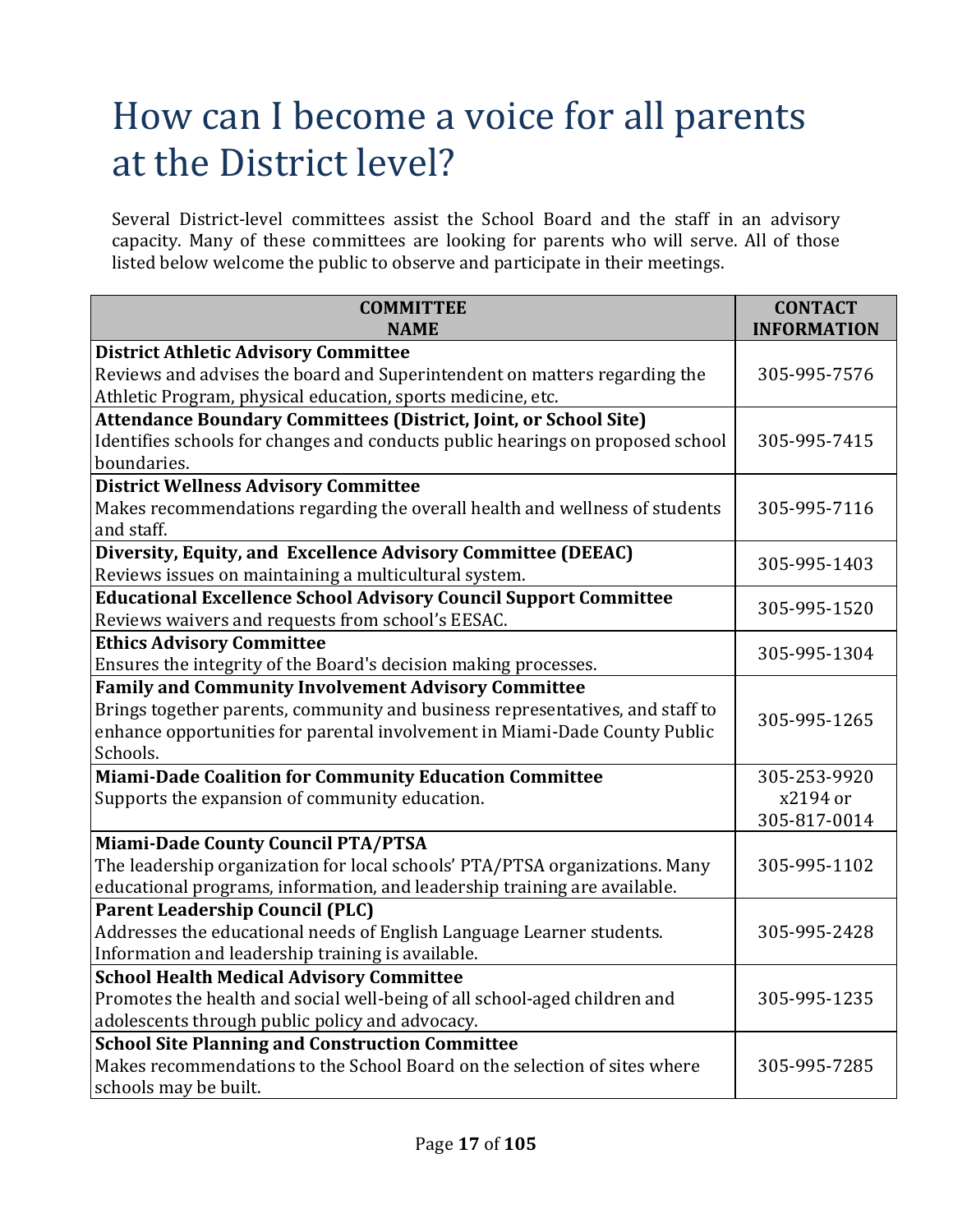| <b>Student Services Advisory Committee</b>                                             |              |
|----------------------------------------------------------------------------------------|--------------|
| Reviews and makes recommendations on the counseling, career, substance<br>305-995-7324 |              |
| education, and student development priorities in the District.                         |              |
| Superintendent's District Advisory Panel for Students with Disabilities                |              |
| Parents of students with educational challenges, citizens with an interest, and        |              |
| professionals in the field of ESE, as well as staff work together to gain              | 305-995-2027 |
| understanding and to provide support for students with educational                     |              |
| exceptionalities.                                                                      |              |
| <b>Title I District Advisory Committee (DAC)</b>                                       |              |
| Parents, Title I Community Involvement Specialists (CIS), Title I Administration,      |              |
| District staff, and community resource providers work together to survey and           | 305-995-1713 |
| support the needs of families in schools implementing the Title I program. DAC         |              |
| also helps to develop the Title I District Parental Involvement policies and           |              |
| procedures.                                                                            |              |
| <b>Title I Regional Centers Parent Advisory Council (PAC)</b>                          |              |
| Parents, CIS, Title I Administration and District staff work together to promote       |              |
| shared responsibility with parents for their children's learning. The PAC also         | 305-995-1713 |
| provides training and information to parents of students in schools                    |              |
| implementing the Title I program.                                                      |              |
| Title I Migrant Education Program Parent Advisory Council (MPAC)                       |              |
| Advises and supports the Title I Migrant Education Program (MEP) with                  | 305-258-4115 |
| planning and implementation of the MEP.                                                |              |
|                                                                                        |              |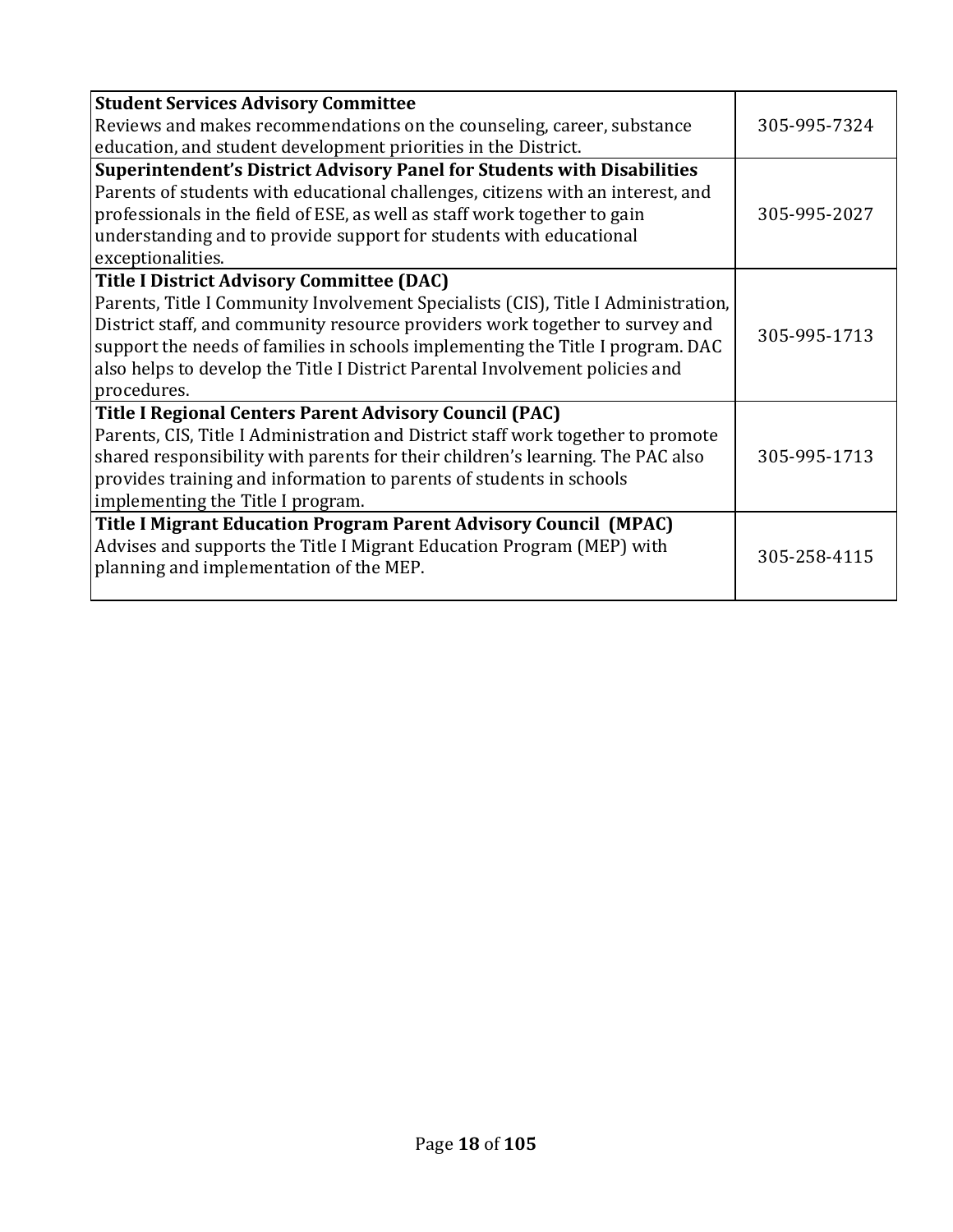# **Section B – Pre-Kindergarten & Grades K-5**

### What are the Miami-Dade County Public Schools (M-DCPS) Head Start and Early Head Start Programs?

The M-DCPS Head Start and Early Head Start are federally funded, comprehensive child development programs which serve children from birth to age five (5), pregnant women, and their families. Head Start services children three (3) to five (5) years of age. Early Head Start services pregnant women, infants and toddlers.

They are child-focused programs, and have the overall goal of increasing the social competence of young children from low-income families. Social competence is the child's everyday effectiveness in dealing with either his or her present environment and responsibilities later in school and life. It takes into account the interrelatedness of social, emotional, cognitive, and physical development. There is a maximum of 20 students in a Head Start class with a Teacher/Educator and an Assistant. Early Head Start classes have a maximum of eight (8) children with two (2) instructors.

Services are offered at 35 M-DCPS school locations throughout Miami-Dade County. You can find the Miami-Dade County Public School Head Start/Early Head Start locations at http://headstart.dadeschools.net.

The M-DCPS Head Start Program operates from 8:15 a.m.-3:05 p.m. and Early Head Start Program operates from 7:30 a.m.-5:00 p.m., Monday-Friday. Students follow the Miami-Dade County Public Schools' calendar; however the calendar for M-DCPS **Early Head Start** students will be extended until July 31.

Parents are responsible to provide transportation for their children. Children with special needs that require transportation, as specified in their individual educational plan, may be eligible for transportation services from one school to another.

Students in the M-DCPS Head Start/Early Head Start Program are provided nutritious breakfast, lunch and snack that is low in sugar and fat. The Head Start/Early Head Start Program requires that all children and staff eat in a family style setting and share the same menu. No outside food will be allowed.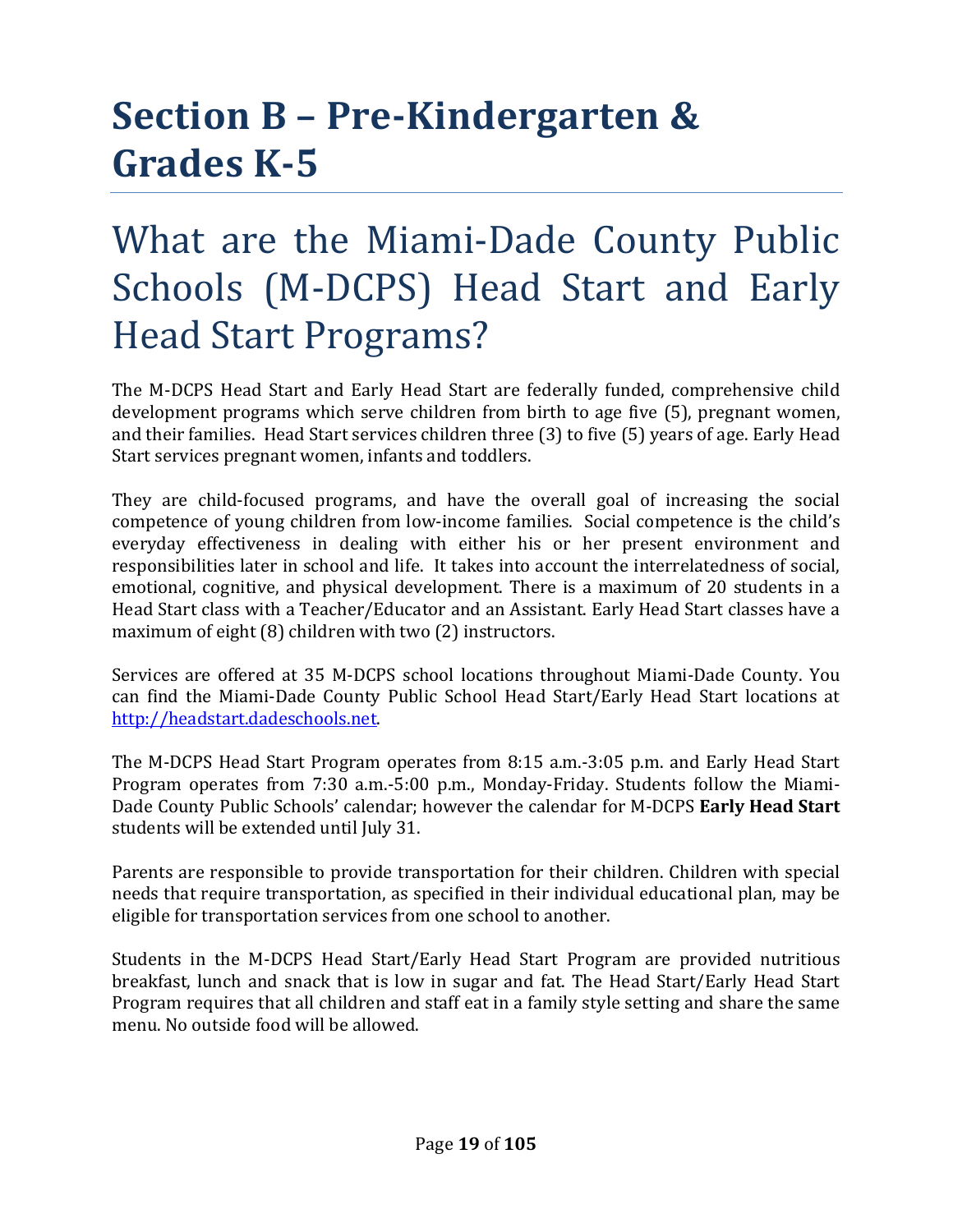If your child has an allergy to a specific food, parents should provide a note from the pediatrician specifying the special diet. A registered dietitian will adapt/modify the Head Start/Early Head Start menu to accommodate your child's specific allergies.

All services are offered free of charge. Students, however may participate in the before care or aftercare program at the school for a nominal fee.

# Do families have to qualify for the M-DCPS Head Start/Early Head Start?

Yes, Head Start and Early Head Start are federally funded programs for low-income families. All families must apply and qualify for the program(s).

# Where can I get an M-DCPS Head Start/Early Head Start application?

M-DCPS Head Start/Early Head Start applications in English, Spanish and Haitian Creole can be found at http://headstart.dadeschools.net. You may also go to a M-DCPS school location that offers Head Start/Early Head Start programs and apply in person. A Head Start/Early Head Start parent outreach specialist at the school will assist you with the process.

You will need the following documents:

- A completed application
- Proof of income for the last 12 months
- Proof of residency in Miami-Dade County
- Proof of age for the child you are applying for
- Proof of special needs, if applicable
- Proof of special family circumstances (domestic violence, homelessness, etc.), if applicable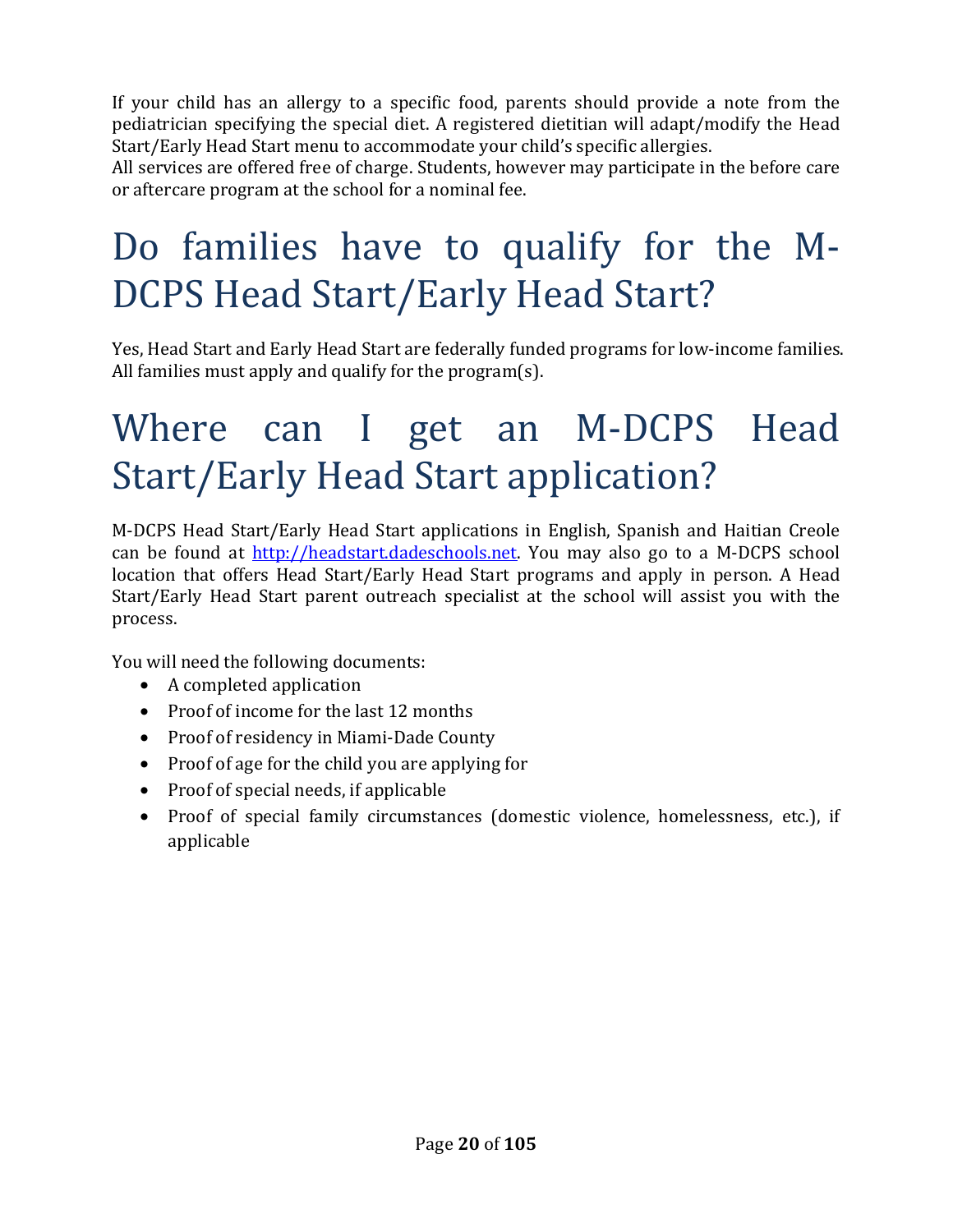# If I have custody of a child, can I apply for the M-DCPS Head Start/Early Head Start Program?

Yes, you will need to present a current copy of the court order authorizing you as the legal guardian.

# How are families selected for the M-DCPS Head Start/Early Head Start Program?

Family applications are entered into a database that generates points based on each family's individual need and situation. A prioritization report is generated and families with the highest points are selected for the needed age group. Children with special needs who are income eligible are given priority.

## If I am over income, can I still apply for the M-DCPS Head Start/Early Head Start Program?

Yes, anyone can apply for the M-DCPS Head Start/Early Head Start Program. At the time of application, you will need to write a letter stating why you should be considered for the program although you are over income. You will also need to bring copies of all documents that support your statement.

More information regarding the M-DCPS Head Start/Early Head Start Program may be available at http://headstart.dadeschools.net/contacts.asp.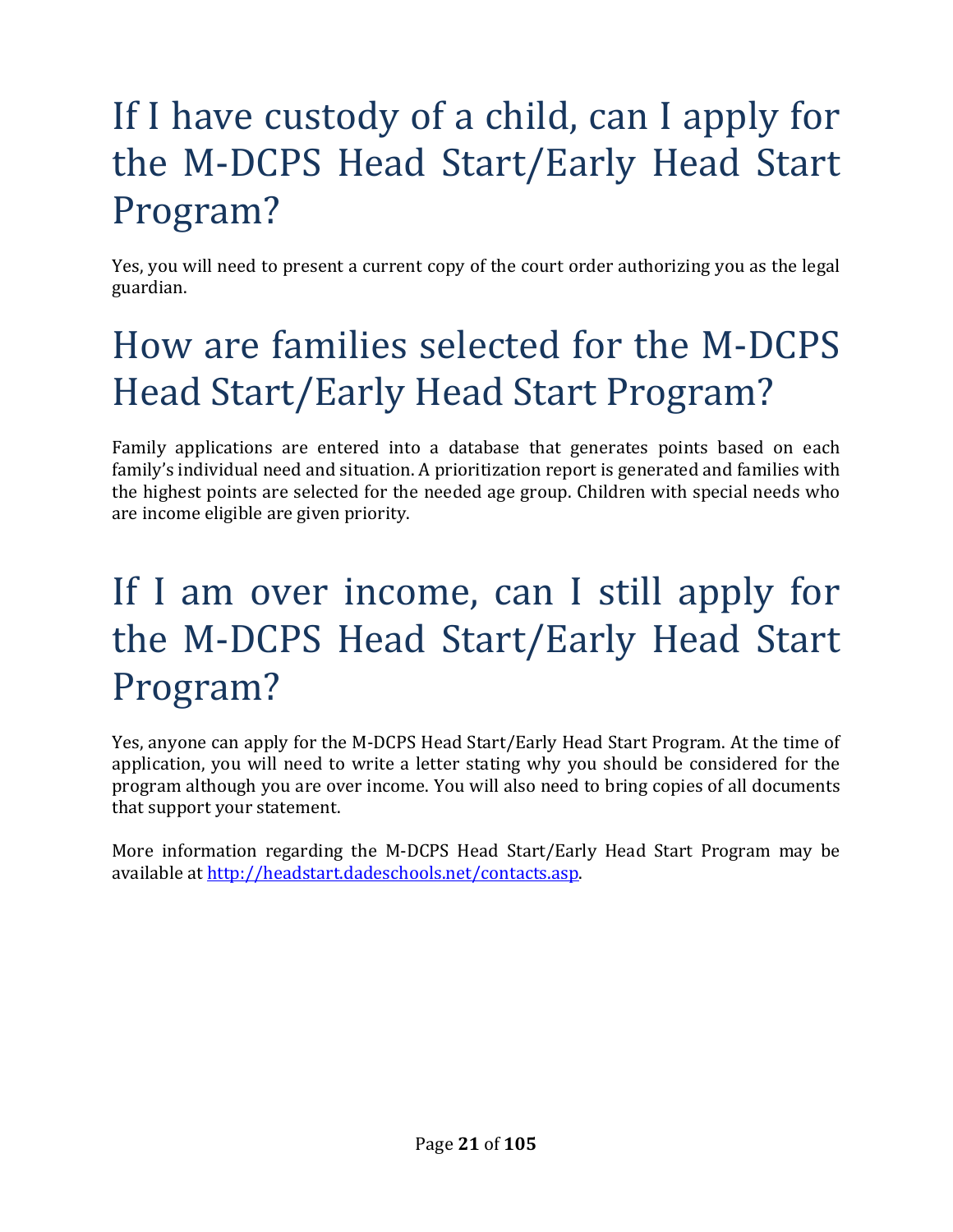# Can my child participate in the Head Start Program offered at my neighborhood school and the Voluntary Prekindergarten (VPK)Program simultaneously?

Yes, some M-DCPS Head Start students are also VPK students. VPK funds are used to supplement Head Start funds in order to provide a full instructional day. However, students must meet the Head Start qualifications in order to participate in the M-DCPS Head Start Program. For additional information visit http://earlychildhood.dadeschools.net

### Where can I go for early intervention services for my infant or toddler?

For screening and evaluation of infants and toddlers suspected of having a developmental delay or disability, at no cost to the family:

### **Birth through 3 years of age**

#### **Early Steps Program**

- **North** Miami Center for Child Development 1601 N.W. 12th Avenue, 2nd Floor Miami, Florida 33136 305-243-5600
- **Southernmost Coast (Serving South Miami-Dade & Monroe)** Miami Children's Hospital Palmetto Bay Center 17615 S.W. 97th Avenue Miami, Florida 33157 786-268-2611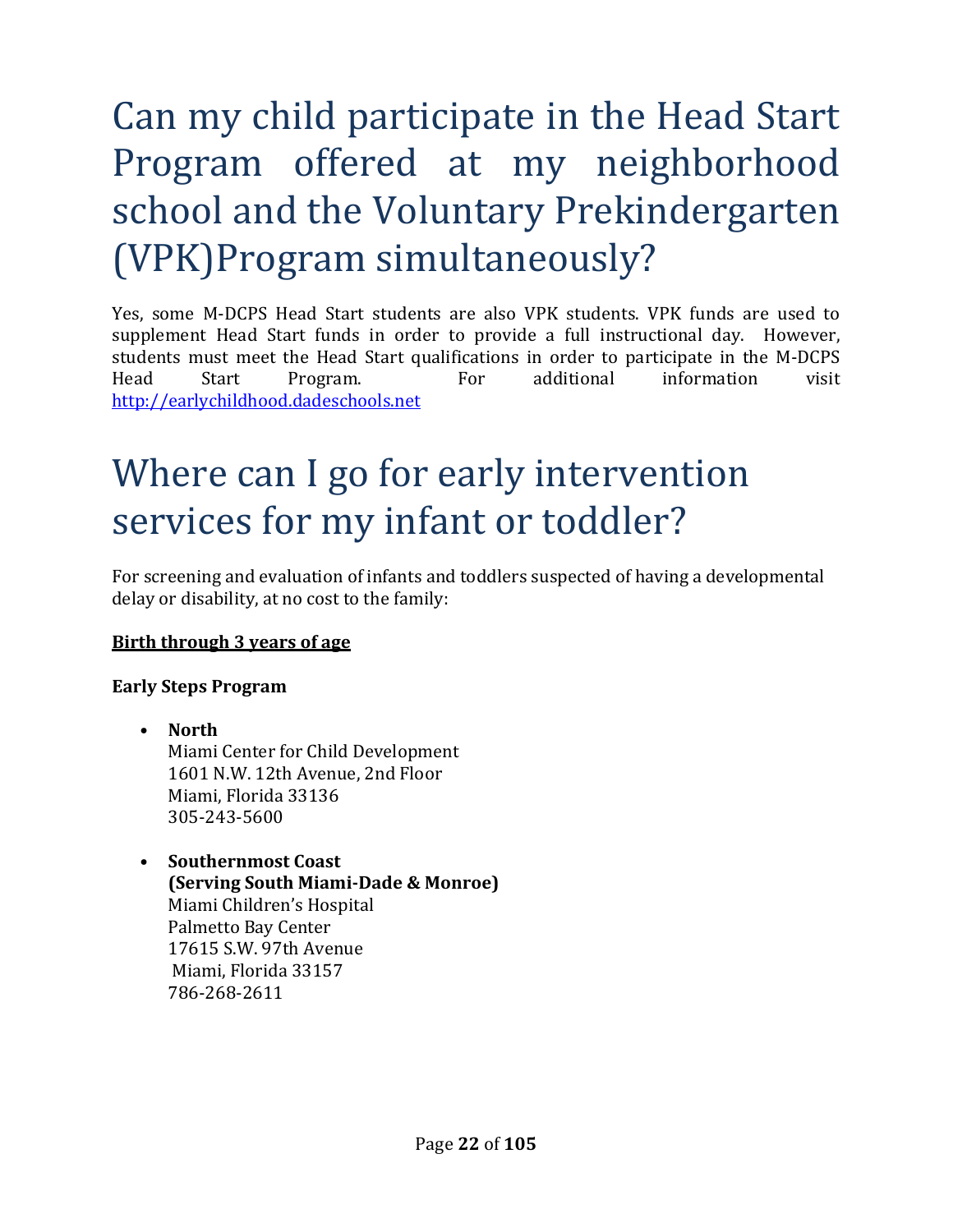#### **3 – 5 years of age**

#### **Florida Diagnostic and Learning Resources System-South**

- **South** 6521 S. W. 62nd Avenue Miami, Florida 33143 305-274-3501
- **North** 2201 N.W. 207th Street Opa-locka, FL 33056 305-626-3970

http://fdlrs-south.dadeschools.net

#### **M-DCPS Pre-K Diagnostic Teams**

- Robert Renick Ed. Center 2201 N.W. 207th Street Opa-locka, Florida 33056 305-474-5100
- Thena C. Crowder Early Childhood Diagnostic & Special Education Center 757 N.W. 66th Street Miami, Florida 33150 305-836-0012 ext. 2231
- J.R.E. Lee South SPED Center 6521 S.W. 62nd Avenue Miami, Florida 33143 786-278-4752
- Caribbean Elementary School 11990 S.W. 200th Street Miami, Florida 33177 305-233-7131 ext. 2142
- Center for International Education 900 N. E. 23rd Avenue Homestead, Florida 33030 305-242-8432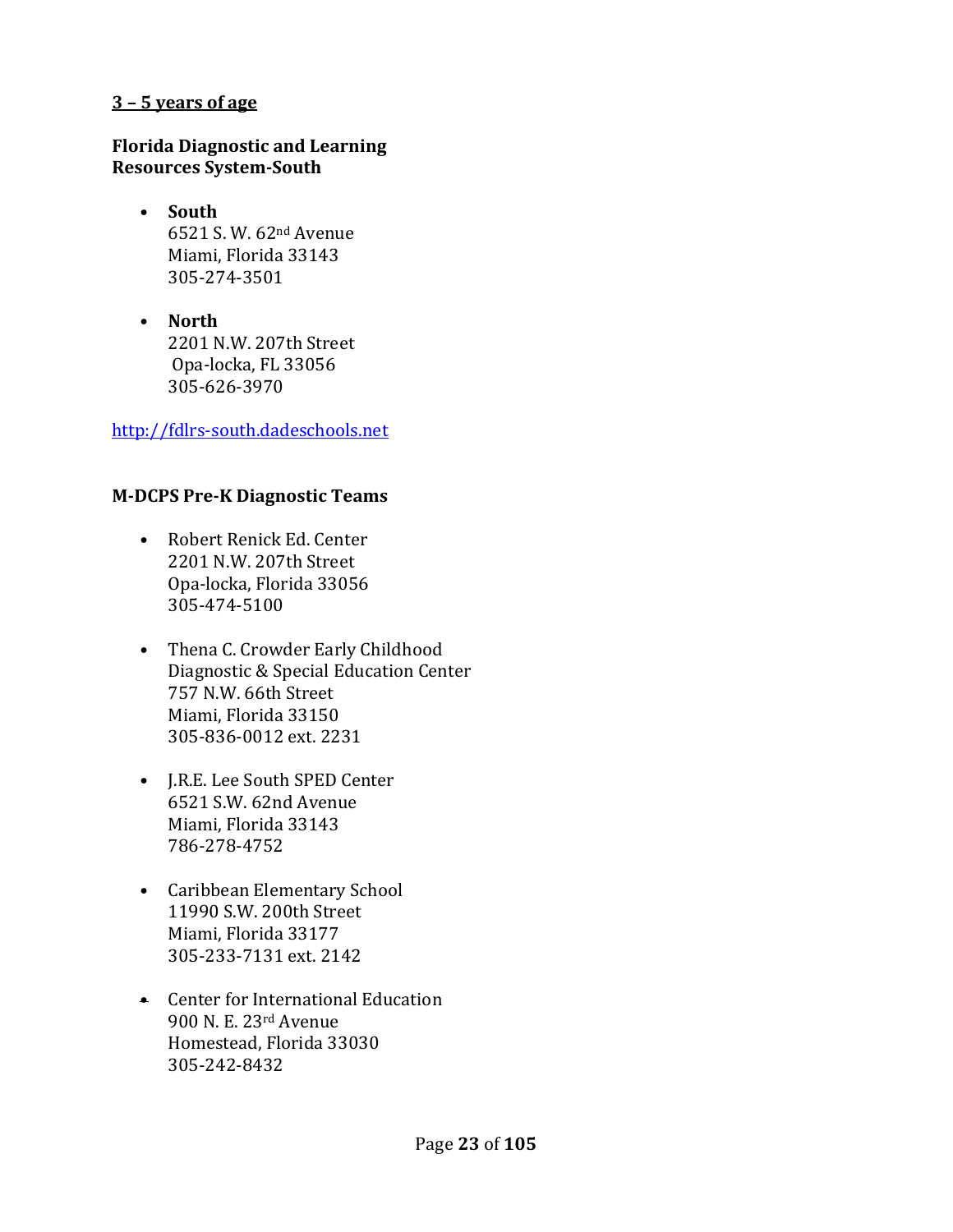# What is the Florida Voluntary Pre-Kindergarten Education Program?

Voluntary Pre-Kindergarten (VPK) is a legislatively authorized program designed to prepare every four-year-old in Florida for kindergarten and build the foundation for their educational success. All eligible four-year-olds are entitled to participate in one of the VPK program options. The VPK program provides each child with a high quality educational experience that includes high literacy standards, accountability, appropriate curricula, substantial instructional periods, a manageable class size, a certified teacher and a highly qualified paraprofessional. Additional information is available at http://earlychidlhood.dadeschools.net.

Miami-Dade County Public Schools (M-DCPS) offers the VPK Core Instructional Day from 8:20 a.m. to 11:20 a.m. The Pre-Kindergarten Enrichment Program extends the instructional day until 1:50 p.m. through Title I funds or parent fees. Enrollment is based on a maximum class size of 20 students (19 regular education and one (1) Special Education (SPED)) in the school year program, maintaining a ratio of 1 adult per 10 students at all times. Additionally, there is a VPK Summer Program being offered with maximum class size of 10 students, maintaining a ratio of 1 adult per 10 students at all times. For more details visit http://ese.dadeschools.net .

### What are my VPK Parental Options?

The VPK program's mission is to ensure that all children are intellectually, emotionally, physically, and socially prepared to enter school ready to learn, fully recognizing the crucial role of parents as the child's first teacher. Parents have the right to select a VPK program option that best meets their family's needs. The options include:

- School-Year Program which includes 540 instructional hours; OR
- Summer Program which includes 300 instructional hours. Children may participate in the VPK program the summer immediately before the school year in which the child is eligible for kindergarten.

### **Parents'** Rights

Parents have the right to:

- Select the VPK program options that meet their child's needs.
- Enroll in either a school-year or free summer VPK program.
- Select a VPK program that employs VPK instructors and meets minimum classroom requirements.
- Select a VPK program that follows approved curriculum and guidelines.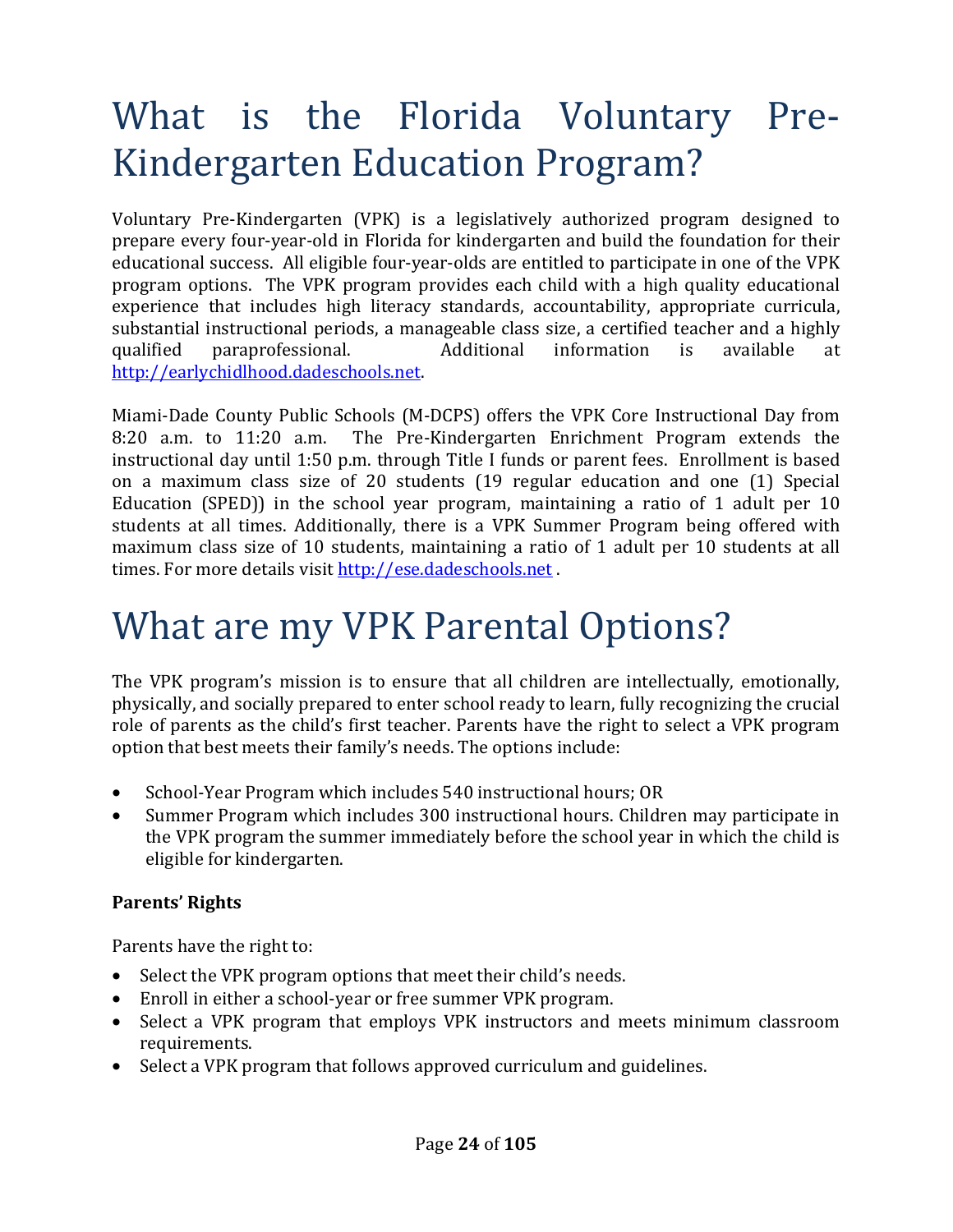### **Parents' Responsibilities**

Parents are responsible for:

- Date of birth verification requirements.
- Residential address verification requirements.
- Ensuring that their child participates in kindergarten screening.
- Providing transportation for their child.
- Complying with the school's attendance program and other program policies.

# What are the requirements for VPK registration in Miami-Dade County Public Schools?

A child is eligible to be registered for pre-kindergarten if he/she attains the age of four(4) on or before September 1st of the current school year. Before a child can be admitted to pre-kindergarten in Miami-Dade County Public Schools, parents/guardians must provide or complete the following items:

### **A. Age and Legal Name Verification**

Parents must provide one of the following:

- 1. Duly attested original birth certificate or birth card which must be original; a hospital certificate is not acceptable.
- 2. Duly attested Certificate of Baptism with a parent affidavit.
- 3. Insurance policy on the child's life in force for two years.
- 4. Bona fide bible record with parent affidavit.
- 5. Passport or Certificate of Arrival in the United States showing age of child.
- 6. Transcript of school records of at least four years prior, stating date of birth, if applicable.
- 7. Affidavit of age signed by parent and Certificate of Age signed by public health officer.

### **B. Proof of Address**

Students in the program are assigned to attend school on the basis of the actual residence of the parent/guardian and in the attendance area of the school as approved by the School Board of Miami-Dade County, Florida. Verification of residence should be presented by the parent/guardian at the time of registration. Parents must provide two of the following:

- 1. Broker's or attorney's statement of parents' purchase of residence or properly executed lease agreement.
- 2. Current Homestead Exemption Card.
- 3. Electric deposit receipt or electric bill, showing name and service address.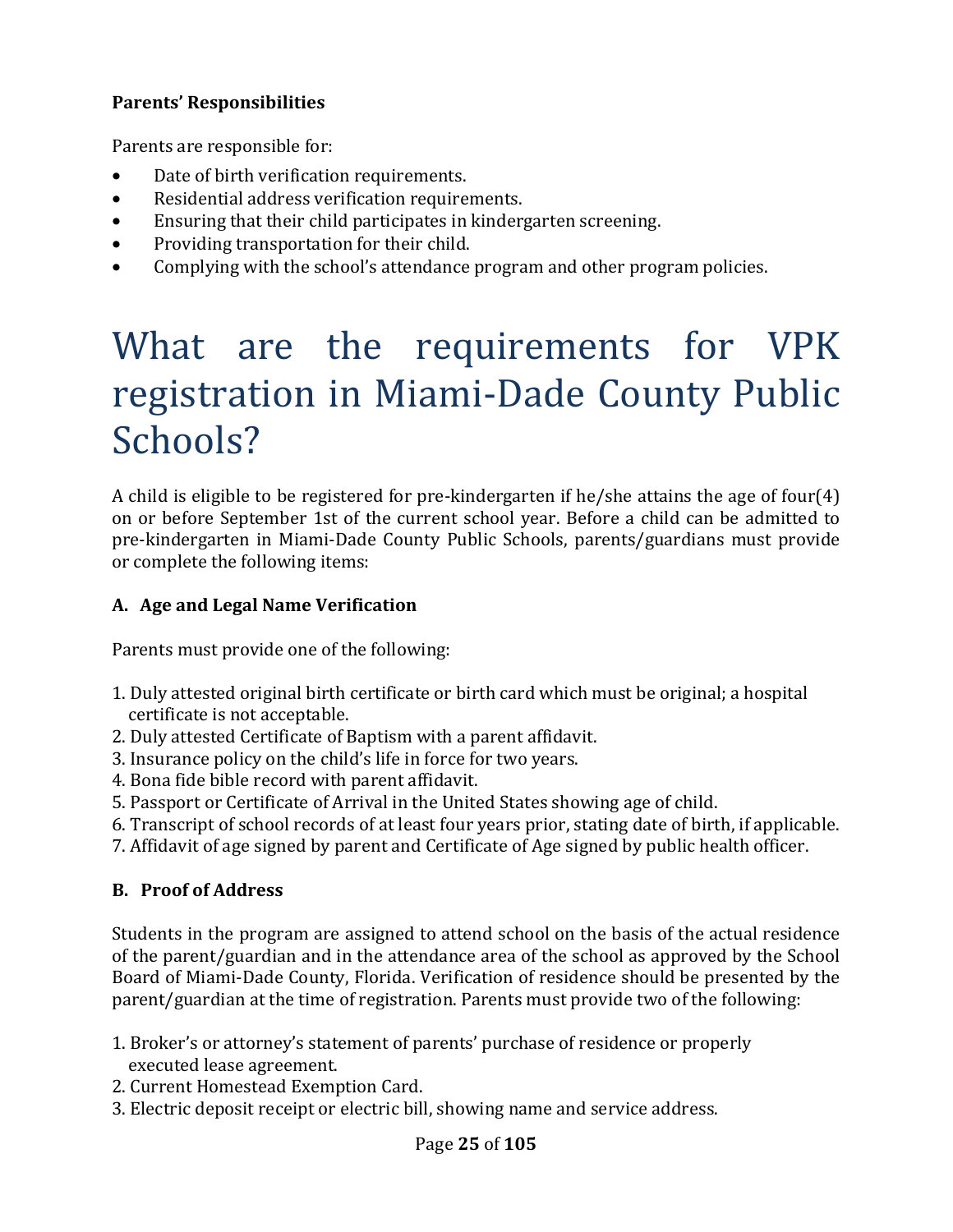### **C. Health and Immunization Requirements**

In accordance with the Florida Plan for School Health Services, all parents/guardians of pre-kindergarten through 12th grade students must submit documentation verifying that a student's health examination was performed within the 12-months period preceding initial entry into a Florida school. Parents must provide both completed forms:

- 1. Student Health Examination-DH 3040 (yellow form); health examination performed within one year prior to enrollment.
- 2. Florida Certificate of Immunization-DH 680 from a private doctor or local health provider. Part A, B, or C or a religious exemption form DH681. Schools should accept the DH680 form if printed on white, blue or any color paper. Forms may be completed by hand or printed from the Florida State Online Tracking System (Florida SHOTS).

Parents are encouraged to contact their health care provider to schedule an appointment for children affected by the school immunization requirements. Required immunizations are covered under most health insurance policies.

Children whose parents cannot afford to pay for vaccines may receive immunizations free of charge at all county health department centers. To make an appointment or to obtain more information, contact the Special Immunization Program (SIP) Office of the Department of Health at 786-845-0550. It is important to remember that no student will be admitted to school without presenting tangible documentation that immunization and health requirements have been met.

### **D. Home Language Survey**

At the time of initial registration parents are asked to complete a Home Language Survey. Each student is assessed if there is a "Yes" response to any of the questions to determine if he/she is an English Language Learner (ELL). The law requires that students classified as ELL receive appropriate services in order to become proficient in English.

#### **E.** Student Data Card

In the event of an emergency, the school needs to contact parents as quickly as possible.

Parents are required to provide the following information:

- 1. Home, work, and cell phone numbers (must remain up to date).
- 2. An emergency contact in the event the school is unable to reach parents/guardians.
- 3. Identify those individuals who are authorized and not authorized to pick up their child from school.

For additional information visit http://earlychildhood.dadeschools.net .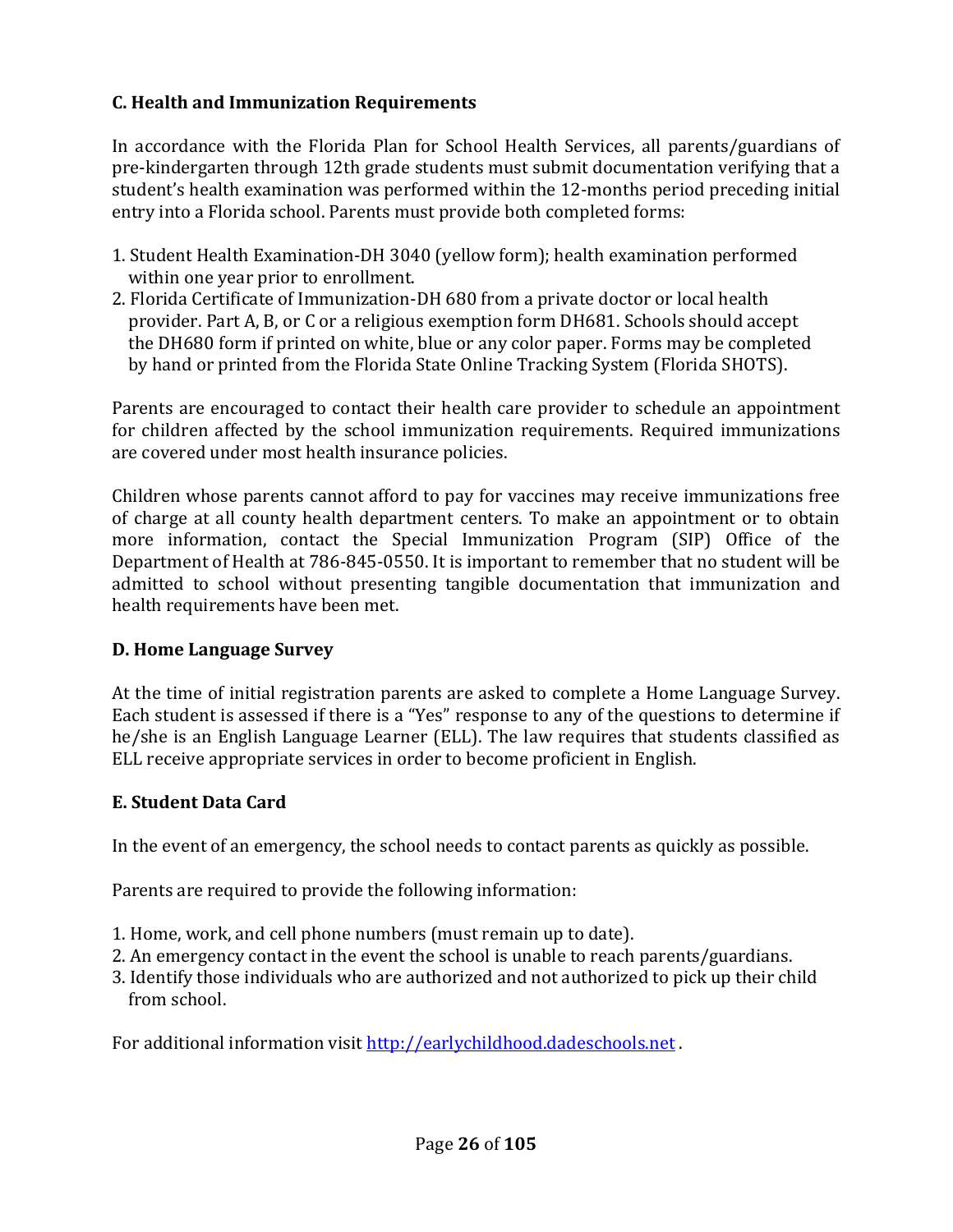# How is the VPK student selection process conducted in Miami-Dade County Public Schools?

When a school has more eligible applicants than the 19 regular education slots available, the school must make their selections utilizing a lottery system. Each applicant is assigned a number for the lottery. Numbers are pulled until the maximum class size is reached. If the applicant's family has twins or triplets, the drawing of one name entitles all children to be eligible for enrollment. The exception would be if the number drawn is number 19 or the last one. In this case, only one of the twins or triplets will be allowed to enroll. When the maximum class size is reached, the school staff continues to draw numbers and records the numbers for the waiting list. Parents may choose to place their child on the waiting list at the school or parents can choose a private VPK provider. All parents should be notified in writing of their child's enrollment status within one week of the drawing. There is one (1) slot reserved for a VPK-SPED student assigned by the SPED Pre-K Office.

After the final selection, parents are required to complete/provide the following documents that must remain on file in each child's folder:

- Signed Financial Responsibility Form (for Fee-Based Programs)
- Signed Pre-Kindergarten Screening Consent Form

.

• Signed Copy of the Voluntary Pre-Kindergarten (VPK) Certificate of Eligibility (COE)

For details on VPK registration procedures/guidelines visit

http://briefings.dadeschools.net/files/58237\_2014-2015\_VPK\_Registration\_Procedures-Guidelines and Fiscal Documents for Fee-Supported Non-Title I Programs.pdf.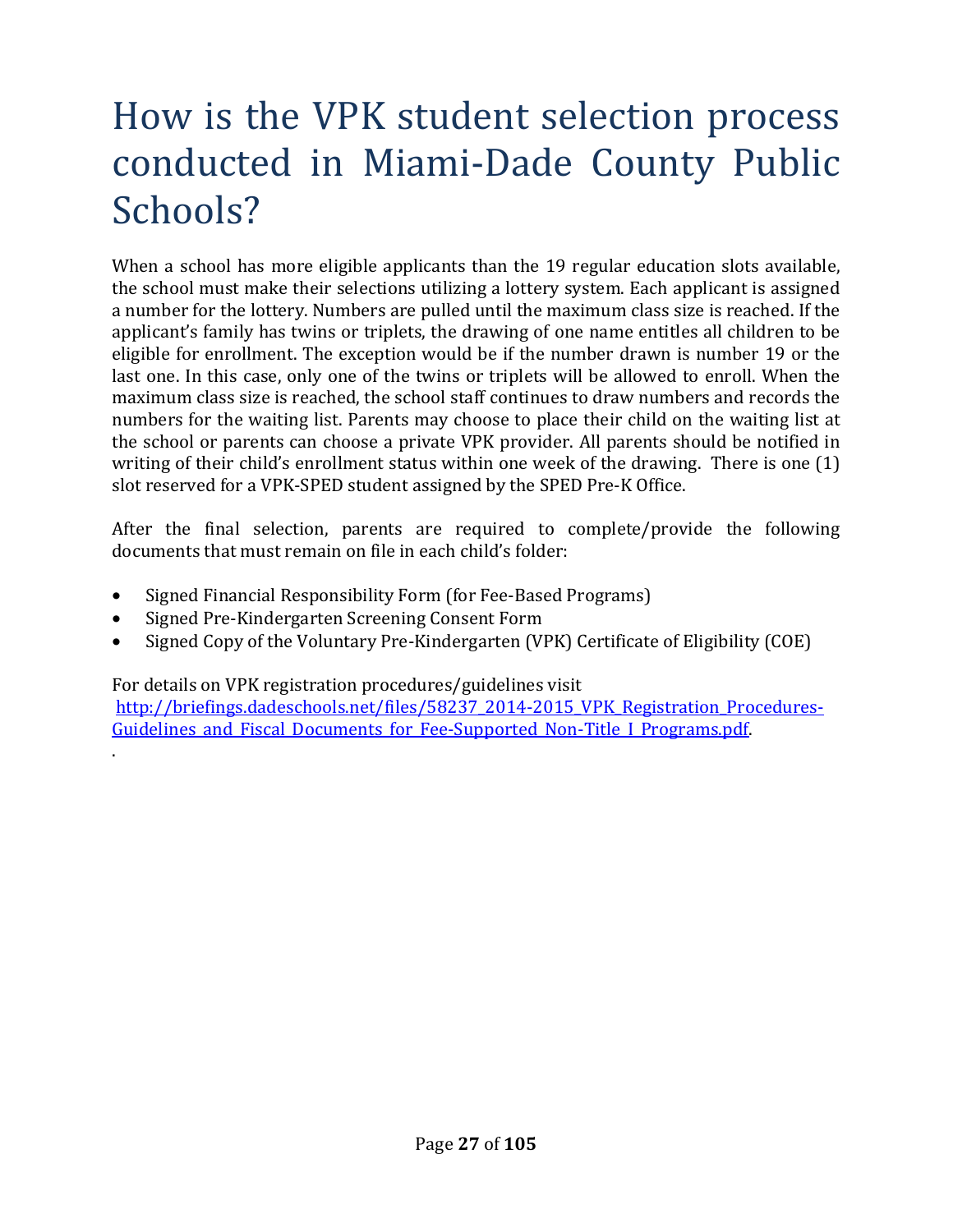# What Curriculum is used in the VPK Program?

Miami-Dade County Public Schools Prekindergarten Program implements Scholastic Big Day for Pre-K curriculum. Big Day for Pre-K's approach to learning is grounded in cognitive research and builds on young children's knowledge and curiosity about the world around them. This comprehensive curriculum is designed to ensure that children acquire new knowledge, skills, and understanding each day through hands-on experiences, purposeful play, and teacher-led instruction. Big Day for Pre-K learning experiences integrate all domains, including:

- I. Social-Emotional Development
- II. Oral Language
- III. Literacy
- IV. Mathematics
- V. Science
- VI. Social Studies
- VII. Art
- VIII. Physical Development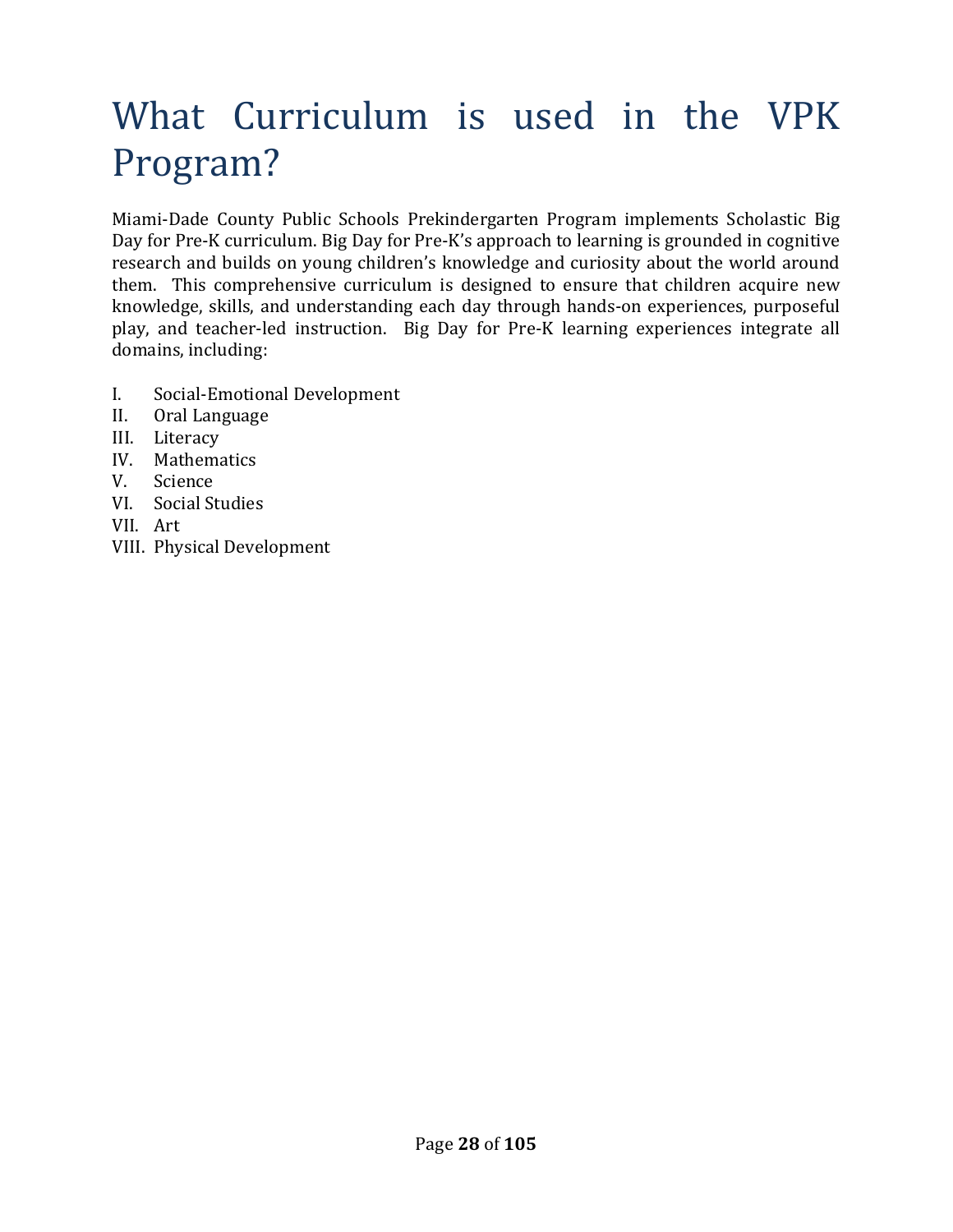# How can I obtain a copy of a VPK Certificate of Eligibility?

Parents may choose to obtain the VPK Certificate of Eligibility (COE) at a new online site operated by the Early Learning Coalition of Miami-Dade/Monroe (ELCM-D/M). The COE is required to enroll your child in the VPK Education Program.

#### **Steps for Accessing The COE Online:**

- 1. Visit **www.vpkhelp.org.** The site is available 24 hours/7 days a week.
- 2. Click on the red button, "CLICK HERE to register your child for VPK."
- 3. Enter the child's last name.
- 4. Enter the child's nine(9)-Digit Social Security Number (SSN).
- 5. Follow the directions to complete the application for the COE.
- 6. Bring the COE to the school to finalize enrollment.

#### **Steps for Obtaining the COE In Person:**

- 1. Visit the new service centers located throughout the county.
- 2. Bring **photocopies** of the following documentation:
	- a. Proof you reside in Florida (e.g. utility bill, bank statement); and
	- b. Proof your child turns four **(4)** years of age by **September 1** (e.g. birth certificate, passport).
- 3. Bring the COE to the school to finalize enrollment.

### **Miami-Dade Service Center Locations:**

**North Service Center:** Golden Glades Office Park, 1515 NW 167th Street, Suite 320, Miami Gardens, FL 33169

**Central Service Center:** United Way of Miami-Dade, Inc., 3250 SW 3rd Avenue, 1st Floor, Miami, FL 33129

**South Service Center:** The Centre at Cutler Bay Condominium, 18951 SW 106 Ave., Unit B-208, Miami, FL 33157

#### **Miami-Dade Service Center Hours:**

| Monday:    | $9:00$ a.m. $-5:00$ p.m.                                 |
|------------|----------------------------------------------------------|
| Tuesday:   | $9:00$ a.m. $-5:00$ p.m.                                 |
| Wednesday: | $9:00$ a.m. $-5:00$ p.m.                                 |
| Thursday:  | $10:00$ a.m. $-6:00$ p.m.                                |
| Friday:    | Not open to the public                                   |
| Saturday:  | 10:00 a.m. -1:00 p.m. (Last Saturday of each month only) |

For information call the Office of Early Childhood Programs at 305-995-7632 or visit http://earlychildhood.dadeschools.net.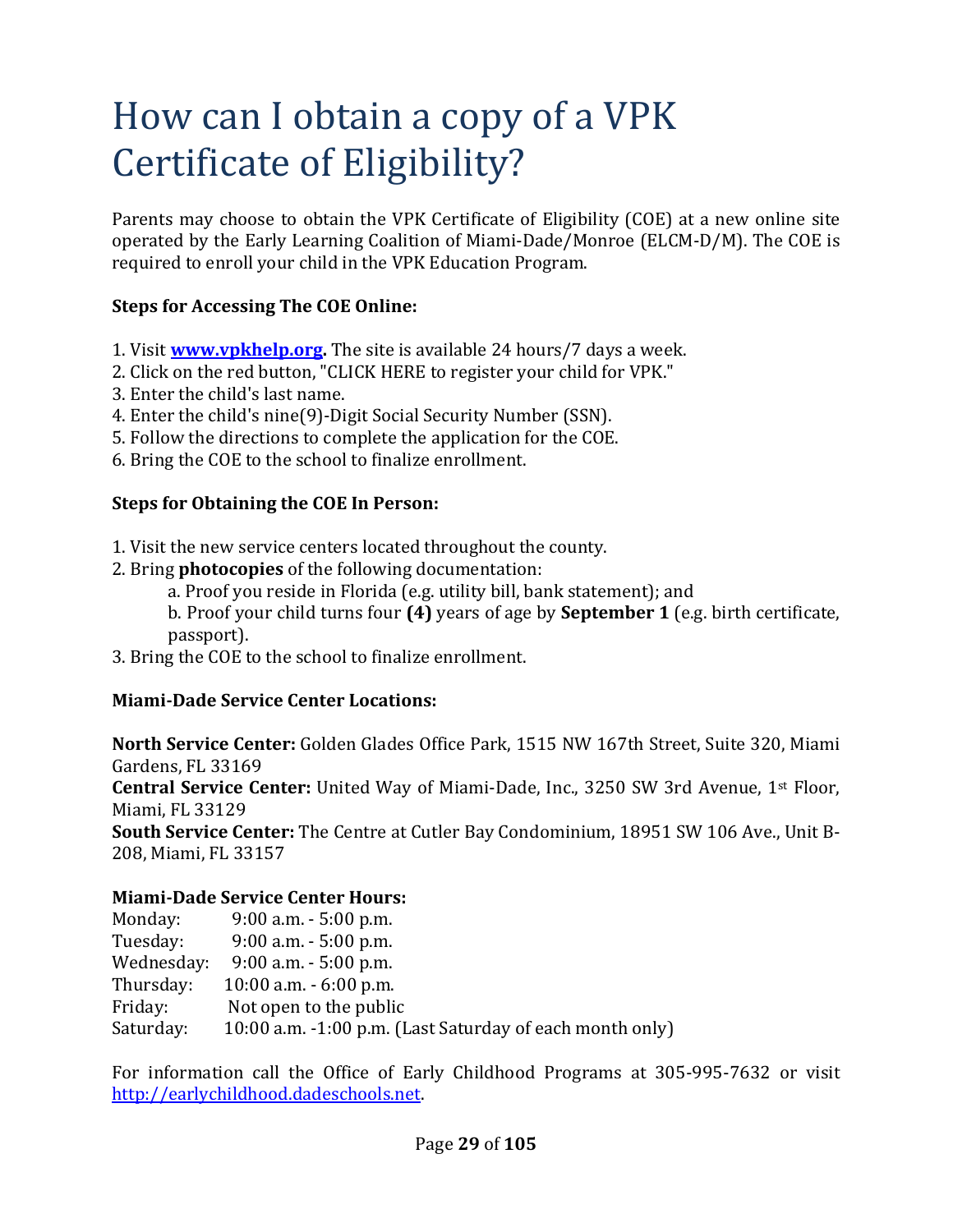# What should I do if my elementary-age child is ready for more challenging school work?

If you believe that your child is ready for more challenging academic work or would enjoy before or after-school academic activities, ask your school's principal about the Advanced Academic Programs available at your school. These might include the Gifted or Teaching Enrichment Activities to Minorities (TEAM) programs.

Miami-Dade County Public Schools (M-DCPS) Teaching Enrichment Activities to Minorities (TEAM) program is designed to provide instruction in higher-order thinking skills to students in a self-contained elementary school classroom setting. The program is aimed at improving the learning and thinking skills of children and assisting them in becoming more successful in school. The goal of the TEAM program is to develop student's thinking skills, link critical thinking skills to all subject areas, and prepare students for possible placement into gifted and advanced program. The TEAM program aims to develop students' critical and creative thinking skills and develop strategies capable of revealing hidden talents in diverse students.

The Gifted Education Program (K-12) provides qualitatively different programs designed to meet the needs of gifted students. Gifted students are defined by State Board Education Rule 6A-6.03019 as those who have superior intellectual development and are capable of high performance. Eligibility under State Board Rule includes:

- 1. A documented need for the program,
- 2. A majority of gifted characteristics, and
- 3. An intelligence quotient in the superior range (two standard deviations or more above the mean on an individually administered standardized test of intelligence).

Additional eligibility criteria are available under Part B or the State Board Rule for limited English proficient students and students from low socio-economic families (as measured by free/reduced lunch).

The Gifted Education Program in M-DCPS emphasizes a quantitatively differentiated curriculum based on content, concepts, processes, and applications through products/projects in language arts, mathematics, science and/or social studies. Such a differentiated curriculum provides for in-depth consideration of topics and concepts beyond the requirements of regular courses, and therefore, is designated as an academically accelerated program.

Gifted students access the general curriculum and Florida Standards with emphasis on what the Educational Plan (EP) team determines will offer opportunities for growth for the gifted learner based on the student's strengths and present level of performance. The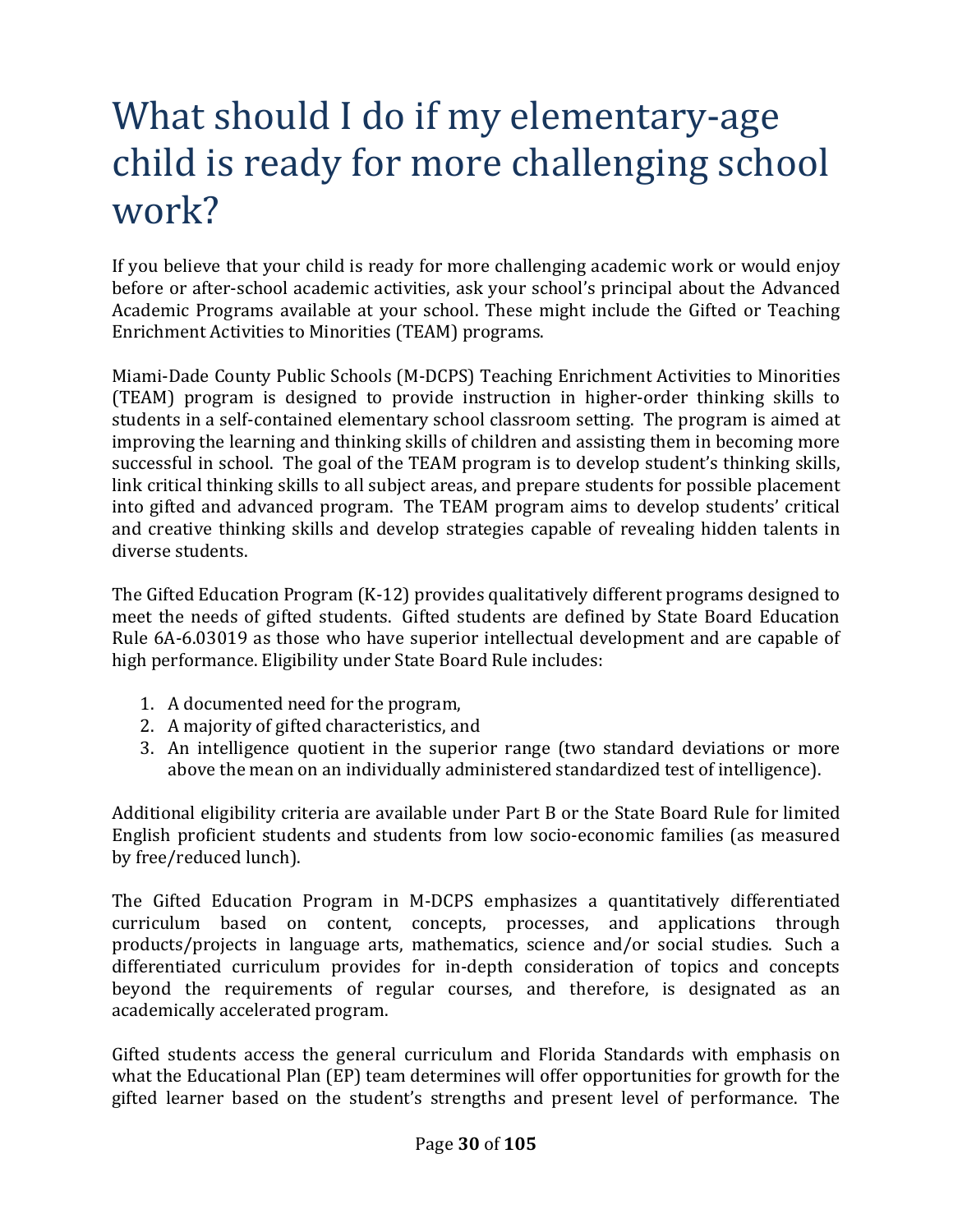curriculum for gifted students reflects Florida's academic standards through the implementation of the District's Pacing Guides and the Gifted Goals and Objectives identified in the students' EPs. These include, but are not limited to, the important concepts of: critical thinking, creative thinking, developing independence in learning, personal growth, leadership skills, research skills, and problem solving. There is a range of service delivery options available to meet each M-DCPS gifted student's special needs based on the student's Educational Plan (EP) and are provided with administrative support to assure adequate funds for materials and professional development.

For more information visit http://advancedacademicprograms.dadeschools.net/information.html

# Who should I ask to enroll my child to learn a second language?

If you believe that your child will benefit from learning a second language, ask your school's principal about the Extended Foreign Language programs available at your school. These might include Spanish for Spanish Speakers, Haitian-Creole for Haitian-Creole Speakers, or Spanish as a second language. Some schools offer dual-language programs in which students participate in literacy and content instruction in both English and the second language. These programs are offered in Spanish, French, German, Italian, Portuguese, Haitian-Creole, or Chinese/Mandarin. All students are eligible for participation in these programs when entering kindergarten. At higher grades students with linguistic ability are eligible to participate.

For more information visit www.dadeschools.net or http://drs.dadeschools.net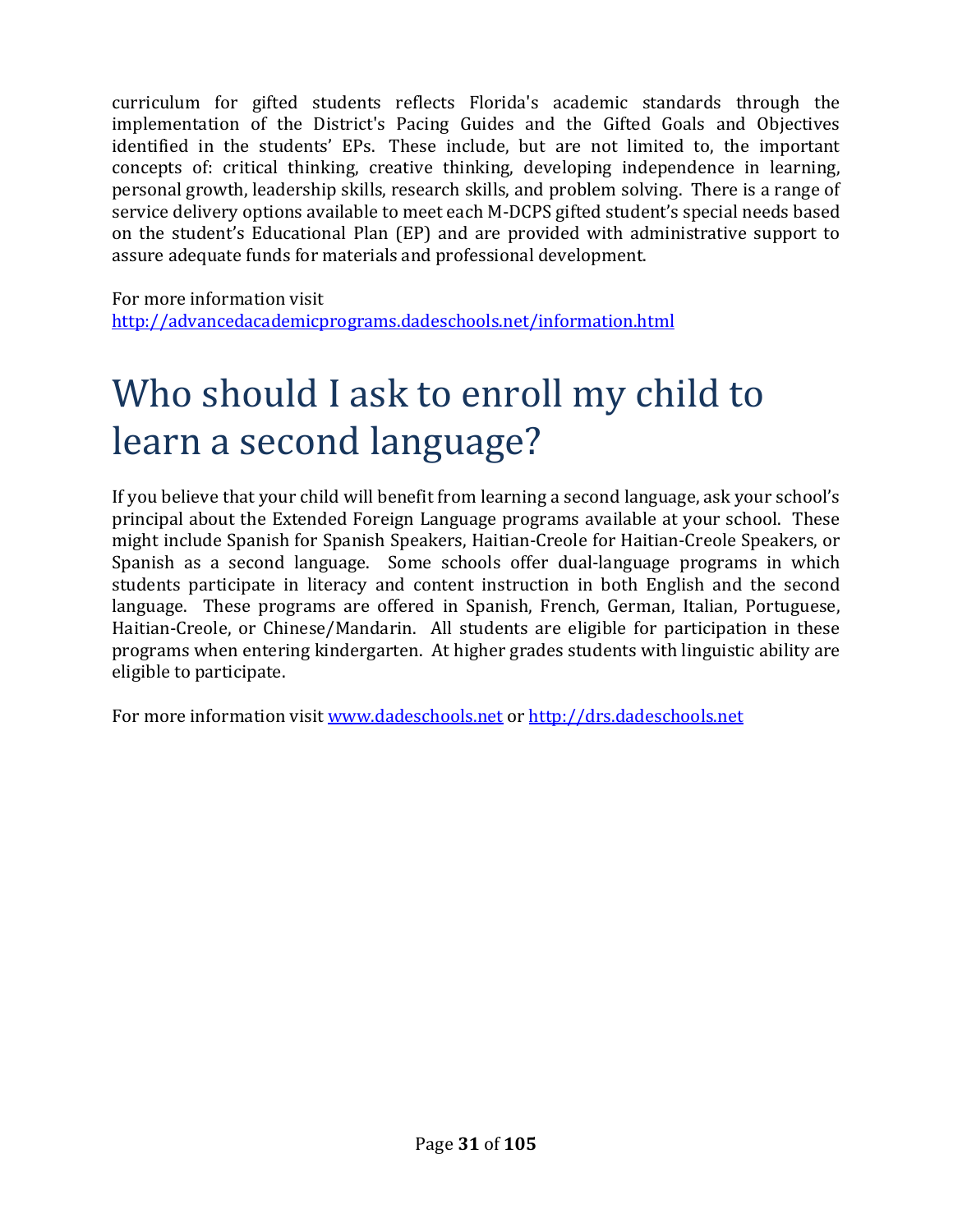# What can I do if my child is retained in grade 3?

According to state law, schools may not automatically promote grade 3 students to grade 4 if they have not demonstrated proficiency in reading, by scoring above Level 1 on the state assessment. This law is not meant as a punishment of your child or you. It is aimed at giving your child the reading skills he/she needs to make adequate progress in school. If you learn that your child will be retained, it is important that you meet with his/her teacher to find out exactly what reading skills your child did not master and what the school will do to help your child catch up.

In some cases, a child who receives a score of Level 1 on the state assessment is allowed to go into grade 4. These cases include students who:

- Are English Language Learners and have had fewer than two years of instruction in an ESOL program.
- Have disabilities and whose IEP (Individual Educational Plan) indicates the student meets exemption criteria for State Assessments.
- Have disabilities and meet all of these criteria:
	- 1) they participated in the state assessment;
	- 2) they have an IEP or a Section 504 plan that reflects that they have received intensive remediation in reading for more than two years;
	- 3) they still demonstrate a deficiency in reading; and
	- 4) they were previously retained in kindergarten or grades 1, 2, or 3.
- Have received intensive remediation in reading for two or more years but still have a deficiency in reading and were previously retained in kindergarten or grades 1, 2, or 3 for a total of two years.
- Demonstrate reading proficiency through a student portfolio, by demonstrating mastery of the state standards.
- Demonstrate an acceptable level of performance on an alternative standardized reading assessment approved by the State Board of Education. Additionally, eligible retained grade 3 students have an opportunity to demonstrate reading proficiency before the end of the first semester.

Be sure to discuss your child's specific situation in detail with your child's teacher and, if appropriate, with the reading leader at your school. For additional information visit http://turnertech.dadeschools.net/docs/140410\_Student\_Progression\_Plan\_2013-014.pdf or call 305-995-1000.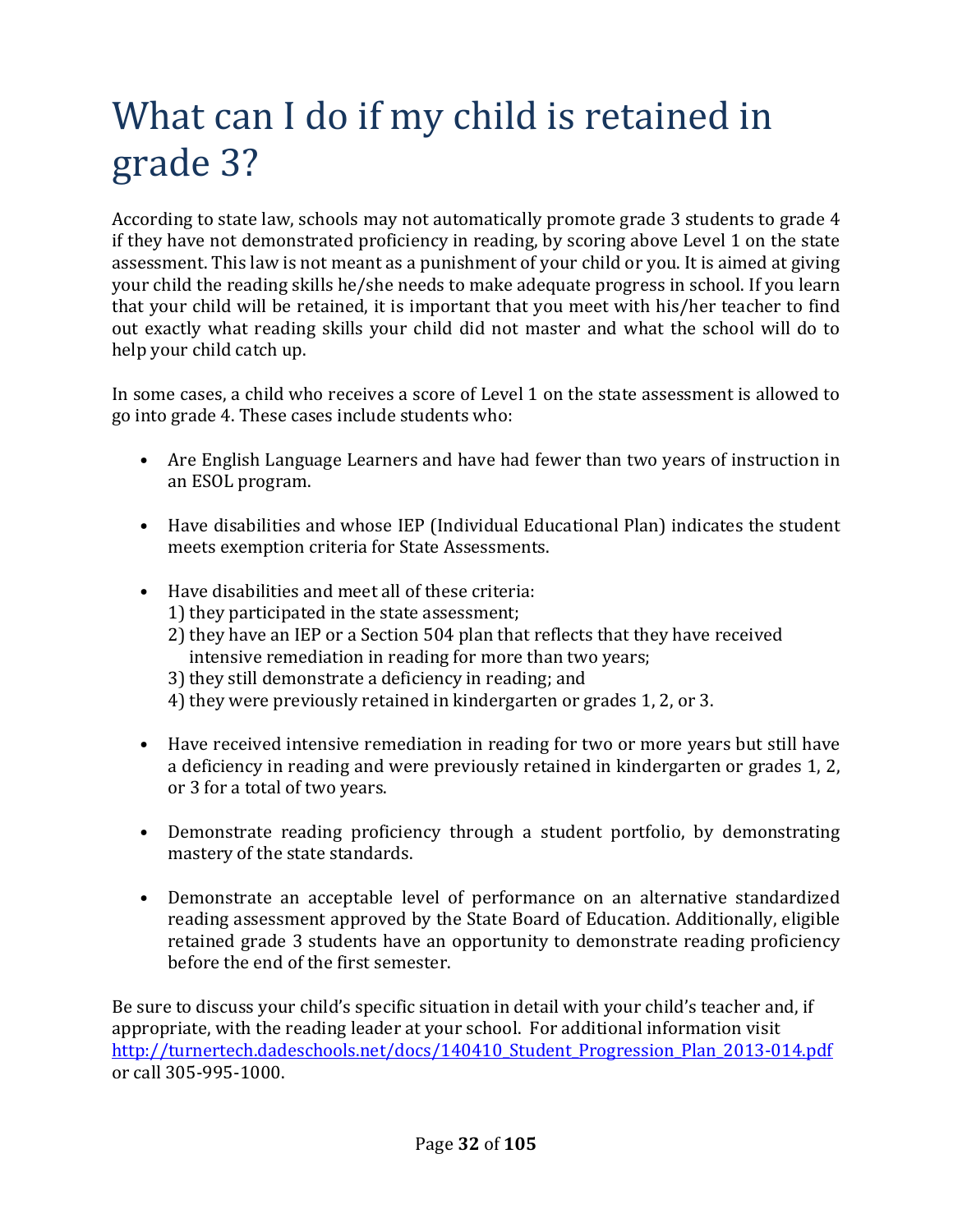# What is my child required to be learning in grades K-5 for the 2014-2015 school year?

- Read independently for a sustained period of time.
- Write stories, poems, letters and simple reports using correct grammar.
- Edit his/her own writing correcting spelling, grammar, and punctuation.
- Read books, magazines, and stories and be able to explain what has been read.
- Make effective oral presentations.
- Use graphic organizers and other note-taking strategies.
- Read a map, graph, and table.
- Apply knowledge and skills learned in physical science, Earth and space science, and life science to real-world situations.
- Do hands-on projects in school such as creating simple models, charts, books, and science experiments.
- In science classrooms, use skills and strategies learned in reading, writing, and mathematics.
- Apply mathematics to the real world.
- Solve word problems using addition, subtraction, multiplication, and division.
- Use reasoning about shapes (e.g., all squares are rectangles but not all rectangles are squares).
- Measure angles and find unknown angles in a diagram.
- Study about other countries.
- Study the history of Florida and the United States, including major ethnic/cultural groups.
- Understand the basic structure of the U.S. government.
- Understand the importance of civic and character education.
- Use computer applications for simple writing assignments.

Additional information can be available in the Student Progression Plan – Curriculum & Instruction – Miami-Dade County Public Schools http://oat.dadeschools.net .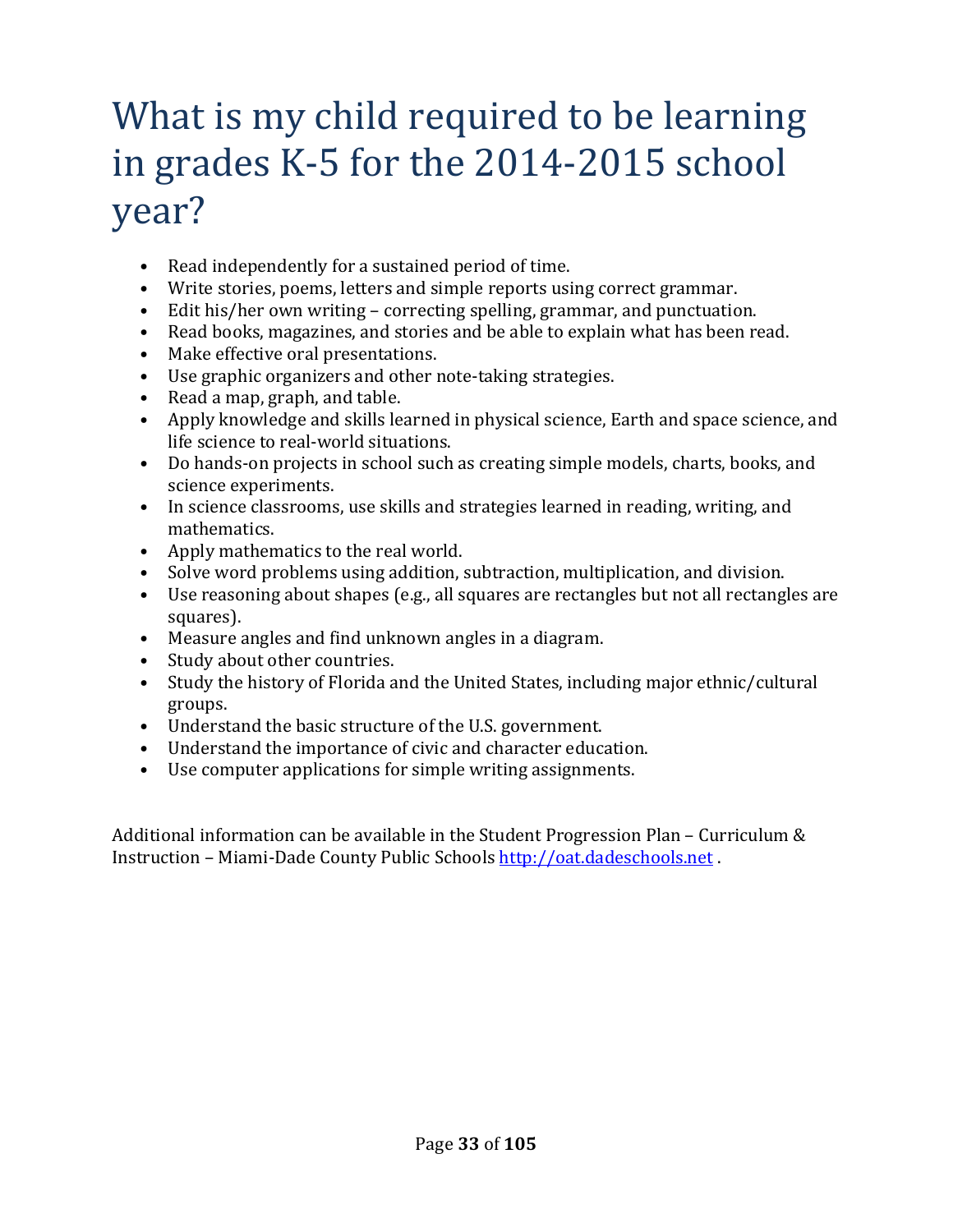# Which tests is my child required to take in grades K-5 in the 2014-2015 school year?

Below are the links to the M-DCPS 2014-2015 testing calendar for grades preK-12. This calendar will be updated periodically as additional information is obtained about the District, state, national, and international tests administered to the students in Miami-Dade County Public Schools.

Link to the testing calendar: http://oada.dadeschools.net/TestingCalendar/TestingCalendar.asp

Link to the printable testing calendar by **grade level**: http://oada.dadeschools.net/TestingCalendar/2014-15TestingCalendarbyGradeLevel.pdf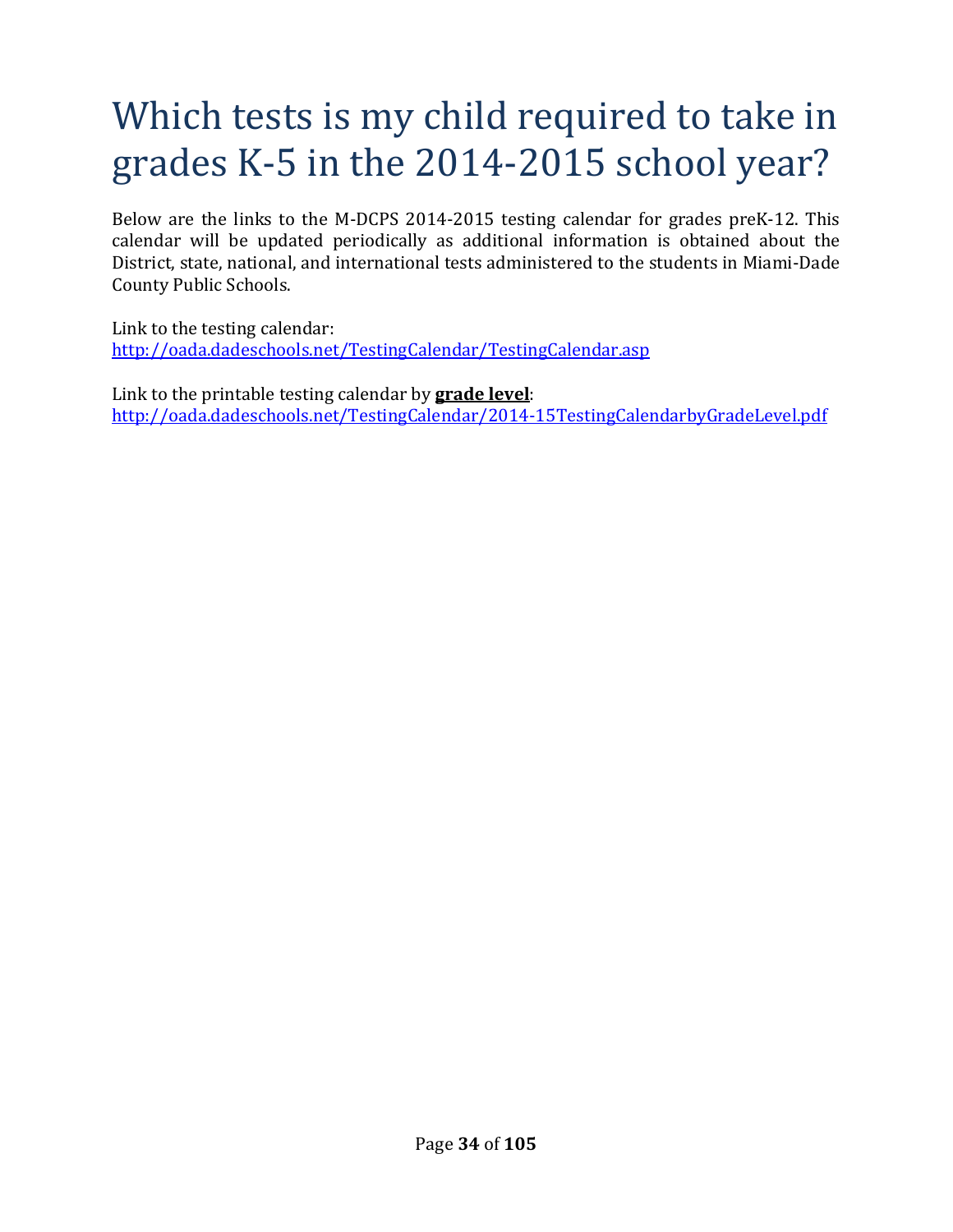# **Section C – Grades 6-8**

### Which courses is my child required to take in grades 6-8 for the 2014-2015 school year?

Course requirements for students in grades 6-8 are as follows: expected prosperous

- 
- English Social studies
- 
- Science Electives
- 
- Mathematics A semester in physical education
	-

In addition, one course in career education planning must be completed in grade 7 or 8. It may be a stand-alone course or instruction integrated into an existing course or courses. This course will result in an electronic Personal Education Plan (ePEP) that must be signed by the student, the student's counselor, and the student's parent.

Students who are English Language Learners (ELL) will take language arts through ESOL for the language arts credit and developmental arts through ESOL each year. Development language arts may count as an elective.

If the student scored at Level 1 or 2 on FCAT 2.0 Reading in 2014, the student must complete an intensive reading course during the 2014-2015 school year. For each year in which a student scores at Level 1 or Level 2 on the Mathematics Florida Standards Assessment (MAFS), the student must receive remediation the following year, which may be integrated into the student's required mathematics course.

Social Studies: Beginning academic year 2014-15, all 7th-grade students must take the Civics End-of-Course (EOC) Assessment. Results of the Civics EOC will account for 30 percent of a student's course grade in 7th-grade civics. To assist your child for success on the 7th-grade Civics EOC, consult your child's civics teacher and discuss civics course material with your child.

In order to be promoted to grade 9, students must successfully complete a minimum of 15 of the 18 courses which include: three each in language arts and mathematics, three sciences, three social sciences, one integrated course in career education planning and four other courses.

Additional information is available in the Student Progression Plan – Curriculum & Instruction – Miami-Dade County Public Schools http://oat.dadeschools.net .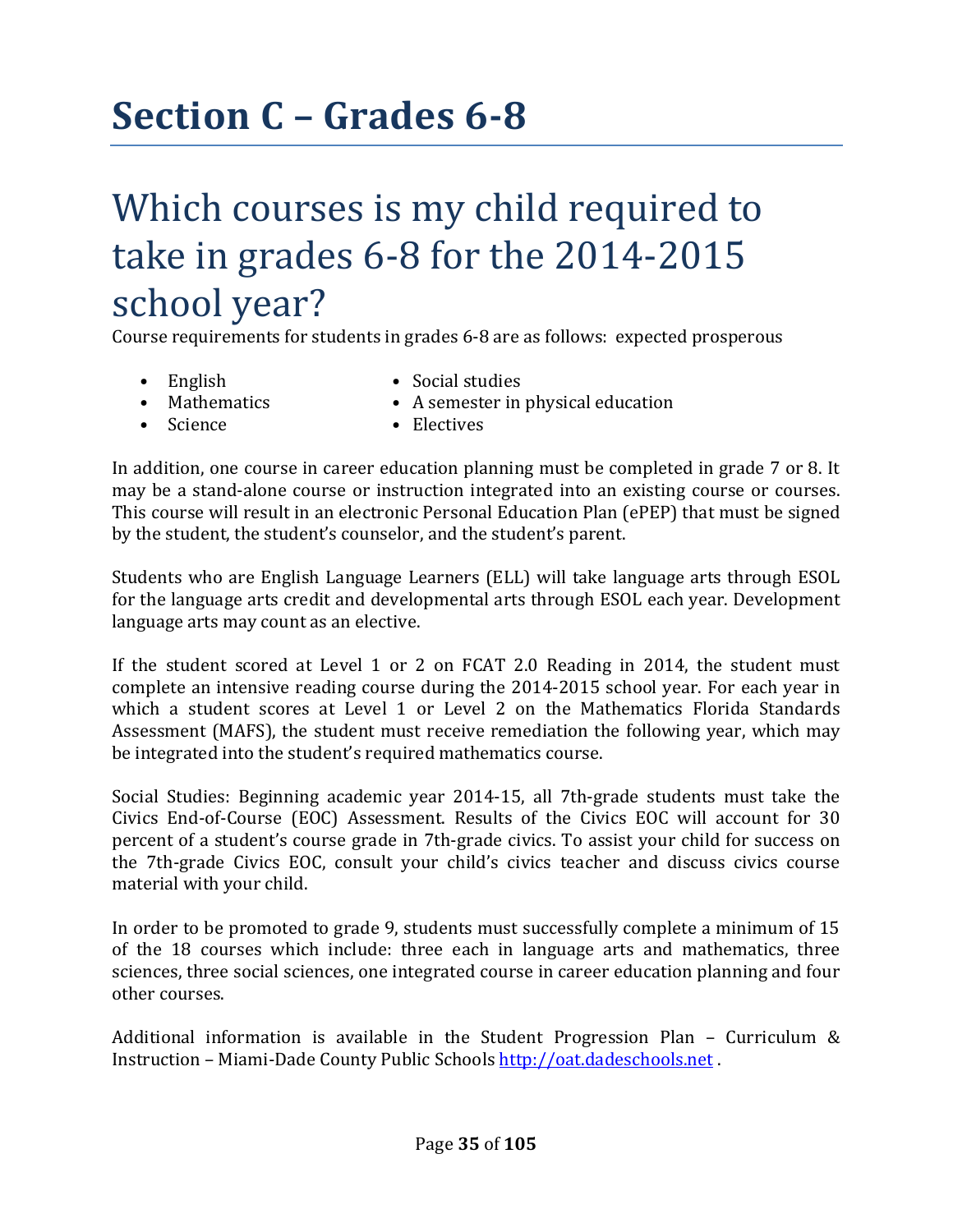## What is my child required to be learning in grades 6-8?

- Read independently for a sustained period of time.
- Read and understand different types of books and stories, including novels, nonfiction, plays, and poetry.
- Write reports and other documents using correct grammar and punctuation.
- Conduct research on assigned topics.
- Make effective oral presentations.
- Use graphic organizers and other note-taking strategies.
- Organize school papers and assignments; keep records of assignments.
- Study for tests.
- Understand the rules of the English language and apply them in writing.
- Use reasoning about relationships between shapes to determine area, surface area, and volume
- Use statistics to draw inferences and make comparisons (e.g., deciding which candidate likely to win an election based on a survey)
- Understand and apply the Pythagorean Theorem  $(a2 + b2 = c2)$  to solve problems.
- Use measurements to solve mathematics problems that are related to real-world situations.
- Understand basic algebraic and geometric concepts.
- Do mathematics problems involving two- and three-dimensional shapes.
- Understand Earth, physical and biological science concepts and their applications in the real world.
- Conduct scientific experiments in class.
- Solve scientific problems using scientific processes.
- Read scientific news and articles for children
- Write to explain scientific thinking and understanding.
- Study the history of Florida, the nation, and the world, including major ethnic/cultural groups.
- Understand the structure of the U.S. government and the principles of American democracy.
- Understand the role of the citizen in American democracy.
- Develop basic knowledge of economic systems.
- Use maps and write reports about the geography of the world.
- Use a computer to write a report, create a graph, and make a chart.

Additional information is available in the Student Progression Plan – Curriculum & Instruction – Miami-Dade County Public Schools http://oat.dadeschools.net .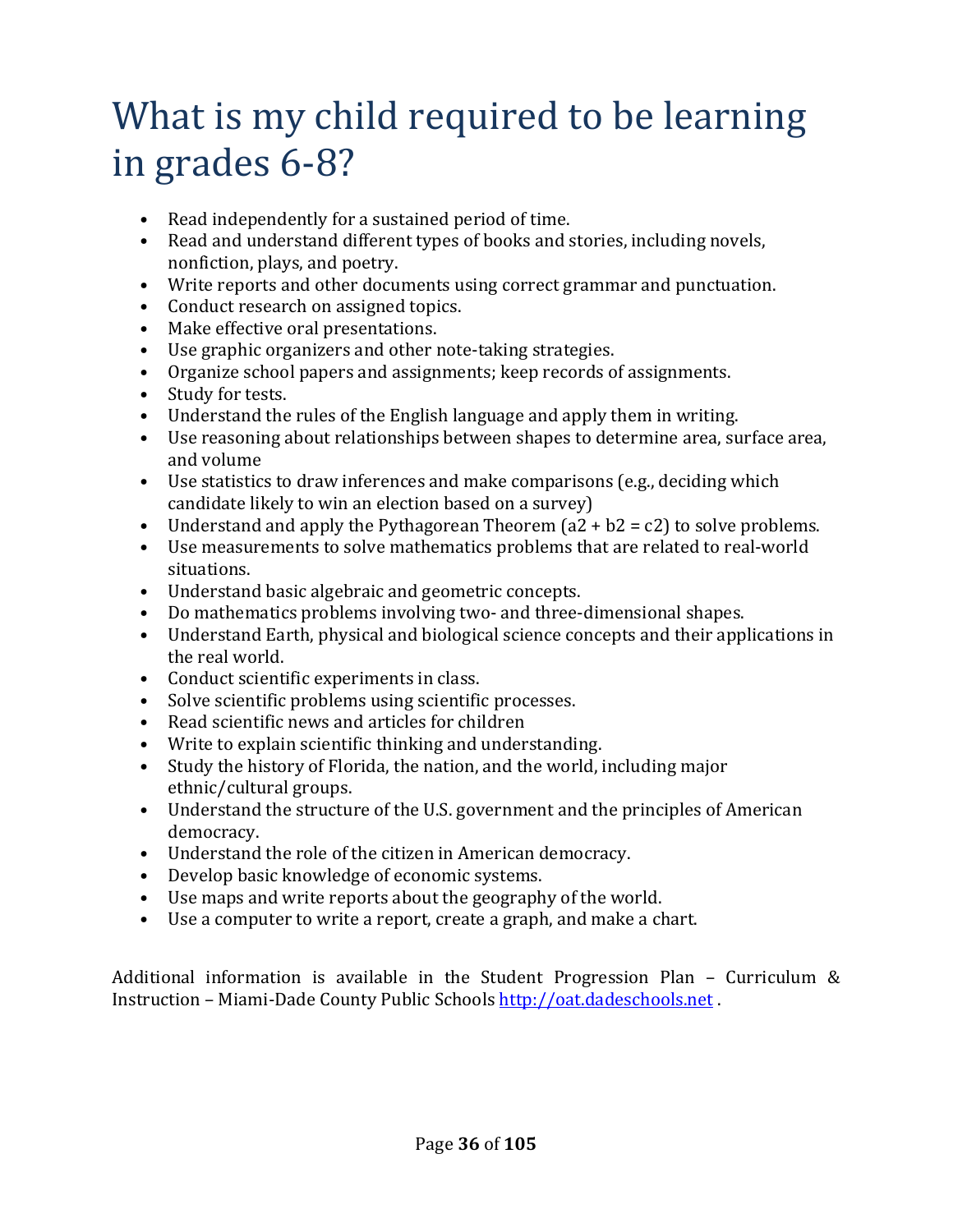## What can I do if my middle-school-age child is ready for advanced classes?

Advanced classes are available to students in grades 6, 7, and 8. These classes, offered in the areas of language arts, mathematics, science, social sciences and foreign languages, provide students with a more rigorous and challenging curriculum. While there are no grade-point-average bonus points for advanced classes, students enrolled in these courses are prepared for honors classes in Grades 6-12. Entrance into these classes is based on teacher/counselor recommendation or at the request of the parent and approval of the school.

Honors classes are senior high school-level courses available to students in Grades 6-8. These classes provide students with an accelerated and more rigorous curriculum that requires higher-level thinking skills. Honors courses generate credit that can be used towards high school graduation and generate additional grade-point-average points. In Grades 6-8, the only subjects in which courses are available at the honors level are foreign language, mathematics, and science. In high schools, all subject areas offer honors level courses.

Entrance into these classes is based on teacher/counselor recommendation or at the request of the parent and approval of the school. The *2014 Bulletin for AP Students and Parents* is also published in Spanish.

The information may be downloaded at www.collegeboard.org/apstudents. Free printed copies are available at www.collegeboard.org/freepubs**.** For additional information you may call 305-995-7302 or visit http://advancedacademicprograms.dadeschools.net/programs.html.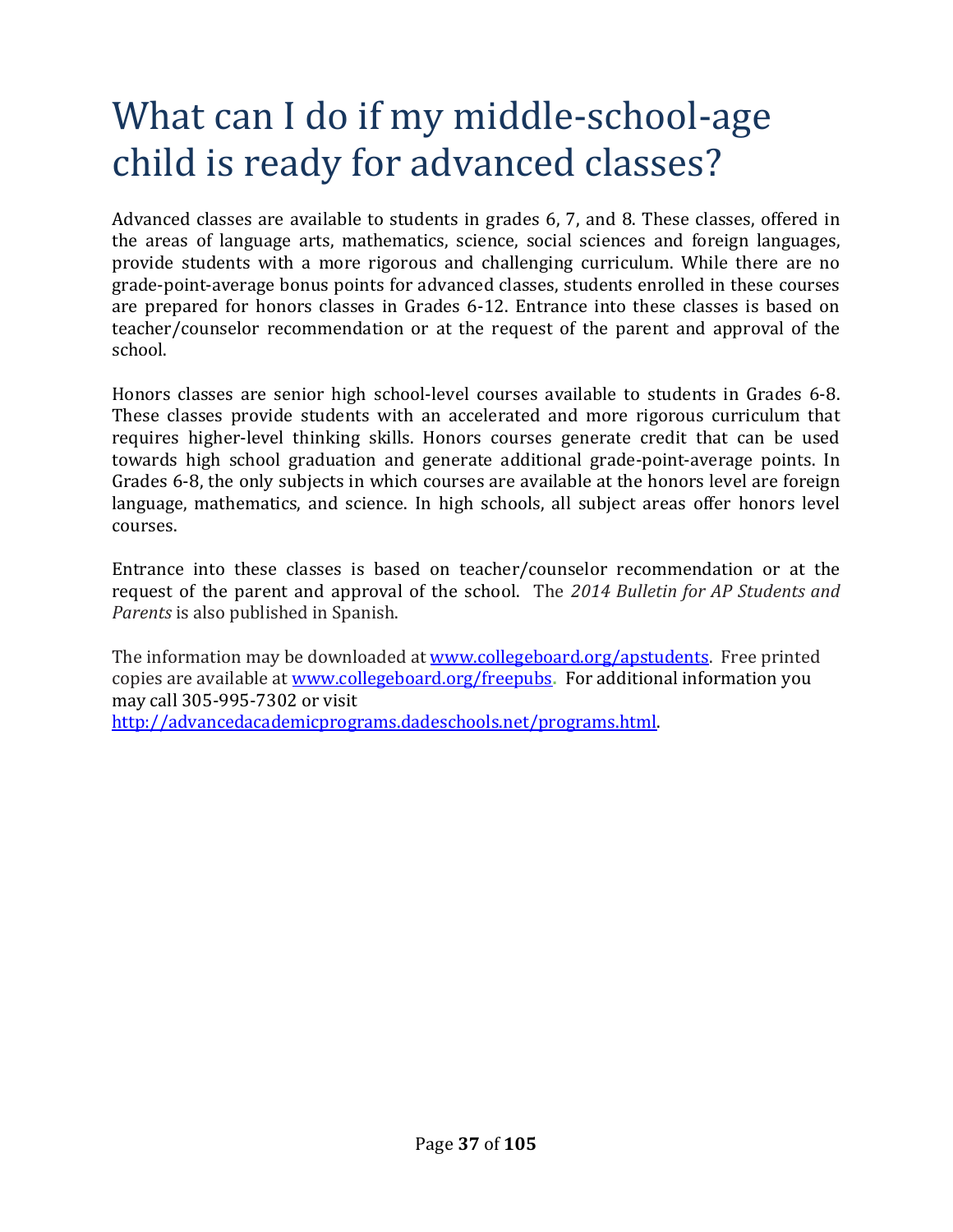# Which standardized tests is my child required to take in grades 6-8 for the 2014-2015 school year?

Below are the links to the M-DCPS 2014-2015 testing calendar for grades preK-12. This calendar will be updated periodically as additional information is obtained about the District, state, national, and international tests administered to the students in Miami-Dade County Public Schools.

Link to the testing calendar: http://oada.dadeschools.net/TestingCalendar/TestingCalendar.asp

Link to the printable testing calendar by grade level: http://oada.dadeschools.net/TestingCalendar/2014-15TestingCalendarbyGradeLevel.pdf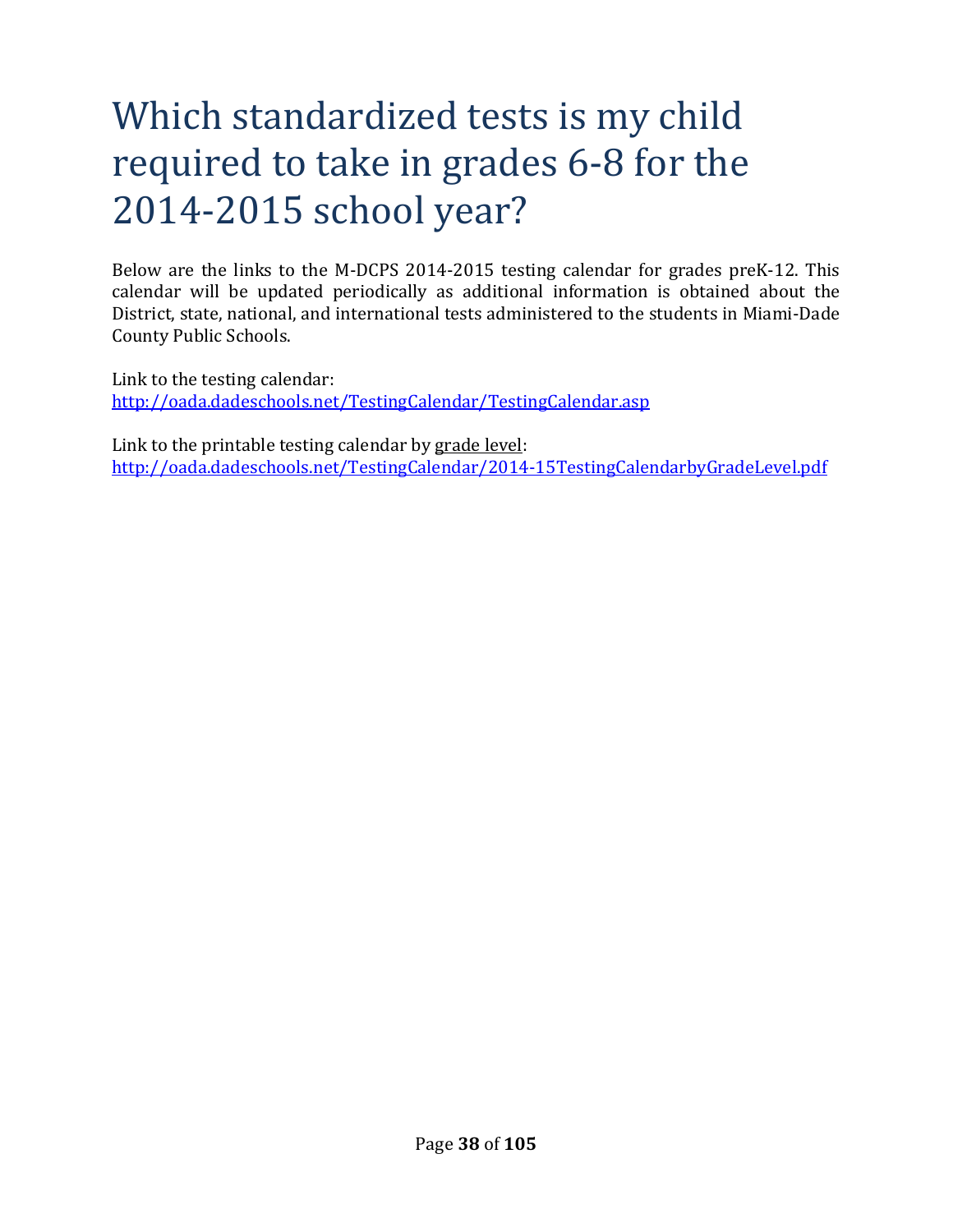# **Section D – Grades 9-12**

## Which courses are required to graduate from high school?

Florida students entering grade 9 may choose from one of four options to earn a standard diploma. They are:

- 24-credit program
- 18-credit, Academically Challenging Curriculum to Enhance Learning (ACCEL) option
- An International Baccalaureate (IB) curriculum
- An Advanced International Certificate of Education (AICE) curriculum

Students may earn one or more designations on their standard high school diploma – the scholar designation and the merit designation. For specific information on the graduation requirements depending on the school year your child entered grade 9, please visit: http://oat.dadeschools.net/graduationrequirements.asp.

# Is there an accelerated graduation option?

Students may follow an accelerated three-year graduation option requiring only 18 credits to graduate, the Academically Challenging Curriculum to Enhance Learning or ACCEL option. These options require students to focus on core subjects and eliminate most elective courses. Students must meet the course and testing requirements for graduation and earn a 2.0 grade point average on a four point scale.

This program is not for everyone. Students must decide before the end of grade 9 whether to pursue this option. Parents and students should carefully consider all aspects with their school counselors before enrolling.

For more information of the 18-credit ACCEL graduation option visit http://studentservices.ddeschools.net .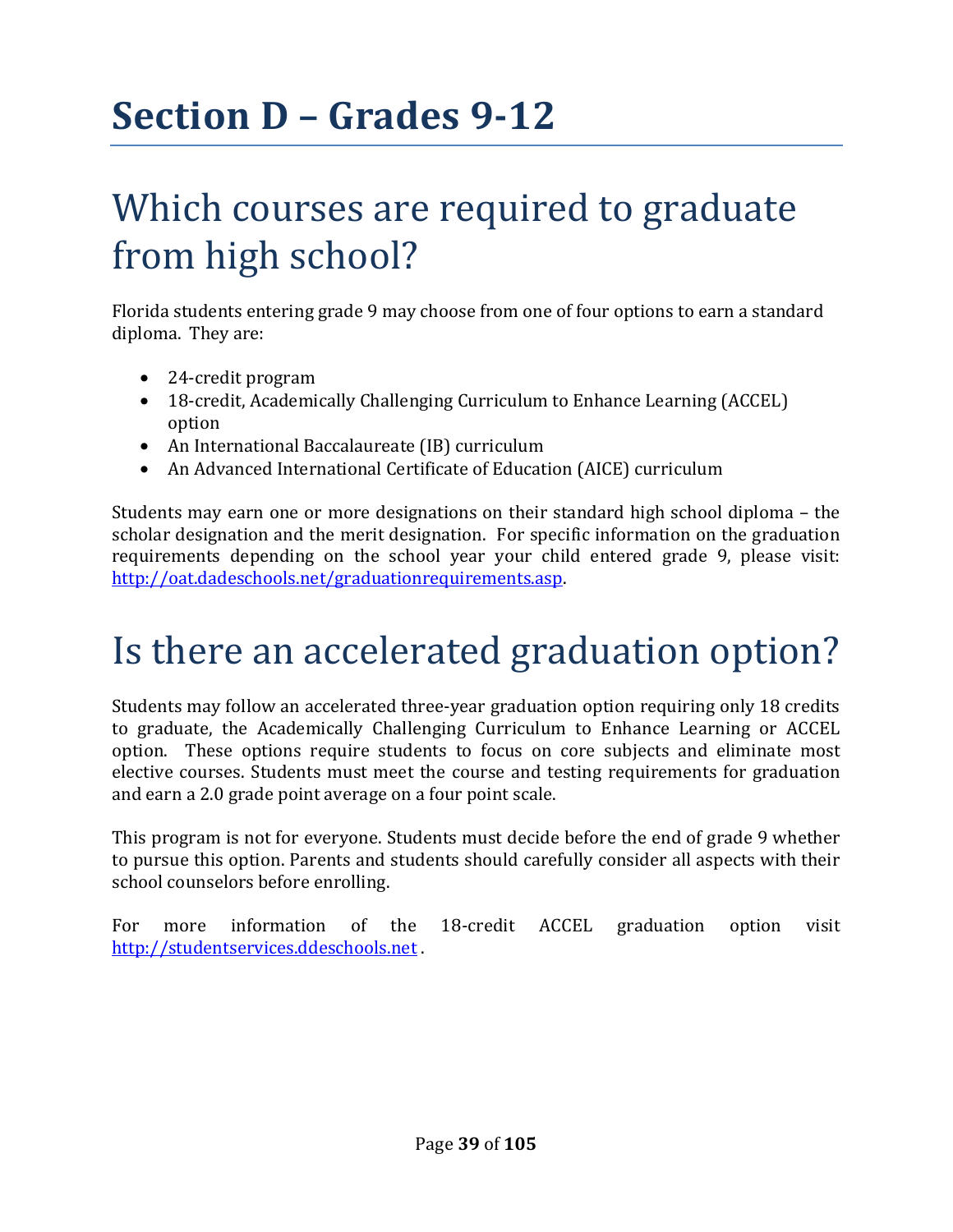# What can I do if my high-school child is ready for advanced classes?

Students who desire a more challenging academic experience have a number of options available to them in high school, including:

• Honors Classes http://dadeschools.net • Advanced Placement (AP) http://atmourning.dadeschools.net • Advanced International Certificate of Education (AICE)http://drs.dadeschools.net • International Baccalaureate (IB) http://crhs.dadeschools.net • Dual Enrollment (DE) http://mdo.dadeschools.net • School for Advanced Studies (SAS) http://sas.dadeschools.net • Advanced Academics Academy (AAA) http://atmourning.dadeschools.net

# Which courses are required to enroll my child in honors classes?

Senior high school students capable of handling an accelerated and more rigorous curriculum are encouraged to enroll in honors classes. These classes provide students with an accelerated and more rigorous curriculum that requires higher-level, critical thinking skills. These courses, which give students the opportunity to explore the curriculum in greater depth, award one-bonus point applied toward their weighted Grade Point Average (GPA). Students are selected to participate in honors classes based on academic performance and teacher recommendation.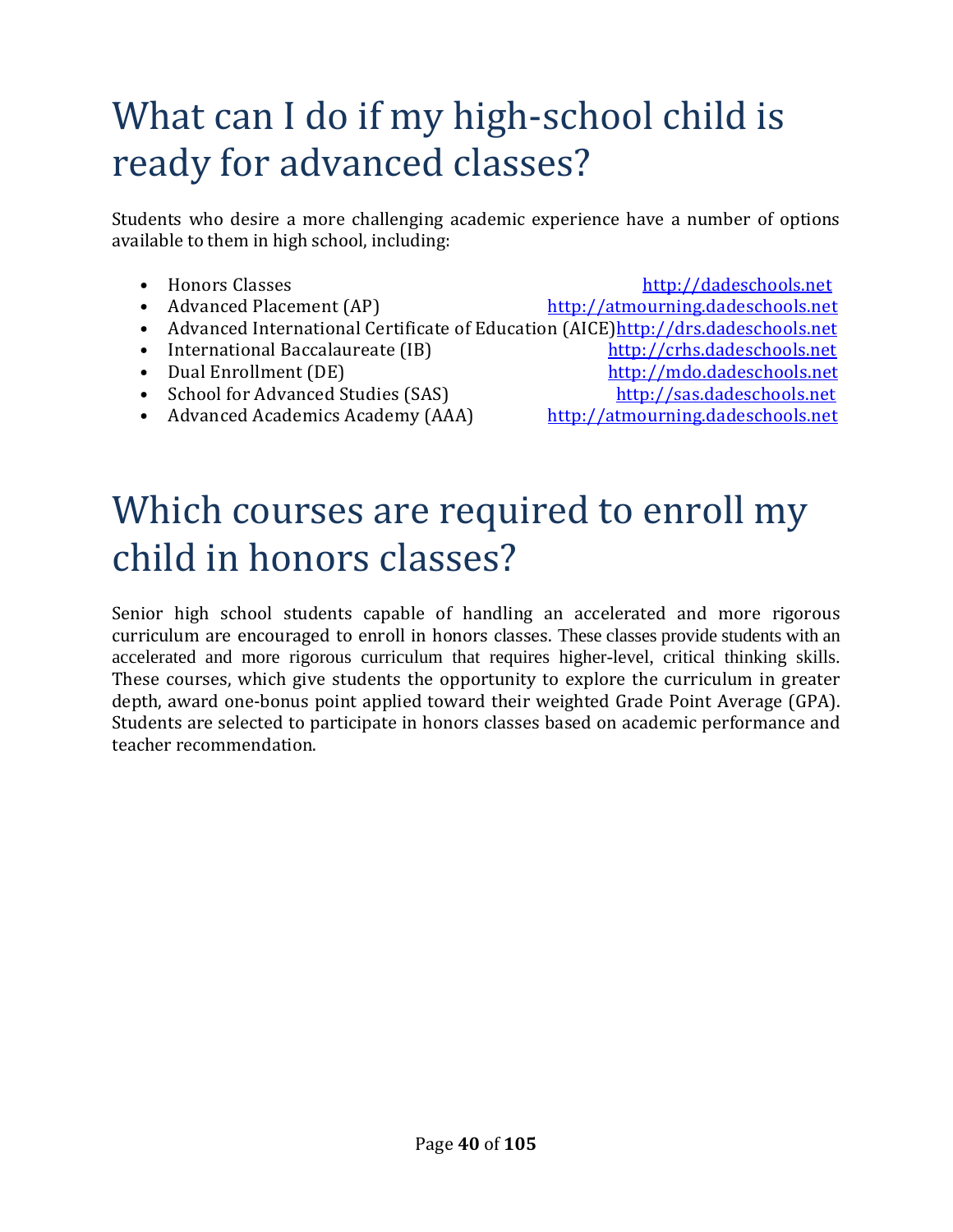# Which requirements are needed to enroll my child in advanced placement (AP)?

Advanced Placement (AP) classes offer challenging, college-level course work for high school students. Although some students enroll in AP courses as early as grade 9, most students take AP courses in grades 10 through 12. . Students are selected to participate in AP classes based on academic performance and teacher recommendation; however, motivated students who desire the challenge can request to be included in an AP course. Each May, students enrolled in AP classes take the AP exam given by The College Board and paid for by the District. All students who are enrolled in an AP course are expected to participate in the AP exam. Based on the number of AP courses taken by a student and the AP exam results, students may be awarded up to two semesters of college credit at the discretion of the university. Students in AP classes are awarded two bonus points applied toward their weighted GPA.

AP classes are available to high school students in language arts, mathematics, social science, science, technology, foreign language, and the arts. The number of AP classes available varies from school to school. Ask your school for details.

## Which requirements are needed to earn an Advanced International Certificate of Education (AICE)?

The Advanced International Certificate of Education (AICE) is an international preuniversity curriculum and examination system for academically able students. It is a flexible, broad-based, two-year curriculum which is being offered worldwide in. AICE features courses written specifically as preparation for a Diploma Program. It encourages high academic standards and provides an ideal basis for study at the college and university level. The AICE program is offered in several of the M-DCPS elementary, middle, and senior high schools and is currently being expanded through an Associates Agreement with the Cambridge organization.

An AICE diploma is awarded on the basis of examination scores and coursework performance during seven full-credit courses. The full AICE diploma ensures that all students follow a broad and balanced academic program. Advanced Subsidiary (AS) certificates listing subjects passed is issued to those students who do not earn the full diploma. Within this framework, AICE offers an extremely flexible curriculum which can be tailored to students' interests, abilities and future plans. Students in AICE courses are awarded two bonus points applied toward their weighted GPA.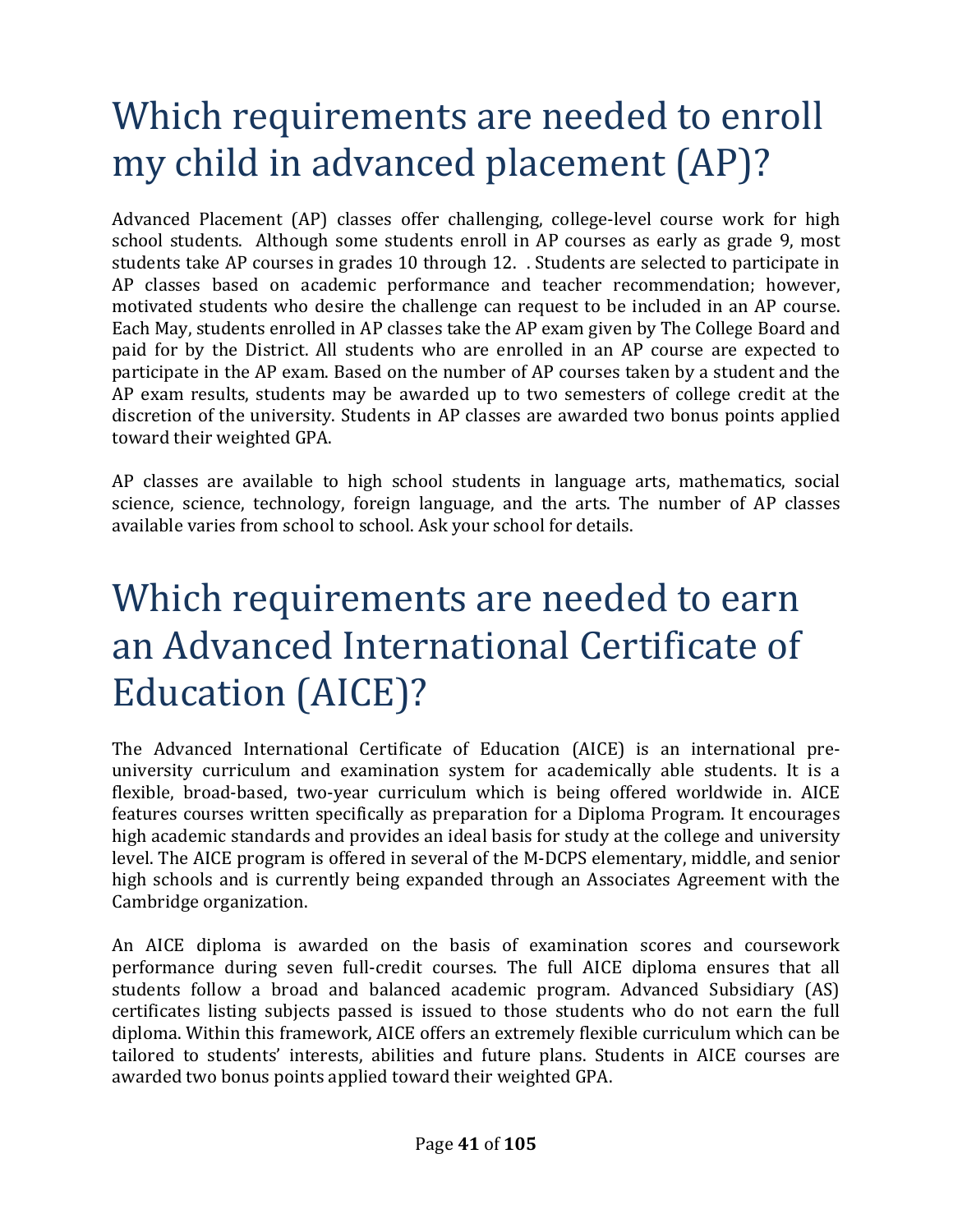## Which courses are required to earn an International Baccalaureate (IB) Diploma?

This program is a demanding pre-university course of study that is intended for highly motivated students. The IB Diploma covers the last two years of high school and culminates in a series of international examinations in various subjects. It is offered at six Miami-Dade public senior high schools: Coral Gables Senior High School, Coral Reef Senior High School, John A. Ferguson Senior High School, Miami Beach Senior High School, North Miami Senior High School, and South Dade Senior High School. Based on the results of the final examinations, a student may be awarded up to two years of college credit. In addition, students in IB classes are awarded two bonus points applied toward their GPA. Students may apply to participate in one of the District's IB programs. Acceptance is based on academic performance and teacher recommendation.

## Which courses are required to enroll in the Dual Enrollment Program?

Dual enrollment (DE) provides students the opportunity to enroll in college courses while still in high school. In Miami-Dade County Public Schools, DE is provided through Miami-Dade College (MDC), University of Florida (UF), and Florida International University (FIU). Students who qualify may enroll in a college course, and the tuition and textbook cost is waived for the student. Most students take dual enrollment courses on their high school campus during the school day and after school, in addition to the courses they are enrolled in at their high school. Upon completion of the course, the credit earned can be used towards fulfillment of a high school graduation requirement, and can also be used as college credit. In order to qualify for dual enrollment, students must be entering or be in grade 10, grade 11, or grade 12, must have a 3.0 unweighted grade point average (GPA), and meet all the criteria for admission to MDC, FIU, or UF.

This state-sponsored program lets senior high school students take college courses and have the opportunity to earn both college and high school credit. Students who qualify may enroll in a college course, and the tuition and textbook cost is waived for the student. Because students may take these classes on a college campus, students are responsible for their own transportation. Students in Dual Enrollment classes will be awarded two bonus points applied toward their weighted GPA.

Students must have completed grade 9 in order to participate in dual enrollment. In addition, students must have a 3.0 unweighted GPA and pass the Postsecondary Education Readiness Test or achieve the required minimum score on the SAT or ACT.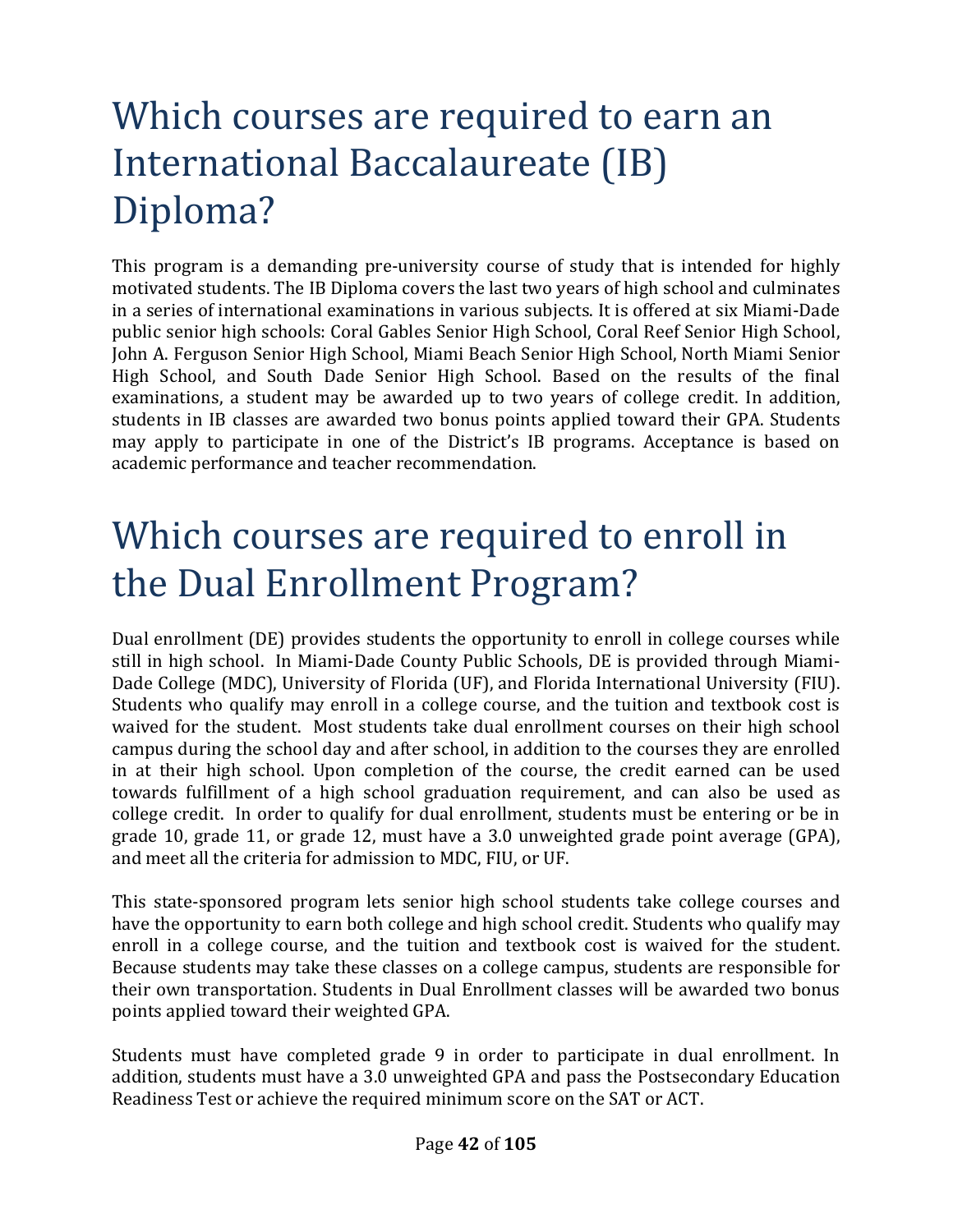There are several options available to students interested in participating in dual enrollment courses. All M-DCPS students who meet the eligibility criteria may enroll in dual enrollment courses during the fall, spring, and summer terms at Miami Dade College, Florida International University, and the University of Florida. Additionally, several M-DCPS high schools offer dual enrollment courses on their high school campuses both during the school day and after school.

The School for Advanced Studies at Miami Dade College and the Advanced Academic Academy at Florida International University also offer students in grades 11 and 12 an opportunity to avail themselves of these courses and earn both a high school diploma and an associate of arts degree simultaneously.

## What is the School for Advanced Studies (SAS) Program, and who is eligible to enroll?

The School for Advanced Studies (SAS) was founded in 1987 and is the oldest Dual Enrollment high school in the state. It is located on four campuses at Miami Dade College (North Campus, Kendall Campus, Wolfson Campus, and Homestead Campus). Each campus is designed for talented 11th and 12th grade students who are given the opportunity for acceleration and enrichment. The College provides classroom space and M-DCPS employs the teachers, counselors, and principal.

Each semester, students in these programs are enrolled in three or four College Dual Enrollment courses taught by MDC faculty, and three high school courses taught by M-DCPS faculty. Additionally, most of the students complete more than 75 hours of community service annually. Tuition and books are free. Other benefits include use of the campus libraries and computer labs, and one-on-one mentoring sessions with faculty members.

For more information, call SAS at the Kendall campus at 305-237-0510, the North campus at 305-237-1089, the Homestead campus at 305-237-5062, or the Wolfson (downtown) campus at 305-237-7270, or visit http://sas.dadeschools.net.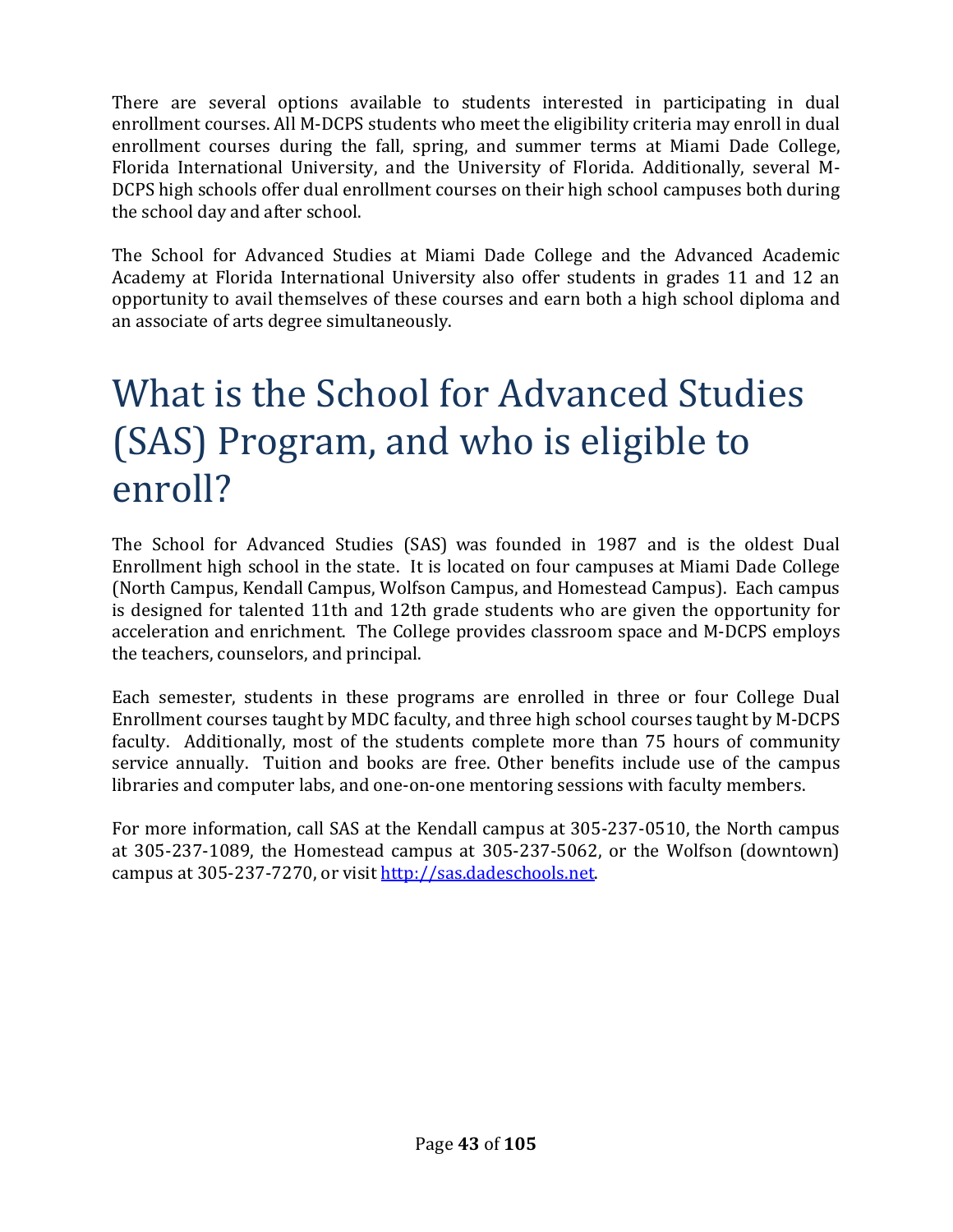# What is the Advanced Academics Academy (AAA) Program, and who is eligible to enroll?

The Advanced Academics Academy at FIU (AAA) is located on two campuses of Florida International University, the Modesto Maidique campus and the Biscayne Bay campus. Each campus is designed for talented 11th and 12th grade students who are given the opportunity for acceleration and enrichment. The University provides classroom space and M-DCPS employs the teachers, counselors, and principal.

Each semester, students in these programs are enrolled in three or four College Dual Enrollment courses taught by FIU faculty, and three high school courses taught by M-DCPS faculty. Additionally, most of the students complete more than 75 hours of community service annually. Tuition and books are free. Other benefits include use of the campus libraries and computer labs, and one-on-one mentoring sessions with faculty members.

## May my child take online classes?

Students who are home-schooled, unable to attend school, or wish to earn additional middle or high school credits outside of their regular school setting can take courses online through the **Florida Virtual School (FLVS)**. This free, accredited, online program delivers courses over the Internet and provides communication with certified teachers on a regular basis via telephone, e-mail, online chats, instant messaging, and discussion forums. A student's full-time school may not deny access to courses offered by FLVS assuming that the selected course is appropriate for the student in terms of academic history, grade level and age. For more information, call 407-317-3326 or visit **www.flvs.net**.

**Miami-Dade Online (MDO) Academy** offers a full-time virtual program for eligible students in grades K-12. This virtual and interactive learning environment is studentcentered and academically individualized to build educational capacity. MDO Academy teachers are Florida certified and communicate with students and teacher regularly via telephone, e-mail, and other methods of electronic communication. Additionally, MDO Academy offers a limited number of courses for students seeking a virtual course as part of the school day. For more information, call the MDO Academy office at 305-995-1915 or visit **mdo.dadeschools.net**.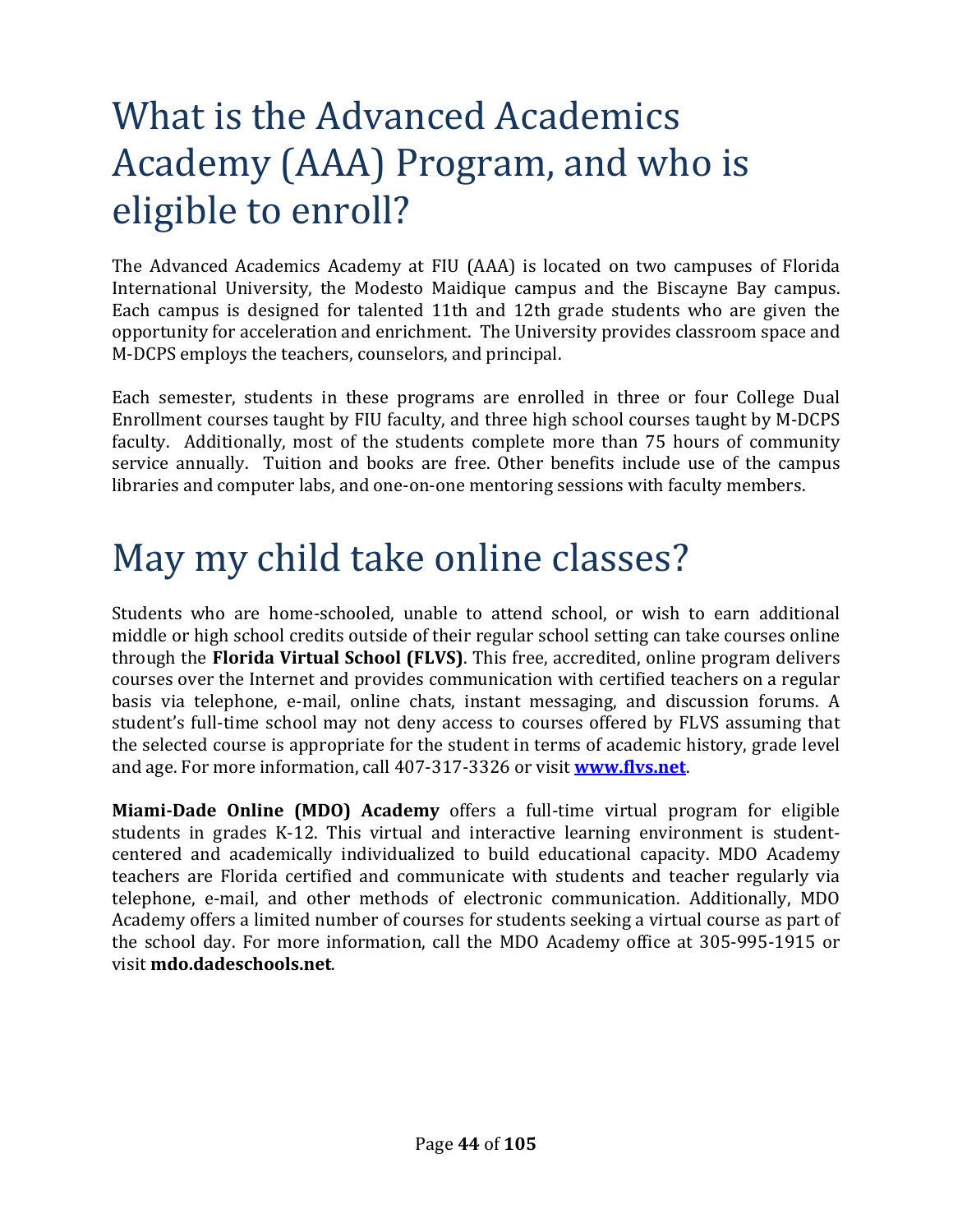# What is my child required to be learning in grades 9-12?

Every student in Florida is exposed to the same benchmarks within a grade level. Science and social sciences continue to implement the Next Generation Sunshine State Standards, a list of learning goals for students in every grade. Beginning with the 2014-2015 school year, Florida's schools will implement the Florida Standards, which include the Language Arts Florida Standards (LAFS) and the Mathematics Florida Standards (MAFS). Schools must make sure that their teachers teach these skills in their classrooms.

- Read and analyze increasingly complex types of literature.
- Conduct research from a variety of sources.
- Write papers and other documents with ease, using correct grammar, punctuation and spelling.
- Make effective oral presentations.
- Use algebra and geometry to solve mathematical problems.
- Understand and be able to use data analysis.
- Interpret algebraic expressions and transform them purposefully to solve problems (e.g., in solving a problem about a loan with interest rate r and principal P, seeing the expression  $P(1+r)$  as a product of P with a factor not depending on P)
- Prove theorems about triangles and other figures (e.g., that the angles in a triangle add to  $180^\circ$ )
- Understand concepts learned in biology, chemistry, and/or physics and their realworld applications.
- Understand the basic principles of atomic theory.
- Understand the properties of matter, energy, force, and motion.
- Understand how the earth was formed and how it is changing.
- Understand the solar system and what scientists know about the universe.
- Understand the make-up and genetic development of living things.
- Use scientific processes to solve problems.
- Understand how science, technology, and society relate to each other.
- Read scientific journals and articles.
- Write to explain scientific thinking and understanding.
- Understand and analyze the history of the United States and the world.
- Know the geography of the world and how people interact with the physical environment.
- Define personal political beliefs based on knowledge of American democracy and government.
- Understand how financial institutions work and how to manage money.
- Understand different economic systems in the world and how they relate.
- Understand the negative consequences of and healthy alternatives to substance abuse, bullying, harassment, and other self-defeating behaviors.

For details regarding course description please visit http://outreach.dadeschools.net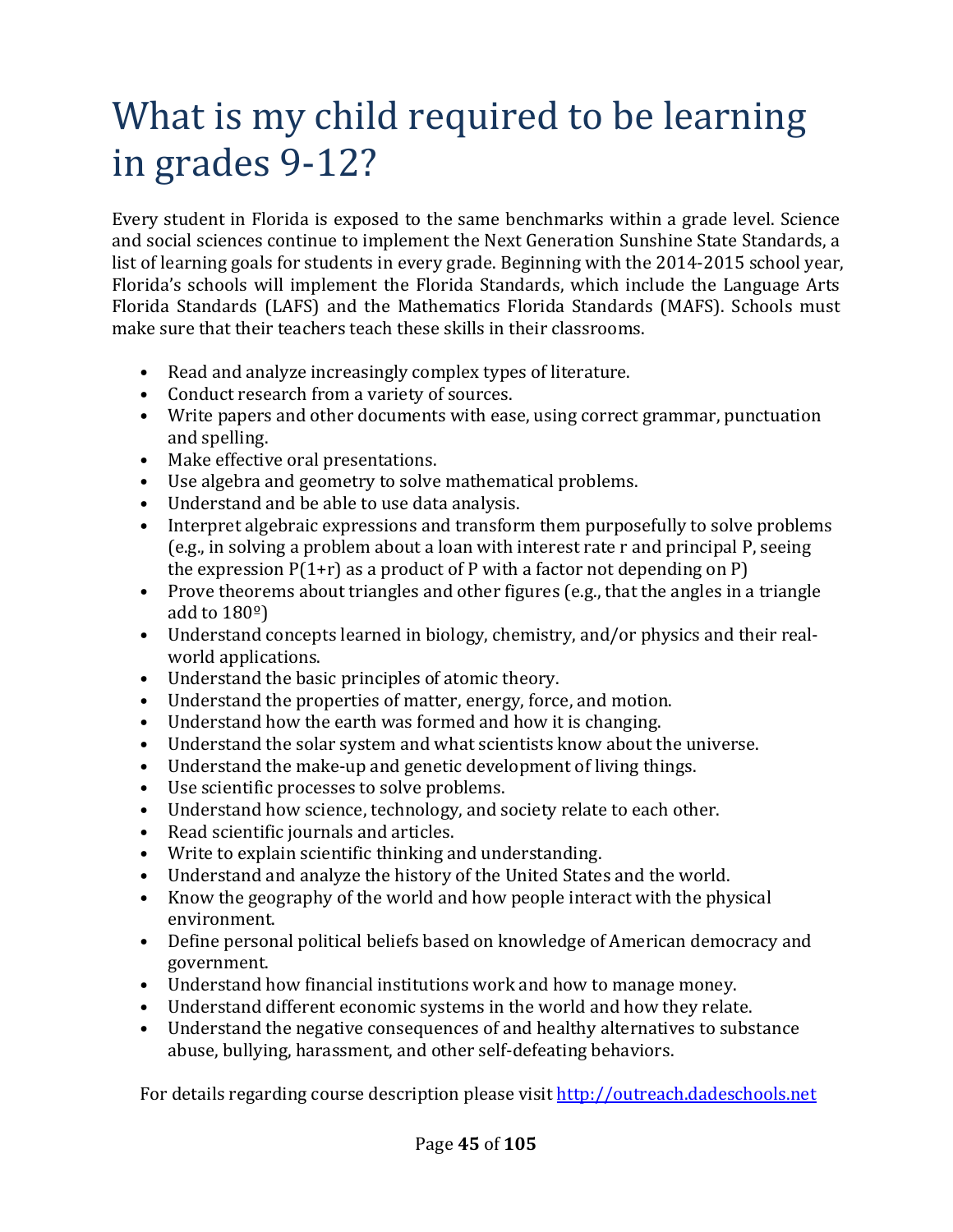# Which standardized tests is my child required to take in grades 9-12 for the 2014-2015 school year?

Below are the links to the M-DCPS 2014-2015 testing calendar for grades preK-12. This calendar will be updated periodically as additional information is obtained about the District, state, national, and international tests administered to the students in Miami-Dade County Public Schools.

Link to the testing calendar: http://oada.dadeschools.net/TestingCalendar/TestingCalendar.asp

Link to the printable testing calendar by **grade level**: http://oada.dadeschools.net/TestingCalendar/2014-15TestingCalendarbyGradeLevel.pdf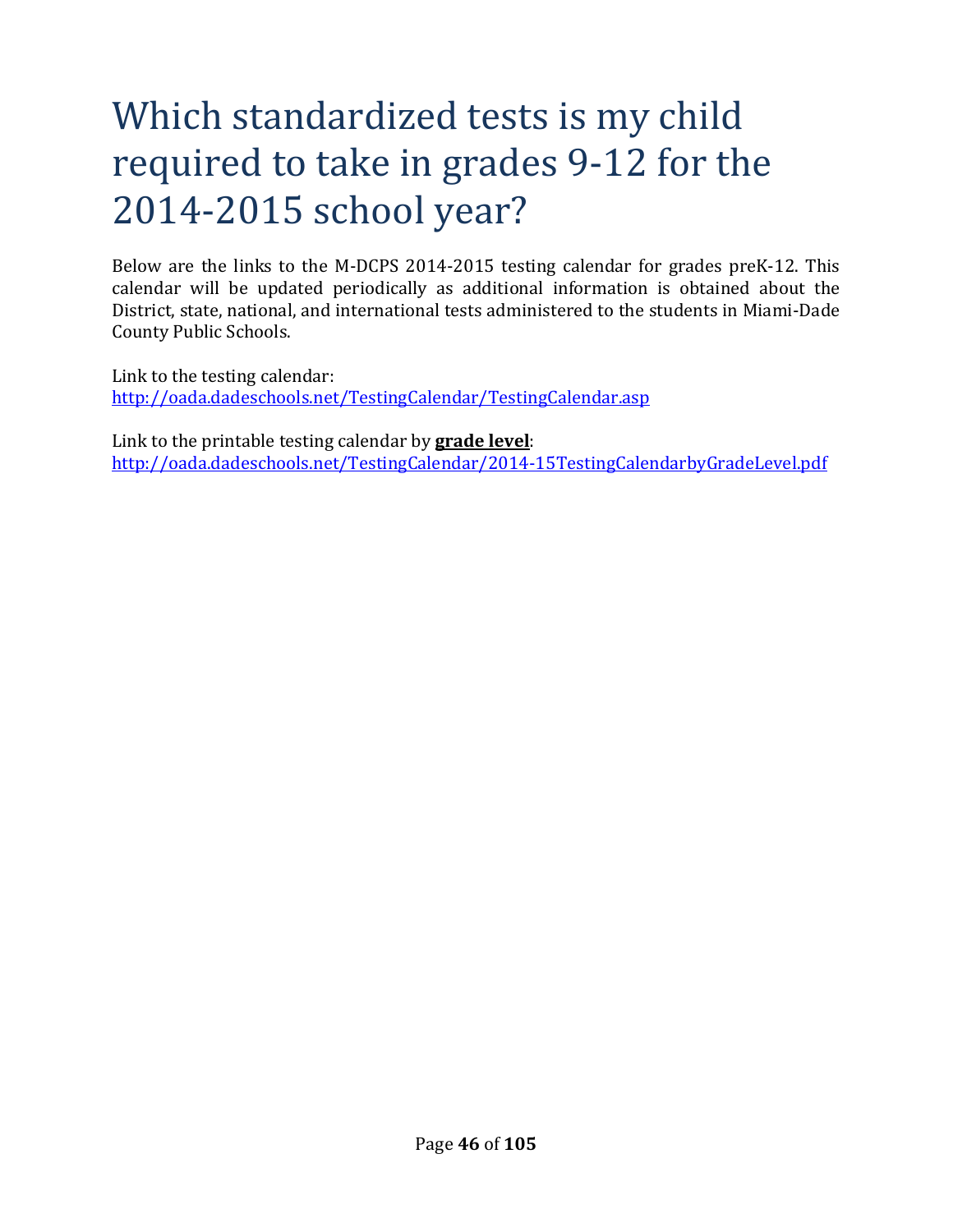#### What minimum assessment scores are required for students to graduate?

The table below compares the minimum passing scores for Florida state assessments (FCAT 2.0 and Algebra 1 NGSSS EOC) with the equivalent scores on national standardized college-readiness assessments (SAT and ACT) and comparative score on the PERT Mathematics. A high school student who does not meet the minimum state assessment scores may still meet standard-diploma requirements with a concordant national assessment score.

|                                | <b>Cohort Year</b><br>(Year in which the student entered Grade 9) |                                    |                       |                                                 |                       |                                                 |                                |                                                               |                                   |                                           |
|--------------------------------|-------------------------------------------------------------------|------------------------------------|-----------------------|-------------------------------------------------|-----------------------|-------------------------------------------------|--------------------------------|---------------------------------------------------------------|-----------------------------------|-------------------------------------------|
|                                | 2010-2011                                                         |                                    | 2011-2012             |                                                 | 2012-2013             |                                                 | 2013-14                        |                                                               | 2014-2015*                        |                                           |
|                                | Read<br>ing                                                       | <b>Mathem</b><br>atics             | Read<br>ing           | <b>Mathem</b><br>atics                          | Read<br>ing           | <b>Mathem</b><br>atics                          | Read<br>ing                    | <b>Mathem</b><br>atics                                        | Read<br>ing                       | <b>Mathem</b><br>atics                    |
| <b>FCAT</b><br>2.0/FSA<br>/EOC | Level<br>3, or<br>245                                             | Algebra<br>1 NGSSS<br>EOC<br>(30%) | Level<br>3, or<br>245 | Algebra<br>1 NGSSS<br>EOC<br>Level 3,<br>or 399 | Level<br>3, or<br>245 | Algebra<br>1 NGSSS<br>EOC<br>Level 3,<br>or 399 | <b>FSA</b><br>(ELA)<br>Level 3 | Algebra<br>1 NGSSS<br>EOC<br>Level 3,<br>or 399<br>and $30\%$ | <b>FSA</b><br>(ELA)<br>Level<br>3 | <b>FSA</b><br>Algebra<br>1 EOC<br>Level 3 |
| ACT                            | 19                                                                | n/a                                | 19                    | n/a                                             | 19                    | n/a                                             | 19                             | n/a                                                           | TBD                               | n/a                                       |
| SAT                            | 430                                                               | n/a                                | 430                   | n/a                                             | 430                   | n/a                                             | 430                            | n/a                                                           | TBD                               | n/a                                       |
| <b>PERT</b>                    | n/a                                                               | n/a                                | n/a                   | 97                                              | n/a                   | 97                                              | n/a                            | 97                                                            | n/a                               | TBD                                       |

\*A new FSA scale will be established for the ELA and EOC assessments in Fall 2015 that will be used in subsequent years to establish a passing score and Achievement Levels for cohort 2014-15 and beyond.

For more information visit http://oada.dadeschools.net.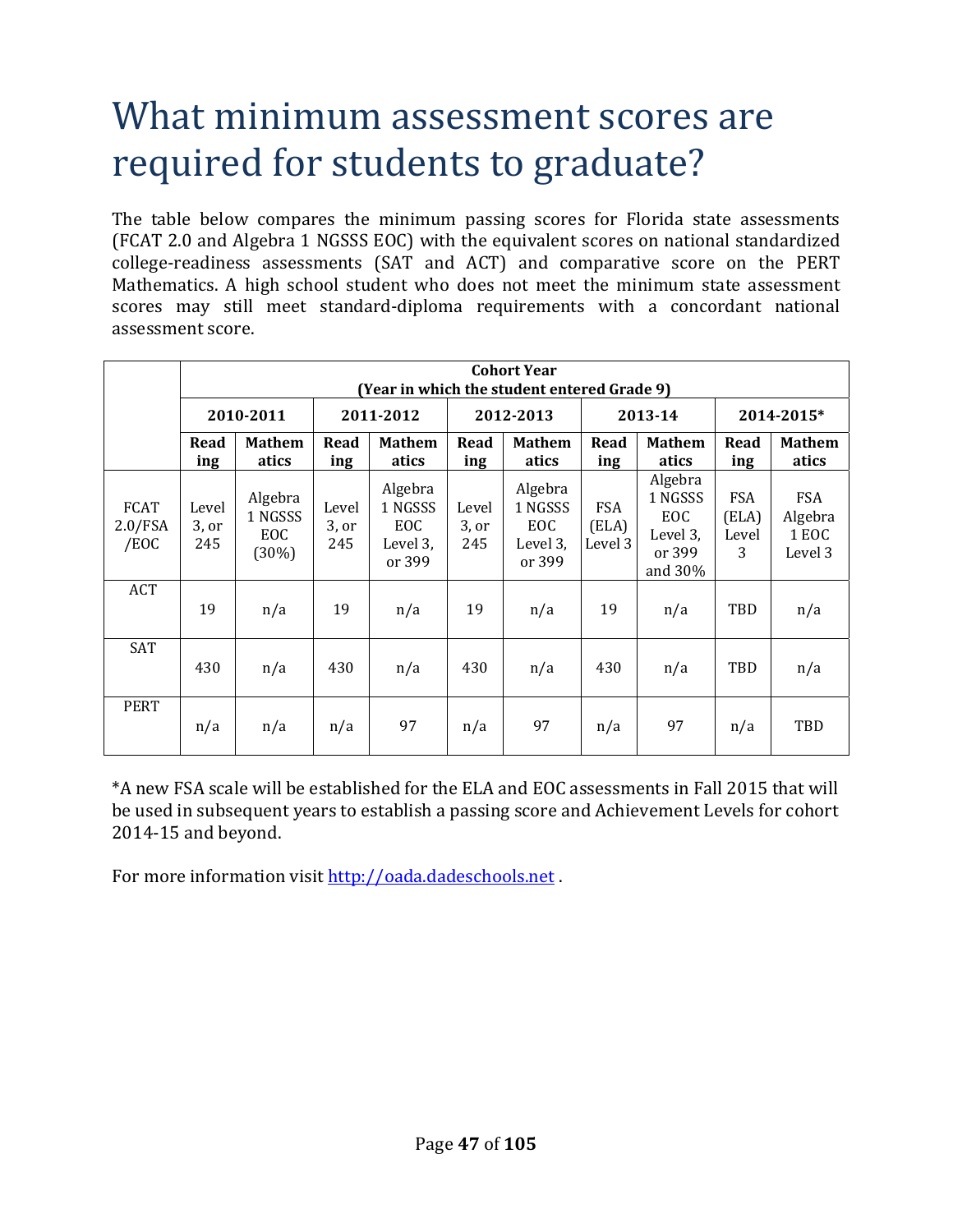# What can I do if I am concerned my child may not graduate from high school?

Many parents are concerned that their children will not receive a high school diploma because they did not pass required state graduation tests. Students who do not pass these assessments will be given several opportunities to pass the test in grades 11 and 12. Students can receive additional academic help from their schools through the federal Elementary and Secondary Education Act. **(See "If Your Child is Not Doing Well in School," page D-15)**.

Twelfth-grade students who have failed to earn a passing score on the state graduation tests and have attained the **SAT- or ACT-concordant scores or PERT Mathematics score applicable to their graduating class** shall satisfy the assessment requirement for a standard high school diploma.

If your child is in grade 12 and is not able to pass the required state graduation tests or earn passing concordant scores, you will want to explore other graduation options available to him/her, including receiving additional help and earning his/her GED. Students who do not pass the state assessments or earn passing concordant scores by the end of grade 12 may continue to take these tests each time they are offered through the adult education program or through the ACT/SAT programs.

In addition to the above-listed considerations, certain students with disabilities may be eligible for a waiver of the graduation test requirement. Students with disabilities who do not pass the applicable tests to earn a standard diploma may choose to receive a special diploma or a certificate of completion. Students with disabilities who do not pass the applicable tests to earn a standard diploma may also choose to continue in our public school educational programs through the end of the school year in which the student turns 22 years of age.

For more information visit http://studentservices.dadeschools.net/guidance/grad\_req.asp/.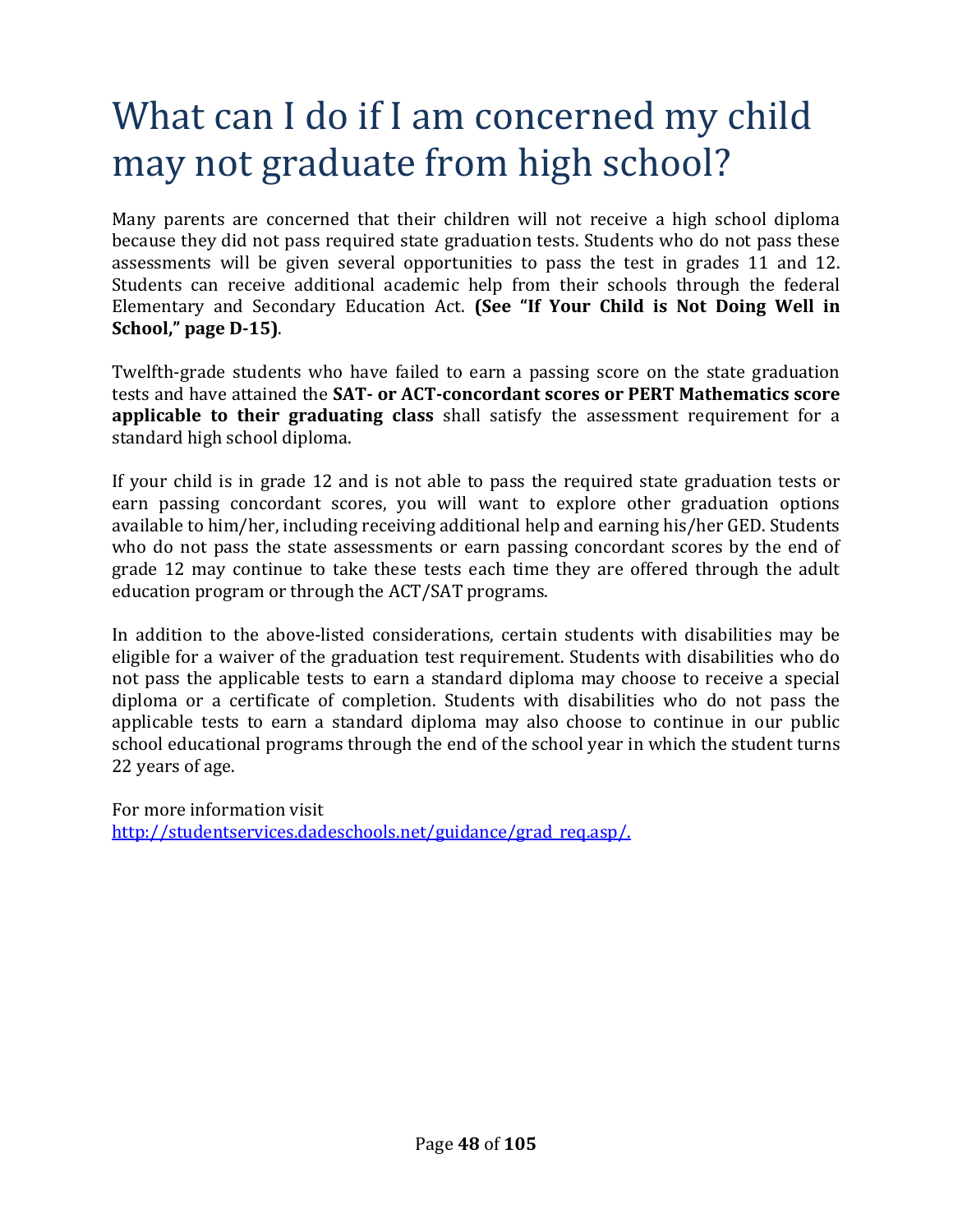# How do I help my child apply to college?

If your child wants to attend a college or university after graduation, you should start planning early in middle school. You and your child will want to explore what kind of college will be the best match for him/her, the college entrance tests required, and the types of financial aid and scholarships available.

One of the best places to start learning more about applying to college is through the College Assistance Program (CAP) at your child's high school. Every M-DCPS high school has a CAP advisor or another member of the Student Services Team at the school who is responsible for helping students apply to college. The CAP advisor has information on colleges and universities located throughout the United States and internationally. The CAP advisor can help your child select a college, fill out applications and financial aid forms, and even visit colleges. You should meet with your child's school counselor if you have other concerns about the academic preparation for college and required courses for admissions. More information may be found by visiting: http://studentservices.dadeschools.net/cap/index.asp.

Florida's official online student advising system, ConnectEDU, accessible via the M-DCPS student portal, is an excellent source of information for M-DCPS students applying to college. You can also find more information on colleges and universities at your local and school library or online.

#### **College Entrance Exams**

Your child will need to take special tests called college entrance exams to apply to college. The two most important tests are the College Board SAT-I and the ACT Assessment. Most colleges and universities require applicants to take these tests. The testing organizations will schedule these tests during the year, but it is up to your child to register on time to take them.

#### **College Admissions**

There is a fee to take each test. The results of the tests are mailed to the colleges of your child's choice. In most cases, your child will need to submit college applications in his/her senior year. Some colleges offer the choice to apply for an "early decision." This requires a student to accept a college's offer of admission early in the school year. However, those students who qualify for free/reduced-priced meals may also qualify for a fee waiver. Please have your child see his/her College Assistance Program (CAP) adviser or school counselor for more information.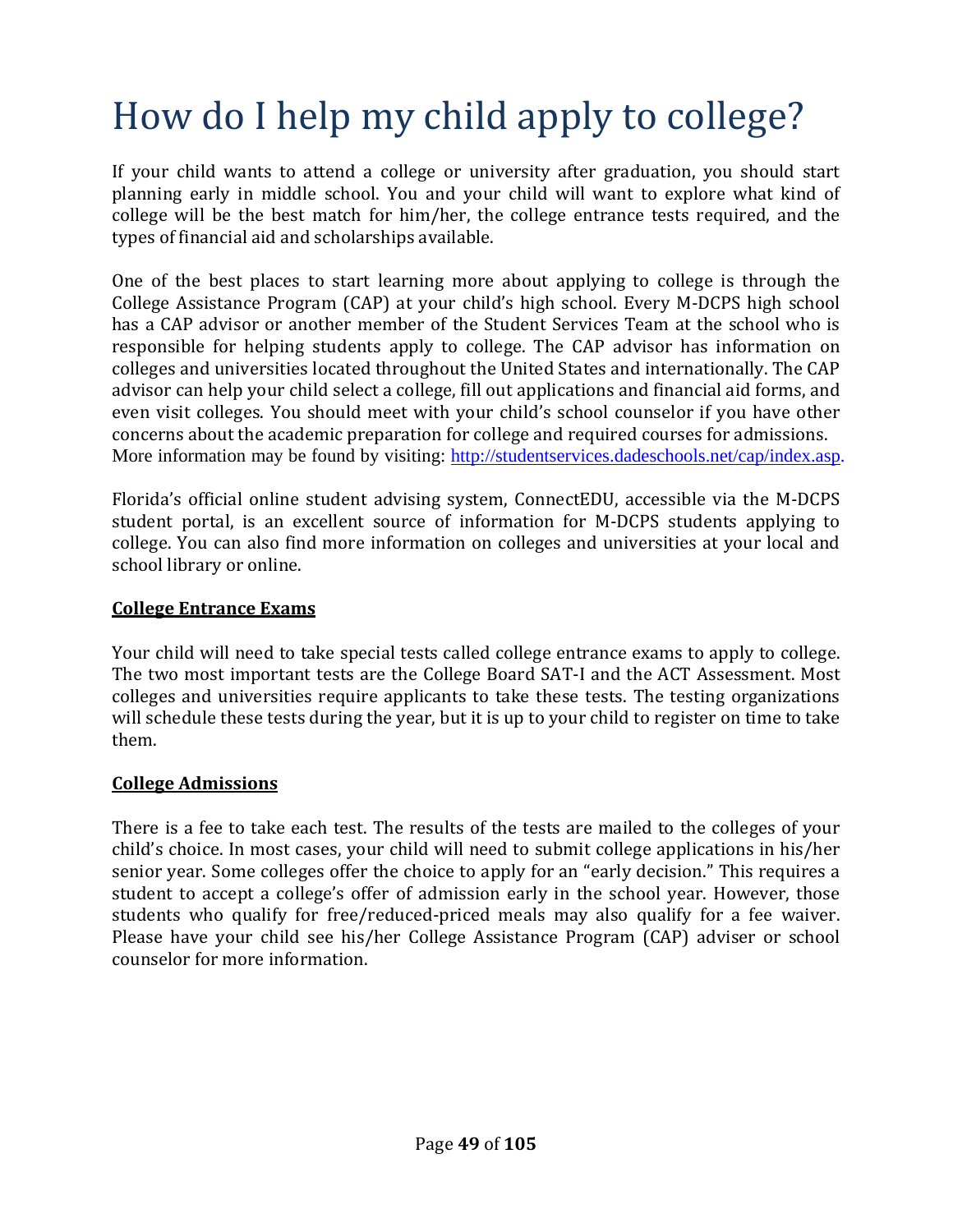## What is the Florida Bright Futures Program and how is my child eligible?

Florida offers three types of scholarships through the Florida Bright Futures Scholarship Program, which is funded by the Florida Lottery. These are the Florida Academic Scholars Award, the Academic Top Scholar Award, the Florida Medallion Scholars Award, and the Florida Gold Seal Vocational Scholars Award. They can only be used at eligible public and private colleges and universities in Florida. Applicants must have a minimum GPA of between 3.0 and 3.5, as well as meet other academic and/or vocational requirements. For more information, contact your child's school guidance counselor, call the toll-free Bright Futures Hotline at 1-888-827-2004 or visit www.floridastudentfinancialaid.org/SSFAD/bf.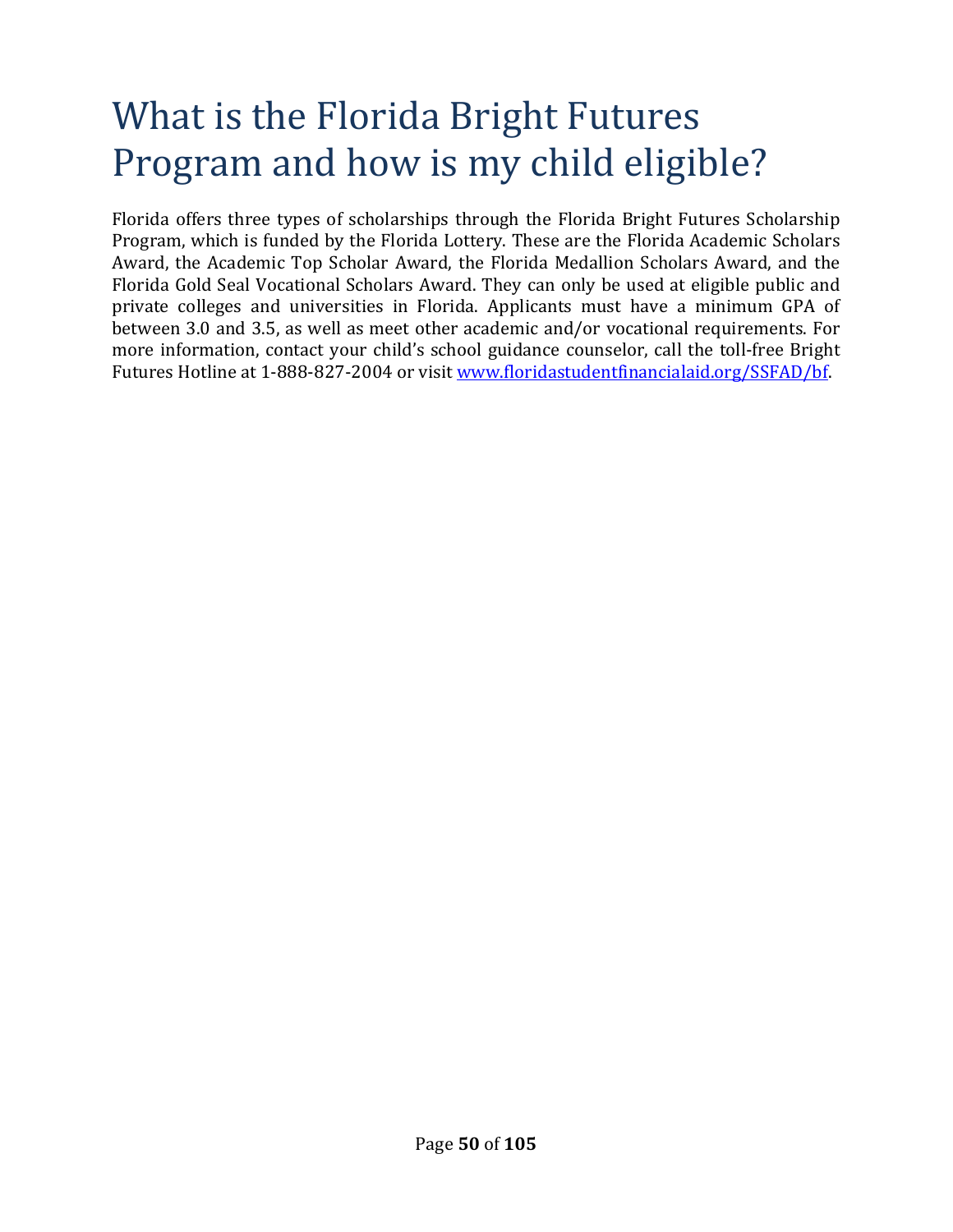# **Section E – Instructional Technology**

## How do I get more information about the usage of digital devices by students?

One of the overriding goals of the Digital Convergence Initiative is to maximize the learning potential of all students in an effort to prepare them for a successful future as 21st century citizens. In an effort to do so, Miami-Dade County Public Schools (M-DCPS) wants to provide students with the experience of using various mobile devices. The use of 1:1 devices will aid in developing independent, self-initiated learners; provide for collaboration and communication between students and teachers; and extend student learning beyond the classroom.

Mobile Device Project Goals:

• Create rigorous, relevant, student-centered learning environments that better prepare all students for the global community

•Engage learners with transformative instruction enhanced by collaboration, problem solving, critical thinking, communication, and technological literacy

- Ensure equity and access to digital tools and resources
- Strengthen  $21$ <sup>st</sup> century skills necessary for future success

Curriculum Integration

Goals:

• **Authentic Connections**: the learning experience provides real world relevance and opportunity for students to apply their learning to create a product that has purpose and relevance

• **High Levels of Engagement**: students collaborate on tasks, process and/or solutions

• **Higher-Order Thinking**: the questions and tasks are designed to promote analyzing, evaluating, and creating

• **Technology Use**: devices are used in a seamless fashion to promote student learning, and students use self-selected digital resources to accomplish learning outcomes beyond traditional strategies

The district policies, procedures, and guidelines regarding personal devices (BYOD) are outlined in the Parent/Student Resource Guide at http://digital.dadeschools.net/parent\_resources.asp. Additional requirements are at the discretion of each school and/or classroom teacher.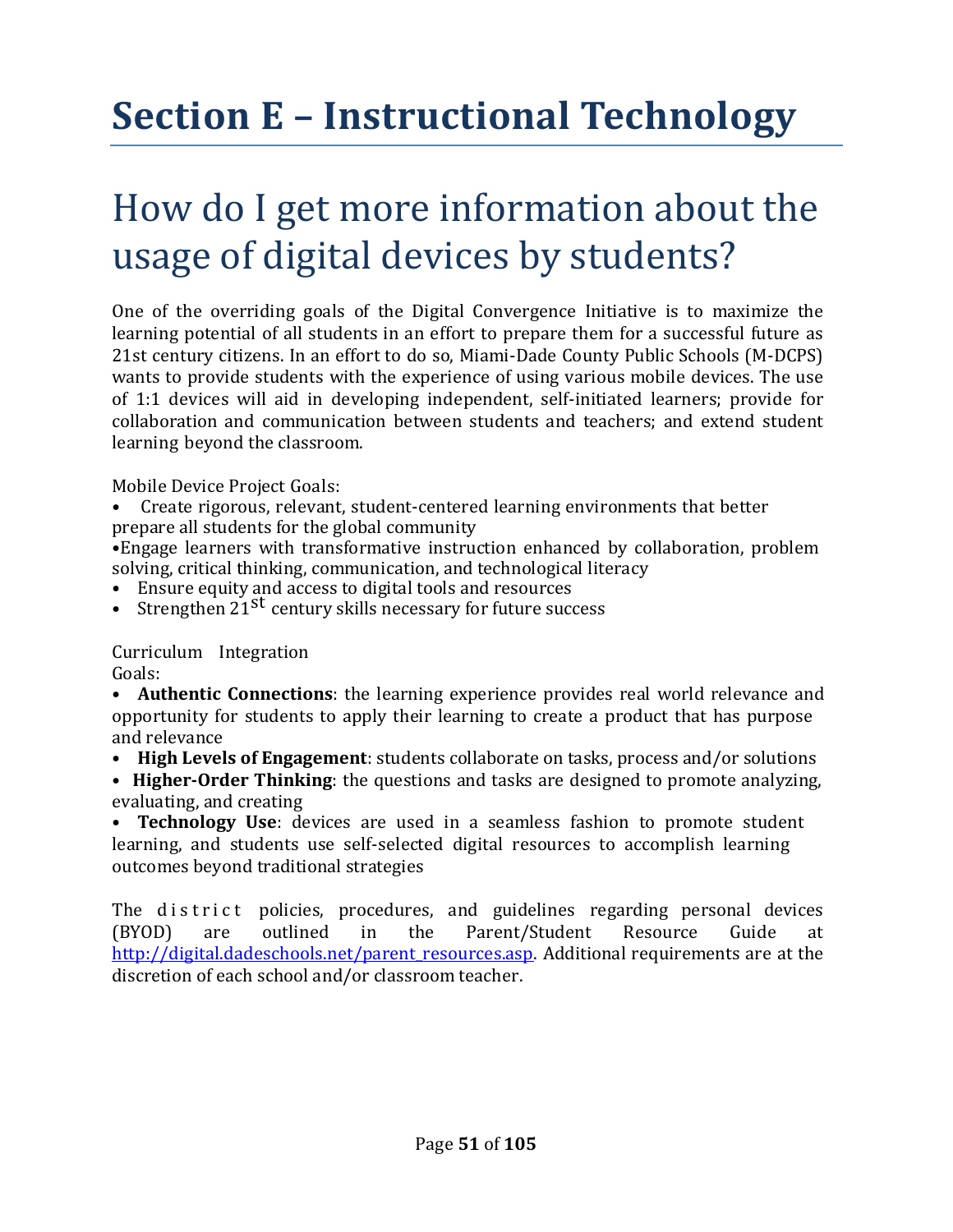# Will every student receive a device to take home?

In middle school, 7th Grade Civics classrooms will have carts of tablets for in school use. In high schools, 9th grade students enrolled in World History may check out a district own tablet if they are unable to bring their own mobile device to school.

## What is included in the district loaned device?

Student using a district owned device will receive the HP ElitePad 900, charger, USB dongle, USB keyboard, and ruggedized case.

# My child checked out a tablet and lost the charger or the tablet was stolen? Do I have to pay for the cost of the device or the charger?

Yes, parents are responsible for the replacement of lost/stolen devices and accessories. Please review your signed contract for repair costs. Contact school staff for additional information.

# I found a tablet with the etched district logo. Where do I turn in the device?

Please contact the Instructional technology Department at 305-995-7603 report that you have found district equipment. Equipment can be dropped off at any school after notifying the district.

If you find an M-DCPS device with the district logo, you may turn it in to any M-DCPS school or M-DCPS district office.

For additional guidelines and procedures regarding the access and use of device please visit http://digital.dadeschools.net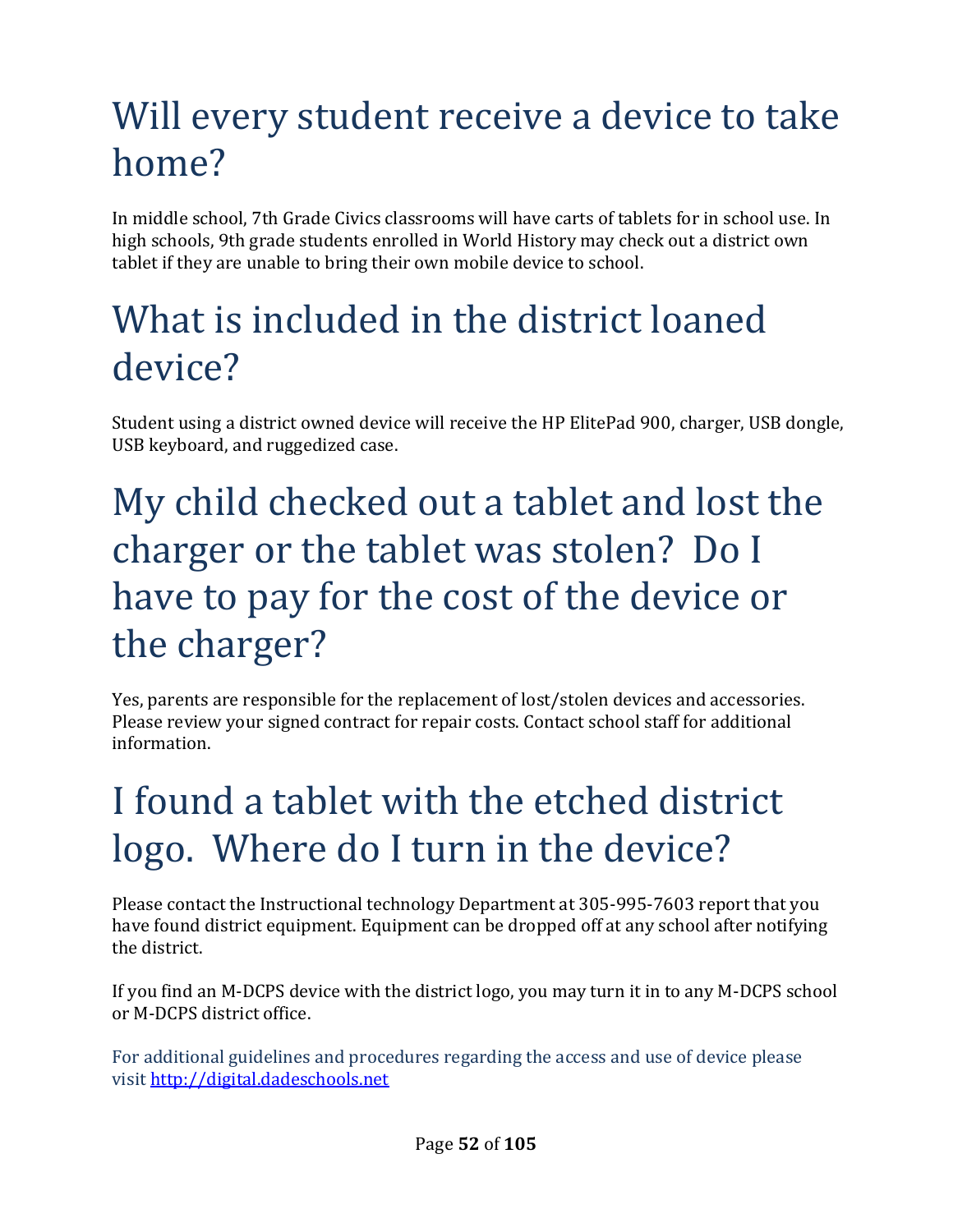# Can my 9th grade child bring his/her own mobile device to school instead of checking a district tablet?

Yes, the District is encouraging students to bring their own device to school to access various digital instructional materials, online curriculum, and resources. Please see the District's Bring Your Own Device (BYOD) site, http://wifi.dadeschools.net, for more details on the minimum specifications. Students in 9th grade and other students enrolled in a World History course who are not able to bring their own device to school will be permitted to check out a tablet for school and home use.

# Where can I buy the device for my child?

The District is in the process of developing a mechanism to allow parents to buy the HP Elite Pad 900 and HP HP210G1 at discounted rates. An announcement will be made when the program set up is completed.

# Can my child charge the device at school?

It is expected that students charge their device at home and come to school with a fully charged tablet. Coming to school with a fully charged tablet is part of being prepared for school.

## Where can I purchase insurance for my child's device?

While the District does not offer insurance directly M-DCPS has examined the need to insure mobile devices at a reasonable cost. The Worth Group has established an online portal to access coverage costs for a district HP ElitePad tablet or the HP 210G1 notebook with a zero deductible. Parents are eligible to insure district or personal devices. A quote for coverage can be found at http://my.worthavegrouop.com/dadeschools.net.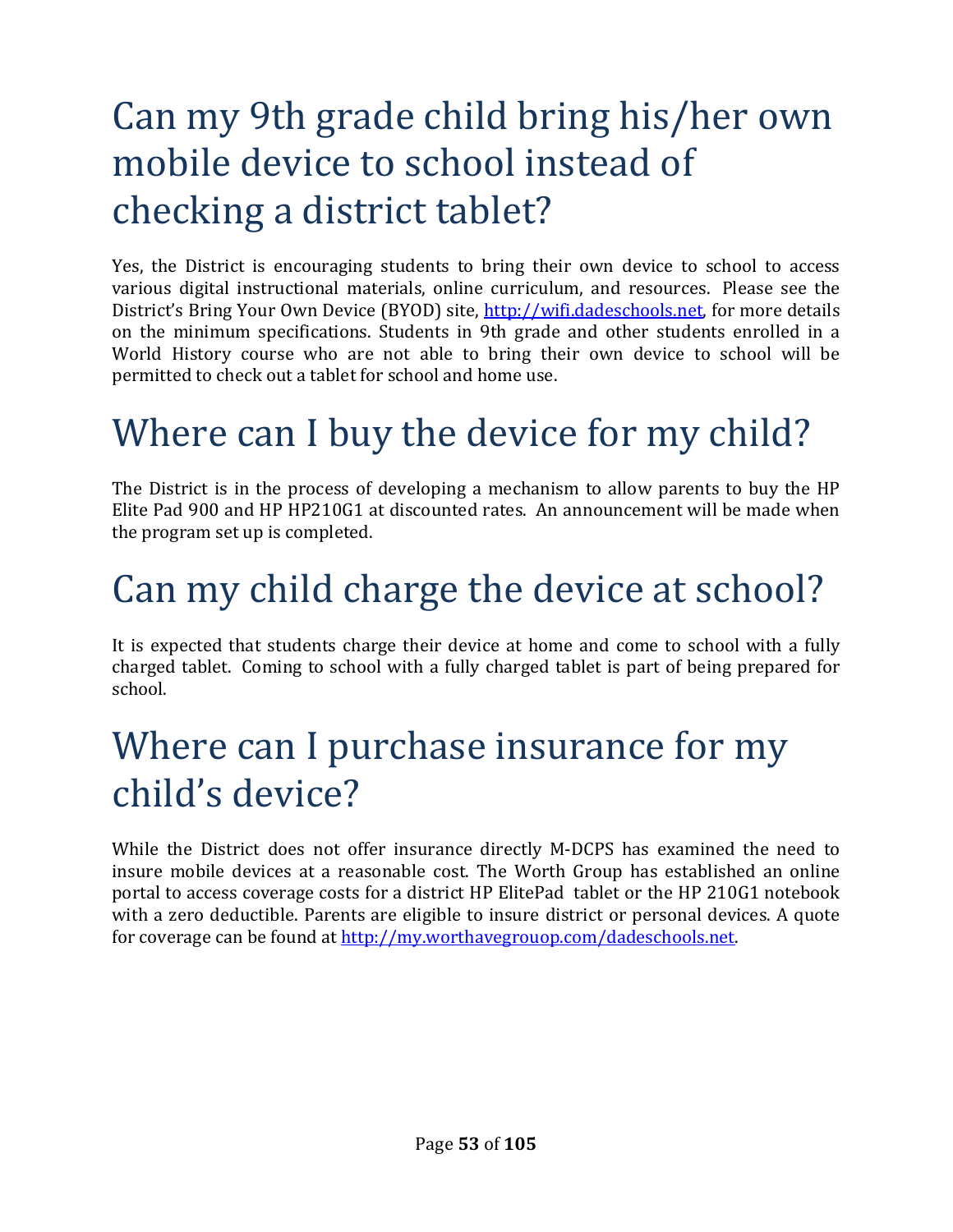# **Section F – Testing & Accountability**

## What are the new Florida Standards Assessments (FSA) for English Language Arts (ELA) and Mathematics?

The "Florida Standards Assessments" (FSA), has been selected by the Florida Department of Education to replace the FCAT 2.0 exams beginning with the 2014-15 school year. The new assessment will measure each student's progress and achievement on the Florida Standards.

The FSA will be administered in April-May of each school year as follows:

ELA: All students in grades 3-11 Mathematics: All students in grades 3-8

The following FSA assessments will be administered on the computer with the exception of Grades 3 and 4 that will be administered on paper and pencil:

- English Language Arts in Grades 3–11 to include Reading, Language, and Listening and a Writing component in Grades 4–11
- Mathematics in Grades 3–8

The new test will provide a more authentic assessment of the Florida Standards, because it will include more than multiple choice questions. Students will be asked to create graphs, interact with test content and write and respond in different ways than on traditional tests. New question types will assess students' higher-order thinking skills in keeping with the higher expectations of the Florida Standards.

During the 2014-2015 baseline year, preliminary scores will be provided. The new FSA score scale and achievement levels will be available in 2015-2016.

| <b>Basis of Test:</b> | State Mandate                                     |
|-----------------------|---------------------------------------------------|
| Website:              | http://www.fsassessments.org/                     |
| <b>Local Contact:</b> | <b>Student Assessment and Educational Testing</b> |
|                       | 305-995-7520                                      |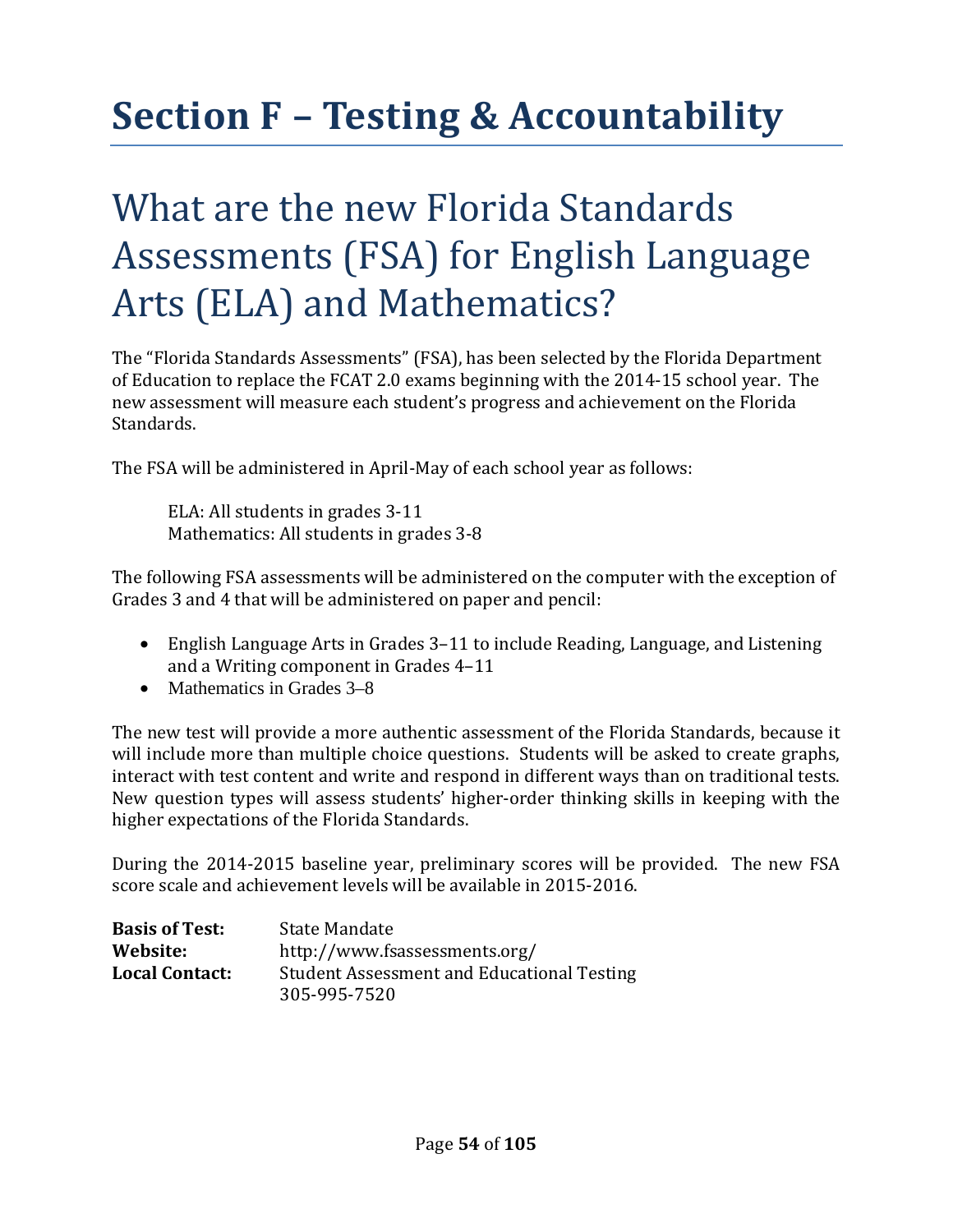# What about the FCAT 2.O Science?

The FCAT 2.0 Science tests are standardized, criterion-referenced tests, and is administered in April-May of each school year to all students in grades 5 and 8

The tests assess student achievement on selected benchmarks, which make up the state's standards in science.The FCAT 2.0 measures student achievement of the Next Generation Sunshine State Standards (NGSSS) for science, the current state-adopted standards. The test consists of multiple-choice items at all grade levels of the test. In addition, students in grade 8 use calculators on the Science test and a Periodic Table of the Elements.

Student, school, district, and state results are reported in June. The scale scores that are reported and which are also referred to as developmental scale scores range from 140 to 260 for Science. Achievement levels describe the level of success a student has achieved with the content assessed. Achievement levels are designated as Level 1 (lowest) to Level 5 (highest).

| <b>Basis of Test:</b> | State mandate                                                     |
|-----------------------|-------------------------------------------------------------------|
| Website:              | http://fcat.fldoe.org                                             |
| <b>Local Contact:</b> | <b>Student Assessment and Educational Testing</b><br>305-995-7520 |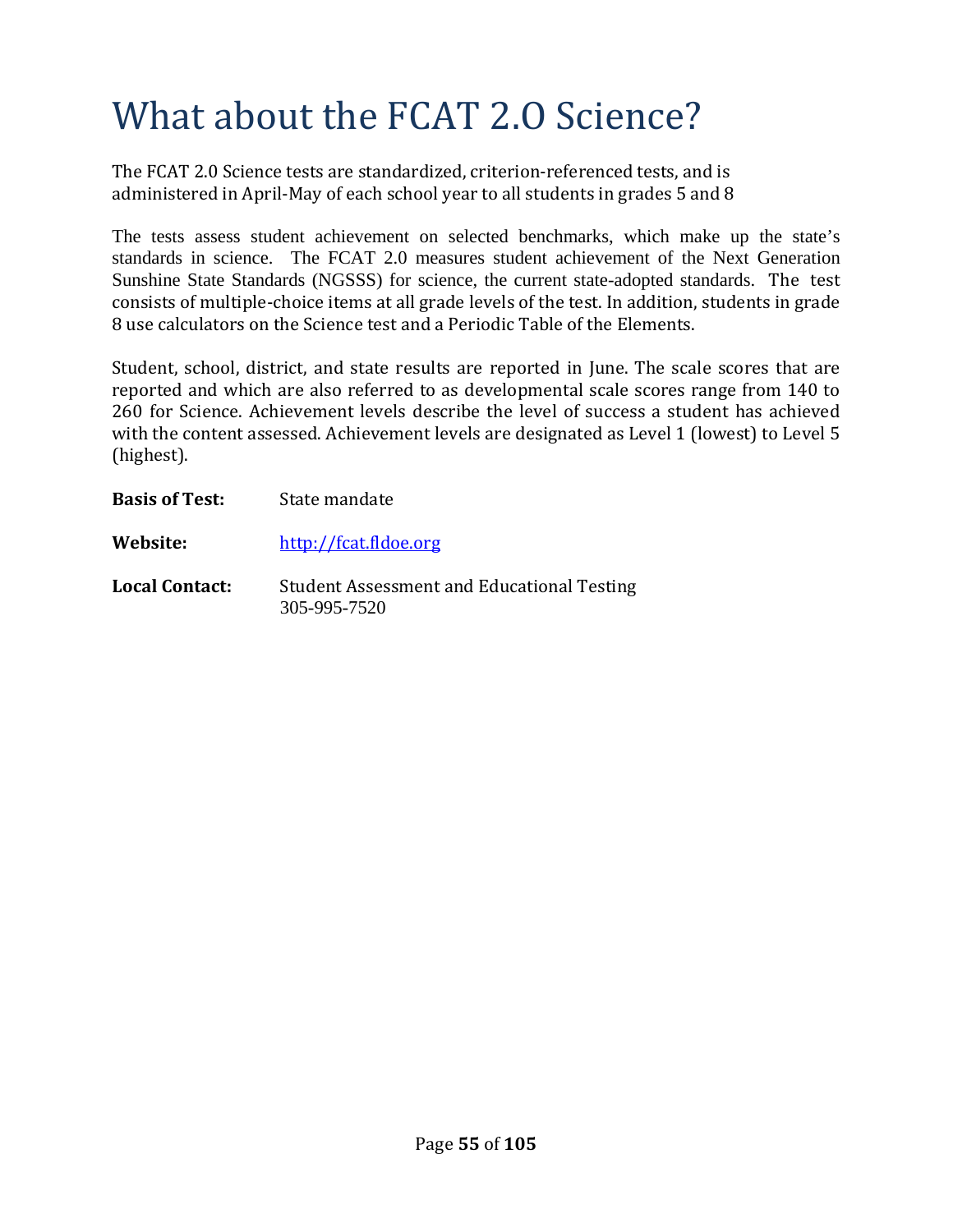# What are End-of-Course (EOC) Assessments?

The EOC assessments are computer-based (CBT), criterion-referenced assessments that measure the Florida Standards or Next Generation Sunshine State Standards for specific high-school level courses, as outlined in the course description. Students with disabilities may participate in CBT administrations using paper-based accommodations as indicated on their Individual Educational Plan (IEP)s or Section 504 plans.

The EOC assessments were first introduced in May 2011, beginning with Algebra 1; Biology 1 and Geometry were added in 2012, US History in 2013, and Civics in 2014. The transition from EOCs that measure the Next Generation Sunshine State Standards to the new Florida Standards is occurring in Spring 2015.

In the first years of the EOC program the state-mandated use of student's scores changed, based on the student's high school cohort (year the student entered 9th grade). Beginning in the 2013-14 school year, students' EOC scores must constitute 30 percent of the final high school course grade for all courses with EOC requirements. In addition, students who started 9<sup>th</sup> grade in 2011-12 or later must pass the Algebra 1 EOC assessment to receive a standard high school diploma.

EOC assessments are administered in the Fall, Winter, Spring, and Summer of each school year. All students enrolled in the following courses (or equivalent courses) must participate, other eligible students may participate (Algebra 1 retake or for credit acceleration):

| Algebra 1, grades 6-12 | Geometry, grades 6-12   |
|------------------------|-------------------------|
| Algebra 2, grades 6-12 | US History, grades 9-12 |
| Biology 1, grades 6-12 | Civics, grades 6-8      |

Test results for the NGSSS Algebra 1 Retake, Biology 1, Civics, and US History EOC assessments are reported using developmental scale scores which can range from 325 to 475. In addition to the scale scores, results are also reported in terms of Achievement Levels, which can range from Level 1 (low) to Level 5 (high). Achievement Level 3 indicates satisfactory performance (passing score). In 2014-2015 preliminary scores on the FS EOC assessments (Algebra 1, Algebra 2, and Geometry) will be provided. The FS EOC scale scores and achievement levels will be available in 2015-2016.

| <b>Basis of Test:</b> | State Mandate                                     |
|-----------------------|---------------------------------------------------|
| Website:              | http://fcat.fldoe.org/eoc/                        |
| <b>Local Contact:</b> | <b>Student Assessment and Educational Testing</b> |
|                       | 305-995-7520                                      |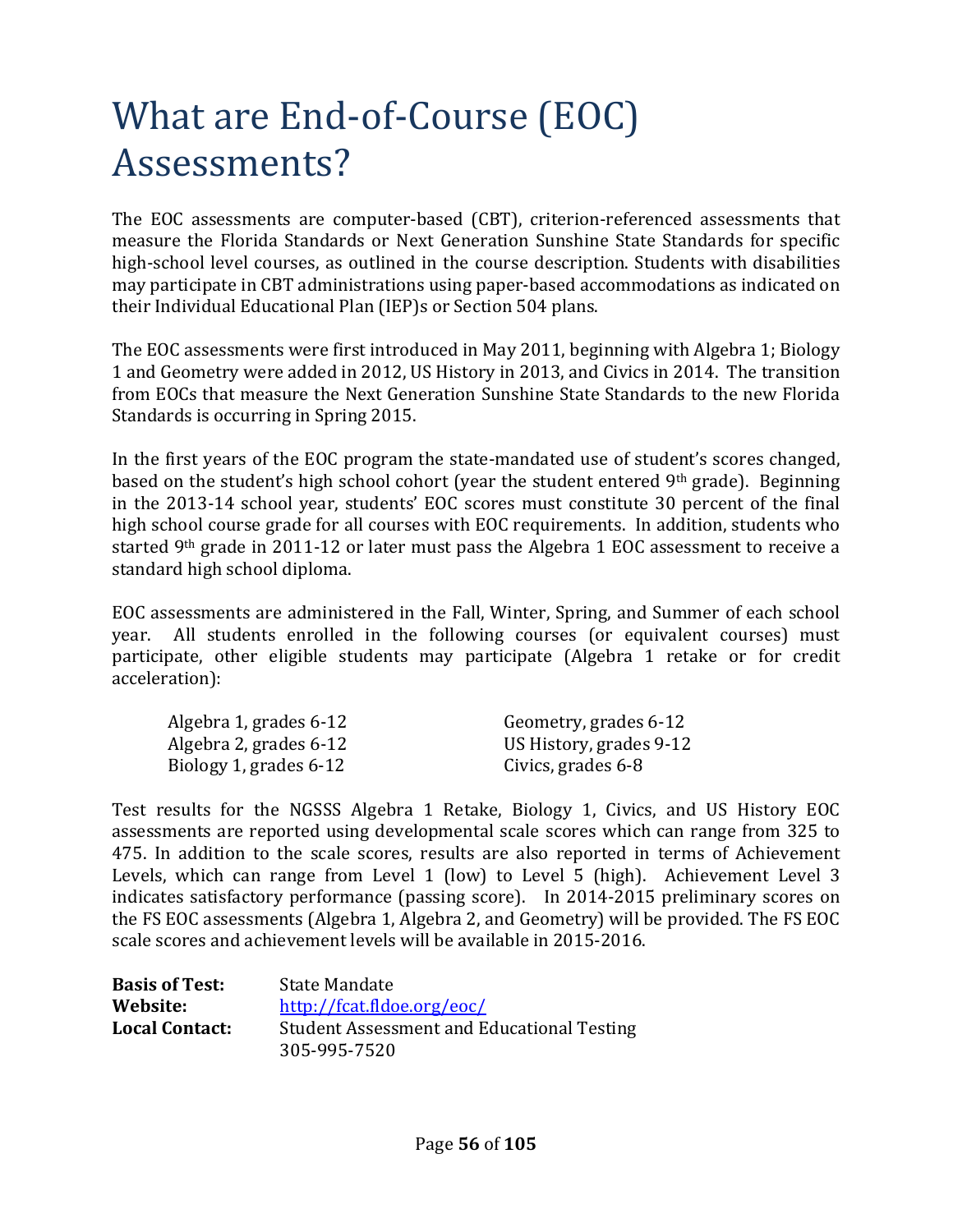## Where can I find the 2014-2015 testing calendar for grades PreK-12?

Below are the links to the M-DCPS 2014-2015 testing calendar for grades preK-12. This calendar will be updated periodically as additional information is obtained about the District, state, national, and international tests administered to the students in Miami-Dade County Public Schools.

Link to the testing calendar: http://oada.dadeschools.net/TestingCalendar/TestingCalendar.asp

Link to the printable testing calendar by **grade level**: http://oada.dadeschools.net/TestingCalendar/2014-15TestingCalendarbyGradeLevel.pdf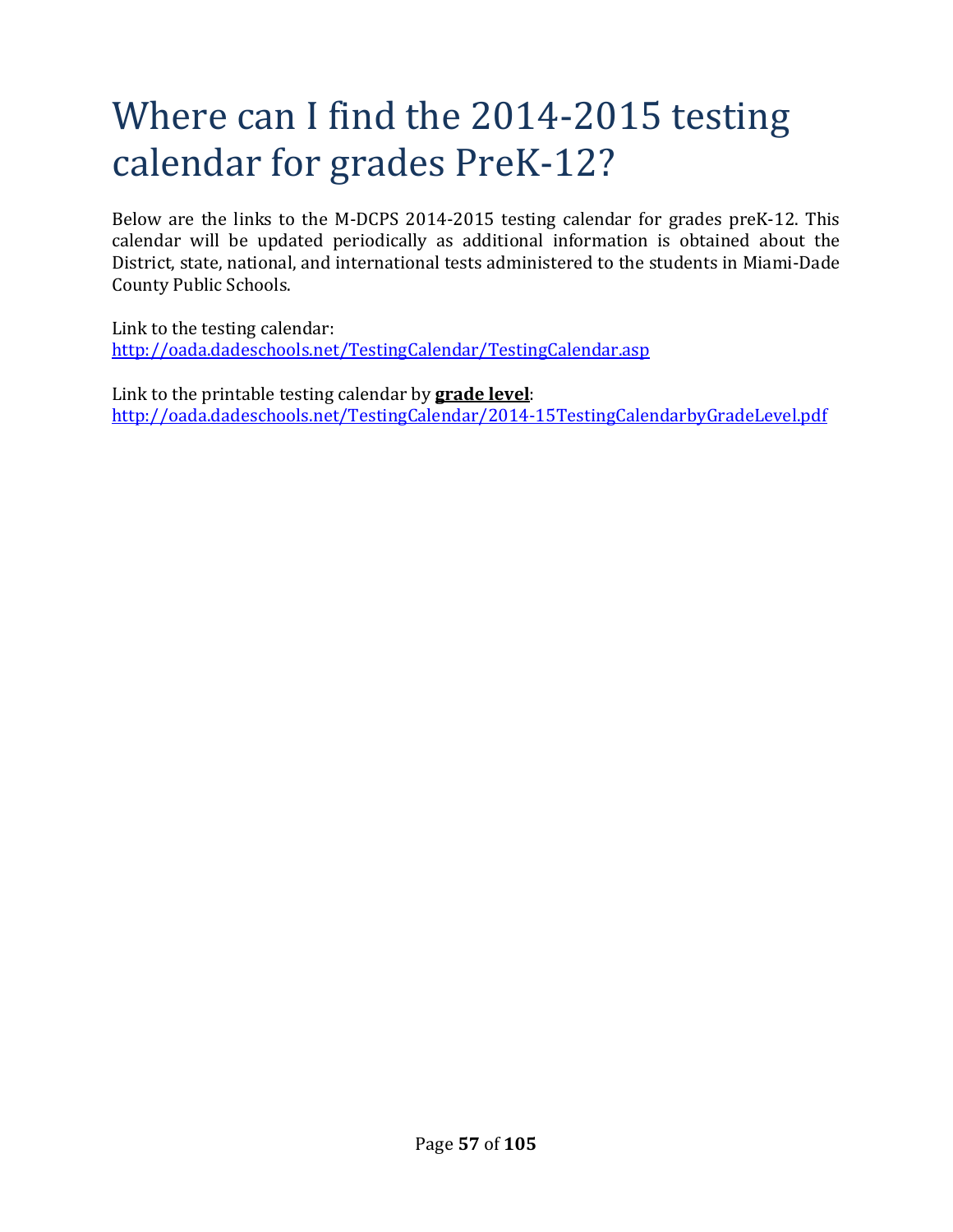## How can I help my child to do well on State Assessments?

You can help your child prepare for required state assessments by doing these simple activities at home:

- Encourage your child to read a variety of fiction and non-fiction materials, including books, magazines, poetry, etc.
- Encourage your child to read at least 30 minutes a day without a break.
- Take your child to the library regularly to check out and read books and magazines.
- Ask your child to retell stories and articles he/she has read.
- Ask your child "why" questions about what they have read. Ask him/her to compare and contrast stories and characters.
- Find ways for your child to practice writing at home, such as by writing notes to family members.
- Provide a quiet, comfortable place to study at home.
- Provide regular encouragement to your child, especially when he/she has done well.
- Provide your child computer access to take the computer-based practice tests (ePATs).

Right before the test, here are a few more things you can do as a parent:

- Keep a positive attitude toward the test.
- Help your child relax.
- Make sure that he/she has a good night's rest.
- Give your child a good breakfast.
- Keep a normal routine at home.

When assisting your child with preparation for an End-of-Course Assessment (EOC), consult the testing calendar on dadeschools.net to see when a course EOC assessment will take place, review course content with your child, and encourage your child to review course material for home-learning.

For additional support visit www2.ed.gov/parents/academic/**help**/**succeed**/part9.htm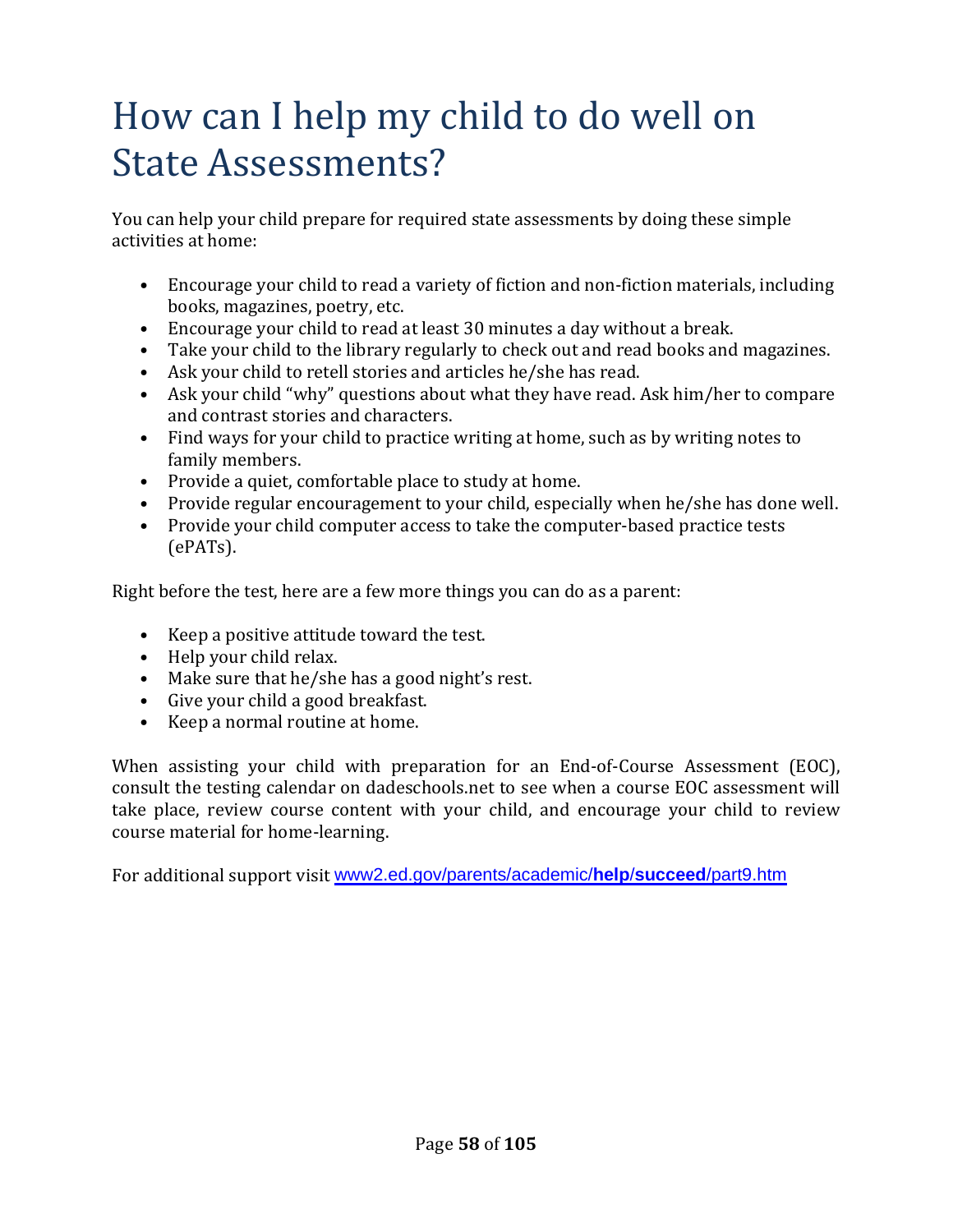# Can my child have special testing accommodations?

If your child is enrolled in a special education or English for Speakers of Other Languages (ESOL) program, he/she may be eligible for testing accommodations. Please check with your child's school for more information or visit http://bilingual.dadeschools.net.

# What is the Florida Alternate Assessment (FAA)?

The FAA is the statewide assessment designed for those students with disabilities whose participation in the Florida Standards Assessment is not appropriate even with accommodations. The FSA measures student mastery of the Florida Standards Access Points at three levels: participatory, supported, and independent. For a student with disabilities to be administered the FAA, the student must meet State determined exemption criteria. Only students with significant cognitive disabilities meet exemption criteria and are eligible to participate in this alternate assessment.

The IEP team is responsible for determining whether students with disabilities are eligible to participate in alternate assessment based on the set criteria. Parents are encouraged to review their child's IEP to determine which statewide assessment will be administered to their child. Visit http://oada.dadeschools.net.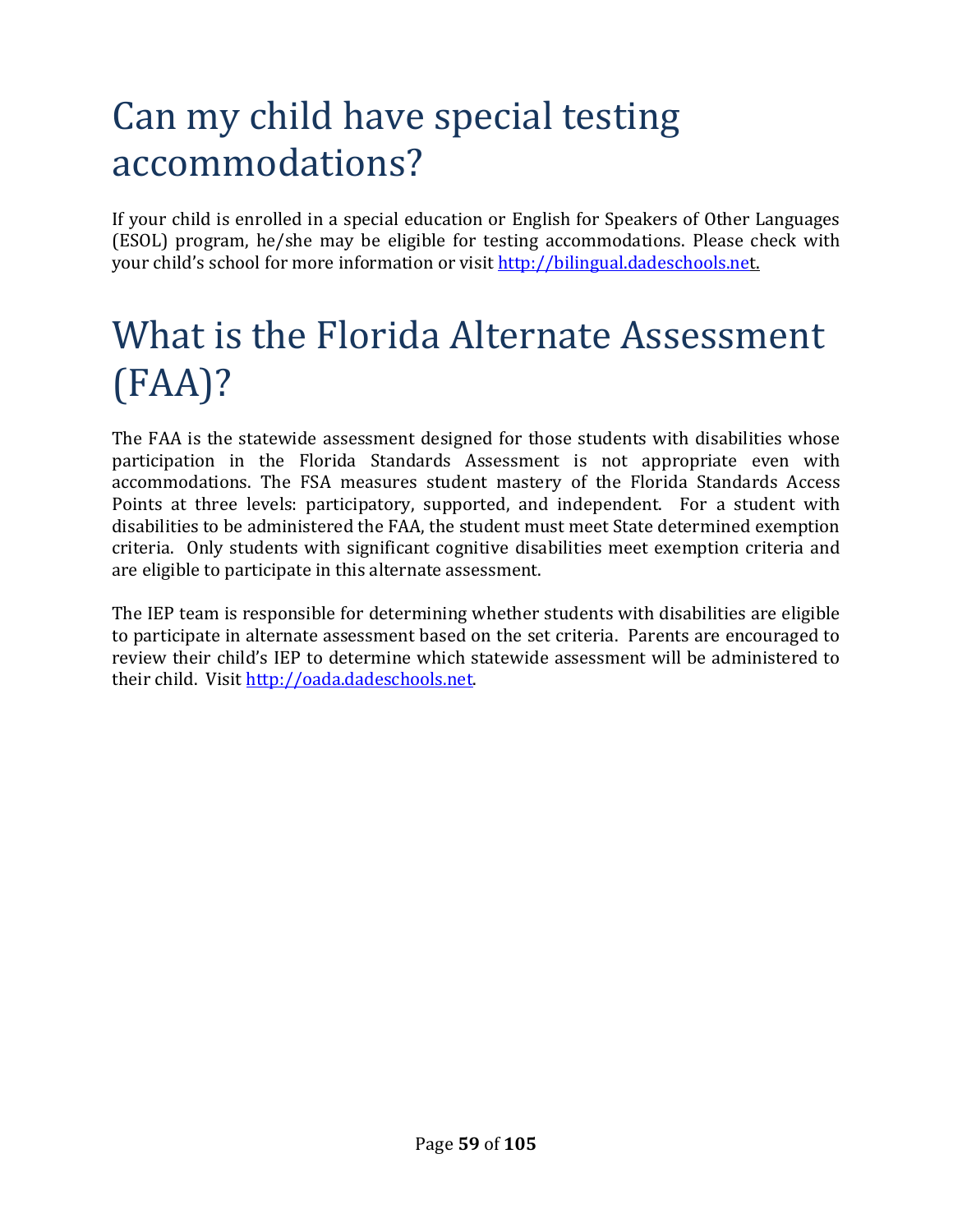# How do I know if my child's achievement level scores are high or low?

One of the important indicators on Individual Student Reports is the Achievement Level scores, which range from 1 to 5. Students who score at Levels 3, 4 or 5 are performing "at or above expectations." Students who score at Levels 1 and 2 are performing "below expectations" and need additional help at school. If your child has scored at Levels 1 or 2, you will need to meet with his/her teacher to discuss what should be done to help your child improve his/her Reading, Mathematics or Science performance. The school may be required to develop a Progress Monitoring Plan (PMP) for your child.

If your child's Achievement Level scores increase from one year to the next, this clearly shows that your child has made progress. In some grade levels, your child might also be making progress by scoring at the same Achievement Level for two years in a row.

For a guide to understanding your child's test scores visit: http://www.fldoe.org/accountability/assessments/k-12-student-assessment/fcat2.stml

## How is my child's school grade determined?

The State of Florida results from state assessments along with other information to determine what grade your child's school receives every year. The state looks at Achievement Levels of different groups of students attending the school. School districts are required by the state to consider FSA results in making decisions about students' needs for remediation or retention.

More information is available at http://oada.dadeschools.net.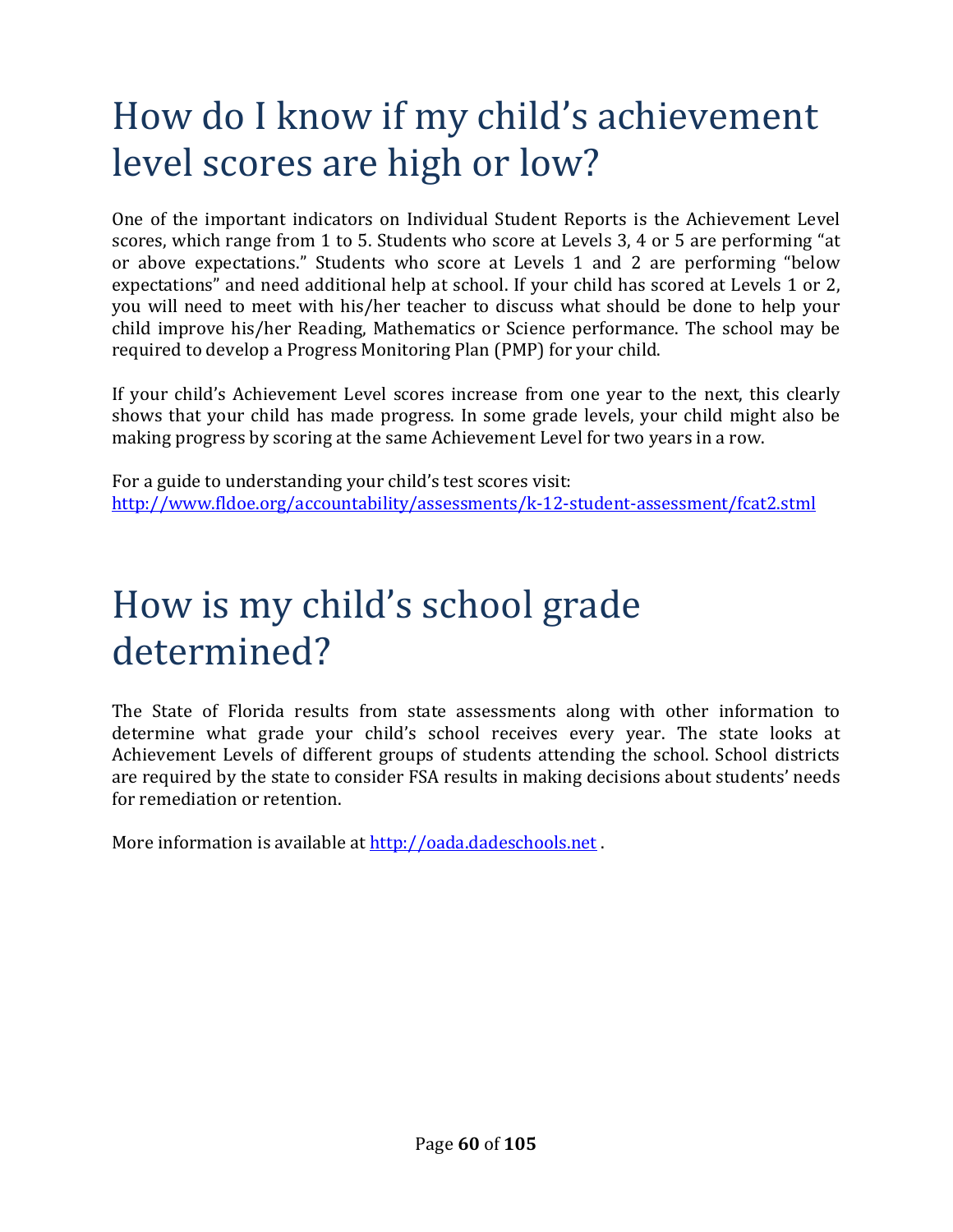# Are health examinations required for entry to school?

Even healthy, active children need regular health examinations. Every child must have an examination (including a tuberculosis risk assessment and follow-up if required) by a medical provider within the 12 months before entering the M-DCPS system. You may go to a private physician or neighborhood health center. Request that the medical provider complete the School Entry Health Exam (Form DH 3040). This form must be submitted to the school. It becomes part of your child's Cumulative School Health Record. (Students who transfer to M-DCPS from another Florida school system and have a completed form on file do not need to be re-examined.)

## Which immunizations are required to enroll my child in school?

In addition to the health exam, all students entering the M-DCPS system must present a Certificate of Immunization filled out by the student's medical provider. The certificate of immunization will either be complete or temporary depending on the number and type of vaccines that the child has completed. Immunizations should be documented on a DH680 Florida Immunization certificate or a Florida Shots certificate of immunization. This form also becomes part of your child's permanent health record. The principal will track this temporary certification and your child may be removed from school if he/she is not immunized by the time it expires.

If you object to immunization for religious reasons, you must complete a Religious Exemption Certificate (Form DH 681) provided by the Florida Department of Health in Miami-Dade County. Certain medical exemptions are also available from the student's medical provider. Students who are not immunized should be removed from school during any communicable disease epidemic. Turn to the next page for immunization guidelines for school entry.

For more information visit http://comprehensivehealthservices.dadeschools.net/immune\_require.asp or call the Comprehensive Health Services Department at 305-995-1235.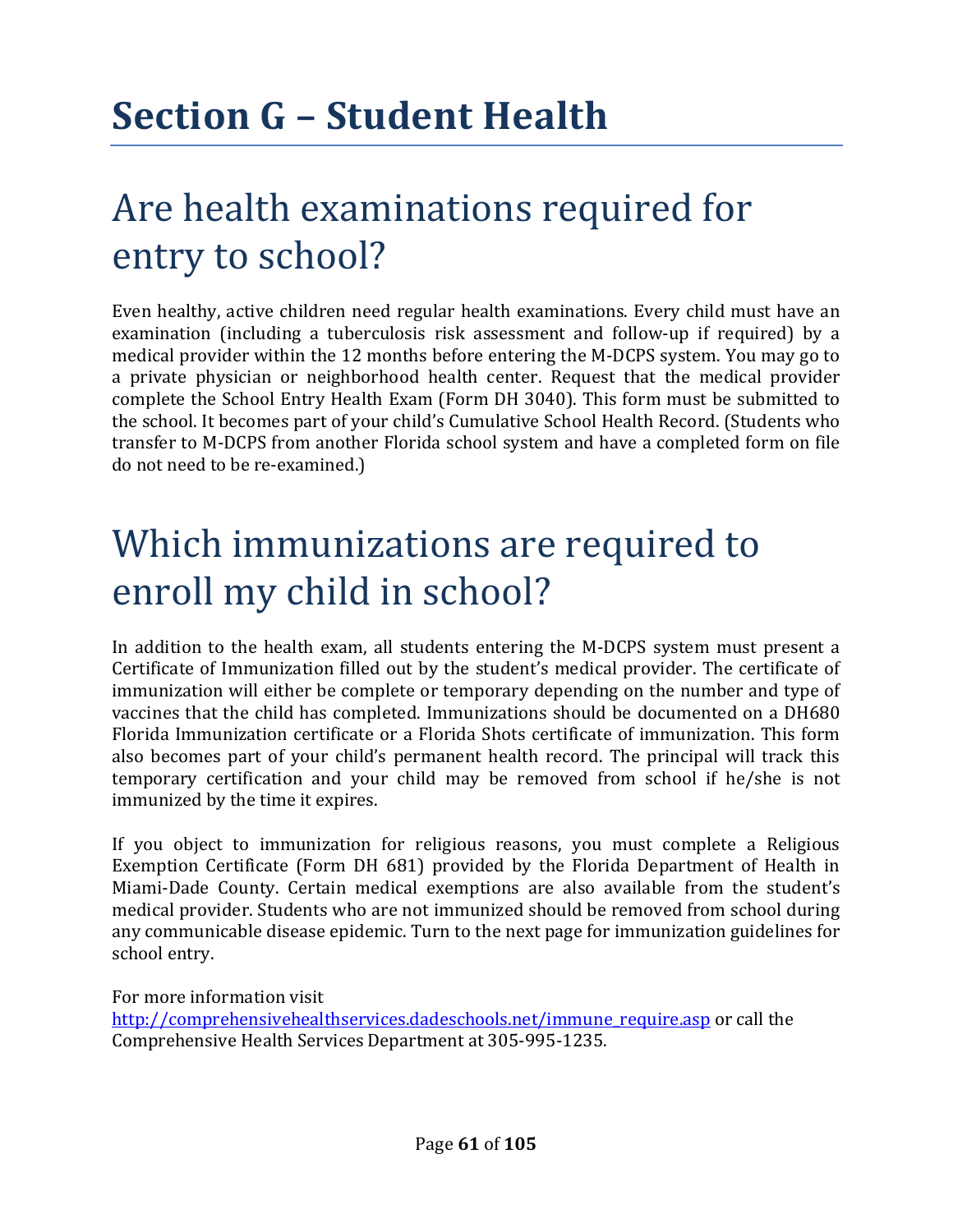| <b>TYPE</b>                                    | <b>NOTES</b>                                                                                                                                                                                                                                                                                              |  |  |
|------------------------------------------------|-----------------------------------------------------------------------------------------------------------------------------------------------------------------------------------------------------------------------------------------------------------------------------------------------------------|--|--|
| DTP/DTaP                                       | Diptheria, Tetanus and Pertussis or Diptheria, Tetanus and<br>acellular Pertussis. Five doses are required. However, if the<br>fourth dose was given after the fourth birthday, a fifth dose Is not<br>required.                                                                                          |  |  |
| Hib<br>and<br><b>Pneumococcal</b><br>Conjugate | Haemophilus influenza type b. Required for public preschool<br>from two months through 59 months of age. The number<br>required for Hib vaccination varies, depending on the child's age<br>and type of vaccine received.                                                                                 |  |  |
| <b>Tdap</b>                                    | Tetanus, Diptheria, and acellular Pertussis. One Tdap is required<br>for entrance to grades 7-12.                                                                                                                                                                                                         |  |  |
| <b>Polio</b>                                   | Four doses are required. However, if the third dose is given after<br>the fourth birthday, only three doses are required. If the fourth<br>dose is given before the fourth birthday, then a fifth dose is<br>needed for entry into kindergarten.                                                          |  |  |
| <b>MMR</b>                                     | Measles, Mumps, and Rubella. One dose is required for<br>prekindergarten. Two doses are required for grades K-12.                                                                                                                                                                                         |  |  |
| <b>Hepatitis B</b>                             | Three doses are required.                                                                                                                                                                                                                                                                                 |  |  |
| <b>Varicella</b>                               | Also known as chickenpox. All students in prekindergarten and<br>grades 7-12 will be required to have one dose. All students in<br>kindergarten and grades 1-6 will be required to have two doses<br>of varicella.<br>Varicella vaccine is not required if there is<br>documented history of the disease. |  |  |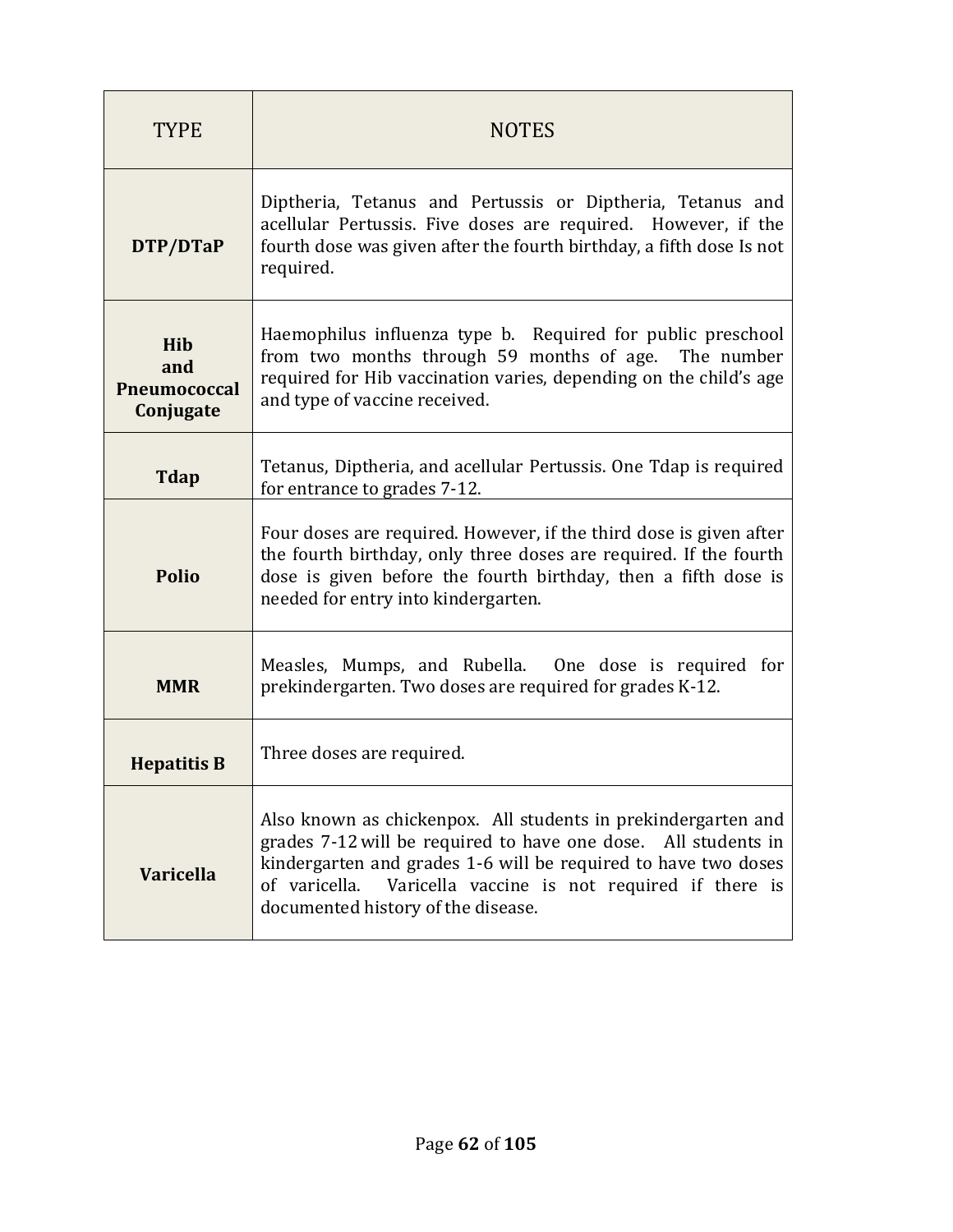# How does the Florida KidCare - Children's Health Insurance Program work?

Florida KidCare is comprehensive quality health insurance for uninsured children from birth through age 18. Applying is easy and the monthly premium is based on household income and family size. Most families pay \$15 or \$20 each month or nothing at all. Many of our students may be eligible for health insurance through Florida KidCare, even if one or both parents are working.

Services covered include doctor's visits, check-ups and shots, prescriptions, mental health, hospital and surgery, vision and hearing, dental, and emergencies.

There are four programs in Florida KidCare: Medicaid, Healthy Kids, MediKids, and Children's Medical Services Network.

"Through a partnership with Florida KidCare, Miami-Dade County Public Schools is providing information about the program and application assistance in our schools. Families should speak with your school's Florida KidCare Liaison for application assistance and are also invited to call the KidCare helpline (305) 995-1207. The Parent Academy is also able to assist parents with the online enrollment in their offices.

Parents may also apply online at www.floridakidcare.org. When asked "how did you hear about us," provide the code: CK26.

For additional information, please visit http://theparentacademy.net or call 305-995-1207, or Florida KidCare at 1-888-540-5437 (toll free).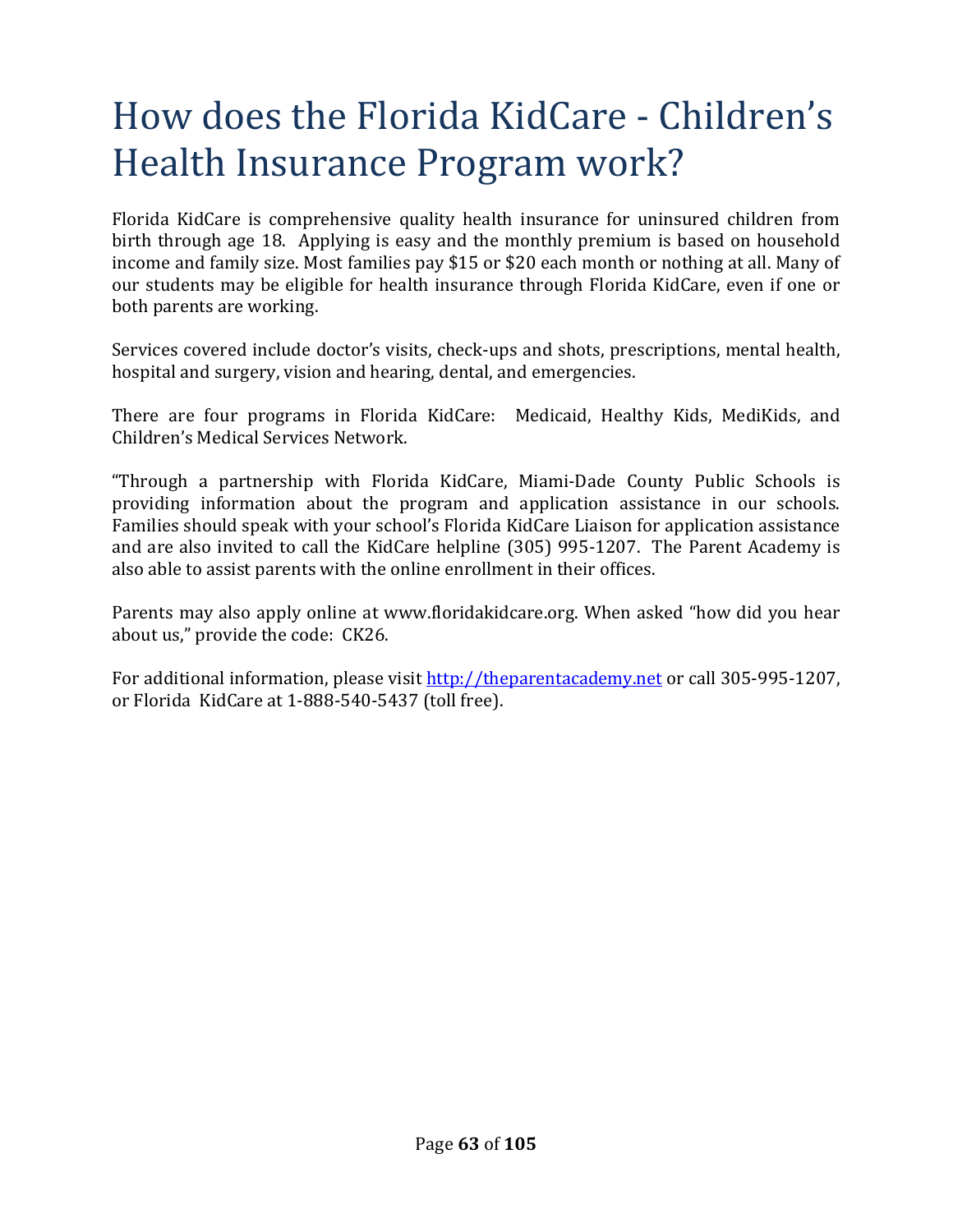## How can I support my child's physical fitness?

Children perform better in school when they are physically fit. However, many children are overweight due to poor diet and lack of regular exercise. Statistics show that the number of obese children has tripled in the last 20 years.

There are many ways to help your child improve his or her physical fitness. These include limiting time in front of the television, making healthy meals and snacks, and providing rewards and incentives for physical activity. Ask your school about after-school fitness programs and team sports opportunities. (Students are required to have a health examination and either school or football insurance before participating in athletics.)

Parents should enroll their children in physical education to ensure that they receive the recommended amount of daily physical activity. All students enrolled in physical education will receive a fitness report.

For more information visit

http://comprehensivehealthservices.dadeschools.net/immune\_require.asp or call the Comprehensive Health Services Department at 305-995-1235.

# What curriculum does Miami-Dade County Public Schools use to teach Abstinence, HIV/STD and Teen Pregnancy prevention?

Health Teacher K-12 and Health Smart (Available for the 20 HIV/STD Prevention Priority Schools)

For more information visit http://comprehensivehealthservices.dadeschools.net/immune\_require.asp or call the Comprehensive Health Services Department at 305-995-1235.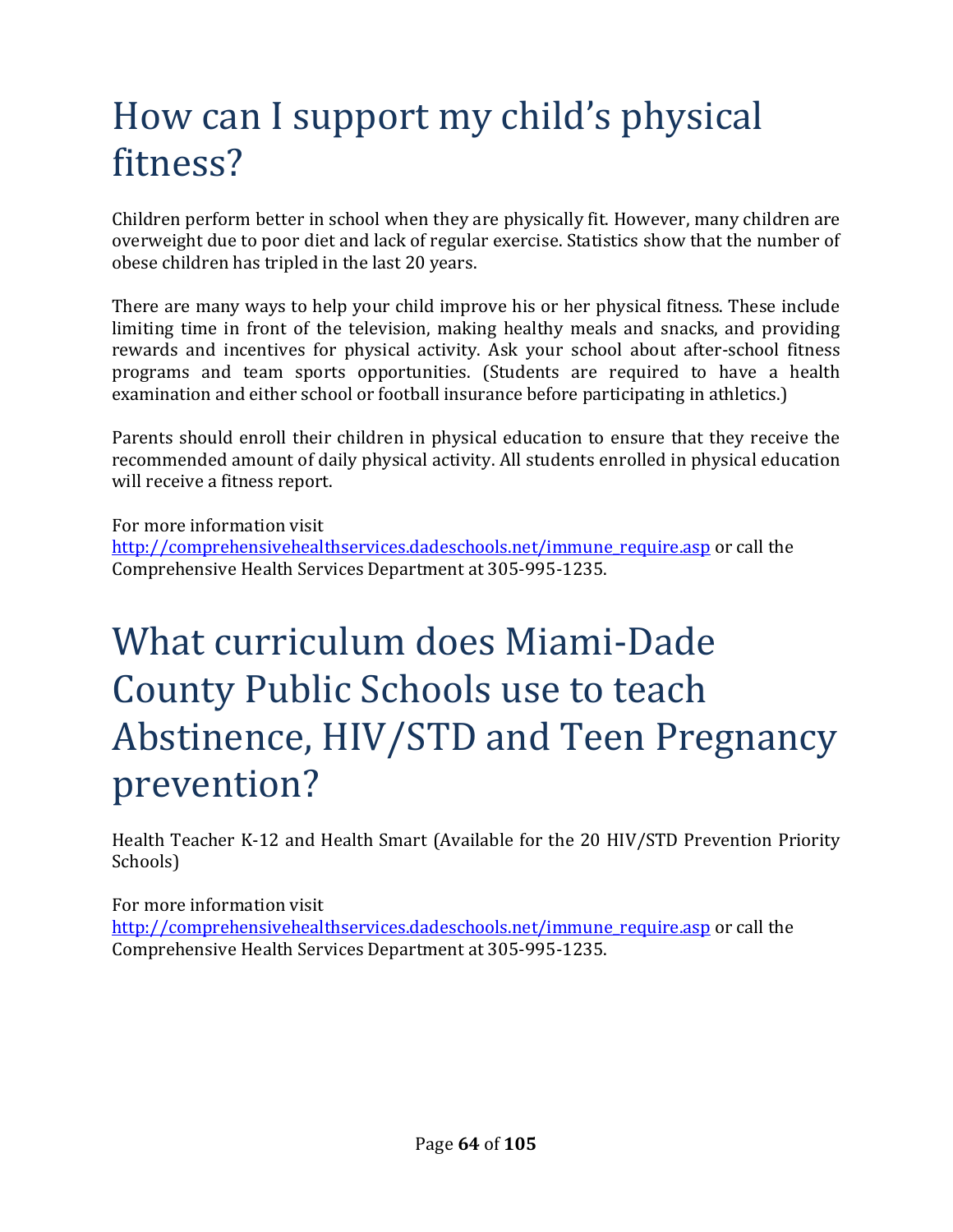## What does the HIV/STD Prevention Curriculum cover?

In compliance with Florida Law, F.S.233.067 and 233.0672, Miami-Dade County Public Schools provides abstinence-based comprehensive driven HIV/STD, Teen Pregnancy Prevention curriculum for students. The curriculum is designed to address HIV/STD, and Teen Pregnancy Prevention, which is medical accurate and developmentally appropriate in kindergarten through twelfth grade.

The role of parents is paramount in the education of children. The HIV/STD Prevention and Teen Pregnancy curriculum is intended to complement parents teaching, not to replace it. Therefore, parents are encouraged to discuss HIV, STDs and Teen Pregnancy prevention with their children. You may request assistance from the HIV/STD Prevention Program on addressing the subject of sexual health with your child.

For additional information visit http://aidseducation.dadeschools.net.

## How can I get involved in the decisionmaking process for issues involving Abstinence, HIV/STD, Teen Pregnancy prevention and A Safe and Supportive Environment for students and staff?

Parental/caregiver engagement, community members and organizations may join the following committees to be involved in the decision making processes for issues involving Abstinence, HIV/STD, Teen Pregnancy prevention and A Safe and Supportive Environment for students and staff:

HIV/STD Prevention Program Partners Committee HIV/STD Speakers Bureau Material Review Committee (MRC) School Health Medical Advisory Committee (SHMAC)

For additional information visit http://aidseducation.dadeschools.net.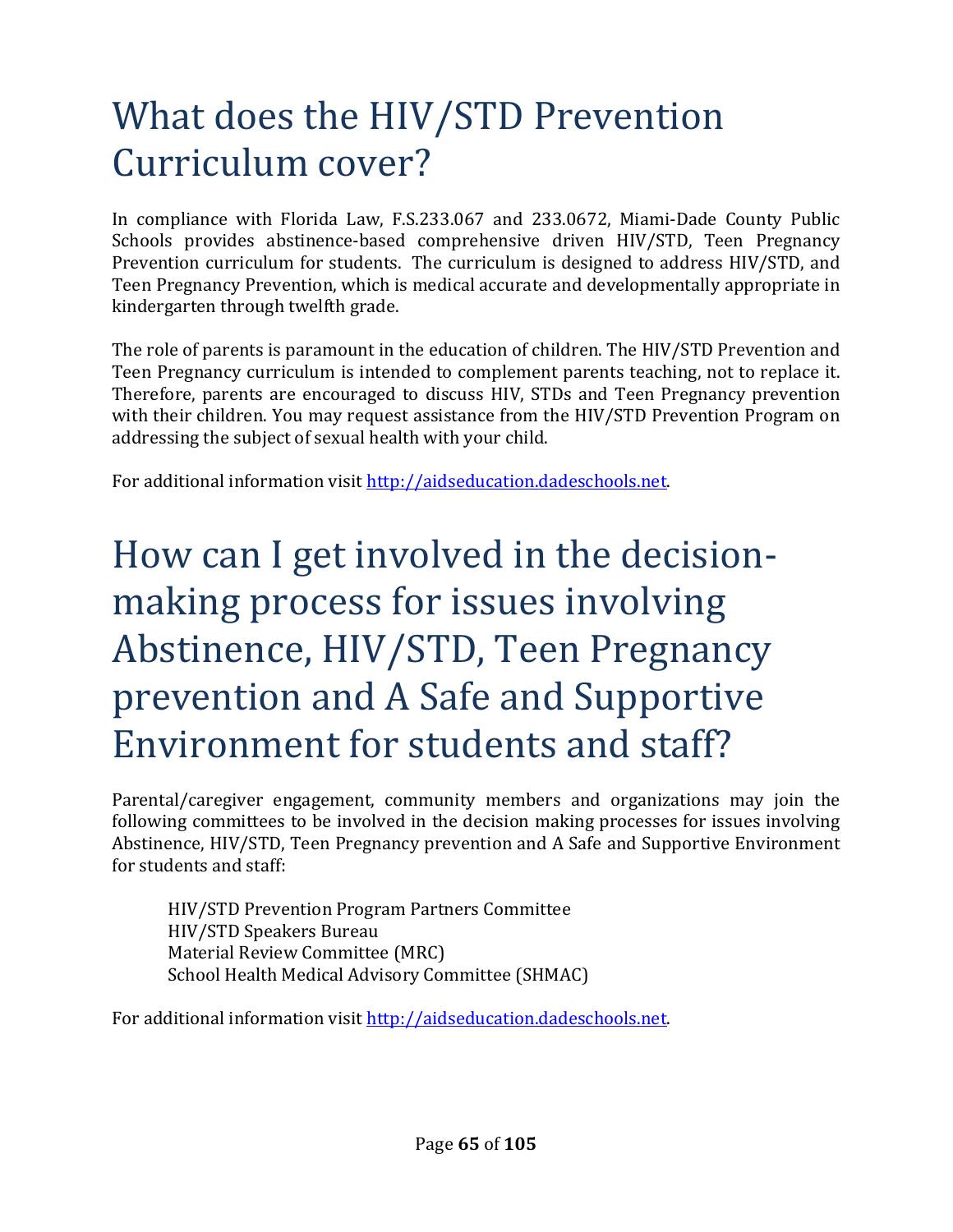## Who can I contact if my child is being bullied?

Allegations of bullying/harassment are taken seriously by Miami-Dade County Public Schools. When concerned about bullying or harassment behaviors, contact your child's teacher immediately. You can verbally report your concerns and/or fill out the Bullying and Harassment Reporting Form, which can be found at the following link: http://forms.dadeschools.net/webpdf/7229.pdf . If the situation is not resolved successfully, you may ask your child's counselor to intervene. If the problem should continue to persist, notify the school's principal. You may also contact the Bullying/Harassment Hotline, staffed by the Division of Student Services staff at the District office. They can be reached at 305-995-CARE (2273). The Hotline is staffed from 7:30 a.m.- 4:30 p.m., Monday through Friday. Information may be provided anonymously. All messages will be returned promptly. Additional information regarding bullying and harassment can be found at the following link: http://studentservices.dadeschools.net/bullying/ .

# My child recently suffered a loss (e.g., death of a family member, friend, teacher, pet) and is experiencing difficulty coping. Where can I find him support?

Dealing with loss is an important developmental process. Assistance can be found through your child's school counselor, who can provide support and guidance for children passing through the bereavement process. The Children's Bereavement Center also offers bereavement support services. They can be reached at 305-668-4902 or http://childbereavement.org/ .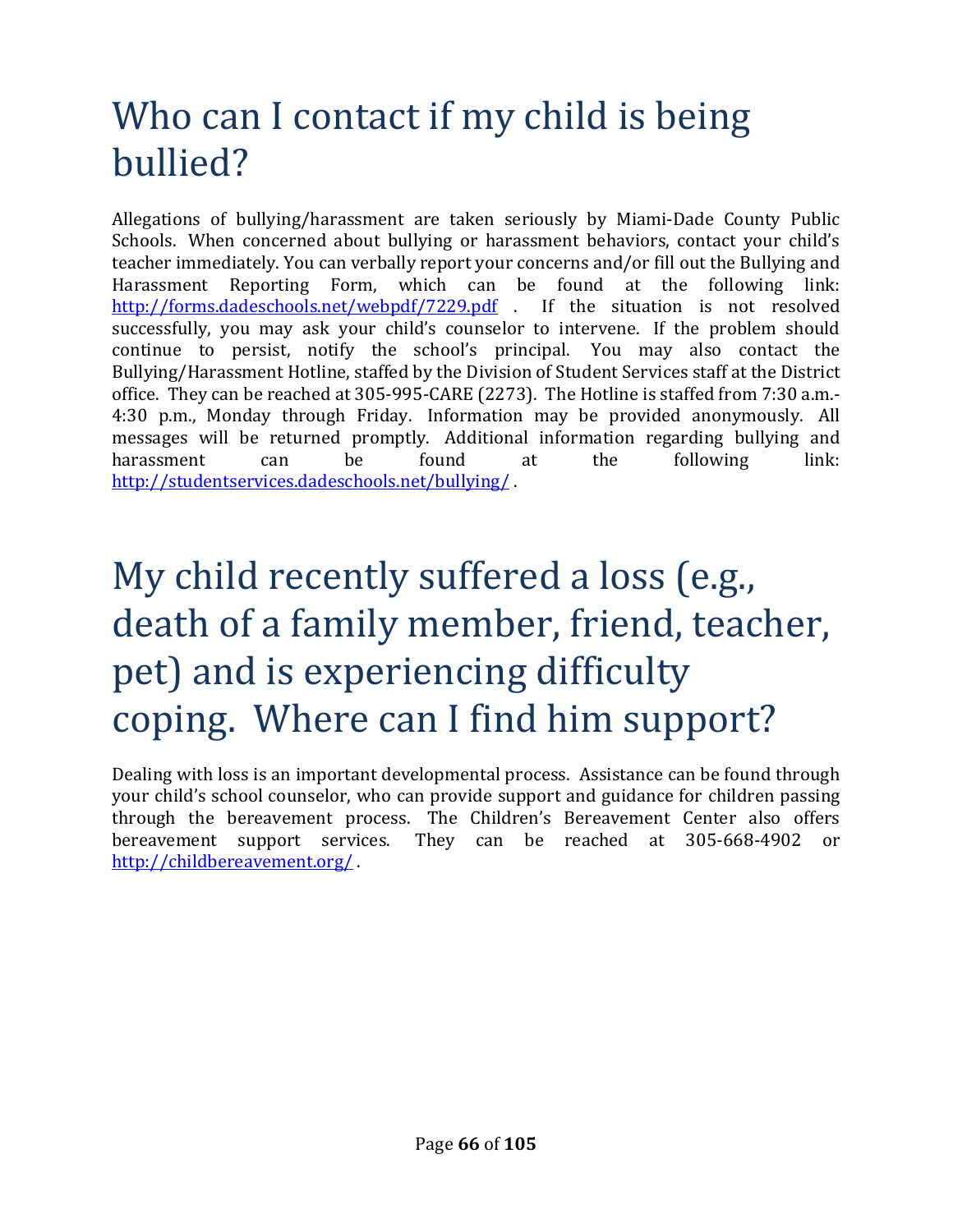## My child is having problems with anxiety and depression. Where can I find help?

Children experiencing mental or behavioral health concerns require prompt attention. Your child's school counselor is an excellent resource for providing support and resource recommendations. You may also choose to reach out to a community-based mental health center or private therapist. Literature review is available at http://drs.dadeschools.net. Switchboard of Miami is another resource that is available 24 hours a day, seven days a week. They can be reached at 305-358-HELP (4357). In lifethreatening emergencies, 911 should be contacted immediately.

## How do I find information regarding the School Counseling Program and services available for my child?

Our School Counseling website:

(http://studentservices.dadeschools.net/guidance/guid\_services.asp) provides a variety of services and resources in support of our school counselors and the programs they deliver at their elementary, middle, K-8, and high school sites.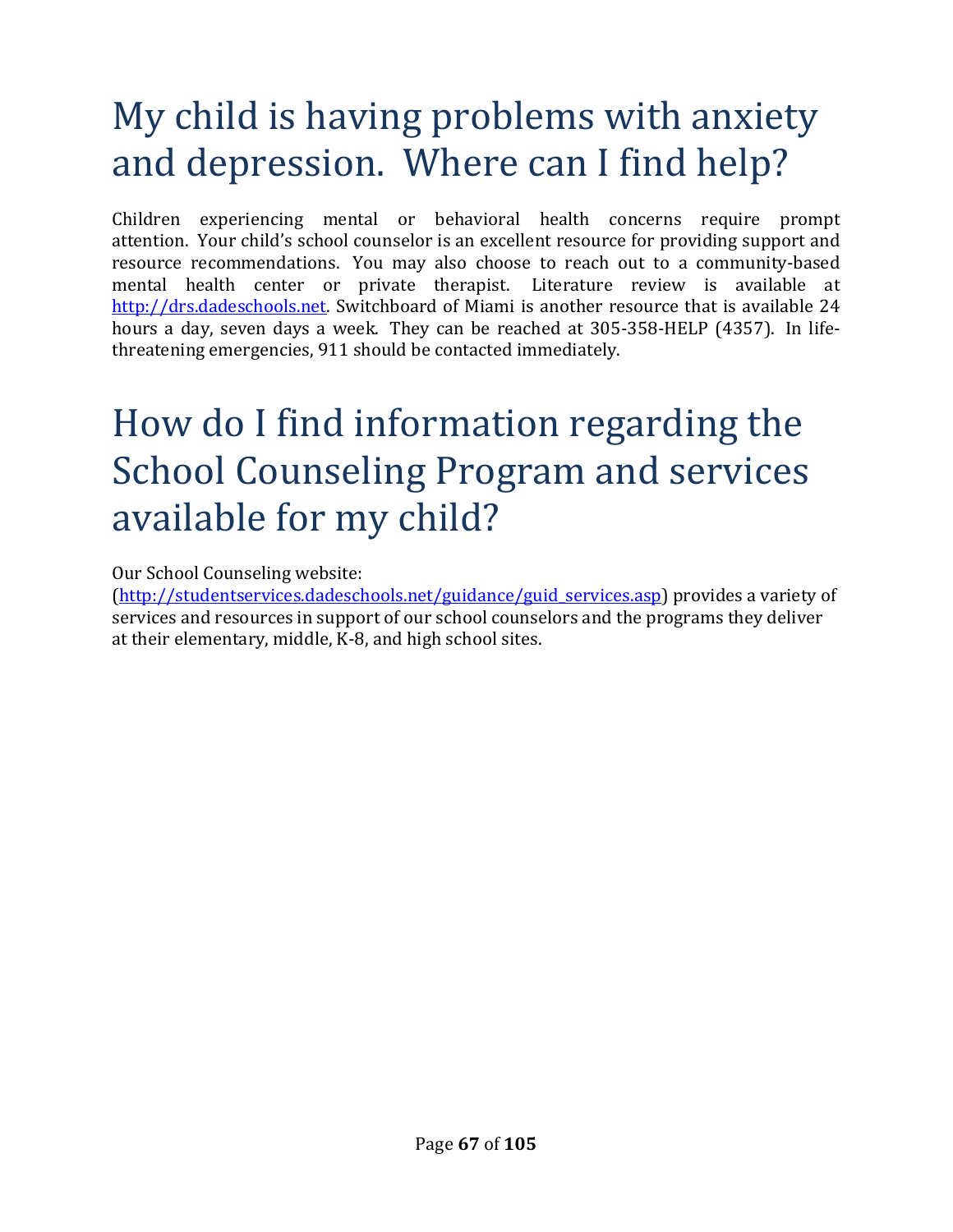# **Section H – Special Education**

## Are there special education programs available for my child?

The Division of Exceptional Student Education ensures that eligible students with disabilities receive a free and appropriate public education consistent with the Individuals with Disabilities Education Act (IDEA) and State rules. The district is required to provide students with disabilities with appropriate programs and/or related services. These services are provided based on the individual needs of the student as documented on an Individual Educational Plan (IEP).

The next few pages will provide you with answers to frequently asked questions by parents of children with disabilities. We hope this information will guide you in supporting your child and actively participating in your child's education.

Division of Exceptional Student Education 1501 Biscayne Boulevard, Suite 409 Miami, Florida 33132 305-995-2037 http://ese.dadeschools.net/

Additional resources are available to parents regarding what is exceptional student education for students with disabilities at http://www.fldoe.org/ese/pdf/ESE2011.pdf.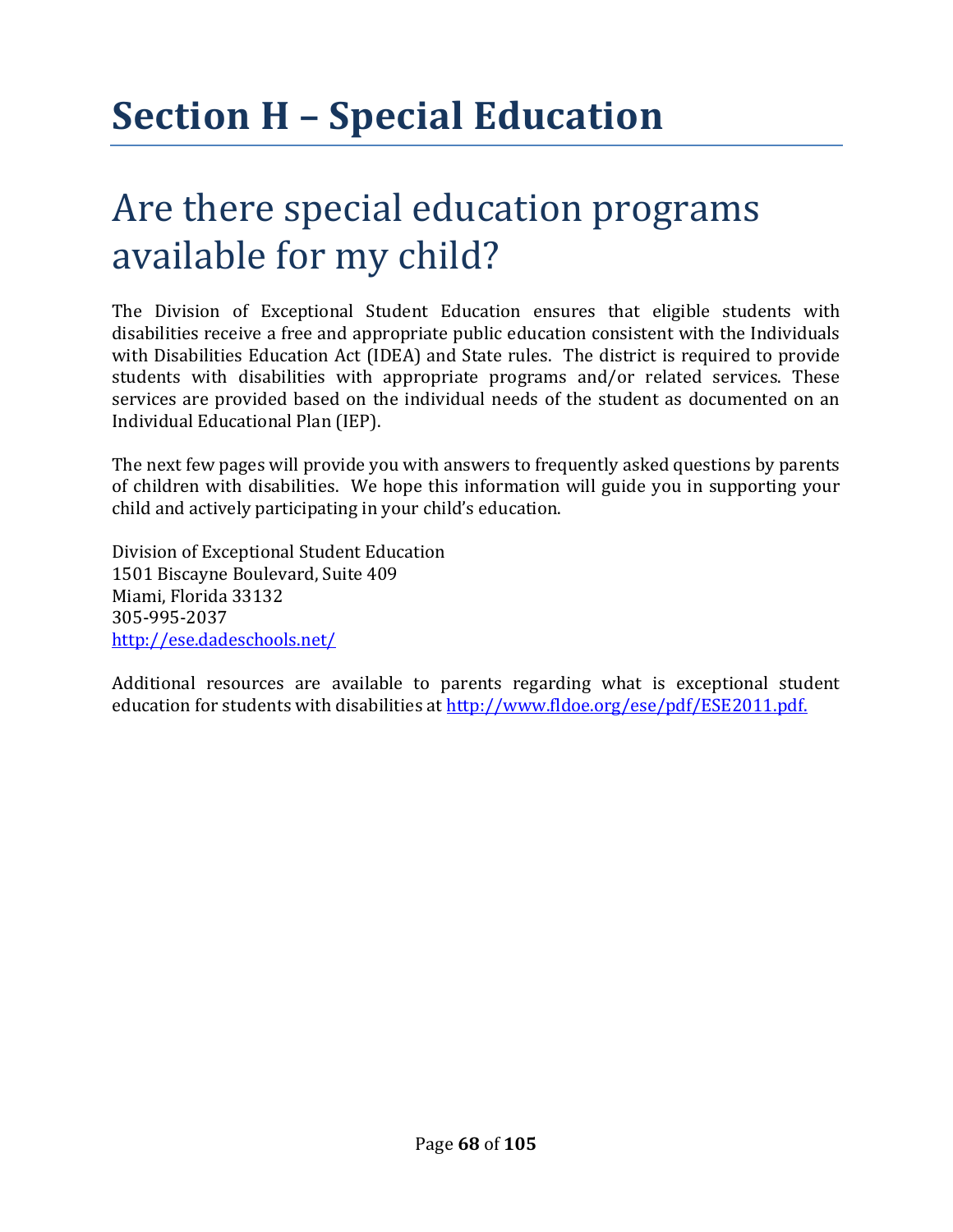## How do I request assistance if I think my child may need special education services?

Parents are entitled to request a comprehensive evaluation of their child when a disability is suspected. For all but the most severe disabilities, the evaluation process will seek to determine the types of interventions that will help the child meet age and grade level standards and utilize those interventions during the evaluation. Record reviews, parent and teacher interviews, observations, and analysis of student assessment data are utilized in a four step problem solving process to develop interventions. Parents are encouraged to contact their child's school to request a meeting to discuss concerns.

Parent resources are available regarding student evaluation for special education services at http://www.fldoe.org/ese/parent/pdf/idp.pdf.

## Are there special education service centers in my neighborhood?

SPED Service Centers strategically located throughout the district administer direct support services for schools within their corresponding areas. In particular, the four SPED Service Centers oversee: psycho-educational diagnosis, consultation and evaluation; student placement in special education or gifted programs; speech/language pathology evaluation and related support services; social/emotional/behavioral assessments; truancy prevention, etc.

MacNorth **J R E Lee Educational Center** 13813 N. W. 97th Avenue 6521 S. W. 62nd Avenue Hialeah, Florida 33018 South Miami, Florida 33143 305-827-3025 786-268-4757

SPED Service Center North Central SPED Service Center South Westview Middle School Educational Center Center for International Education 1901 N. W. 127th Street 900 N. E. 23rd Avenue Miami, Florida 33167 **Homestead, Florida 33030** 786-413-3001 305-242-8432

SPED Service Center North SPED Service Center South Central

Online information is also available; please visit the Division of Special Education – Miami-Dade County Public Schools at http://ese.dadeschools.net.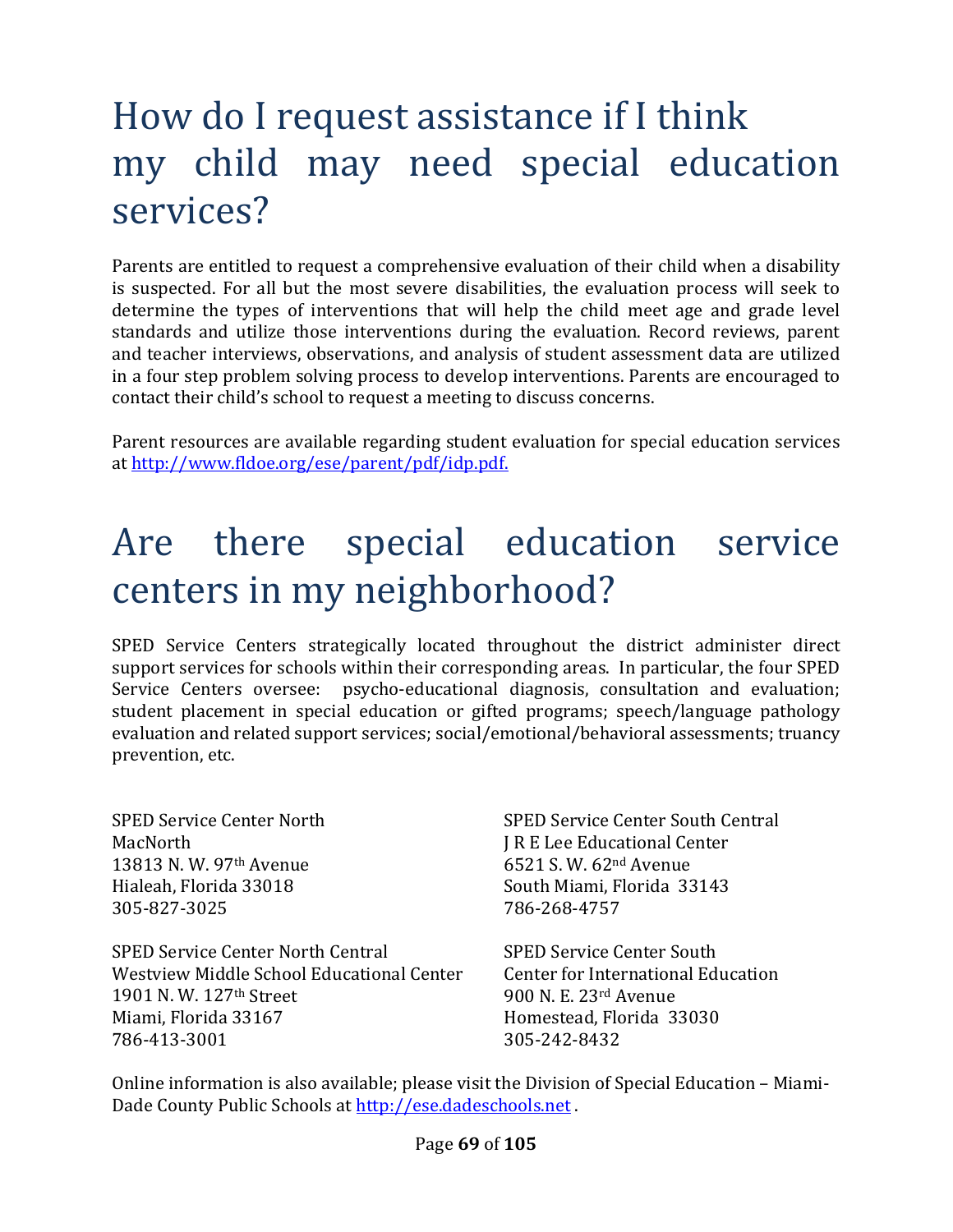# What is "Response to Instruction/ Intervention" (RtI)?

Response to Intervention (RtI) is a process to assist all students. Schools use student assessment data to make sure that all children are progressing in both academics and behavior. Multiple Tiers (or levels of intensity) of both academic and behavioral supports are made available to groups or individual students based on data that the schools collect on a regular basis. Some students who need the most intensive level of support may be referred for possible eligibility determination for special education.

To request a brochure on RtI visit http://www.florida-rti.org/\_docs/RtI-Parent-Brochure.pdf

## What is a Local Education Agency (LEA) and what role do they play?

The LEA is the IEP team participant who is responsible for making decisions on behalf of the district. He or she ensures that your child's IEP meets compliance with State and federal regulations and is authorized to commit district resources. The signature of the LEA representative on the IEP ensures that the services specified on the document will be provided within the timeframes delineated in the IEP. Check with your child's school to find out who is the designated LEA.

## How will I be notified and get prepared for upcoming IEP meetings?

The State and IDEA emphasize the importance of parental involvement in developing, reviewing, and revising the IEP. The parent must receive a Notification of Meeting even when the student has reached the age of majority (i.e. 18 years old). To ensure that parents are given the opportunity to attend the meeting, the LEA must schedule a meeting at a mutually agreed upon time and place. For tips on how to prepare for IEP meetings contact the SPED Service Center corresponding to your child's school.

Additional information is available on getting ready for IEP meeting at http://www.fldoe.org/ese/pdf/iep-card.pdf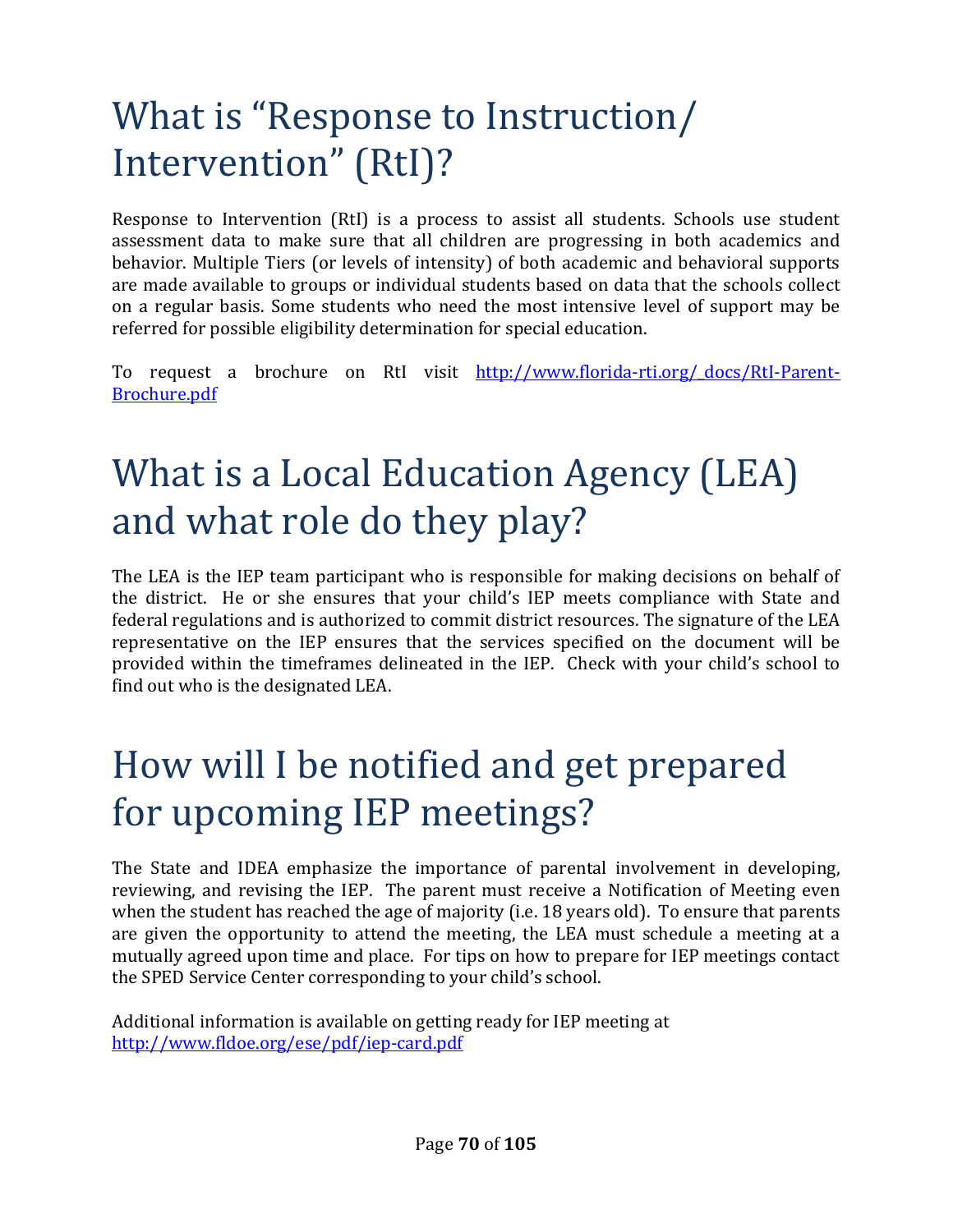# How will I know the progress my child is making toward his/her IEP goals?

Updates on an eligible child's progress toward mastery of IEP goals will be provided concurrent with the issuance of report cards. The information that is communicated to you will reflect one of the following: mastery of the goal, adequate progress made, some progress made, or insufficient progress made. Contact your child's school to discuss concerns and to schedule an IEP meeting to review progress if necessary.

#### What is a Section 504 Plan?

A Section 504 plan describes the accommodations that the school will provide to support an eligible child's education. Your child may be entitled to Section 504 accommodations if s/he has a physical or mental impairment that substantially limits one (1) or more major life activities. Parents, teachers, and other staff members will meet to discuss all relevant information about your child to determine eligibility for Section 504. For more information on Section 504, feel free to contact Dr. Sue Buslinger-Clifford, at 305-995-1735 or sclifford@dadeschools.net.

For more information regarding Section 504 on procedures for students with disabilities visit http://ese.dadeschools.net/section\_504/

## What can I do if I disagree with decisions made at an IEP meeting?

Parents and schools have a "built-in" partnership, with the child as the primary focus. This partnership will grow when parents and school staff work together. Disagreements may happen, but when they are solved happily it makes the parent/school relationship stronger. Parents can also refer to the Notice of Procedural Safeguards for Parents of Students with Disabilities for formal ways to resolve disagreements. For additional information on resolving disagreements, feel free to contact one of the resources listed on the Parent Resources sheet. This sheet provides parents with information on organizations in the community that offer support for parents of students with disabilities.

To access the parent resource sheet form visit http://forms.dadeschools.net/webpdf/6334.pdf.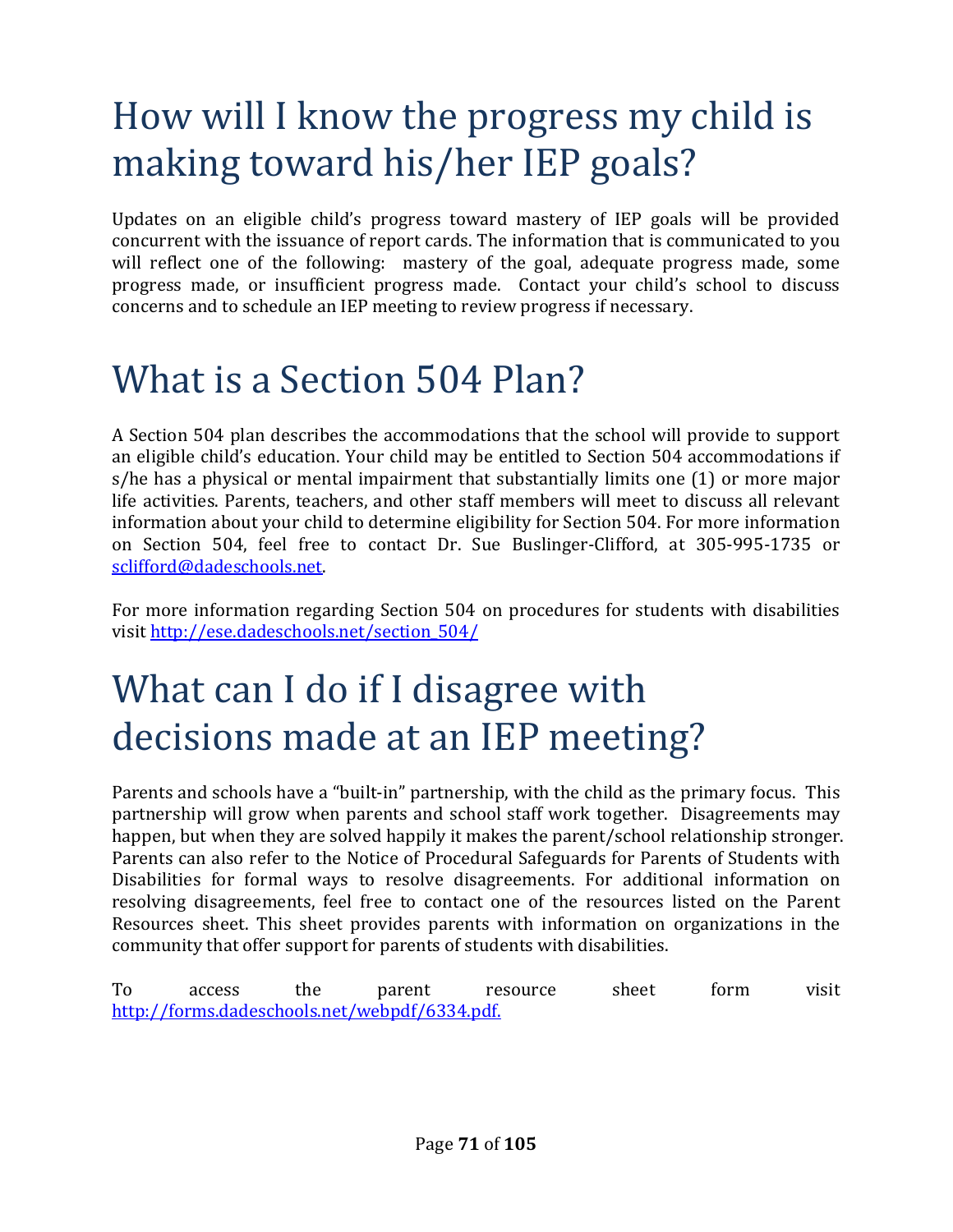## What is a transition IEP meeting?

The focus of transition at an Individual Educational Plan (IEP) conference is to develop a Transition IEP (TIEP) that promotes movement from school to post-school activities. It is at that time where all components, discussion, and decision-making of the TIEP should lead to and support the desired post-school outcome statement and begin to result in a coordinated set of activities for a child with a disability that includes instruction, related services, community experiences, the development of employment and other post-school adult living objectives, and when appropriate, acquisition of daily living skills and functional vocational evaluation.

The team includes you, your child, and teachers. When developing the IEP to be in effect when your child turns 16, the team may also include representatives of agencies that are likely to provide or pay for services. Agencies can only be invited with your consent or the consent of your son or daughter who has reached the age of majority.

To access information and resources on transition visit http://transition.dadeschools.net. and to access the transition planning for student with disabilities guide visit http://www.fldoe.org/ese/pdf/Transition.pdf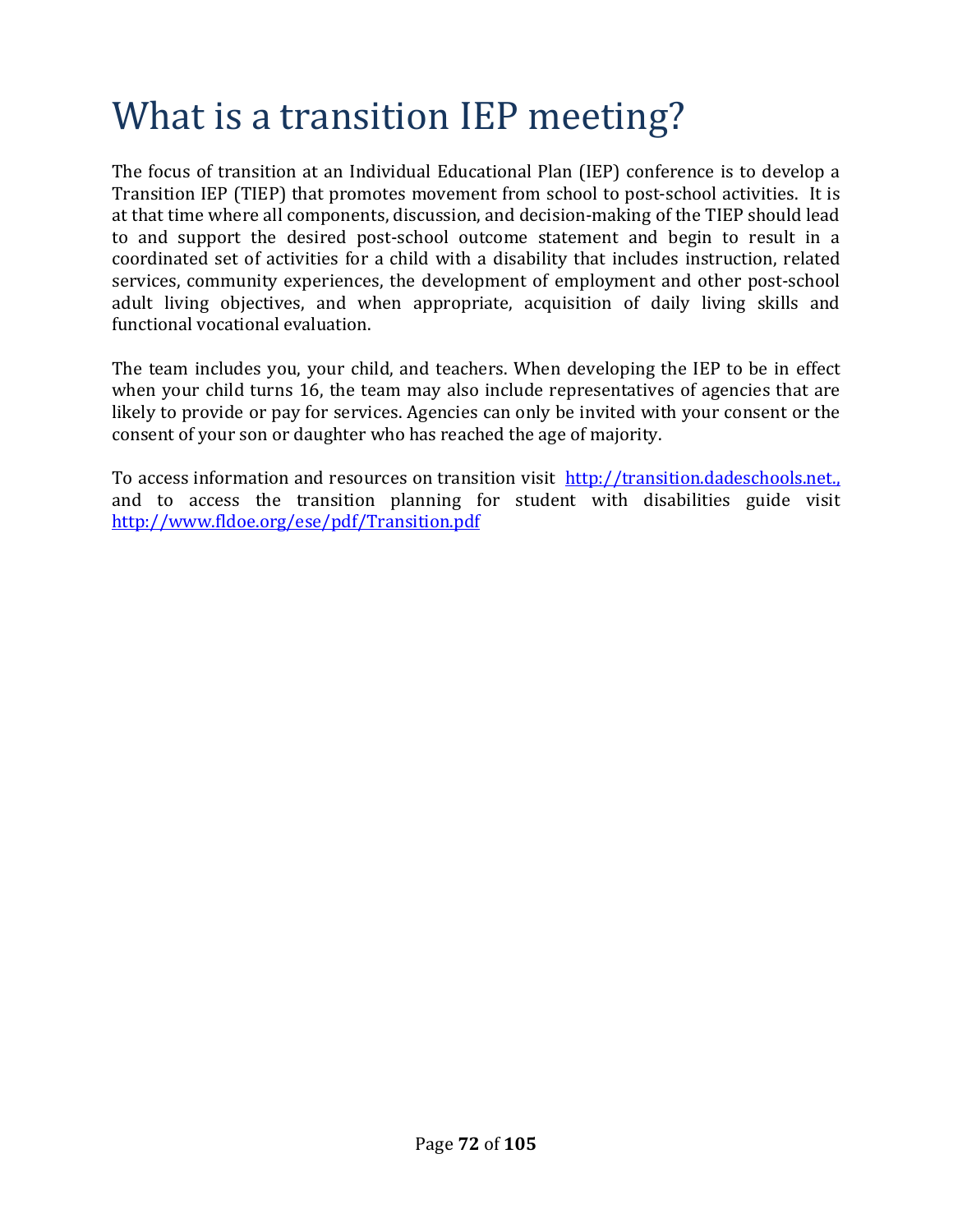## What kind of high school diploma will my child receive?

The diploma option is determined through the IEP process. A statement of whether your child is pursuing a course of study leading toward a standard diploma with scholar or merit designation must first be made during your child's 8th grade year or during the school year your child turns 14, whichever comes first. It must be readdressed at all subsequent IEP meetings.

The State of Florida offers the following diploma options for students with disabilities:

Standard Diploma: The standard diploma is earned by most students who graduate from Florida high schools. To do so, they must meet the graduation requirements set by the State of Florida and the local school districts.

There are two standard diploma designations: the scholar diploma and the merit diploma. In order to obtain a scholar designation students must satisfy standard diploma course credits and pass the statewide assessments unless waiver is granted. In order to obtain a merit designation, students must satisfy merit diploma course credits, pass alternate assessments, unless a waiver is granted and a portfolio demonstrates mastery of all required course standards. Additionally, they must attain one or more industry certifications from an established list.

Students who cannot meet the requirements for either diploma designation will receive a certificate of completion. All students who meet the standard high school diploma requirements may choose to defer receipt of a diploma.

To access information regarding admission and graduation requirements for students with disabilities visit http://search.dadeschools.net/.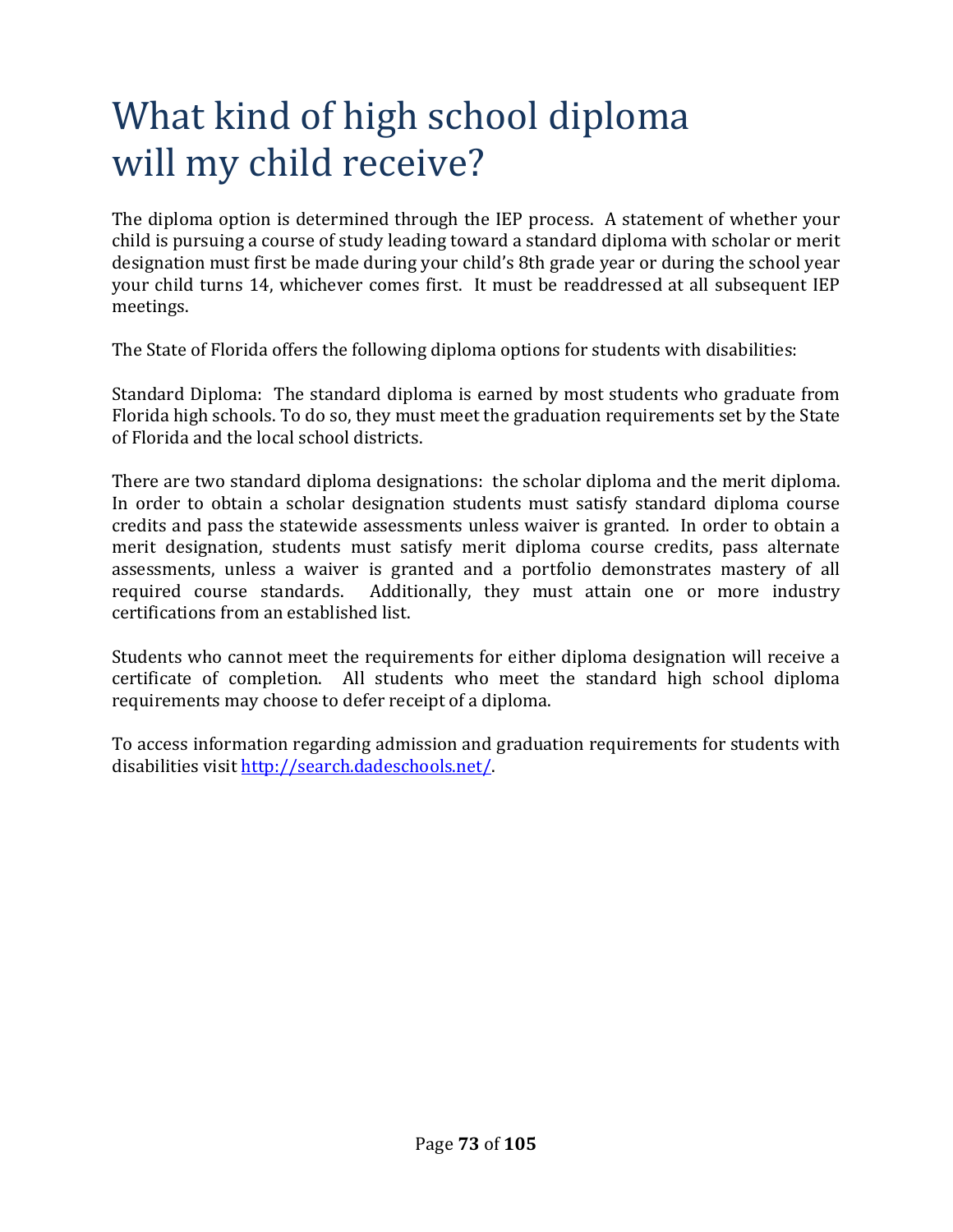### What kinds of waivers are available for my child?

#### **Waiver of End of Course Results**

A student with a disability, for whom the IEP team determines that an end-of-course assessment cannot accurately measure the student's abilities, taking into consideration all allowable accommodations, shall have the end-of-course assessment results waived for the purpose of determining the student's course grade and credit.

The decision to waive the End-Of-Course assessment results is made by the IEP team. The IEP team meets to determine whether or not the End-Of-Course assessment accurately measures the student's abilities, taking into consideration allowable accommodations.

#### **Waiver of Florida Standards Assessment(s) Graduation Requirement**

School districts provide instruction to prepare students with disabilities to demonstrate proficiency in the skills and competencies necessary for successful grade-to-grade progression and high school graduation. IEP teams may waive the required passing score for Florida Standards Assessment(s) (or alternate assessments) under specific circumstances for eligible students with disabilities for the purpose of receiving a standard scholar or merit designation high school diploma.

The decision to waive the Florida Standards Assessment(s) (or alternate assessments) is made by the IEP team. The IEP team meets to determine whether or not the Florida Standards Assessment(s) accurately measures the student's abilities, taking into consideration allowable accommodations. The team must review student information to determine if the student has mastered the Florida Standards.

To access information regarding admission and graduation requirements for students with disabilities visit http://search.dadeschools.net/.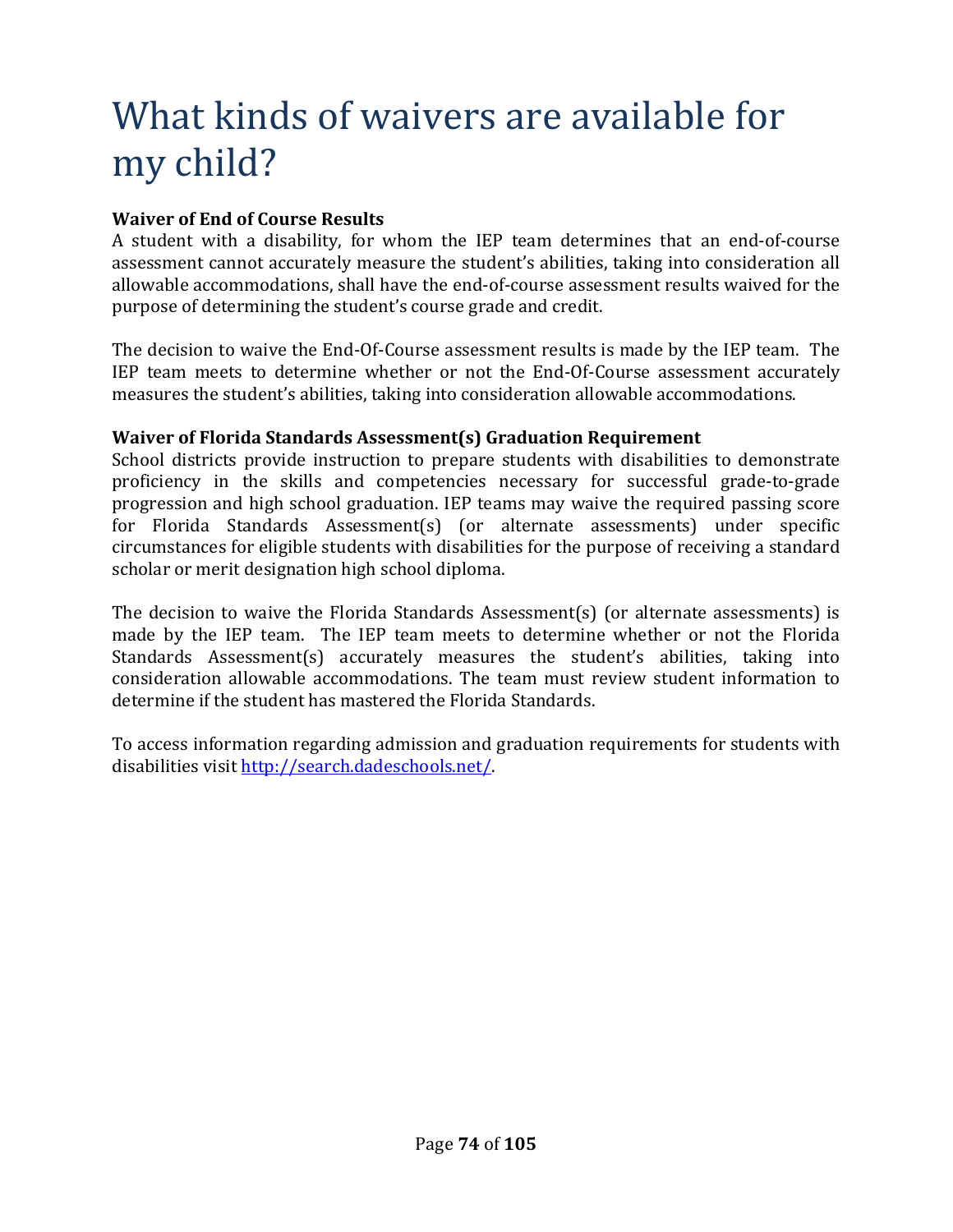## What services are available for students who speak a language other than English?

**English for Speakers of Other Languages (ESOL K-12),** established in the early 1960s, is a required program for students whose home language is other than English and who are classified as less than independent in English. It is a Language Arts program that incorporates all aspects of Language Arts instruction, content, and language development.

The current policies and procedures assure the appropriate identification and placement of **English Language Learner (ELL)** students of special education. The Division of Bilingual Education and World Languages monitors schools to ensure the appropriate identification and placement of all ELL students.

For additional information visit the Division of Bilingual Education and World Languages at http://bilingual.dadeschools.net.

## Who do I contact about schooling if my child is confined to the home or hospital?

Hospital/Homebound Instructional Program (HHIP) is available for students who are confined to the home or hospital. A specific medical authorization form signed by a licensed physician is required for placement in this most restrictive program. Based upon the Individual Education Plan (IEP), instruction is provided either in the student's home/hospital room or through tele-class (class conducted via telephone and/or computer). Parents and students must sign an agreement which specifies their responsibilities during enrollment in this program.

Referral to the HHIP can be made by the student's doctor, hospital personnel, teacher, counselor, or parent. Eligibility requirements include medical certification that the student is expected to be absent from school a minimum of fifteen (15) consecutive days.

To contact support for Hospital/Homebound Instructional Program please call 305-514- 5400 or visit www.dadeschools.net.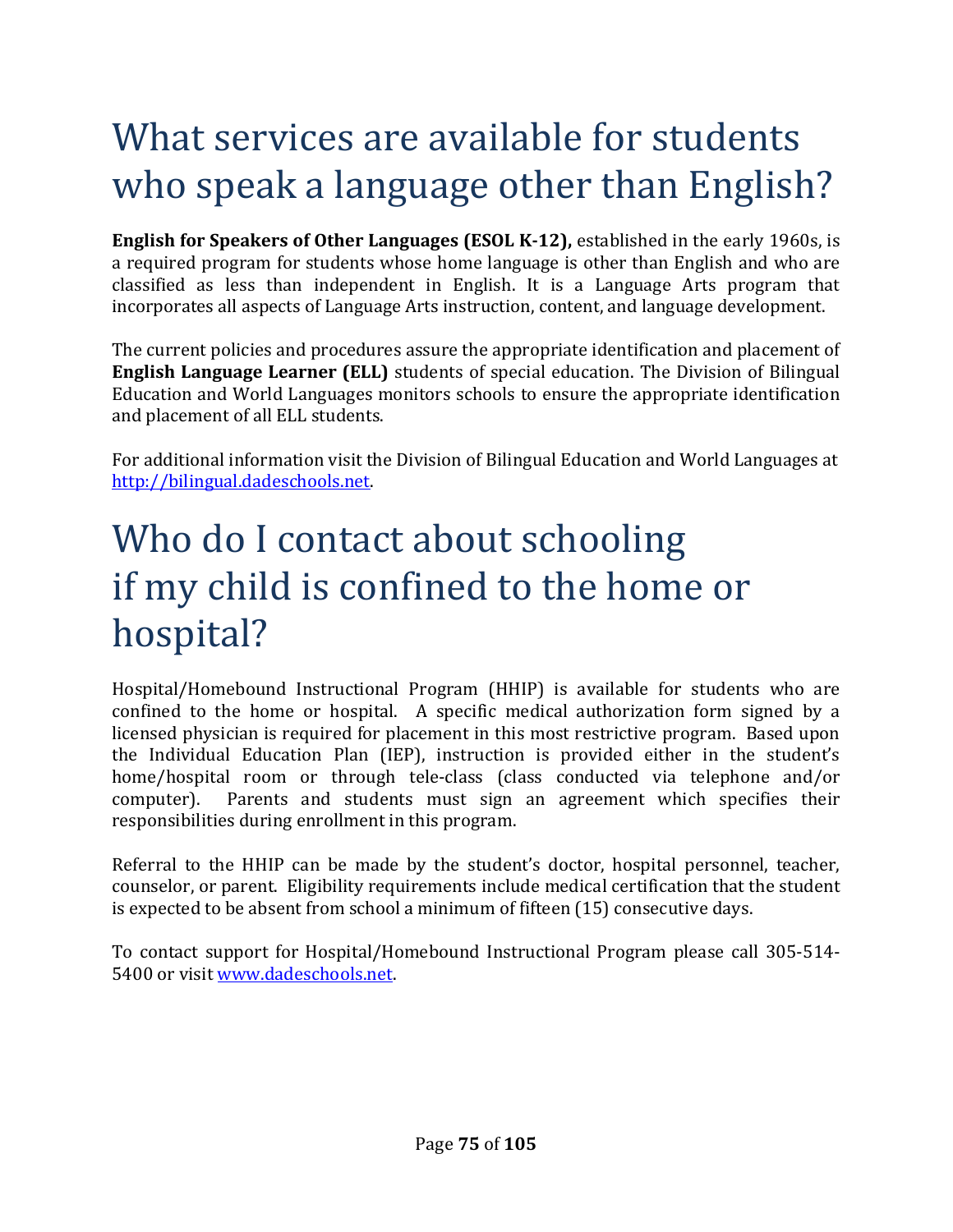### Who do I contact if I think my child needs counseling services?

There are counseling professionals available at each school to assist students and parents/guardians with issues regarding academic, personal/social and behavioral concerns. These counseling professionals include: School Guidance Counselors, School Social Workers, TRUST Specialists, and School Psychologists. If you are interested in counseling services, please contact one of the identified counseling professionals at your child's school.

If you require further information on these services, please call the Division of Psychological Services at 305-995-1735 or visit our website at http://psy.dadeschools.net.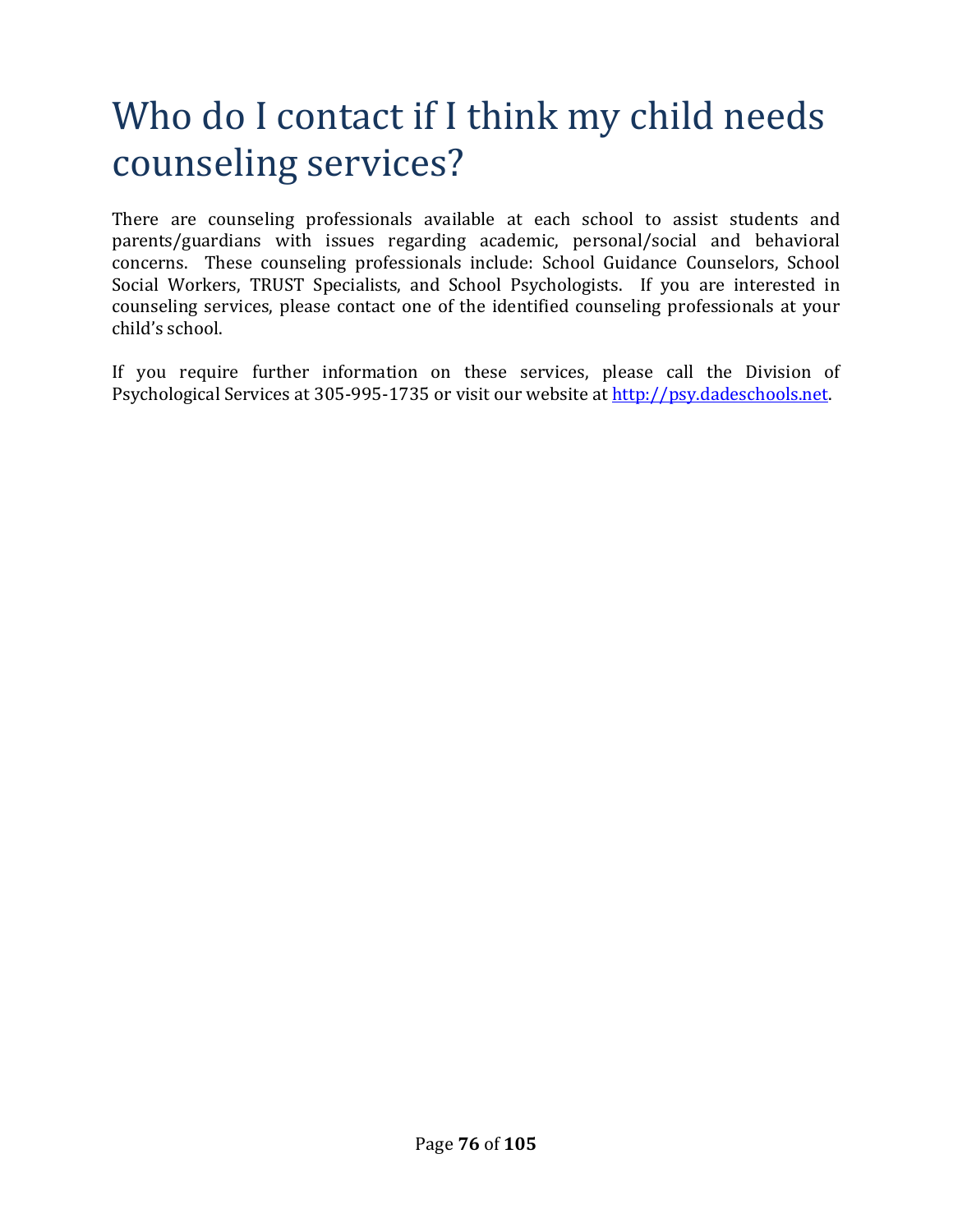## What is Title I?

Title I is a federal grant that provides supplemental funding to school Districts with high percentages of economically disadvantaged students. The overall purpose of Title I is to provide supplemental funding to assist students in meeting the State Department of Education's challenging performance standards and have a fair, equal, and significant opportunity to obtain a high-quality education.

### How does a school qualify and receive funds for the Title I Program?

Schools qualify for Title I funding (annually) based on the percentage of students enrolled in the school that are receiving free or reduced priced meals.

The federal government provides funding to the State Department of Education to be allocated to qualifying school districts. School districts then allocate funding to respective qualifying schools.

#### How do I find out if my child's school receives Title I funding and how are funds used?

To find out if your child's school is implementing the Title I Program during the 2014-2015 school year, please click here.

Title I funds may be used to provide supplemental services, resources, materials and supplies to support high academic standards which may include, but aren't limited to:

- Smaller classes or special instructional services;
- Additional teachers and aides;
- Opportunities for additional professional development for school staff;
- Extra time for teaching Title I students the skills they need;
- A variety of supplementary teaching methods; and
- Additional teaching materials which supplement regular instruction.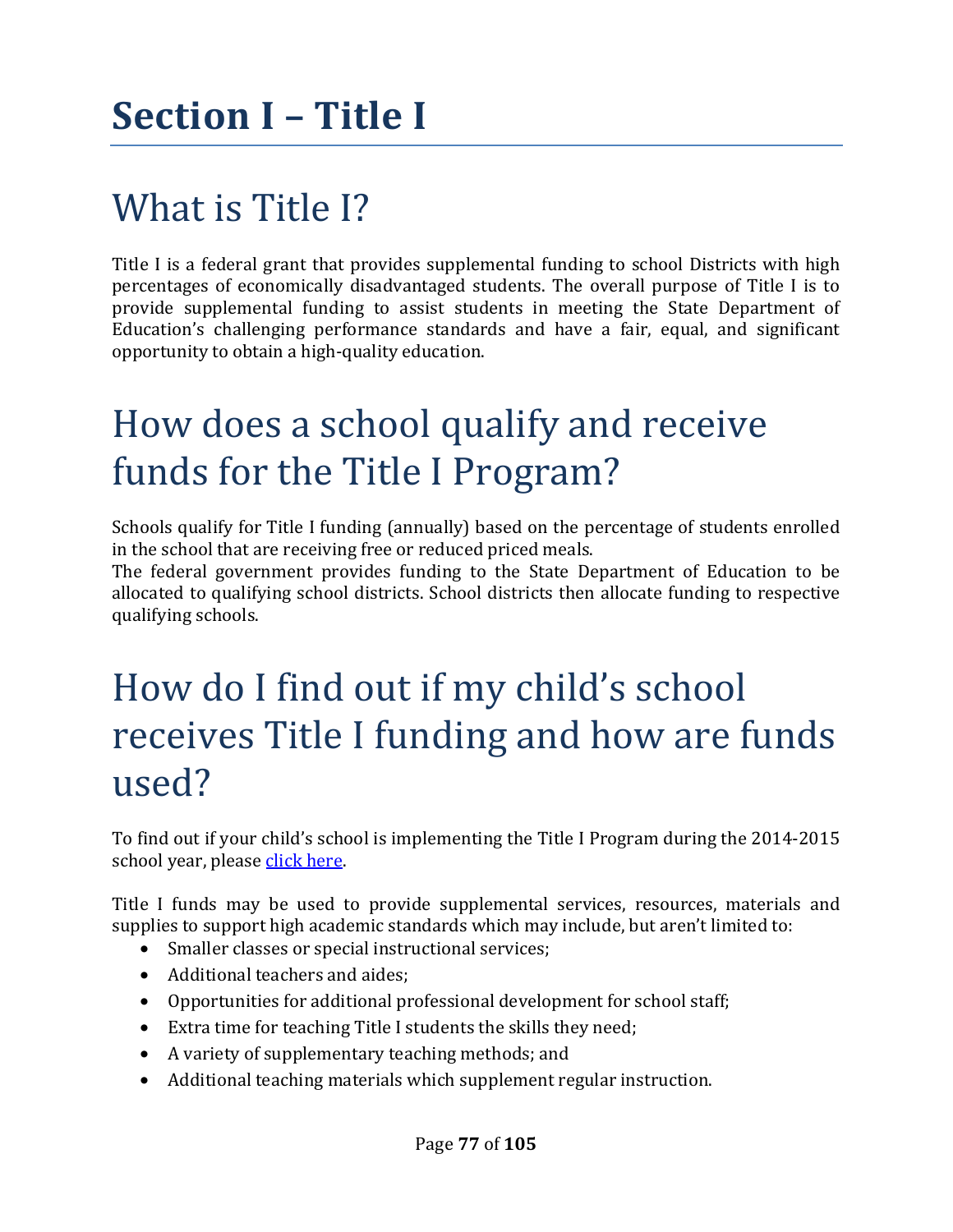### How do parents get involved in the Title I Program?

You may become an active and joint participant in the District Title I Program, and the school's Title I Program by:

- Serving as a role model; showing your child that you support their education.
- Assuring that you are aware of your child's educational progress; thereby demonstrating how important that progress is to you.
- Teaching your child that your input at the school is appreciated and that you support its efforts.
- Volunteering at your child's school.
- Attending parent-teacher conferences.
- Communicating with your student's teacher(s) regularly.
- Attending the school's Open House and Title I Annual Meeting.
- Actively participating in the development and review process of the school's Title I Parental Involvement Plan (PIP) and the school's Title I School-Parent Compact, both annually.
- Contacting the Community Involvement Specialist (CIS) at your child's school for additional Title I program details. If your child's school does not have a CIS, see the Principal for information.
- Becoming a Title I District Advisory Council (DAC) and Title I Parent Advisory Council (PAC) representative at your child's school. (All elected positions.)
- Attending the Title I DAC General meetings.
- Attending the Title I DAC Executive Board (elected membership) meetings.
- Supporting the Title I Challenging Higher Education for Students in our Schools (CHESS) Program. (At selected school sites.)
- Reading the Title I *DAC Talk, News for Title I Parents* (newsletter); and the *Title I Quarterly Parent Bulletin* with your family and child. Both are distributed to your child's school for parents.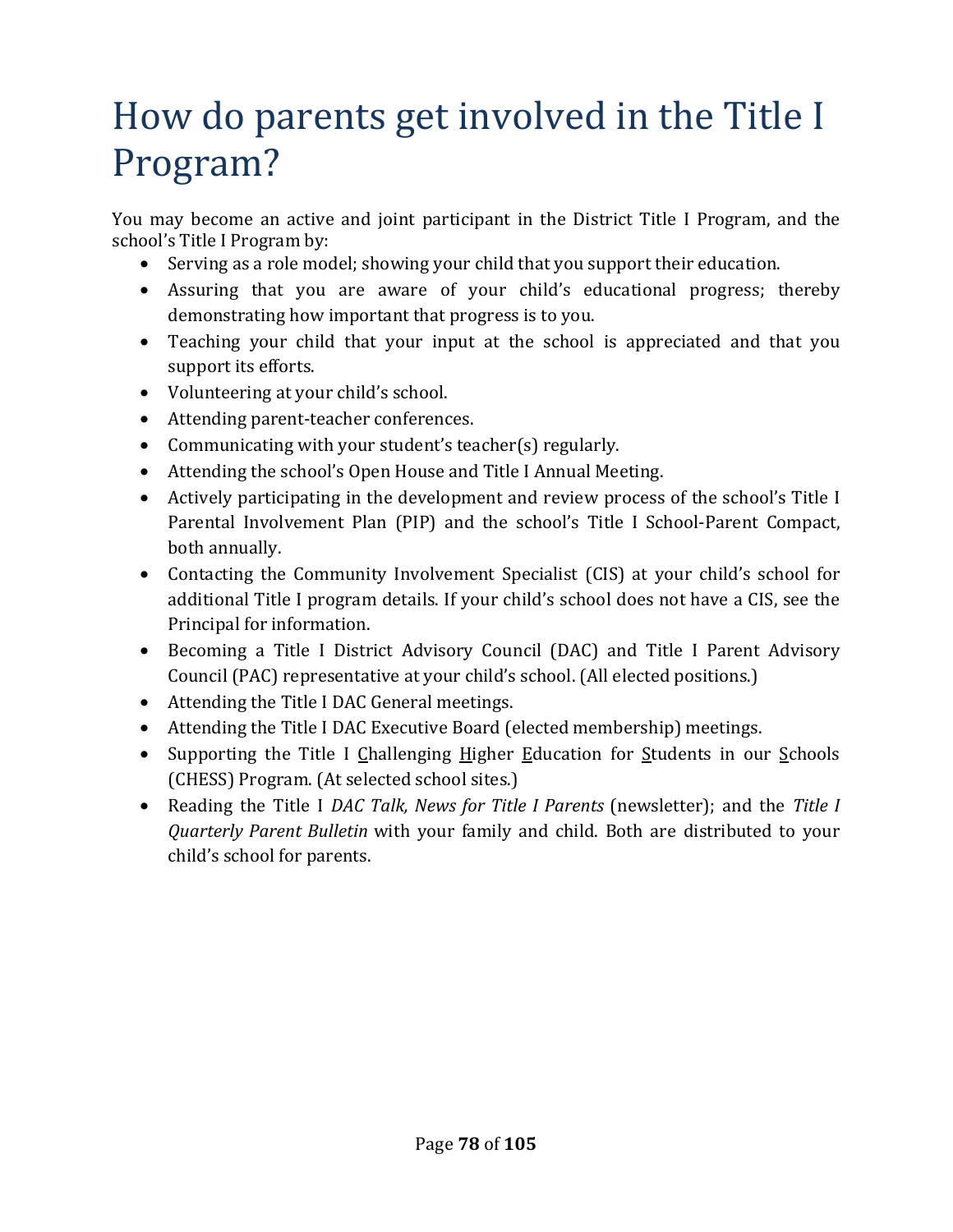## What are the Title I District Parent Involvement Plan (PIP), and the Title I School-Level PIP?

The Title I District PIP is jointly developed annually with input from all Title I Program stakeholders in the district and community. It is translated into Spanish and Haitian Creole; distributed to schools implementing the Title I Program; made available to parents during Title I meetings; placed on the Title I webpage; and in the Title I funded Neighborhood Resource Centers.

The School-level PIP is developed annually at the school site with school staff, parents, and other stakeholders. It is made available to parents (and stakeholders) in the school's Parent Resource Center or Parent Area; the school's Main Office; at schools parent meetings; and school's website.

## What is the Title I Parent-School Compact?

Each school implementing the Title I Program designs a Parent-School Compact annually which includes the academic based goals and responsibilities of both the parents and students. The Compact is used to support a high quality education for all students. It is developed with input from the parents and distributed to all parents. The Compact is revisited during the school year by selected school staff and parents of all students in kindergarten through fifth grade to further support students' academic progress.

#### What services are available to students attending private schools and how are they delivered?

Miami-Dade County Public Schools (M-DCPS), Title I Administration supports learning experiences that ensure all students have sufficient opportunities to develop learning, thinking and life skills that lead to success at the next level by providing supplementary instructional services, to Title I eligible students that attend non-public schools, through contracts with private agencies that deliver services directly to students. The Third-Party Contractor provides all equipment, materials and supplies, as well as professional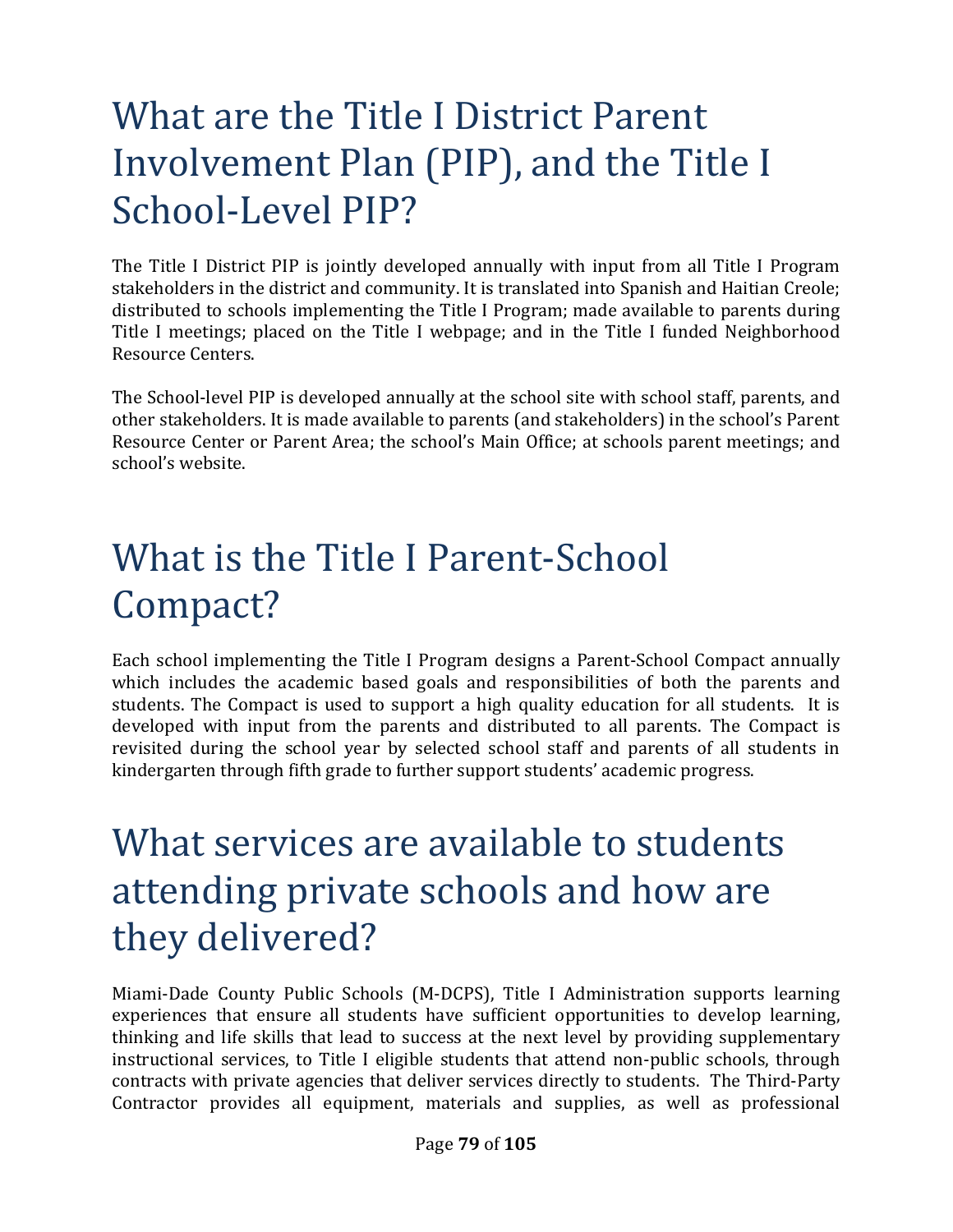development and parental involvement activities necessary in order to deliver remedial basic skills instruction to students failing or at-risk of failing, as required under Title I regulations.

The services to non-public schools supplement the regular school program by providing for intensive tutorial services to students residing in the attendance boundary of a public school implementing the Title I program and who are academically needy. The intensive tutorial services focus on reading, writing and mathematics using direct instruction, supplemental materials, and technology-based programs. Instructional objectives are based on agreed upon standards developed in consultation between the District and private school representatives. Lessons are coordinated by certified teachers, meeting the No Child Left Behind (NCLB) Highly Qualified requirements, and are aligned with lessons taught in the regular classroom to ensure that services are supplemental to those received by students. Services are delivered in small group instruction with a maximum of 10:1 student/teacher ratio.

Services follow a lesson delivery structure, including review of previous lessons, discussion of background knowledge and connection to classroom activities, and general skills reinforcement. Appropriate text and manipulatives are selected to meet the individual needs and learning modalities of students, thereby ensuring they have opportunities to learn. Ongoing evaluations contribute to the customization (differentiated instruction) of lesson delivery. Lessons build upon success, and student performance is carefully monitored in order to pace instructional delivery and content.

### Are parents also benefiting from the Title I program at private schools? If so, how?

Parent involvement activities are provided based on school/parent surveys. Teachers support parental involvement through participation in the annual parent meetings, student progress reports, parent conferences and parent compacts. Quarterly meeting are provided for parents including information regarding topics such as learning differences and effective parent involvement.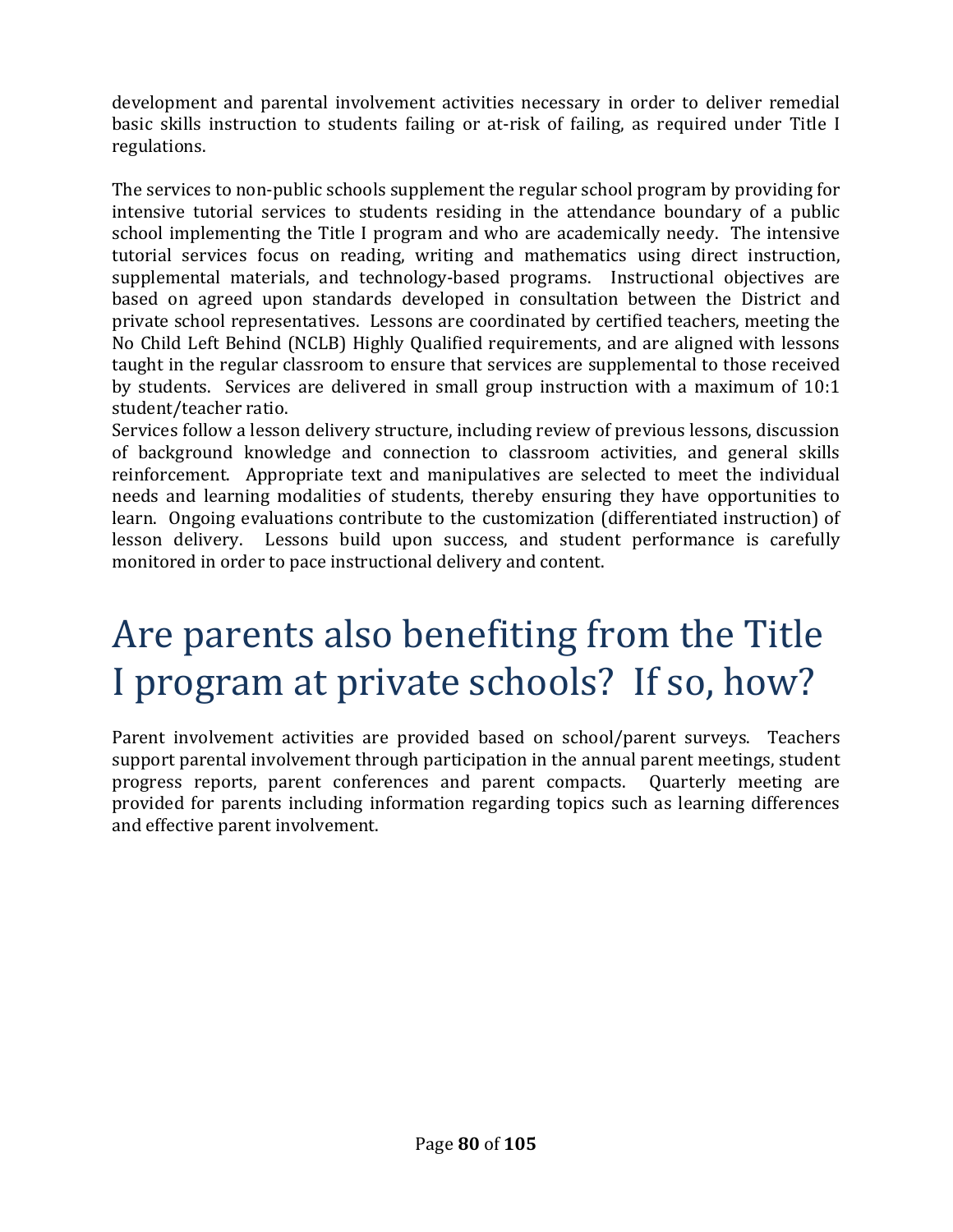## What type of professional development is provided to teachers at Title I schools?

Professional Development (PD) activities are provided to teachers of students participating in the Title I Program. The PD activities are based on a comprehensive needs assessment and data analysis of standardized test scores, student academic performance, and overall success towards mutually agreed upon standards that were developed through the ongoing timely and meaningful consultation between private school and District representatives.

## What services do you provide to farmworkers/migrant or their children?

For our Farmworker/Migrant Families we provide many services from workshops to helping students in the afternoon with an extended school program. Here are the services as follows:

#### • **Migrant Early Childhood Learning Program (MECLP)**

The MECLP provides services to eligible migrant preschool children at selected Migrant Housing Centers. Sites in the two main Migrant Housing Centers: Redland and South Dade, provide instruction for migrant three and four year old children. The MECLP offers the developmentally appropriate Scholastic Pre-Kindergarten curriculum, food services, and health screenings and extended day-care for these students. The MECLP addresses the needs of the whole child as children are involved in hands-on experiences with people, objects, ideas and events.

#### • **Parental Involvement Component**

Parent participation in workshops, parent–teacher conferences and other school/community activities are infused to include parents as partners in their children's educational process.

#### • **Extended School Day Program (ESP)**

Services are offered at migrant housing centers. Participants in the ESP receive highly qualified Instruction/Tutoring by state certified educators and trained professional staff. The primary goals are to enhance learning according to standards set by Miami- Dade County Public Schools curriculum, and Florida Sunshine State Standards. Accomplishing these requirements are met through the usage of developmentally appropriate interventions that inspire students' participation at ESP sites. ESP services for elementary students include Florida Standards assessment tutorial, subject instruction, homework assistance, SES opportunities,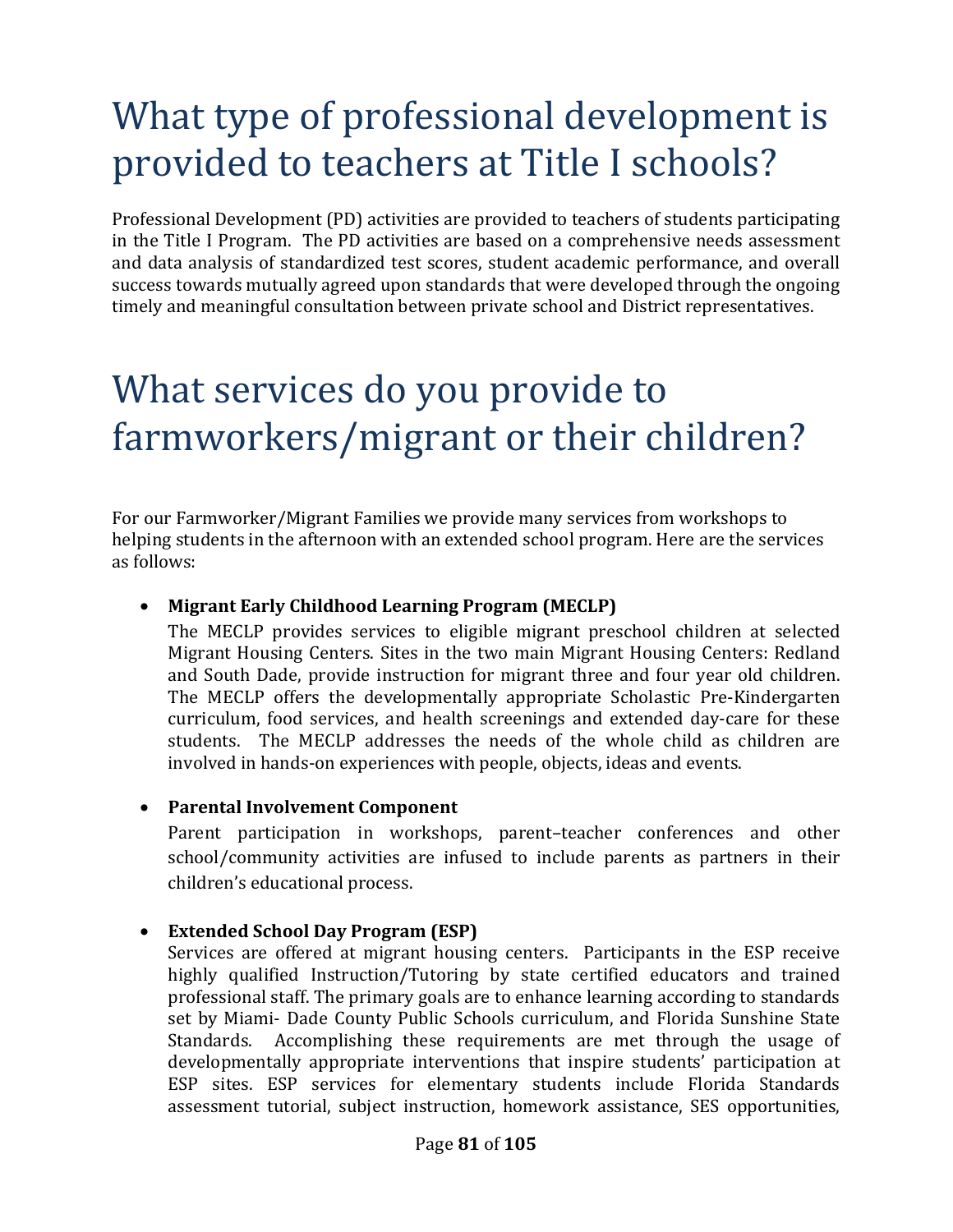Boy/Girl Scouts, team sports, nutrition education, field trips, cultural activities, guest speakers, arts and crafts and technology-based instruction. Secondary students receive Florida Standards assessment tutorial, homework assistance, peer/individualize counseling, technology-based instruction and SES opportunities.

#### • **Supportive Services**

Services include guidance, psychological, social, health, dental, vision, nutrition, outreach, advocacy, at-risk, transportation, and needs assessment services.

#### • **Migrant Summer Program (MSP)**

The services are offered at the main migrant housing centers through the Pre-K Program, Migrant Summer Reading Camp Program, Meals Program, Secondary Services Program, and Identification and Recruitment activities. Focus will be on serving Pre-K, 3<sup>rd</sup> graders, 8<sup>th</sup> graders, and 10-12<sup>th</sup> graders.

#### **Services provided at school-sites:**

#### • **Migrant Achievement Resources (MAR)**

Educational and support services designed to meet the needs of migrant student in Grades K-5 are offered at selected elementary schools and K-8 Learning Centers. MAR offers supplemental tutoring and technology-based instruction to eligible Priority for Service (PFS) students. MAR staff provides supplemental instruction based on current curriculum implemented by school personnel. MAR staff articulates with appropriate classroom teachers to ensure consistent curriculum. In addition, MAR staff monitors student attendance, provides educational referrals, expedites student record transfers, assists with conduct issues and organizes cultural activities.

#### • **Migrant Academic Planning and Achievement (MAPA Middle)**

A selection of services tailored to meet the needs of migrant students in grades 6-8 are offered at selected middle school and K-8 centers. The Teacher/Advocate customizes services through the selection of several available models which include: Tutorial, Attendance, Counseling, Educational Blueprint, and Career Awareness with opportunities designed to teach students how to foster and maintain a positive attitude toward education and life-long learning.

#### • **Migrant Academic Planning and Achievement (MAPA High)**

A selection of services tailored to meet the needs of migrant students in grades 9-12 are offered at selected secondary schools. The Teacher/Advocate customizes services through the selection of several available models which include: Go out and Lead (GOAL), Career Awareness, Tutorial, Attendance, and Counseling with opportunities designed to teach students how to foster and maintain a positive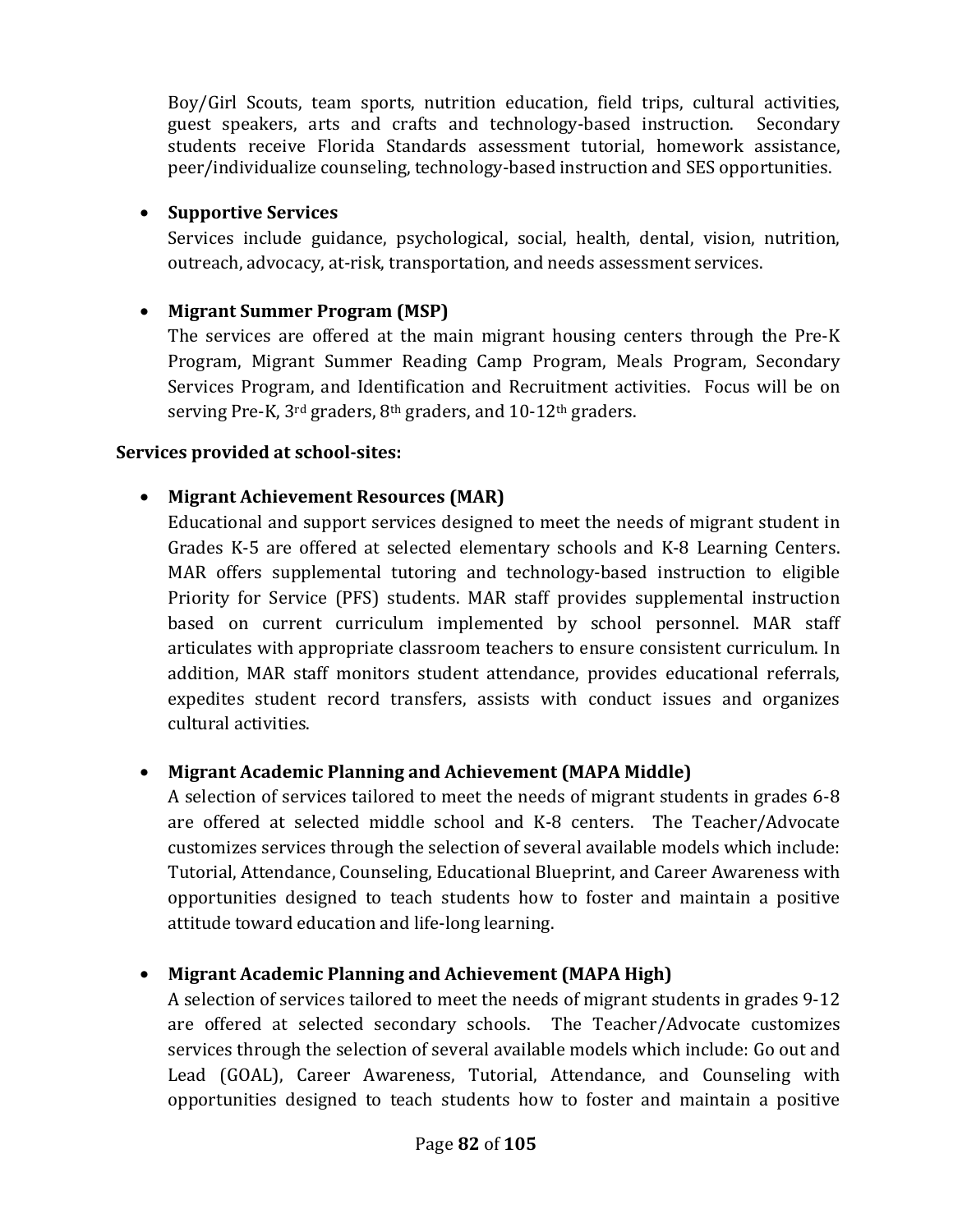attitude toward education and life-long learning. Cultural activities, educational technology, effective use of the internet, school attendance monitoring, adult/vocational education referrals are provided through MAPA. MAPA staff assists with Identification and Recruitment, and complete Migrant Student Information Exchange (MSIX). Also, support services referrals, parental involvement activities are provided. Scholarships information, college/university tours, FAFSA (Free Application for Federal Student Aid), assistance and participation in Mini-Corp Club and Close-Up Program are provided by MAPA staff. All migrant student graduates are invited to participate in the Migrant Student Recognition Program.

#### **Services are provided at the following non-school sites:**

- **Redland Center**
	- o Migrant Early Childhood Learning Program
	- o Parental Involvement Practices and Workshops
	- o Extended School Program
	- o Supportive Services
	- o Migrant Summer Program
- **South Dade Center**
	- o Migrant Early Childhood Learning Program
	- o Parental Involvement Practices and Workshops
	- o Extended School Program
	- o Supportive Services
	- o Migrant Summer Program

#### • **Goulds Center**

- o Parental Involvement Practices and Workshops
- o Supportive Services
- **Harvest Center**
	- o Parental Involvement Practices and Workshops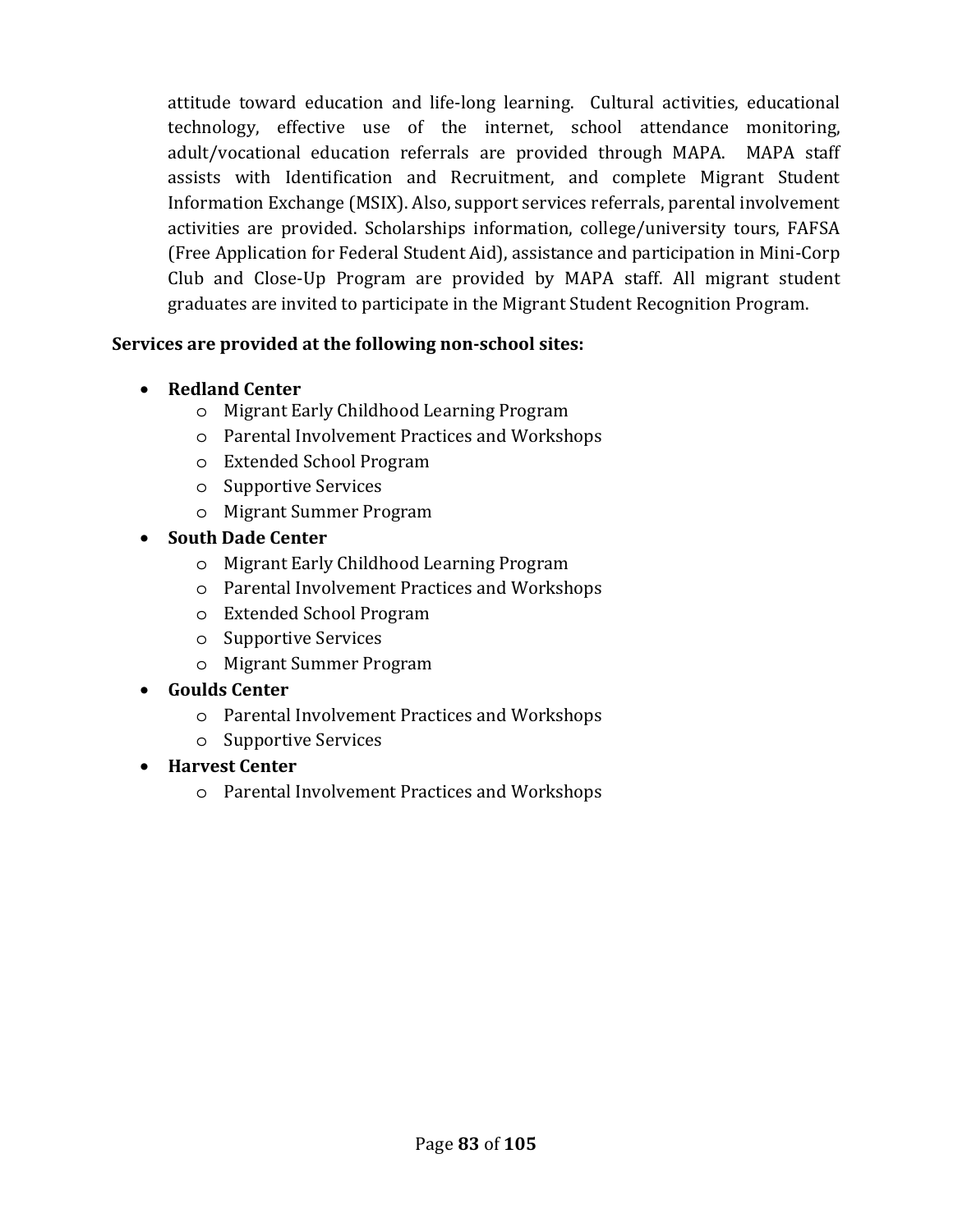### What other types of services/agencies offer assistance to migrant/farmworkers?

- CHI-Medical Referrals
- FDLRS-The Florida Diagnostic & Learning Resources System (FDLRS) provides diagnostic, instructional, and technology support services to district exceptional education programs and families of students with disabilities.
- Metro-Dade Police Department- Christmas Toy Distribution
- Kiwanis-Christmas Toy Distribution
- Kids4Kids-Bookbag and School Supplies Distribution
- Carlton Elementary-Bookbag and School Supplies Distribution
- Heiken Foundation –Children's Vision Program
- En Familia
- COFFO
- Centro Campesino
- RCMA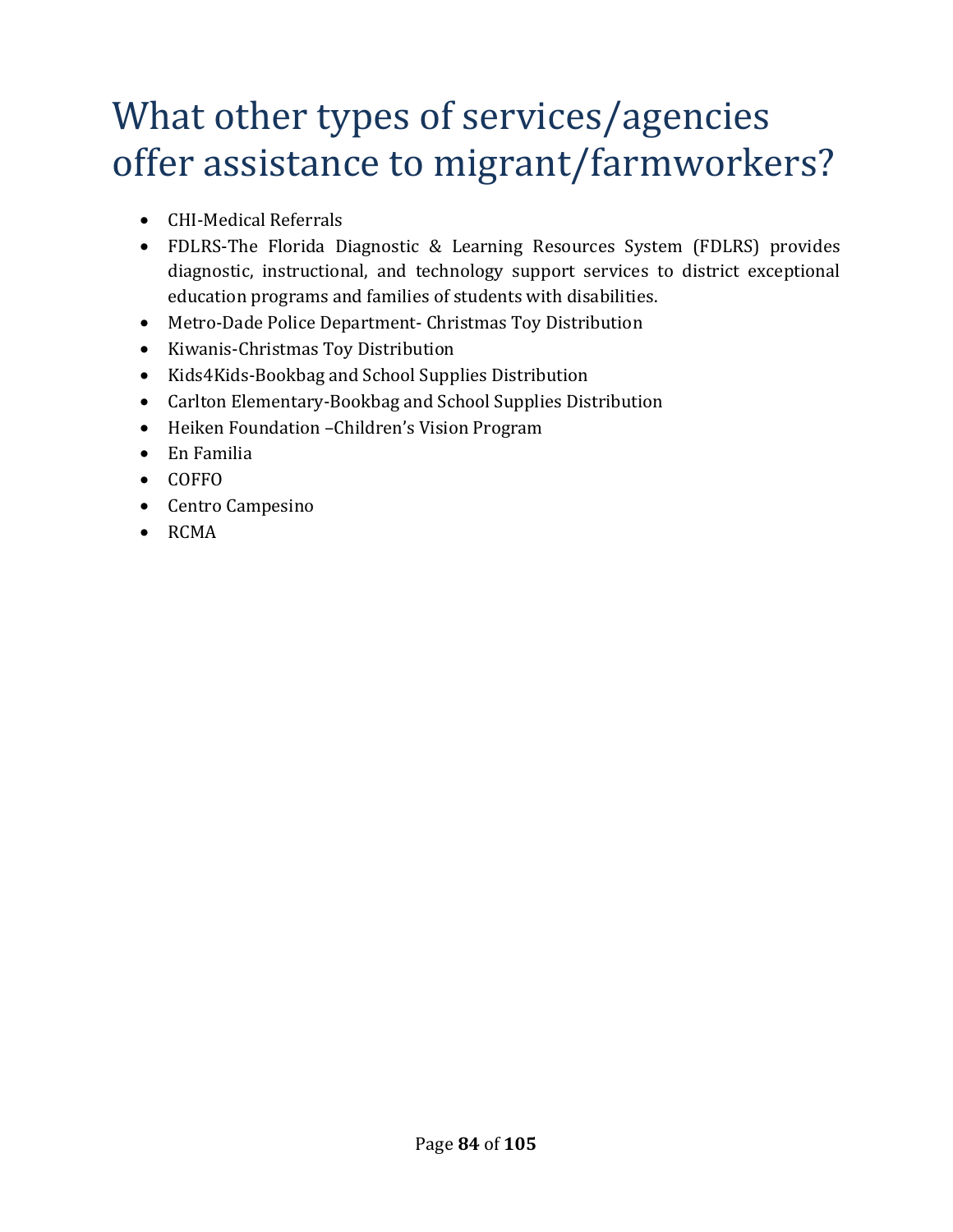# **Section J – School Choice**

#### What are magnet programs in schools?

If your child has a special interest or talent, you might want to look into a magnet program or school. Magnet programs and schools offer high-quality instruction and innovative educational programs that foster student diversity, academic excellence, school-to-career pathways, and real-world learning. There are 100 magnet programs/schools in Miami-Dade County, offering over 375 unique areas of study K through 12. Magnet programs address the following themes of study:

- Careers and Professions
- International Education
- Mathematics, Science & Technology
- VPrep (Virtual Offerings)
- Visual & Performing Arts
- Liberal Arts

For your child to be accepted into a magnet program, you must submit an application to the school between October 1 and January 15. Some magnet programs also require students to have a strong academic record, talent, and interest in the selected theme. For more information, call the office of School Choice and Parental Options at 305-995-1922 or visit http://www.miamimagnets.org.

How to Complete the Online Magnet Applicationhttp://ehandbooks.dadeschools.net/user\_guides/54/index.html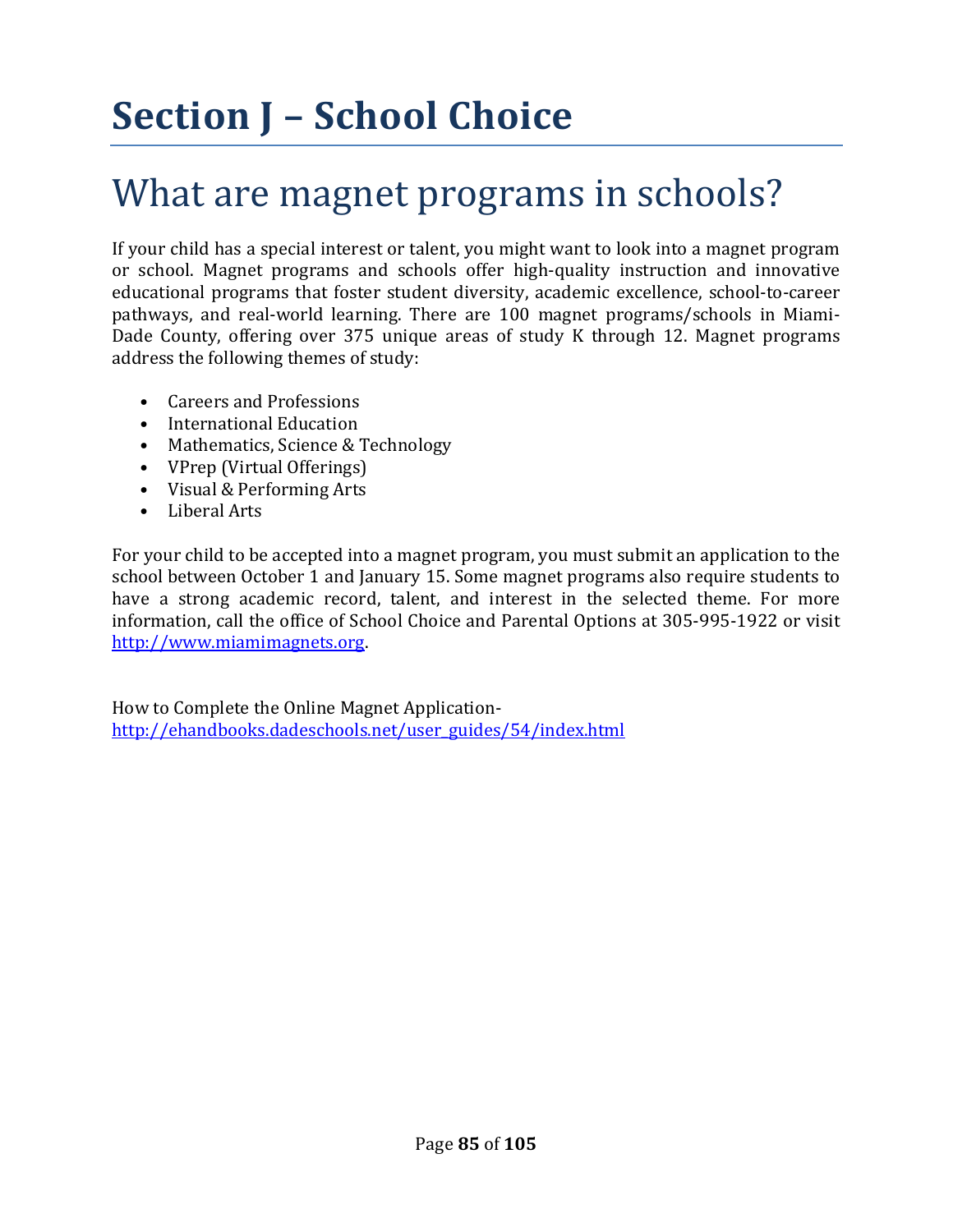### What is controlled choice (Open enrollment) in elementary schools?

The Controlled Choice Program offers parents an opportunity to indicate their preference for school assignments within a controlled choice attendance boundary. Each of the district's 3 controlled choice schools (Coral Gables Elementary, G.W. Carver Elementary, and Sunset Elementary) offer an enhanced curriculum focused on a specified academic theme. This option applies only to parents who reside within the designated attendance boundary. Priority in student assignment is given based on siblings (who are currently enrolled) and proximity to the selected school.

**Application Guidelines:** Eligibility: Students must reside within the designated controlled choice boundary of school selected. Applications are accepted between grades K-5.

**Timelines:** Application period begins March 15th, annually. Contact appropriate Region or school for specific dates.

**Process:** Applications are available at each controlled choice school. Applications are completed and submitted at these offices. At this time, parents are advised whether additional documentation is needed.

Student assignment is determined by computerized random selection twice yearly, in May and July, based on seat availability per school and grade level. Additionally, the following weighted factors are considered:

\*siblings with proximity to school; \*siblings with no proximity; \*proximity with no siblings; or \*no siblings or proximity

\*\*\*Sibling priority is applied to those students who have a sibling currently attending the school. All students that apply through this process will receive a school assignment. Parents will receive a letter, via U.S. mail, notifying them of school assignment.

For more information, call the office of School Choice and Parental Options at 305-995- 1922 or visit http://www.miamimagnets.org.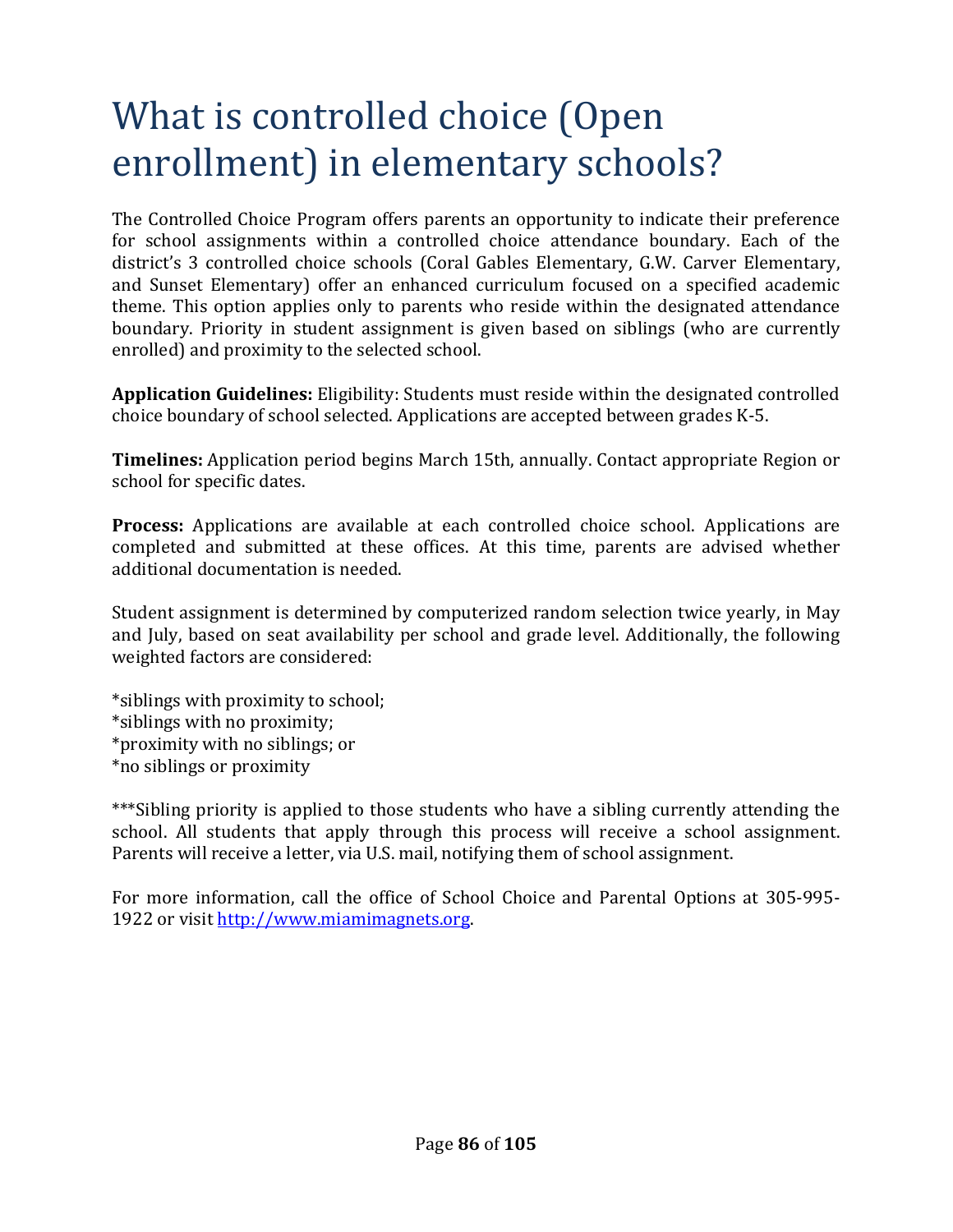## Is my child eligible to participate in Dual Language programs?

Dual language programs, offered at a number of elementary, middle and senior high schools, feature instruction in English and a second language such as Spanish, French, German, Portuguese, Italian, Haitian-Creole, Mandarin, and Chinese.

Dual language programs fall under three basic models:

- 1) The elementary Bilingual School Organization (BISO)
- 2) The Extended Foreign Language (EFL) program, and
- 3) The International Studies (IS) program in grades K-12.

The BISO model is offered to all students in selected neighborhood schools. The EFL model is offered as a choice in all neighborhood schools. In the BISO program, approximately 60 percent of instruction is in English and 4o percent in the target language. The Extended Foreign Language program offers 60 minutes of Spanish Language Arts daily, for a total of 300 minutes weekly. The IS model, part of the magnet schools programs, offers up to three hours of daily instruction in the target language, and is implemented in collaboration with the local consulates of the respective foreign governments. For more information on schools with dual language programs, contact the Division of Bilingual Education and World Languages at 305-995-2428 or visit http://bilingual.dadeschools.net.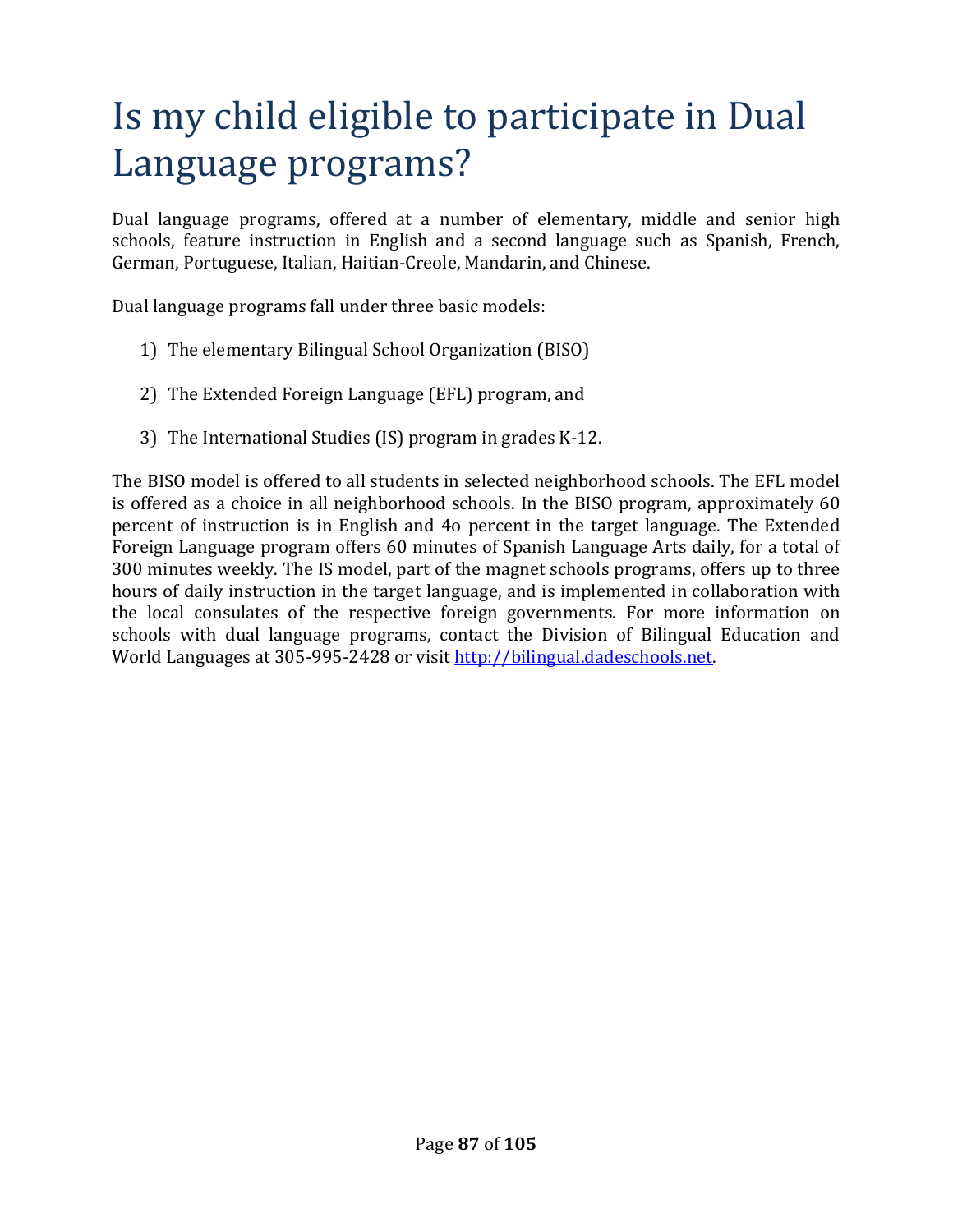## What are Satellite Learning Centers?

Currently, there are two public elementary schools built to serve parents who work at particular organizations:

- 1) The Assurant Group 11195 S.W. 196 Street Miami, FL 33157
- 2) Mount Sinai Hospital 4300 Alton Road Miami Beach, FL 33140

These schools are partnerships between the employer, which provides the facilities, and M-DCPS.

#### What are high school academies?

High school students may enroll in academy programs at 25 high schools that are affiliated with the National Academy Foundation (NAF). These "schools within schools" focus on Engineering, Finance, Hospitality and Tourism, Information Technology, and Health Sciences. NAF Academies represent business/school partnerships that prepare young people for college and careers through a combination of school-based curricula and workbased learning experiences. For more information, call 305-995-1922 or visit http://www.yourchoicemiami.org/index.php?/index/department/6.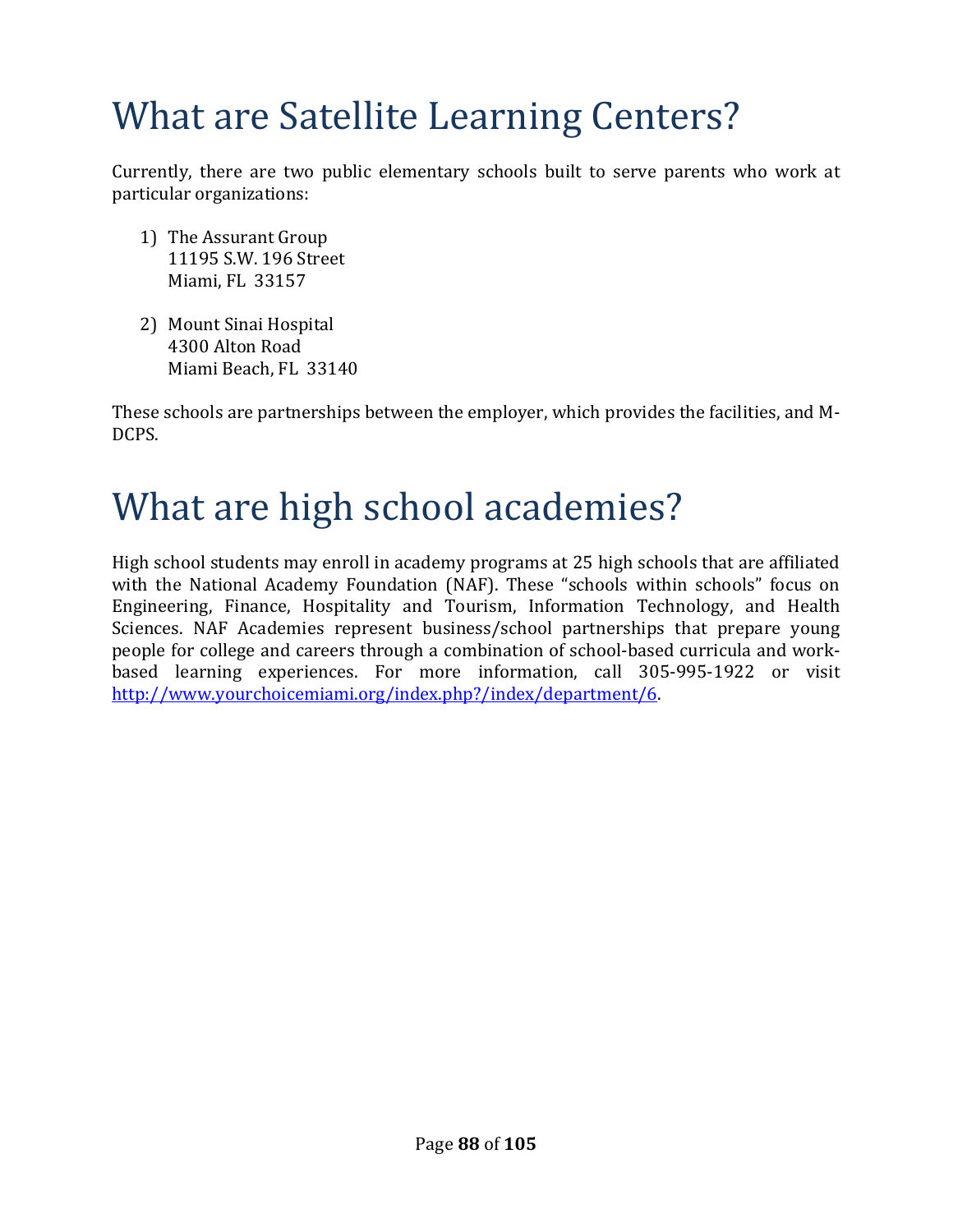### What is a Charter School?

Charter schools are tuition-free, non-sectarian public schools that operate under a performance contract, or "charter," with the school district. Charter schools are free from many of the rules and regulations created for traditional public schools. For example, they have the freedom to design their own curriculum and create different types of learning environments. Students attending charter schools still must take all state-required standardized tests.

Every charter school is different. Most are operated by groups consisting of teachers, principals, parents, organizations, colleges, or universities. However, there are charter schools governed by municipalities which afford the residents' children first preference for enrollment. Charter schools also differ in regards to daily management. Many charter schools have outsourced day-to-day management and operations to management companies known as Education Service Providers (ESP); others have chosen internal resources or a hybrid of outsourced and internal resources to meet daily operational needs.

Academically charter schools vary as well. Though most charter schools offer a comprehensive educational program, similar to that of traditional schools, some offer special and/or innovative academic programs. Some of these programs include, but are not limited to: autism, language immersion, math and Greek, dropout prevention and course recovery, single gender, and special education. For addresses and contact information, call 305-995-1403 or visit http://charterschools.dadeschools.net.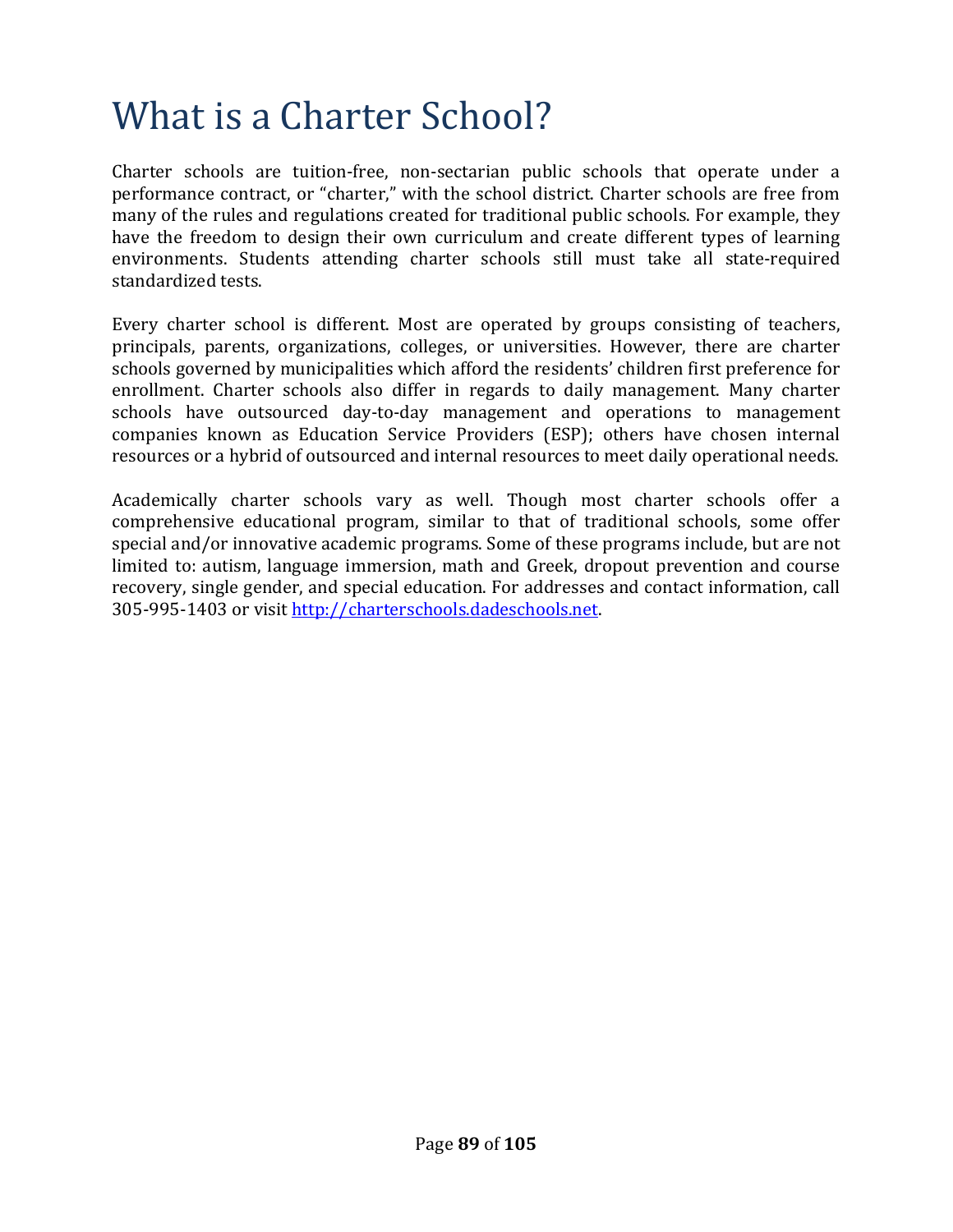## Where do I find information about opportunity scholarships?

If your child's school has received a grade of "F" or three consecutive grades of "D", you may choose to send your child to an eligible "C" or higher-graded public school that has space available.

To qualify for an Opportunity Scholarship, your child must either: 1) have attended the low-performing school 2) be currently attending another public school, and have been assigned to the low-performing school for the next school year; or 3) assigned to attend the low-performing school.

Parents/Guardians must complete an Opportunity Scholarship Program transfer application by the established deadline. Applications may be obtained at the school or at the Office of School Choice and Parental Options. For more information, call 305-995-1922; the Parent Hotline at 800-477-1636 or visit

www.floridaschoolchoice.org/Information/OSP.

## What do I need to transfer my child to other public school through the elementary and secondary education Act?

The state of Florida received a waiver from the Department of Education for compliance with certain portions of the Elementary and Secondary Education Act. Therefore, these transfers to other public schools are no longer available.

## What is a Corporate Tax Credit Scholarship?

Parents of limited means may qualify to receive a scholarship to a participating private school under the Corporate Tax Credit Program. For information, call 800-447-1636 or visit http://gafla.dadeschools.net .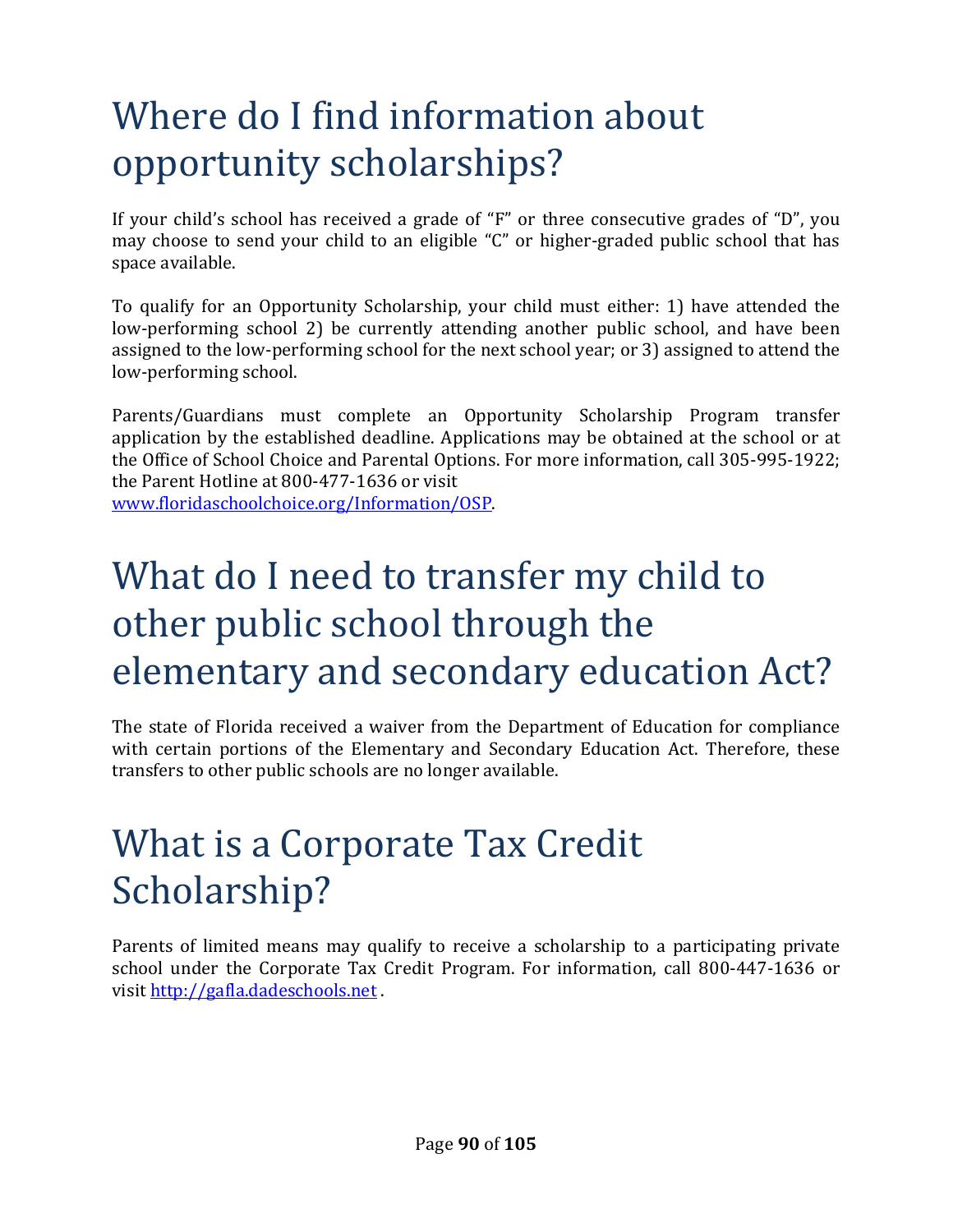## What do I need to home-school my child?

The Florida Home Education Program is designed to assist parents who choose to educate their children at home. Parents can use either the Miami-Dade County Public Schools Competency Based Curriculum or another curriculum that they have acquired on their own. Parents must first notify the District Superintendent by letter within 30 days of the intent to enroll their child in the Home Education Program. For information on home schooling and a registration form, call the Home Education office at 305-883-5323 or visit http://attendanceservices.dadeschools.net/homeschool.asp.

## What is the John McKay Scholarship program for students with disabilities?

The John McKay Scholarship Program provides the option to attend a public school other than the one to which the student is assigned or provides a scholarship to a private school of choice for students with disabilities. Eligible students must have a valid Individual Education Plan (IEP) or a Section 504 Plan (504) written in accordance with rules of the State Board of Education. It is a parental choice program that enables parents of students with disabilities to have the choice to transfer from their current public schools to other participating public schools or select participating private schools and apply for their child's admission.

A student with a valid IEP or 504 plan is eligible for the John McKay Scholarship Program if the student spent the prior school year in attendance at a Florida public school. Prior school year means that the student was enrolled and reported by a school district for funding during the preceding October and February Fulltime Equivalency (FTE) surveys; however, military dependents transferring to a Florida school from out of state are exempt from this prior year requirement.

Parents must apply for the program prior to withdrawing their child from a public school. Please visit the Florida Department for Education website at www.floridaschoolchoice.org for additional information and to file an online intent to participate in the scholarship program.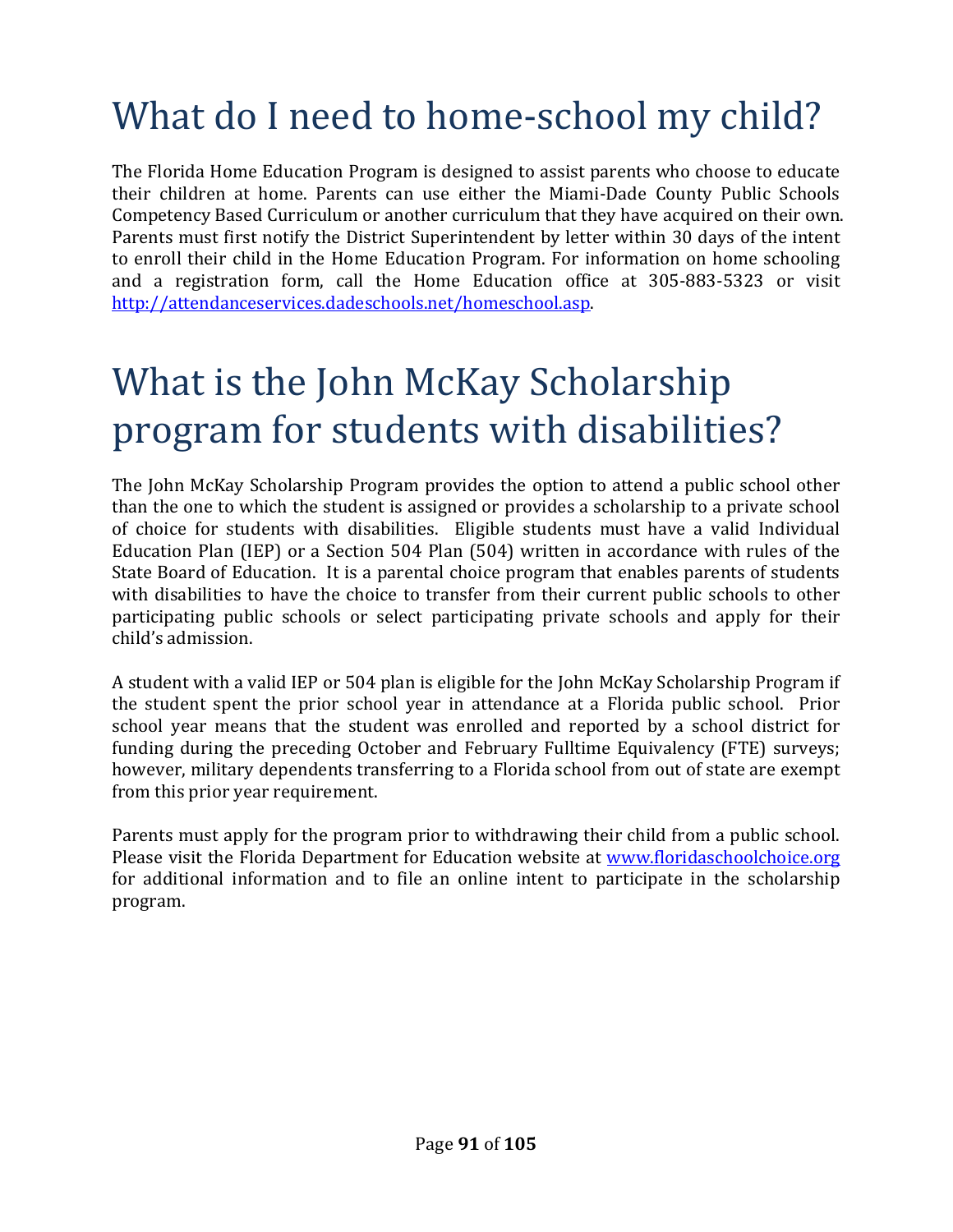## What is the Florida Personal Learning Scholarship Account Program for students with disabilities?

A parent of a student with a disability may request and receive from the state of Florida a personal learning scholarship account to better meet the individual educational needs of his/her child if:

The student:

- Is a resident of this state
- Is eligible to enroll in kindergarten through grade 12
- Has a disability as defined in the program definitions. These disabilities include: Autism, Cerebral palsy, Down Syndrome, an Intellectual Disability, Prader-Willi Syndrome, Spina Bifida, or Williams Syndrome.
- Is the subject of an IEP written in accordance with the rules of the State Board of Education, or has received a diagnosis of an eligible disability from a licensed physician or psychologist.

The parent has to apply to an eligible SFO to participate in the program by February  $1<sup>st</sup>$ before the school year in which the student will participate or an alternative date set by the SFO for any vacant funded slots. The SFO must notify the district and FLDOE of the parent's intent upon receipt of the parent's request.

To learn more about what is the Personal Learning Scholarship Account Program visit http://outreach.dadeschools.net.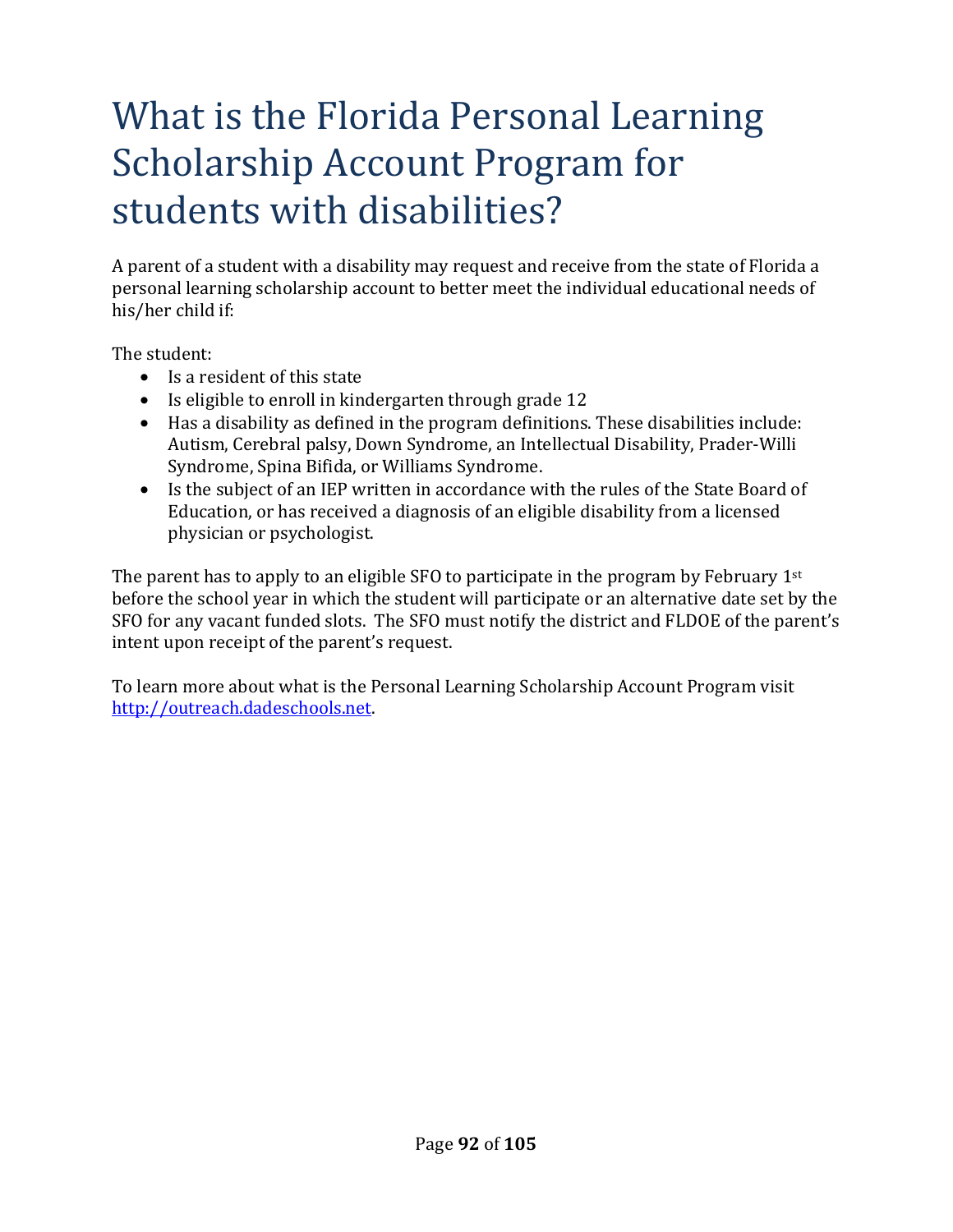## **Section K – Transportation**

#### When is transportation provided for public school students?

Florida Statutes and Rules of the Florida State Board of Education establish when students are eligible for transportation on public school buses: Students who are attending their designated home/residence school *and* who live more than two (2) miles from the school will generally be eligible for transportation. However, this rule **does not** apply to students in magnet/school choice programs or to most other students who are attending a school other than their designated home/residence school. Special needs students shall receive transportation in accordance with the provisions of the student's Individual Education Plan (IEP) or "504" Plan. However, this **does not** apply to students who have been enrolled in magnet/school choice programs. All such students will receive transportation on the same basis as regular education students, regardless of what may be included in an Individual Education Plan (IEP) or "504" Plan.

Find additional information regarding student transportation at http://dot.dadeschools.net.

#### How far can my child be required to walk to his/her bus stop?

Per Rule 6A-3.001 of the Florida State Board of Education, students may be required to walk up to one and one-half  $(1\frac{1}{2})$  miles from their home to their assigned bus stop. The Miami-Dade County Public Schools Department of Transportation makes every effort to keep walk distances between student's homes and their bus stops as short as possible and practical.

Find additional information regarding student transportation at http://dot.dadeschools.net.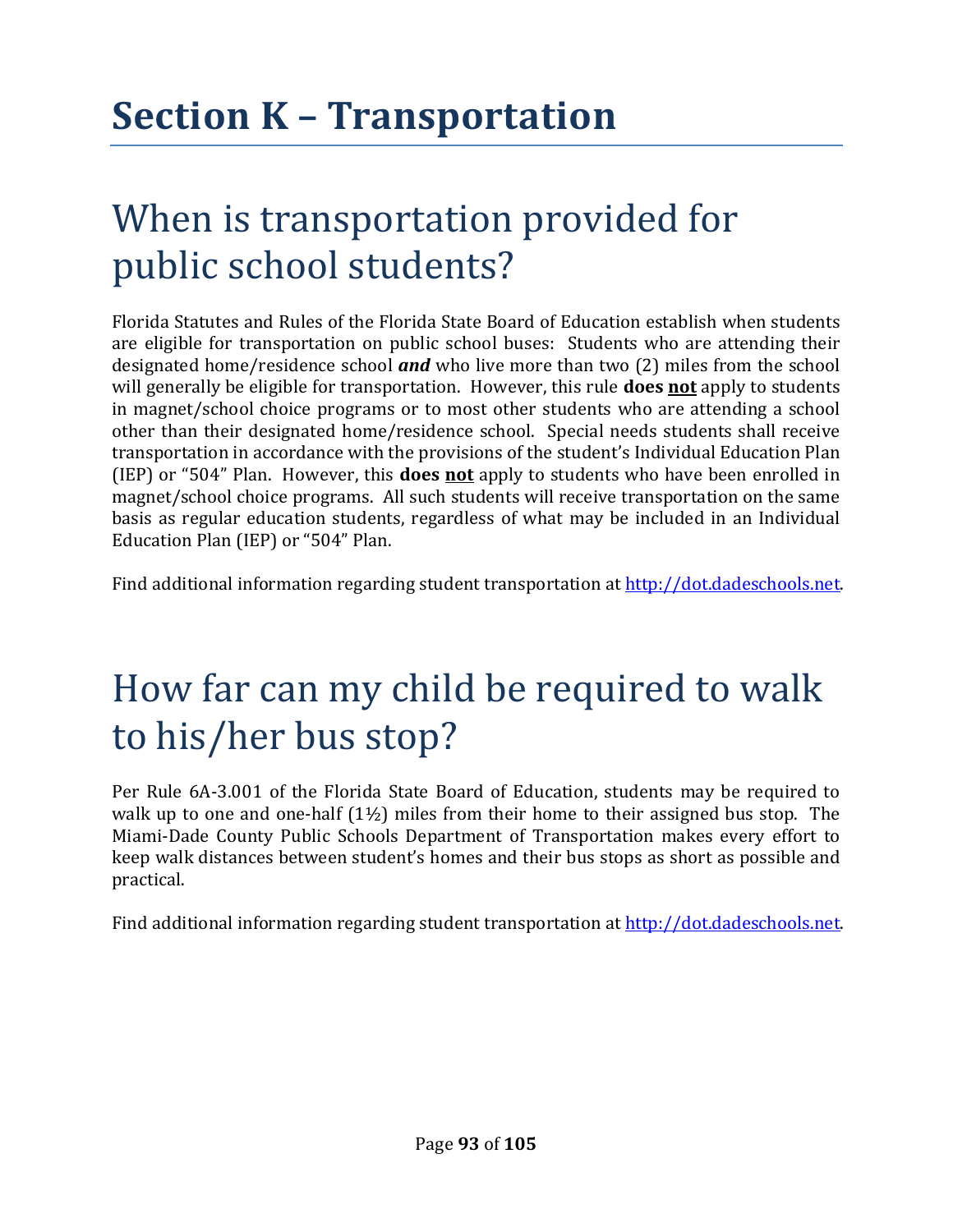## How can I find information on my child's school bus assignment?

At the beginning of the school year, in August, the school district mails a post card to every family with a student enrolled in Miami-Dade County Public Schools. If the student is eligible for transportation on a public school bus this post card will have information on the student's bus assignment.

Bus assignment information for students enrolled in Miami-Dade County Public Schools is also posted on the district's web site on the internet. To access the information first go to www.dadeschools.net and then log on to the **Parent Portal.** The top of the Parent Portal screen has a link (click on BUS INFO) to the student's bus assignment information.

#### Is my child's bus assignment available on the M-DCPS' Parent Portal?

Bus assignment information on the **Parent Portal** is updated every night. Parents are encouraged to periodically check the information on the Parent Portal so they will always have the most current information on their child's bus transportation.

Parents who are not able to access the Parent Portal should call their child's **school** for assistance. All schools have access to the district's transportation routing system, and should be able to answer most questions concerning a student's eligibility for transportation and bus assignment.

Find additional information regarding student transportation at http://dot.dadeschools.net.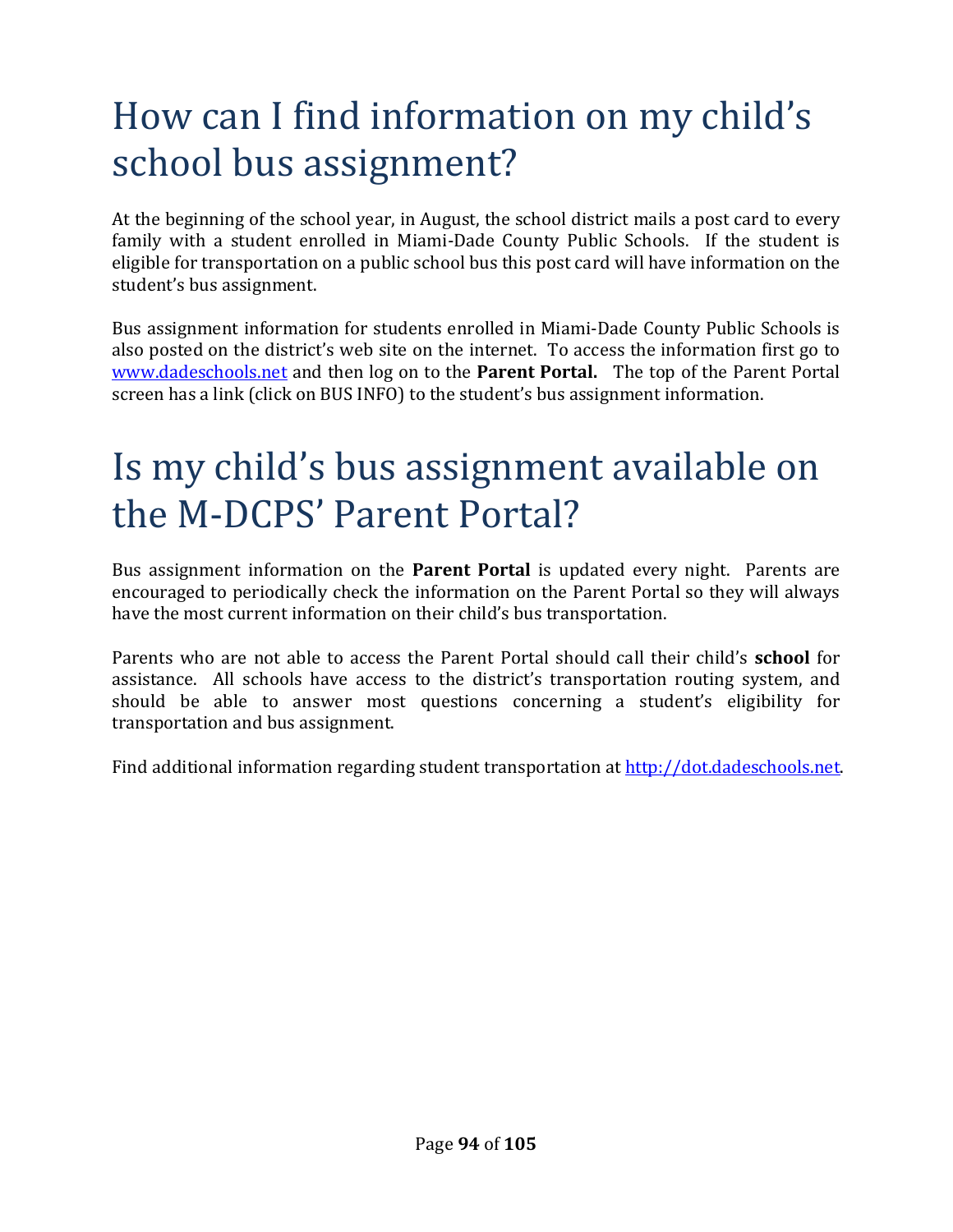## Who should I contact if I have a question or a concern about my child's transportation?

Parents should always contact their child's **school,** when they have a question or a concern about their child's transportation. If needed, the school will get in touch with the appropriate staff at the Department of Transportation to make sure the question or concern is properly responded to. This will help to ensure that all questions and concerns are answered as promptly as possible.

For additional information regarding the responsibilities of parents/guardians of students who are transported at public expense and bus safety rules, visit http://dot.dadeschools.net.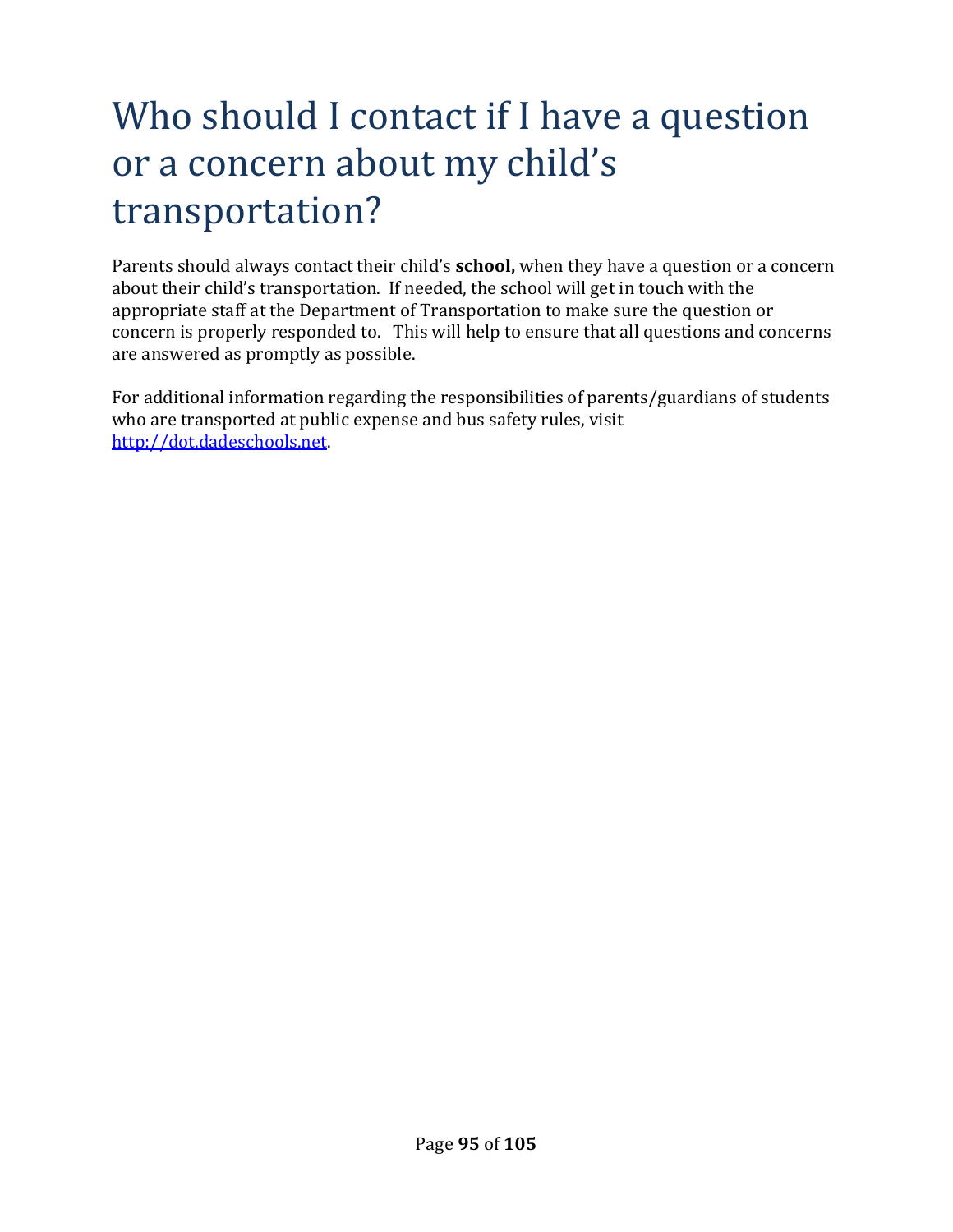## **Section L – Food and Nutrition**

## What are the National School Lunch and School Breakfast Programs as administered by Dade County Public Schools?

The National School Lunch and School Breakfast Programs as administered by Dade County Public Schools provides free and reduced priced meals for children unable to pay the full price. For more information visit http://nutrition.dadeschools.net.

### Who is eligible to receive free/reduced meals in school?

Miami-Dade County Public Schools take part in the National School Lunch and Breakfast Programs and offer a choice of healthy meals every school day. Students from households that meet Federal Guidelines are eligible for free lunch or reduced price lunch (\$0.40). Breakfast is free to all students. To apply for free or reduced price lunch, complete the application, sign it, and return it to the school where your youngest child attends. The application is available at

https://freeandreducedmealapp.dadeschools.net/instructions.aspx

## Where do I get an application for free/reduced priced meals?

Parents/guardians may apply for free/reduced priced meals electronically by visiting www.nutrition.dadeschools.net.

If you have any questions or need help in filling out the application form, please do not hesitate to CALL YOUR SCHOOL FOR ASSISTANCE. You will be notified when the application is approved or denied. For additional support call 786-275-0400.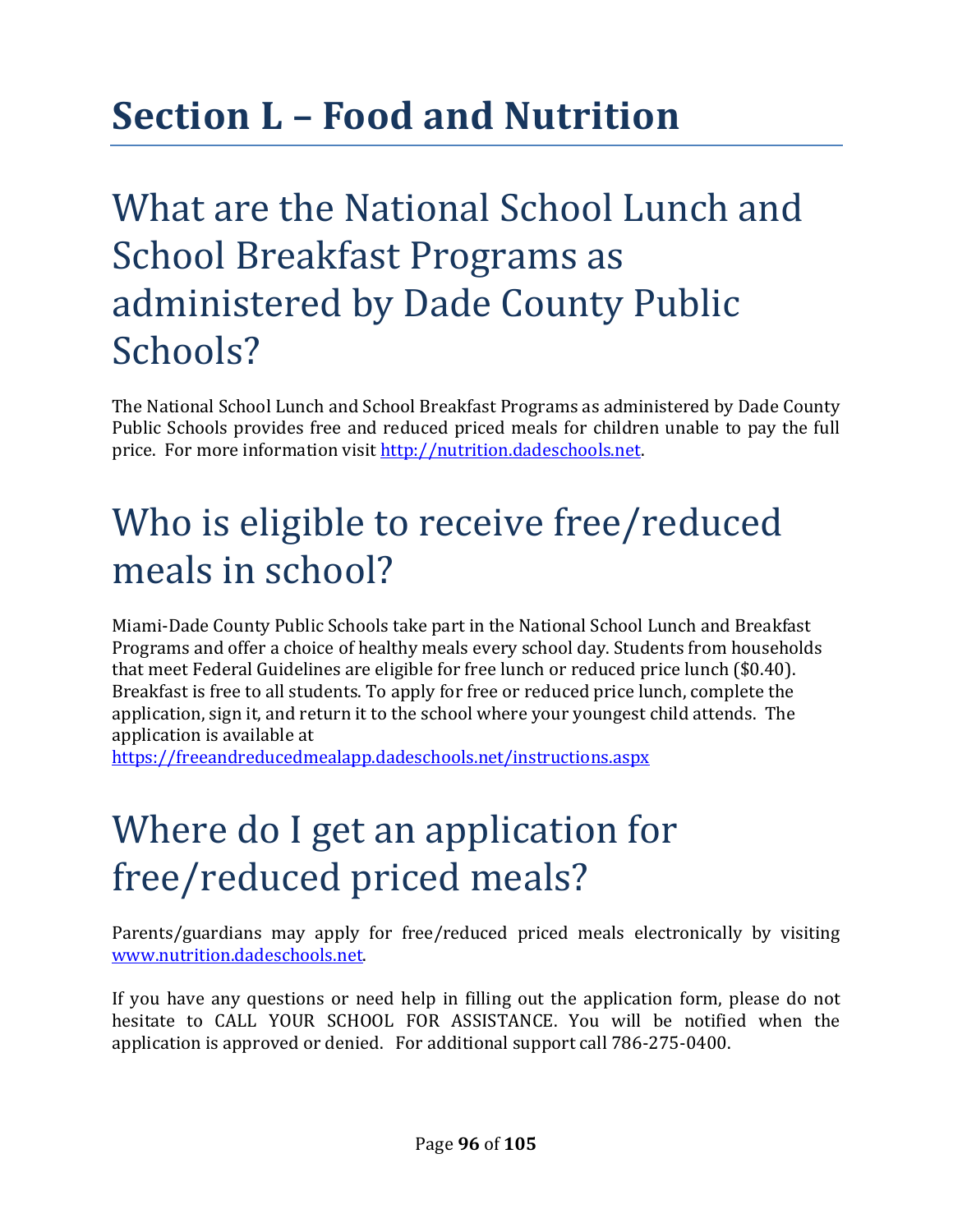## Is there a supplemental nutrition assistance program and temporary assistance for needy families?

Children who are members of currently certified SNAP/TANF households may submit applications with abbreviated information (skip sections 2, 4, 6 & 7 of free/reduced application). Free meal benefits will be extended to all children in a household when the application lists a SNAP/TANF number. The application is available at https://freeandreducedmealapp.dadeschools.net/instructions.aspx.

#### How can this program be available to military families?

Privatized military housing allowance is excluded from income eligibility determinations. For the purpose of determining household size, deployed service members are considered a part of the household. Families should include the names of the deployed service members on their application. Report only that portion of the deployed service members income made available to them or on their behalf to the family. The determining official would count the service member as part of the household in establishing a child's eligibility for free and reduced price meals. For additional information visit http://nutrition.dadeschools.net/mealservices.html .

## Can I pay for my child's lunch in advance?

Miami Dade County Public School's Department of Food and Nutrition has started a program to allow parents/guardians the convenience to pay on-line via the internet or by telephone for their child's/children meals with a credit or debit card. The parent/guardians will create a lunch account on-line for the child and will be able to access the following: a. View the account balance; b. Schedule automatic payments; c. Receive low-balance e-mail reminders; d. View a report of daily spending and cafeteria purchases. Parents must register and create an account at www.paypams.com.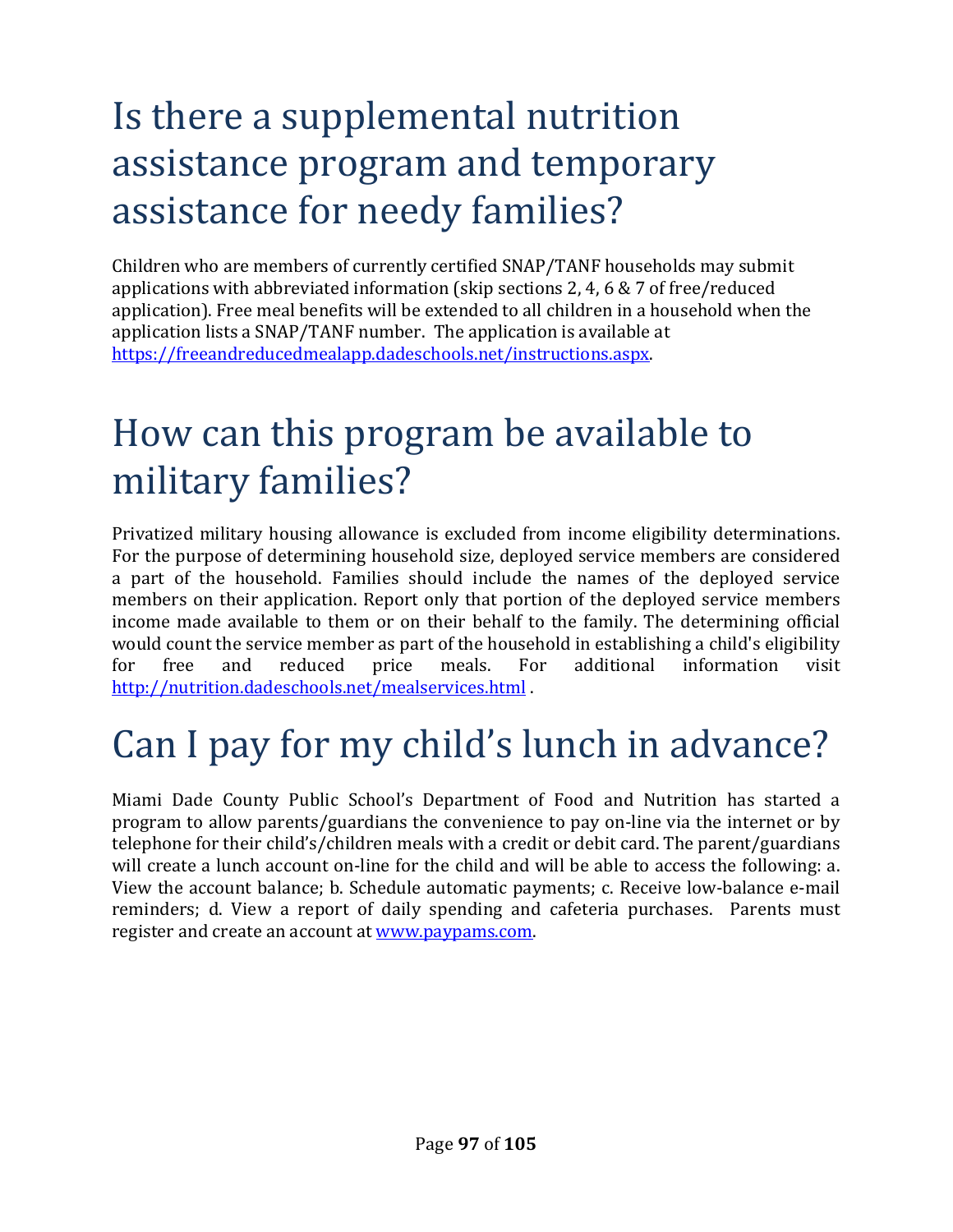## Can my child eat breakfast in school?

Miami-Dade County Elementary Schools offer breakfast from 7:30 a.m. to 8:15 a.m., Middle Schools from 8:00 a.m. to 8:45 a.m. and High Schools from 6:30 a.m. to 7:15 a.m. All schools in M-DCPS offer a breakfast at **no charge** to all M-DCPS Students. The breakfast at no charge is not dependent on the student receiving free/reduced meals at lunch. If good breakfast eating habits are encouraged early in life, then it will ensure good eating habits for a lifetime. For more information visit the Department of Food and Nutrition at http://nutrition.dadeschools.net/brkfstpgm.html.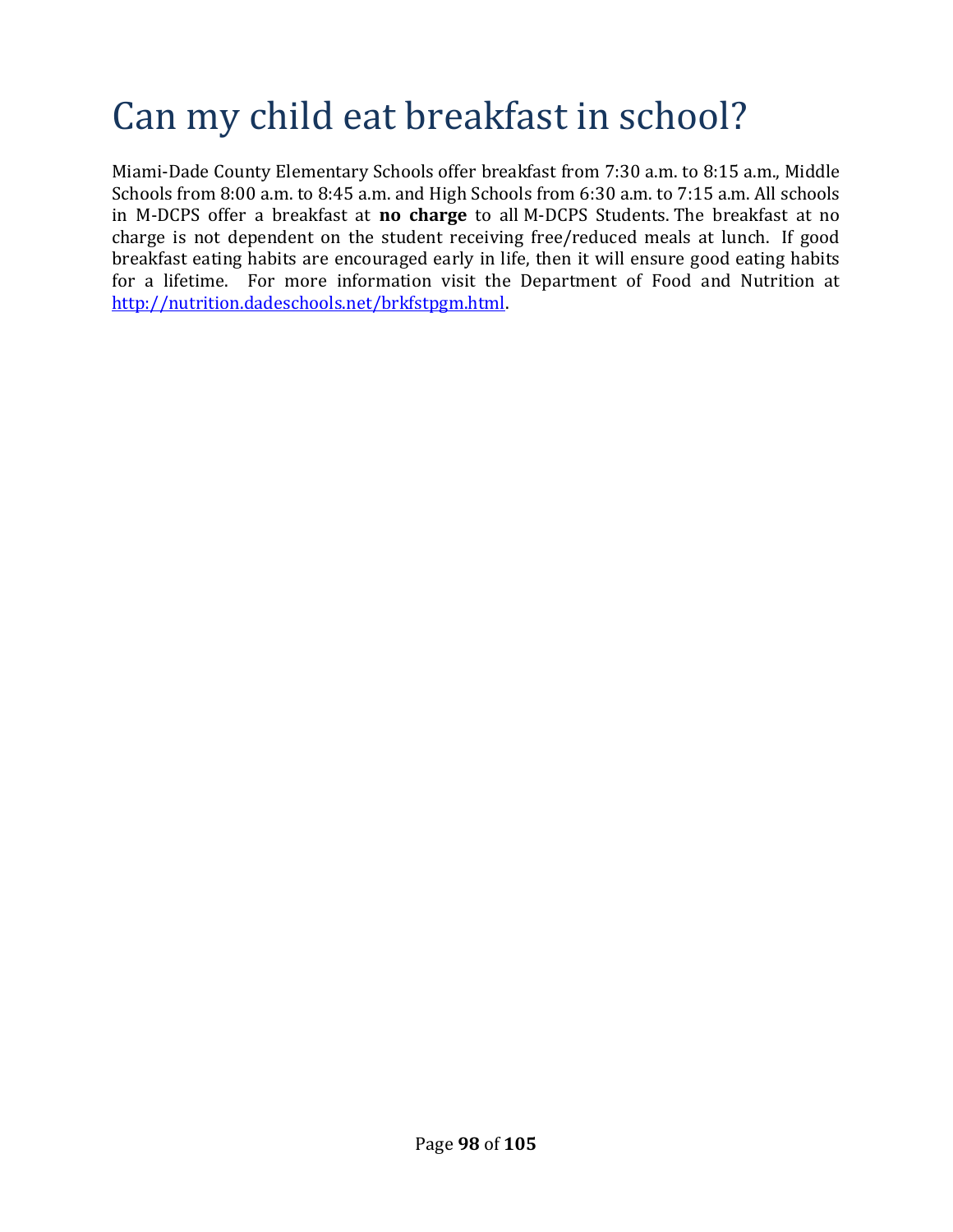## **Section M – Your Legal Rights and Other Support Services**

#### How do I find a resolution to my concern?

#### **M-DCPS Chain of Support**



For additional support and guidance on family involvement/engagement please visit http://parents.dadeschools.net.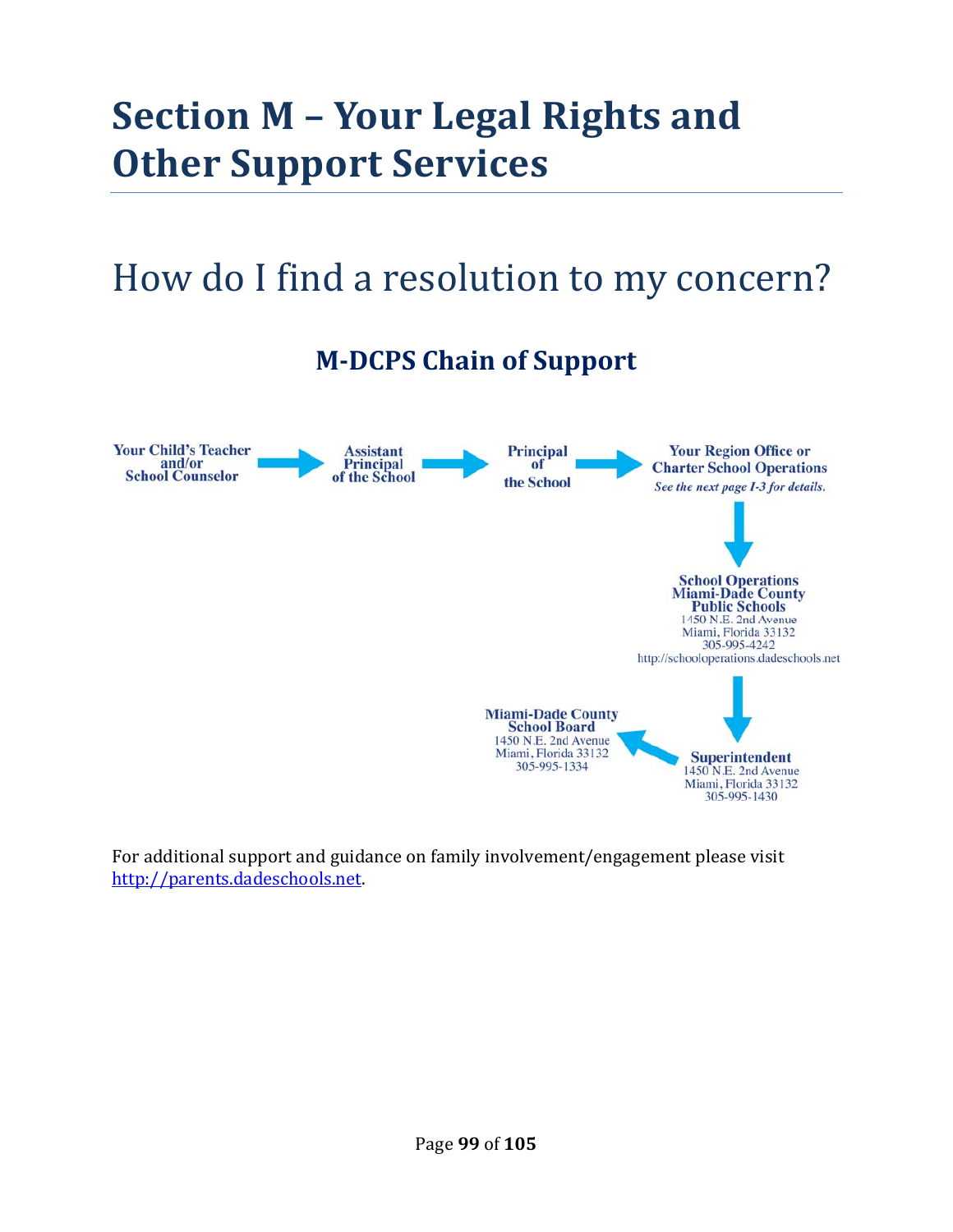### How do the Region offices support schools, parents and students?

The public school system is divided into five regions, with an assistant superintendent assigned to each. The regional offices are called Regional Centers. Each Regional Center along with the Charter School Operations office is designed to provide outreach and services to families whose children attend schools in that area.

If you do not know in which Regional Center your child's school is located call 305-995- 4242 or visit www.dadeschools.net and select, in the left bar, "Schools," and then, in the pull-down bar, select "School Information." On the page that appears, select the type of school (elementary, middle, senior, etc.).

#### **North Region Office**

733 East 57 Street Hialeah, FL 33013 305-572-2800 • Fax: 305-572-2801

#### **Central Region Office**

5005 N.W. 112 Avenue Doral, FL 33178 305-499-5050 • Fax: 305 499-5051

#### **South Region Office**

(housed at Robert Morgan Educational Center) 18180 S.W. 122 Avenue Miami, FL 33177 305-252-3041 • Fax: 305-251-2198

#### **Education Transformation Office (ETO)**

(housed at School Board Administration Building) 1450 N.E. 2 Avenue, Room 925 Miami, FL 33132 305-995-3091 • Fax: 305-523-0649

#### **Central Region Office Annex**

1080 LaBaron Drive Miami Springs, FL 33166 305-889-3503 & 305-889-3501

#### **Charter School Operations**

1450 N.E. Second Avenue, Room 806 Miami, FL 33132 305-995-1403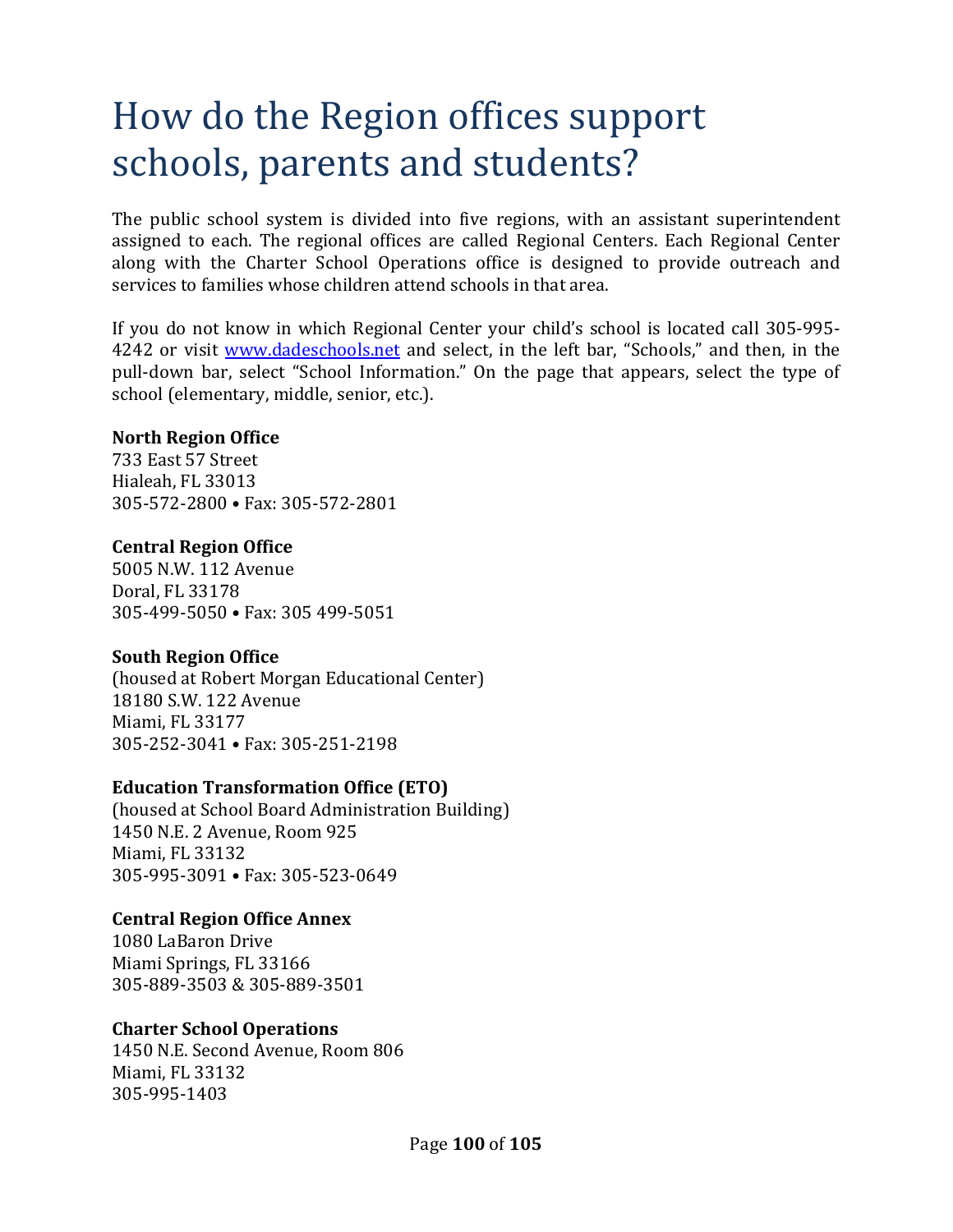## What is the School Board of M-DCPS?

The School Board is a body of nine elected officials responsible for setting policies for the entire school district. The School Board does not usually deal with individual students, parents, or teachers, but focuses more on making the rules for running all of the schools in the county. It also appoints the District Superintendent.

School Board members are elected by their voting districts. School Board meetings are open to the public. They are usually held in the School Board Administration Building auditorium at 1450 N.E. 2nd Avenue, Miami, FL 33132, once a month on Wednesdays starting at 1:00 p.m. The public hearing begins at approximately 6:30 p.m. The Board meetings are broadcast live on television on WLRN-Channel 17 and on the radio at WLRN-FM 91.3. For information about making a request to speak on a particular issue on the School Board's agenda, contact the Citizens Information Center at 305-995-1128 or http://cic.dadeschools.net/schoolboardmeetings.asp.

You may speak at a public hearing if you wish to address an issue under consideration by the board, make your local School Board member aware of important information concerning schools in his/her district, or appeal a recommendation for expulsion made regarding your child that you did not agree with. To view information on School Board rulings, current meeting agendas, or School Board Rules visit http://www2.dadeschools.net/schoolboard/default.asp.

### What are my legal rights?

**You have the right** to ask the school to test your child free of charge if you think he/she might need special educational services, or if the services he/she is already receiving are not adequate. You have the right to request a free, independent evaluation of your child if you disagree with the results of the school's tests.

**You have the right** to receive copies of your child's school records.

**You have the right** to participate in the development of your child's Individual Educational Plan (IEP) or English Language Learner (ELL) Plan.

**You have the right** to be represented by an attorney or advocate if you disagree with the educational program provided to your child.

For additional information visit www.dadeschools.net.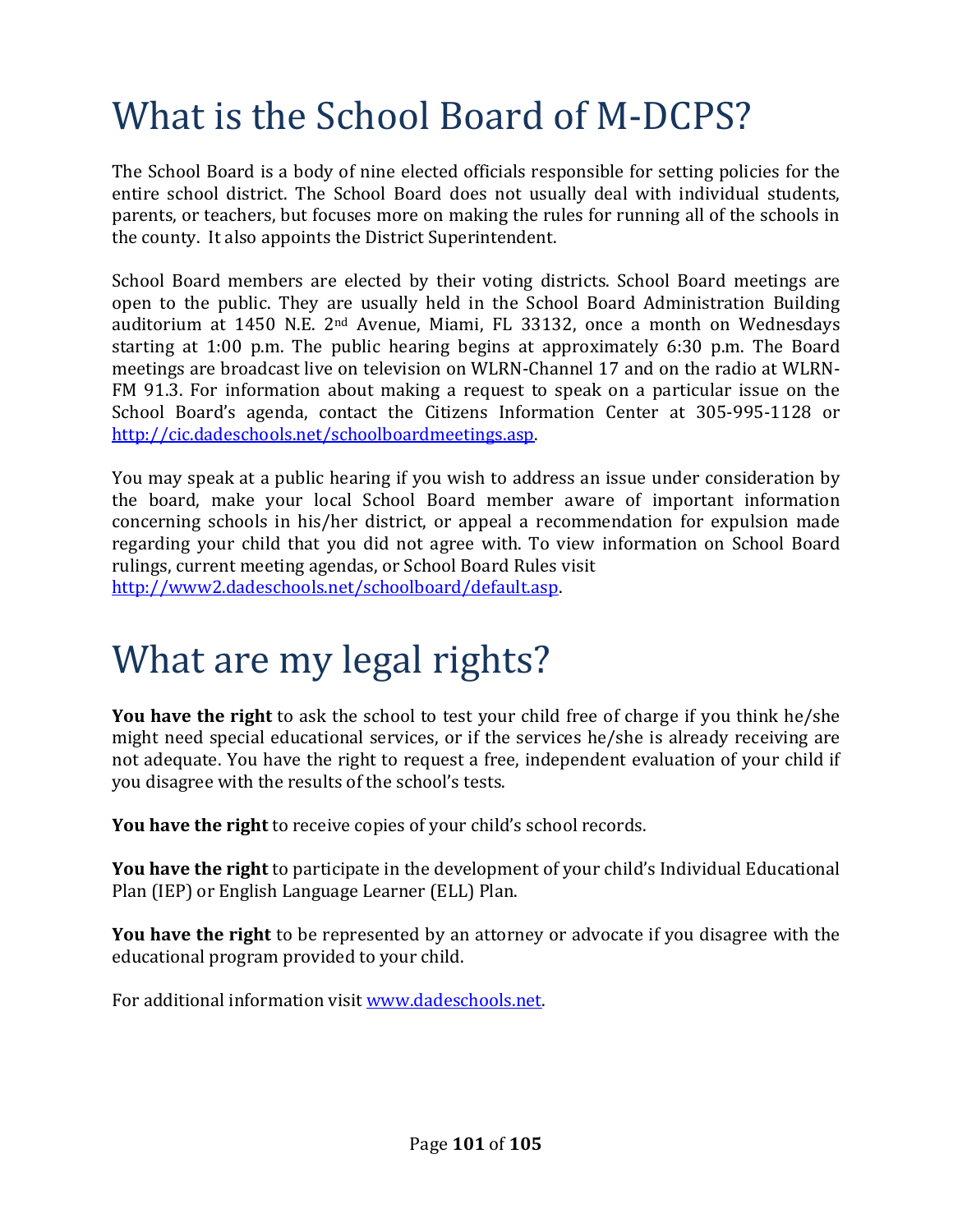## Are there other legal rights under federal law?

You and your child have certain rights under federal law that concern access to information about your child, freedom of speech and special education programs, including:

- Family Educational Rights and Privacy Act (FERPA) http://adulted.dadeschools.net
- Release of Student Information to the Military and Institutions of Higher Learning www.dadeschools.net
- Equal Access for English Language Learners (META Consent Decree) http://outreach.dadeschools.net.

## What is the Family Educational Rights and Privacy Act (FERPA)?

This law allows parents and students over the age of 18 to inspect and review the student's school records. You must first submit a written request to the school principal identifying the records you wish to review. You may ask for copies of the records and the school may charge you a fee for copies.

If you find something that is inaccurate, misleading or otherwise in violation of the privacy or other rights of your child, you have the right to ask in writing that it be changed with an explanation of why it should be changed.

If the school refuses to change a record, you may request a hearing. If the request is denied at the school level, you may appeal the decision to the Region Center Superintendent. If the request is denied at the region level, you may appeal the decision to the District Director, Division of Student Services.

If the hearing results in a ruling in your favor, the school must correct the records. If the hearing result upholds the school's decision, you may prepare a statement as to why you believe the record is wrong and this written statement will be added to your child's records.

It is important to know that standardized achievement test information for your child is provided through individual score reports such as the FCAT Student Reports. However, you cannot view secure test materials such as your child's test booklet.

Family Educational Rights and Privacy Act (FERPA) http://adulted.dadeschools.net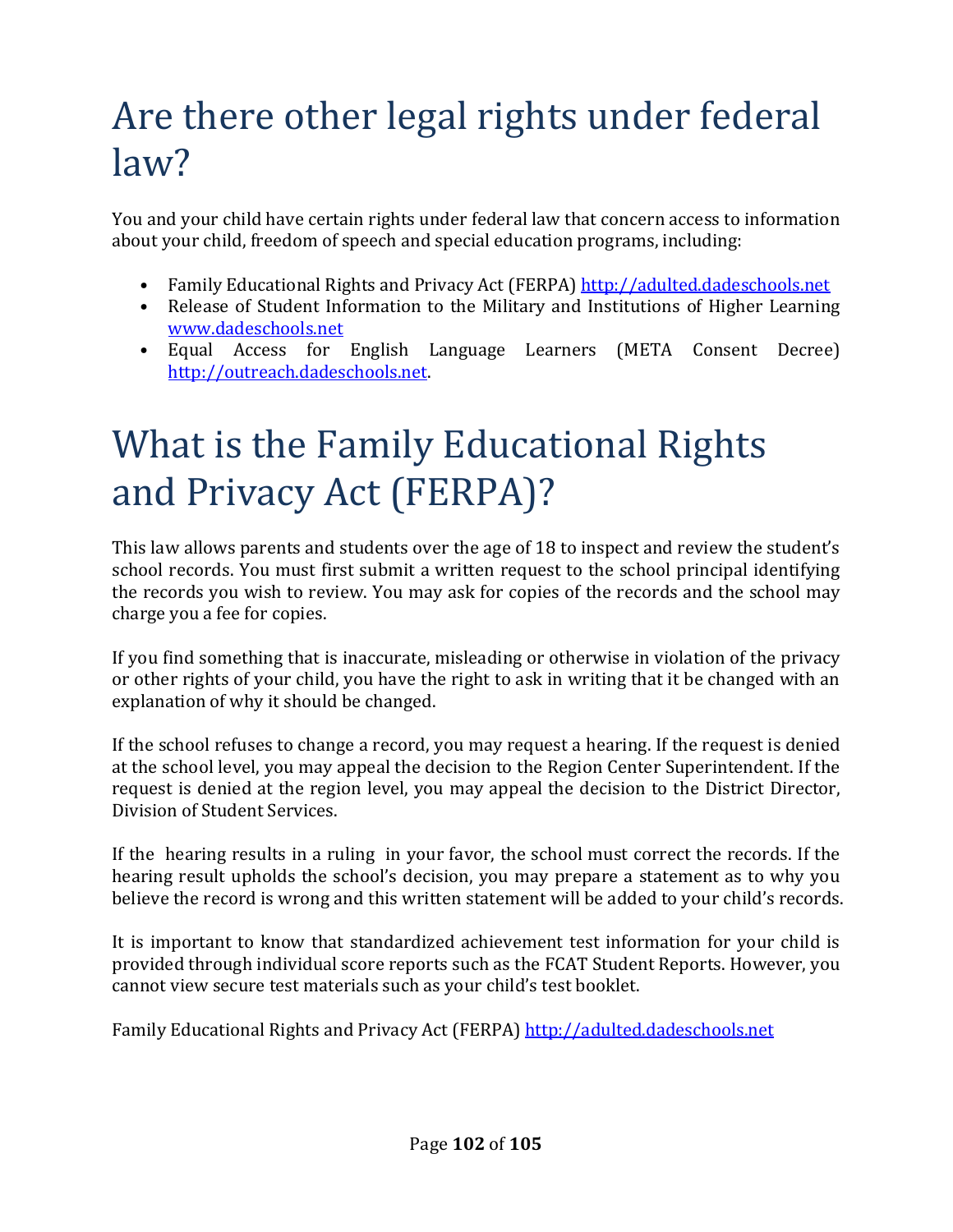## What is required to release student information to the Military and Institutions of Higher Learning under the Federal Elementary and Secondary Education Act?

The release of directory information to the military services and institutions of higher learning is a stipulation under the federal Elementary and Secondary Education Act and the U.S. Patriot Act. You are notified annually of this provision and are provided an opportunity to restrict the release of such information by completing and returning the Directory Information Opt-Out Form to your child's high school. The Opt-Out Form may be copied, completed and submitted to your child's high school at any time during the school year.

Military and college recruiters frequently visit schools. Miami-Dade County Public Schools discourages students from providing their contact information without seeking permission from their parents/guardians. Please engage in discussion with your child regarding this issue.

Release of Student Information to the Military and Institutions of Higher Learning www.dadeschools.net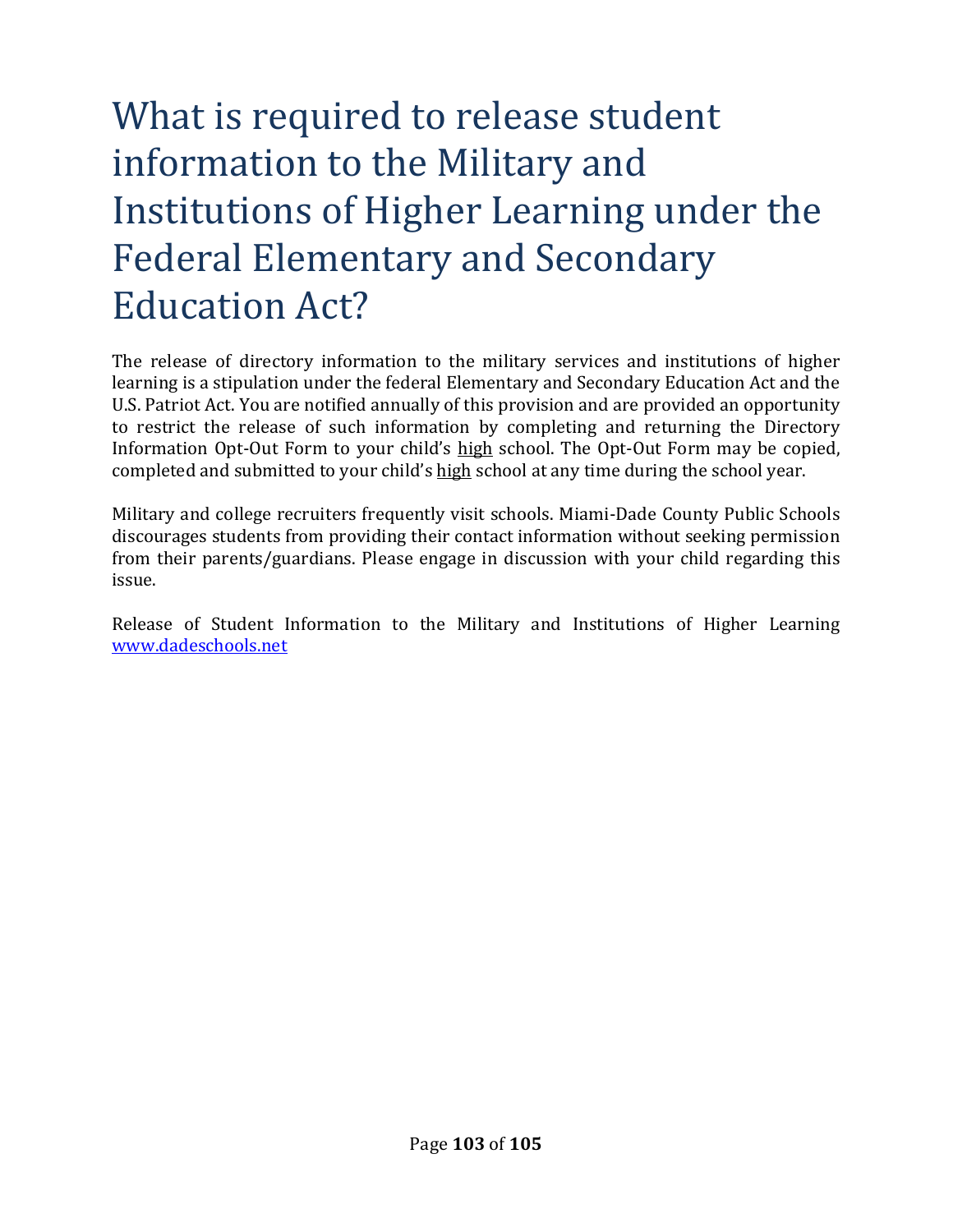### How does M-DCPS support militaryconnected families?

Miami-Dade County Public Schools is committed to supporting the unique challenges of military-connected families.

The goal is to:

- Identify strategies to ease the transitioning of military-connected children
- Remove barriers to educational success imposed on children of military families
- Remain abreast of trends and issues impacting military students and families through membership in the Military Child Education Coalition.

In compliance with mandates of the 2003, SB 2802-Military Child Education, Miami-Dade County Public Schools worked in partnership with the U.S. Army Garrison-Miami and the U.S. Southern Command to develop a Local Action Plan. The plan addresses issues of the timely transfer of records, systems to ease student transition, practices that foster access to extracurricular programs, and procedures to lessen the adverse impact of moves.

The Division of Student Services works with the School Support Services/School Liaison Officer of the United States Army Garrison-Miami to develop and maintain a strong childcentered partnership. Parents are encouraged to visit the U.S. Army child, Youth & School Services web site at www.cys-miami.webs.com.

Also, in an effort to ease the burden of our students who have parents who may be deployed, schools will allow up to a total of five days of excused absences each academic year to allow families time together.

- The absences are to be preapproved by the school principal.
- Students shall have a reasonable amount of time to complete make-up work.
- Attendance Corrections form (FM-5556 Rev. 02-13) will be sent to Federal and State Compliance, via Self Service at selfservice.dadeschools.net, for processing.

Please contact the Miami-Dade County Public Schools Division of Student Services at 305- 995-7324 or visit our web site at http://studentservices.dadeschools.net/MFA.